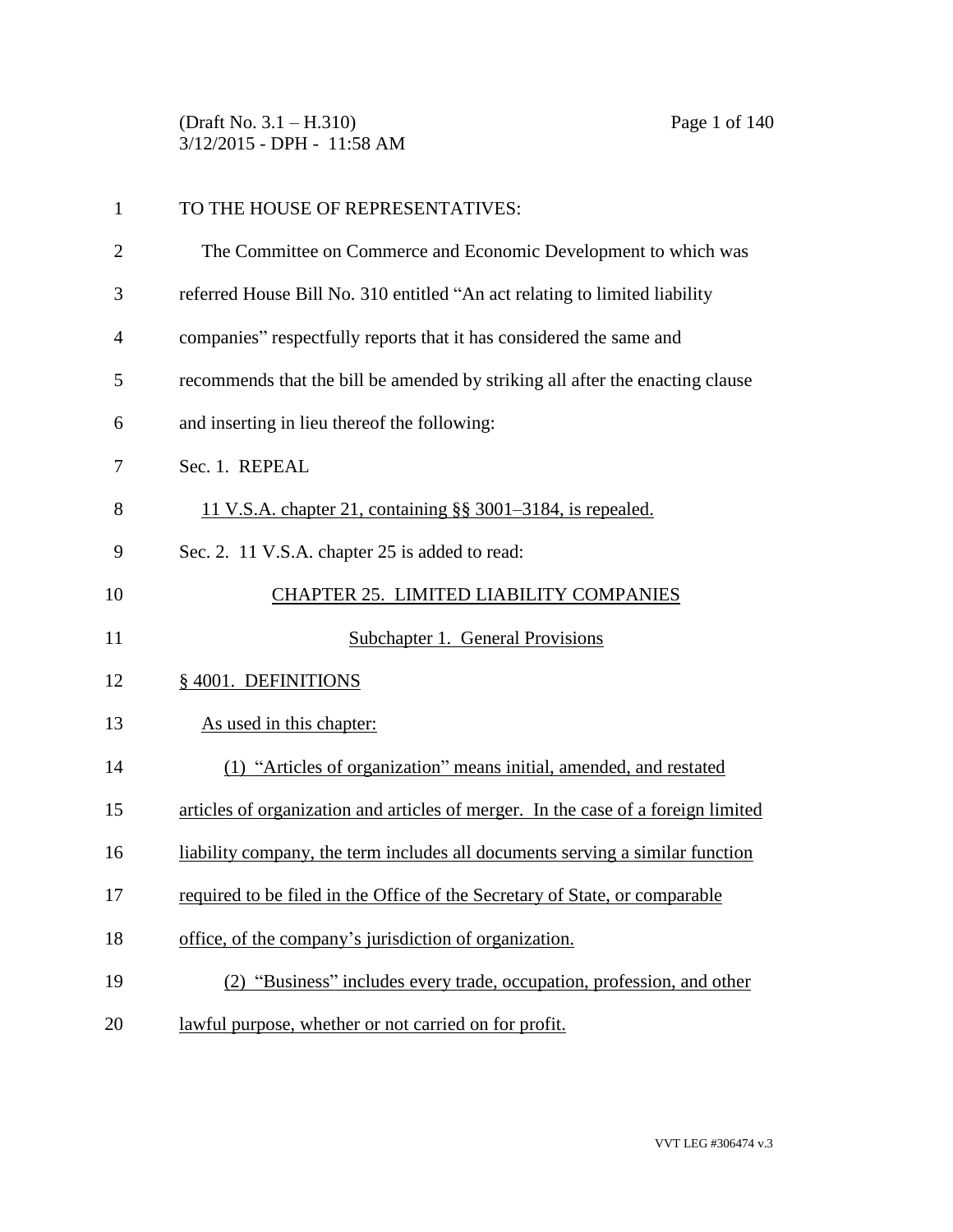## (Draft No. 3.1 – H.310) Page 2 of 140 3/12/2015 - DPH - 11:58 AM

| $\mathbf{1}$   | (3) "Debtor in bankruptcy" means a person who is the subject of an               |
|----------------|----------------------------------------------------------------------------------|
| $\mathbf{2}$   | order for relief under Title 11 of the United States Code or a comparable order  |
| 3              | under a successor statute of general application or a comparable order under     |
| $\overline{4}$ | federal, state, or foreign law governing insolvency.                             |
| 5              | (4) "Delivery" means transmission by surface mail or by a method of              |
| 6              | electronic transmission the Secretary of State may prescribe.                    |
| 7              | (5) "Designated office" means the office of a limited liability company          |
| 8              | designated pursuant to section 4007 of this title or the principal office of a   |
| 9              | foreign limited liability company.                                               |
| 10             | (6) "Dissolution" means an event under section 4101 of this title which          |
| 11             | requires a limited liability company to wind up its affairs and to terminate its |
| 12             | existence as a legal entity.                                                     |
| 13             | (7) "Dissociation" means a complete termination of a member's                    |
| 14             | continued membership in a limited liability company for any reason.              |
| 15             | (8) "Distribution" means a transfer of money or property from a limited          |
| 16             | liability company to a member in the member's capacity as a member or to a       |
| 17             | transferee of the member's distributional interest.                              |
| 18             | (9) "Distributional interest" means the right of a member or transferee to       |
| 19             | receive a distribution from a limited liability company.                         |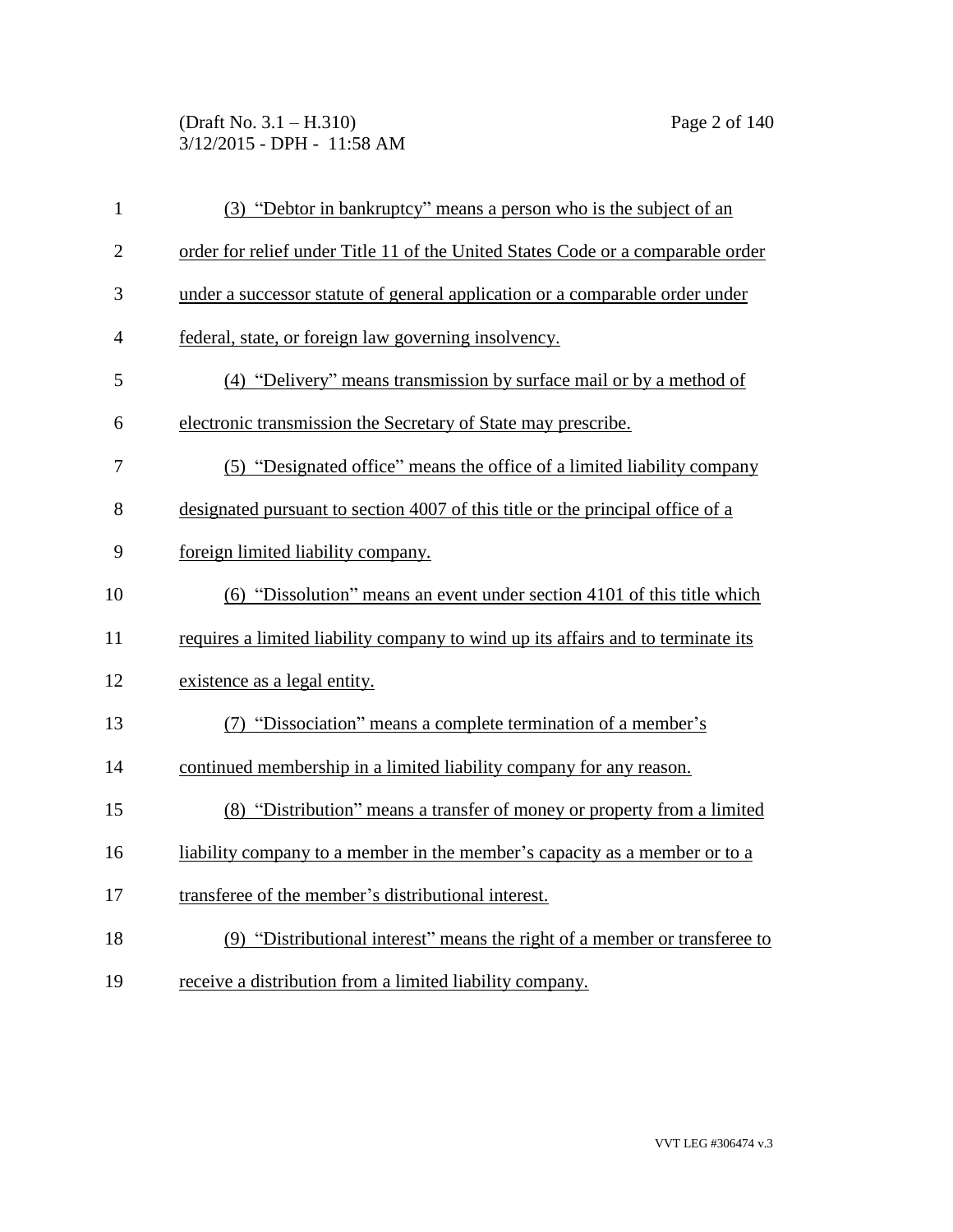# (Draft No. 3.1 – H.310) Page 3 of 140 3/12/2015 - DPH - 11:58 AM

| $\mathbf{1}$   | (10) "Document" means information that is inscribed on a tangible               |
|----------------|---------------------------------------------------------------------------------|
| $\overline{2}$ | medium or that is stored in an electronic or other medium and is retrievable in |
| 3              | perceivable form.                                                               |
| $\overline{4}$ | (11) "Entity" means a person other than an individual.                          |
| 5              | (12) "Foreign limited liability company" means an unincorporated entity         |
| 6              | organized under laws, other than the laws of this State, which afford limited   |
| 7              | liability to its owners comparable to the liability under section 4042 of this  |
| 8              | title.                                                                          |
| 9              | (13) "Limited liability company" or "company," except in the phrase             |
| 10             | "foreign limited liability company," means an organization formed under this    |
| 11             | chapter or subject to this chapter following a merger, conversion, or           |
| 12             | domestication pursuant to subchapter 10 of this chapter.                        |
| 13             | (14) "L3C" or "low-profit limited liability company" means a limited            |
| 14             | liability company that elects to be a low-profit limited liability company      |
| 15             | pursuant to section 4161 of this title and meets the requirements of section    |
| 16             | 4162 of this title.                                                             |
| 17             | (15) "Manager" means a person that under the operating agreement of a           |
| 18             | manager-managed limited liability company is responsible, alone or in concert   |
| 19             | with others, for performing the management functions stated in subsection       |
| 20             | $4054(c)$ of this title.                                                        |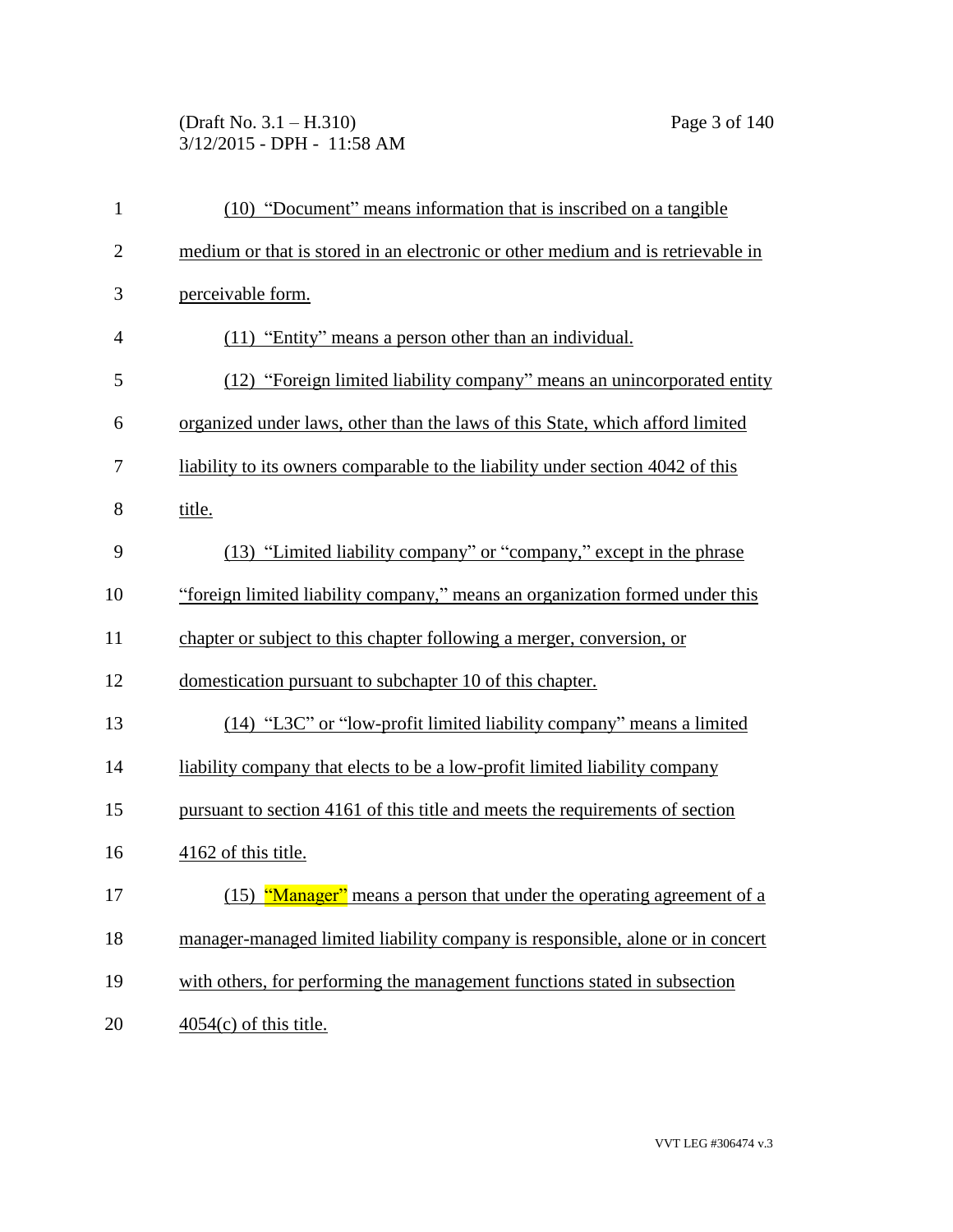(Draft No. 3.1 – H.310) Page 4 of 140 3/12/2015 - DPH - 11:58 AM

| $\mathbf{1}$   | (16) "Manager-managed limited liability company" means a limited                 |
|----------------|----------------------------------------------------------------------------------|
| $\overline{2}$ | liability company that qualifies under subsection 4054(a) of this title.         |
| 3              | (17) "Meeting" means any structured communication conducted by                   |
| 4              | participants in person or through an electronic or telecommunications medium     |
| 5              | that permits simultaneous or sequentially structured communications.             |
| 6              | (18) "Member" means a person that has become a member of a limited               |
| 7              | liability company under section 4051 of this title and has not dissociated under |
| 8              | section 4081 of this title.                                                      |
| 9              | (19) "Member-managed limited liability company" means a limited                  |
| 10             | liability company that is not a manager-managed limited liability company.       |
| 11             | $(20)$ "Operating agreement" means any form of description of                    |
| 12             | membership rights and obligations under section 4003 of this title, stored or    |
| 13             | depicted in any tangible or electronic medium, which is agreed to by the         |
| 14             | members, including amendments to the agreement.                                  |
| 15             | $(21)$ "Record," used as a noun, means information that is inscribed on a        |
| 16             | tangible medium or that is stored in an electronic or other medium and is        |
| 17             | retrievable in perceivable form.                                                 |
| 18             | "Sign" means, with the present intent to authenticate or adopt a                 |
| 19             | record:                                                                          |
| 20             | (A) to execute or adopt a tangible symbol; or                                    |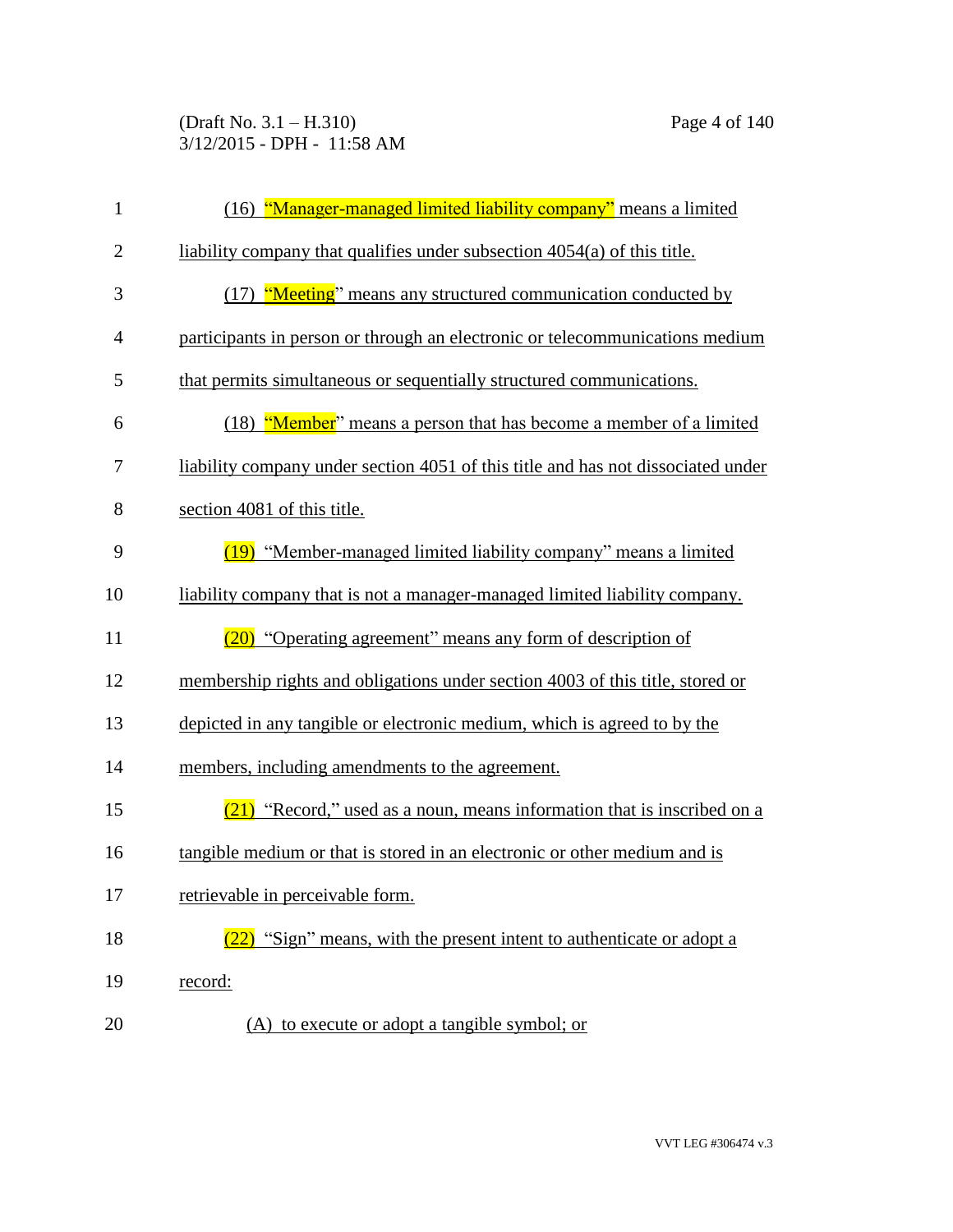(Draft No. 3.1 – H.310) Page 5 of 140 3/12/2015 - DPH - 11:58 AM

| $\mathbf{1}$   | (B) to attach or to logically associate with the record an electronic             |
|----------------|-----------------------------------------------------------------------------------|
| $\overline{2}$ | symbol, sound, or process.                                                        |
| 3              | $(23)$ "State" means a state of the United States, the District of Columbia,      |
| 4              | the Commonwealth of Puerto Rico, or any territory or insular possession           |
| 5              | subject to the jurisdiction of the United States.                                 |
| 6              | (24) "Transfer" includes an assignment, a conveyance, a sale, a lease, an         |
| 7              | encumbrance, including a mortgage or security interest, a gift, and a transfer by |
| 8              | operation of law.                                                                 |
| 9              | $(25)$ "Writing" means a written communication, including a letter, fax,          |
| 10             | e-mail, or other electronic format that may be prescribed by the Secretary of     |
| 11             | State.                                                                            |
| 12             | § 4002. KNOWLEDGE AND NOTICE                                                      |
| 13             | (a) A person knows a fact if the person has actual knowledge of it.               |
| 14             | (b) A person has notice of a fact if the person:                                  |
| 15             | (1) has received a notification of the fact;                                      |
| 16             | (2) has reason to know of the fact from all of the facts known to the             |
| 17             | person at the time in question; or                                                |
| 18             | (3) is deemed to have notice of the fact under subsection (d) of this             |
| 19             | section.                                                                          |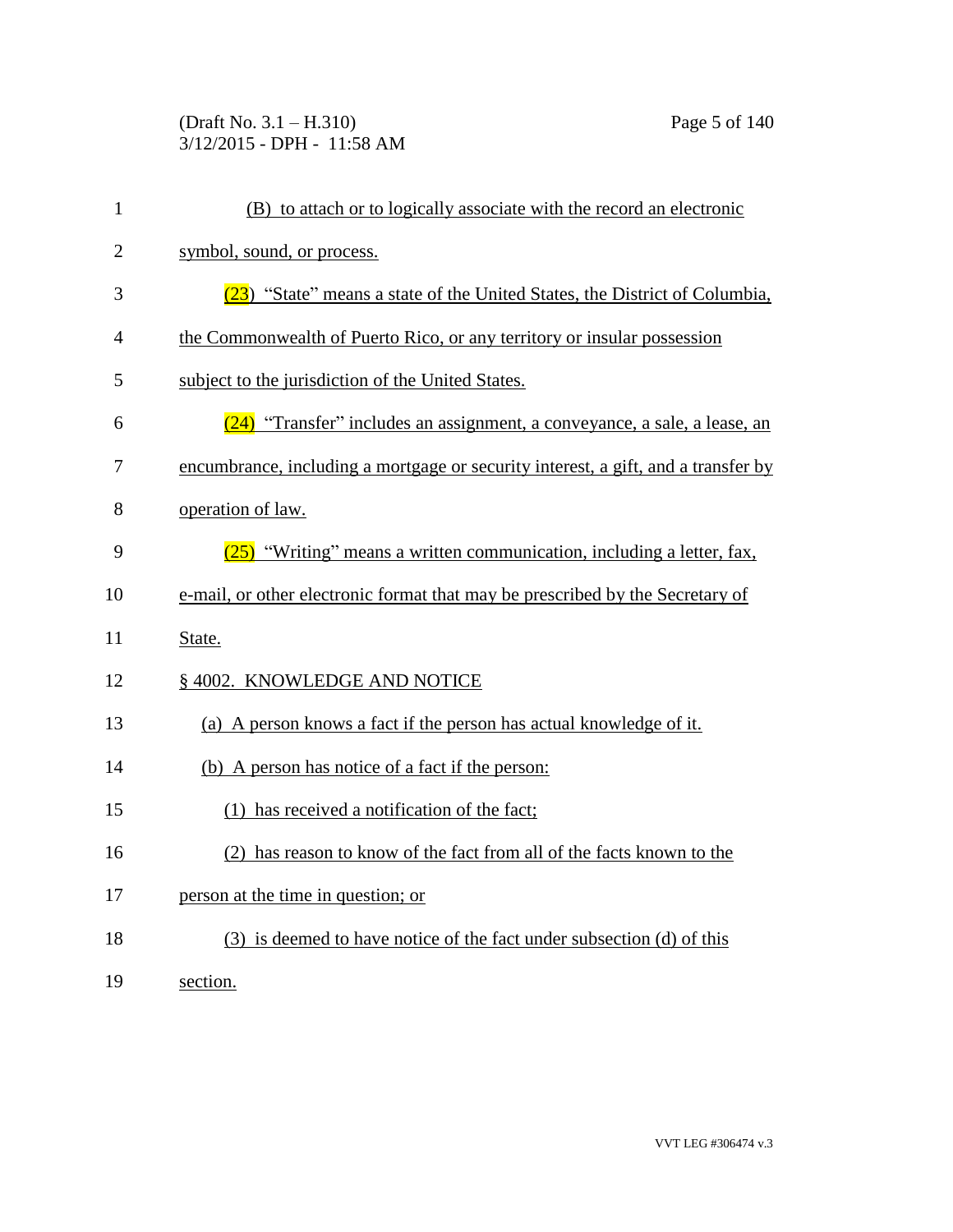(Draft No. 3.1 – H.310) Page 6 of 140 3/12/2015 - DPH - 11:58 AM

| $\mathbf{1}$   | (c) A person notifies or gives a notification of a fact to another by taking  |
|----------------|-------------------------------------------------------------------------------|
| $\overline{2}$ | steps reasonably required to inform the other person in the ordinary course,  |
| 3              | whether or not they cause the other person to know the fact.                  |
| $\overline{4}$ | (d) In the case of a limited liability company's dissolution, termination, or |
| 5              | merger or conversion, a person who is not a member of the company is deemed   |
| 6              | to have notice as follows:                                                    |
| 7              | (1) for a dissolution, 90 days after a statement of dissolution under         |
| 8              | section 4103 of this title becomes effective;                                 |
| 9              | (2) for a termination, 90 days after the articles of termination under        |
| 10             | section 4105 of this title become effective; and                              |
| 11             | (3) for a merger or conversion, upon the effective date of articles of        |
| 12             | merger or a statement of conversion filed with the Secretary of State.        |
| 13             | (e) A person receives a notification when the notification:                   |
| 14             | $(1)$ comes to the person's attention; or                                     |
| 15             | (2) is delivered at the person's place of business or at any other place      |
| 16             | held out by the person as a place for receiving communications.               |
| 17             | (f) A member's knowledge, notice, or receipt of a notification of a fact in   |
| 18             | the member's capacity as a member does not impute knowledge, notice, or       |
| 19             | receipt of notification of the fact to the limited liability company.         |
| 20             | §4003. EFFECT OF OPERATING AGREEMENT; NONWAIVABLE                             |
| 21             | <b>PROVISIONS</b>                                                             |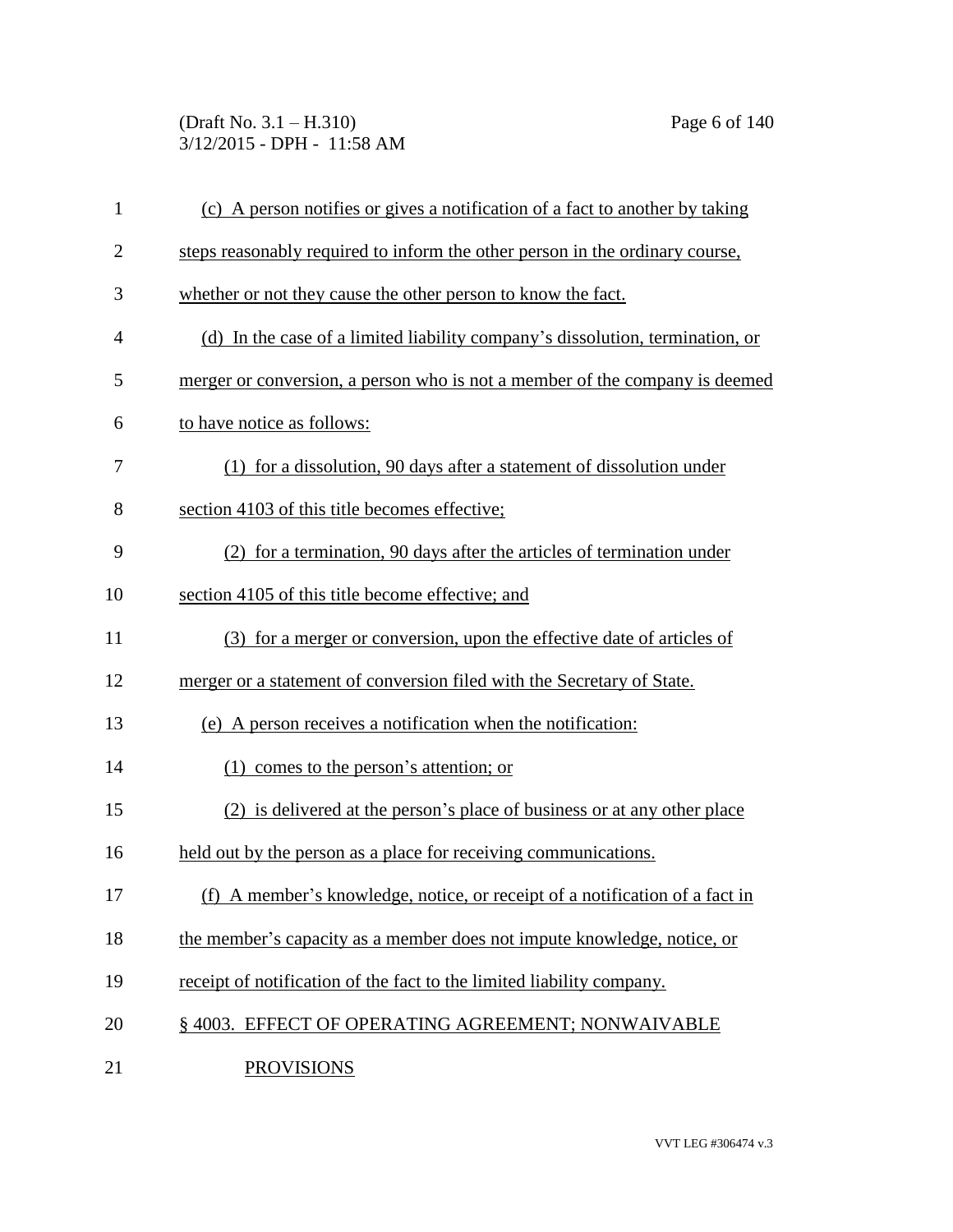(Draft No. 3.1 – H.310) Page 7 of 140 3/12/2015 - DPH - 11:58 AM

| $\mathbf{1}$   | (a) Except as otherwise provided in subsection (b) of this section, an          |
|----------------|---------------------------------------------------------------------------------|
| $\overline{2}$ | operating agreement regulates the affairs of the company and the conduct of its |
| 3              | business and governs relations among the members, among the managers, and       |
| $\overline{4}$ | among the members, managers, and the limited liability company. To the          |
| 5              | extent the operating agreement does not otherwise provide, this chapter         |
| 6              | regulates the affairs of the company, the conduct of its business, and governs  |
| 7              | relations among the members, among the managers, and among members,             |
| 8              | managers, and the limited liability company.                                    |
| 9              | (b) An operating agreement may not:                                             |
| 10             | (1) vary a limited liability company's capacity under subsection $4011(e)$      |
| 11             | of this title to sue and be sued in its own name;                               |
| 12             | (2) except as provided in subchapter 8 of this chapter, vary the law            |
| 13             | applicable under subsection $4011(g)$ of this title;                            |
| 14             | (3) vary the power of the court under section 4040 of this title;               |
| 15             | (4) subject to subsections (c) through (f) of this section, eliminate or        |
| 16             | restrict the duty of loyalty, the duty of care, or any other fiduciary duty;    |
| 17             | (5) subject to subsections (c) through (f) of this section, eliminate or        |
| 18             | restrict the contractual obligation of good faith and fair dealing under        |
| 19             | subsection 4059(d) of this title;                                               |
| 20             | (6) unreasonably restrict the duties and rights with respect to books,          |
| 21             | records, and other information stated in section 4058 of this title, but the    |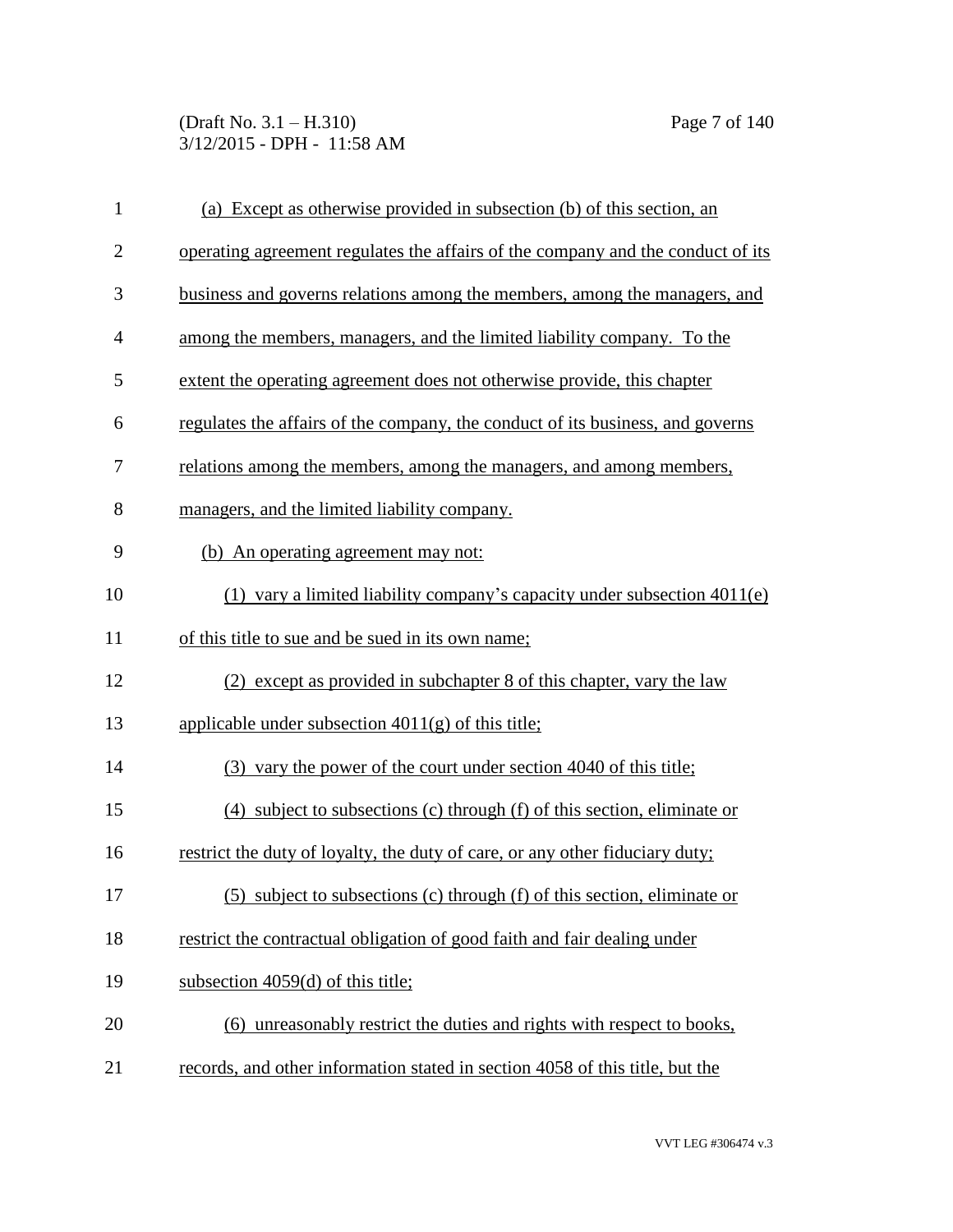(Draft No. 3.1 – H.310) Page 8 of 140 3/12/2015 - DPH - 11:58 AM

| $\mathbf{1}$   | operating agreement may impose reasonable restrictions on the availability and        |
|----------------|---------------------------------------------------------------------------------------|
| $\overline{2}$ | use of information obtained under that section and may define appropriate             |
| 3              | remedies, including liquidated damages, or a breach of any reasonable                 |
| $\overline{4}$ | restriction on use;                                                                   |
| 5              | (7) vary the power of a court to decree dissolution in the circumstances              |
| 6              | specified in subdivision $4101(4)$ of this title;                                     |
| 7              | (8) vary the requirement to wind up a limited liability company's                     |
| 8              | business as specified in section 4102 of this title;                                  |
| 9              | (9) unreasonably restrict the right of a member to maintain an action                 |
| 10             | under subchapter 9 of this chapter;                                                   |
| 11             | (10) restrict the right to approve a merger, conversion, or domestication             |
| 12             | under section 4152 of this title to a member that will have personal liability        |
| 13             | with respect to a surviving, converted, or domesticated organization; or              |
| 14             | (11) restrict the rights under this title of a person other than a member,            |
| 15             | manager, or transferee of any interest in a limited liability company.                |
| 16             | (c) Unless unreasonable, the operating agreement may:                                 |
| 17             | $(1)$ restrict the duty:                                                              |
| 18             | (A) as required in subdivision $4059(b)(1)$ and subsection $4059(h)$ of               |
| 19             | this title, to account to the limited liability company and to hold as trustee for it |
| 20             | any property, profit, or benefit derived by the member in the conduct or              |
| 21             | winding up of the company's business, from a use by the member of the                 |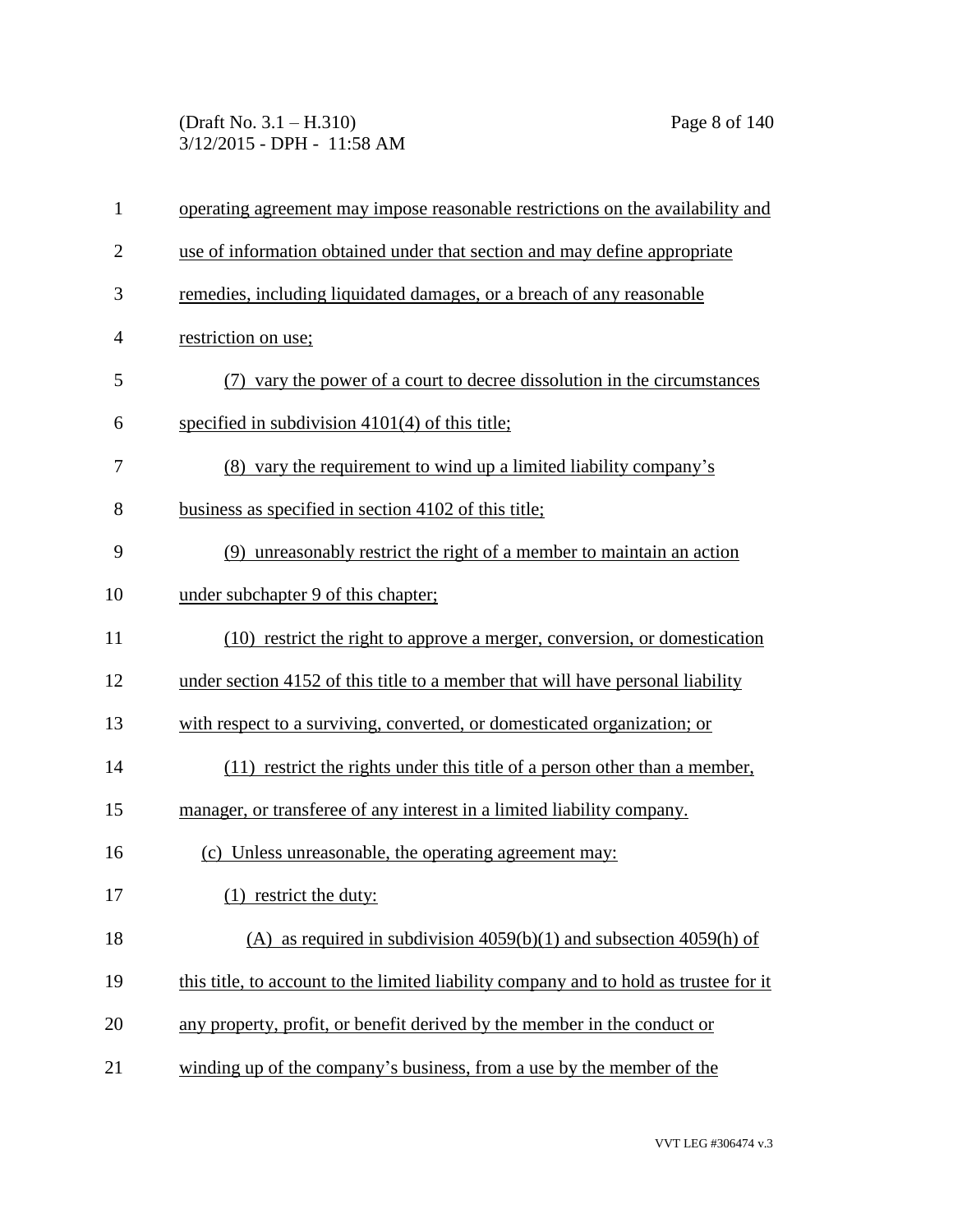(Draft No. 3.1 – H.310) Page 9 of 140 3/12/2015 - DPH - 11:58 AM

| $\mathbf{1}$   | company's property, or from the appropriation of a limited liability company   |
|----------------|--------------------------------------------------------------------------------|
| $\overline{2}$ | opportunity;                                                                   |
| 3              | as required in subdivision $4059(b)(3)$ and subsection $4059(h)$ of<br>(B)     |
| $\overline{4}$ | this title, to refrain from dealing with the company in the conduct or winding |
| 5              | up of the company's business as or on behalf of a party having an interest     |
| 6              | adverse to the company; and                                                    |
| 7              | (C) as required in subdivision $4059(b)(3)$ and subsection $4059(h)$ of        |
| 8              | this title, to refrain from competing with the company in the conduct of the   |
| 9              | company's business before the dissolution of the company;                      |
| 10             | (2) identify the specific types or categories of activities that do not        |
| 11             | violate the duty of loyalty;                                                   |
| 12             | (3) alter the duty of care, except to authorize intentional misconduct or      |
| 13             | knowing violation of law;                                                      |
| 14             | (4) alter any other fiduciary duty, including eliminating particular           |
| 15             | aspects of that duty; and                                                      |
| 16             | (5) prescribe the standards by which to measure the performance of the         |
| 17             | contractual obligation of good faith and fair dealing under subsection 4059(d) |
| 18             | of this title.                                                                 |
| 19             | (d) The operating agreement may specify the method by which a specific         |
| 20             | act or transaction that would otherwise violate the duty of loyalty may be     |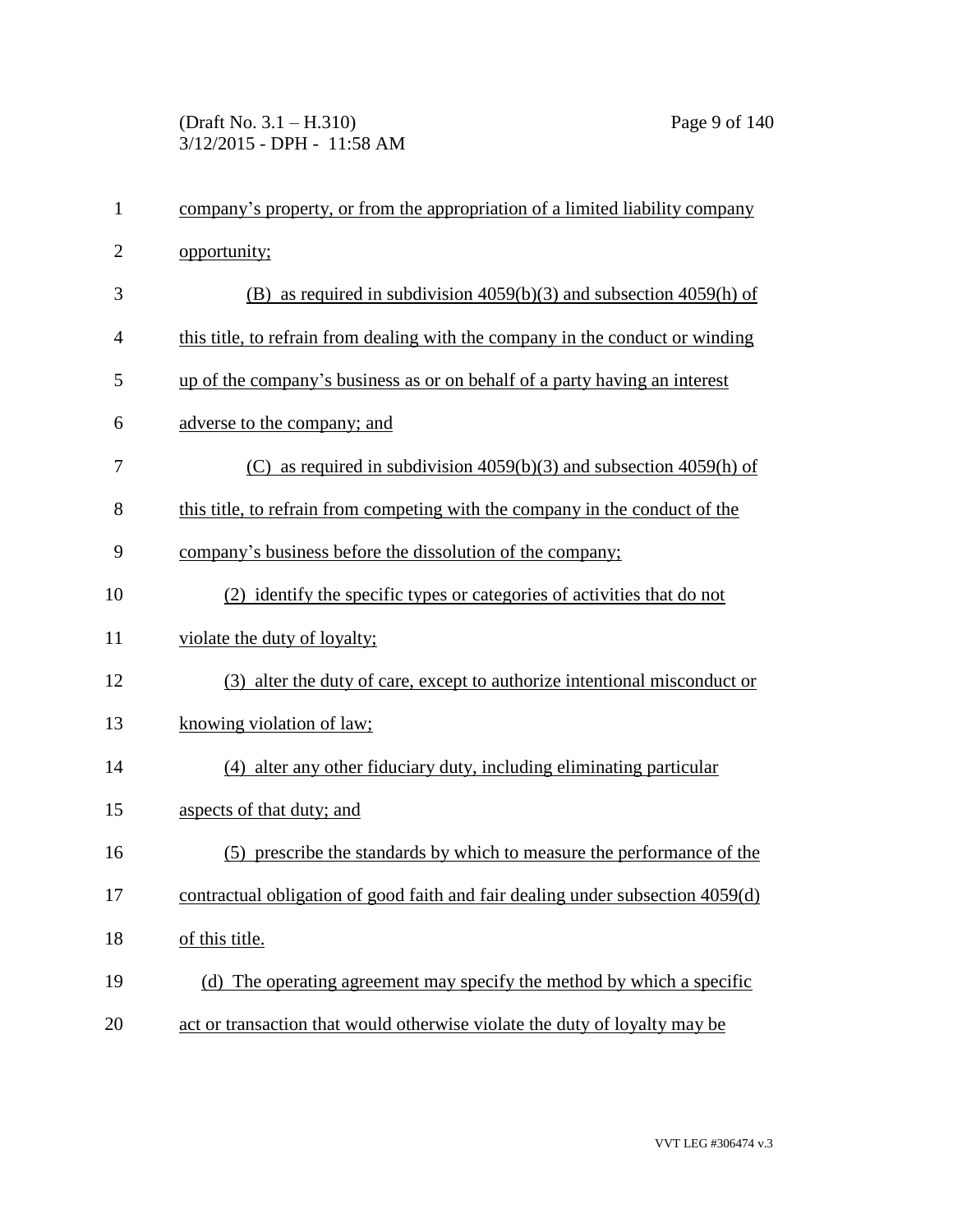(Draft No. 3.1 – H.310) Page 10 of 140 3/12/2015 - DPH - 11:58 AM

| $\mathbf{1}$   | authorized or ratified by one or more disinterested and independent persons    |
|----------------|--------------------------------------------------------------------------------|
| $\overline{2}$ | after full disclosure of all material facts.                                   |
| 3              | (e) To the extent the operating agreement of a member-managed limited          |
| 4              | liability company expressly relieves a member of a responsibility that the     |
| 5              | member would otherwise have under this chapter and imposes the                 |
| 6              | responsibility on one or more other members, the operating agreement may, to   |
| 7              | the benefit of the member that the operating agreement relieves of the         |
| 8              | responsibility, also eliminate or limit any fiduciary duty that would have     |
| 9              | pertained to the responsibility.                                               |
| 10             | (f) The operating agreement may alter or eliminate the indemnification for     |
| 11             | a member or manager provided by section 4060 of this title and may eliminate   |
| 12             | or limit a member or manager's liability to the limited liability company and  |
| 13             | members for money damages, except for:                                         |
| 14             | (1) breach of the duty of loyalty;                                             |
| 15             | (2) a financial benefit received by the member or manager to which the         |
| 16             | member or manager is not entitled;                                             |
| 17             | (3) a breach of a duty under subsection 4059(d) of this title;                 |
| 18             | (4) intentional infliction of harm on the company or a member; or              |
| 19             | an intentional violation of criminal law.<br>(5)                               |
| 20             | $(g)(1)$ The court shall decide any claim under subsection (c) of this section |
| 21             | that a term of an operating agreement is manifestly unreasonable.              |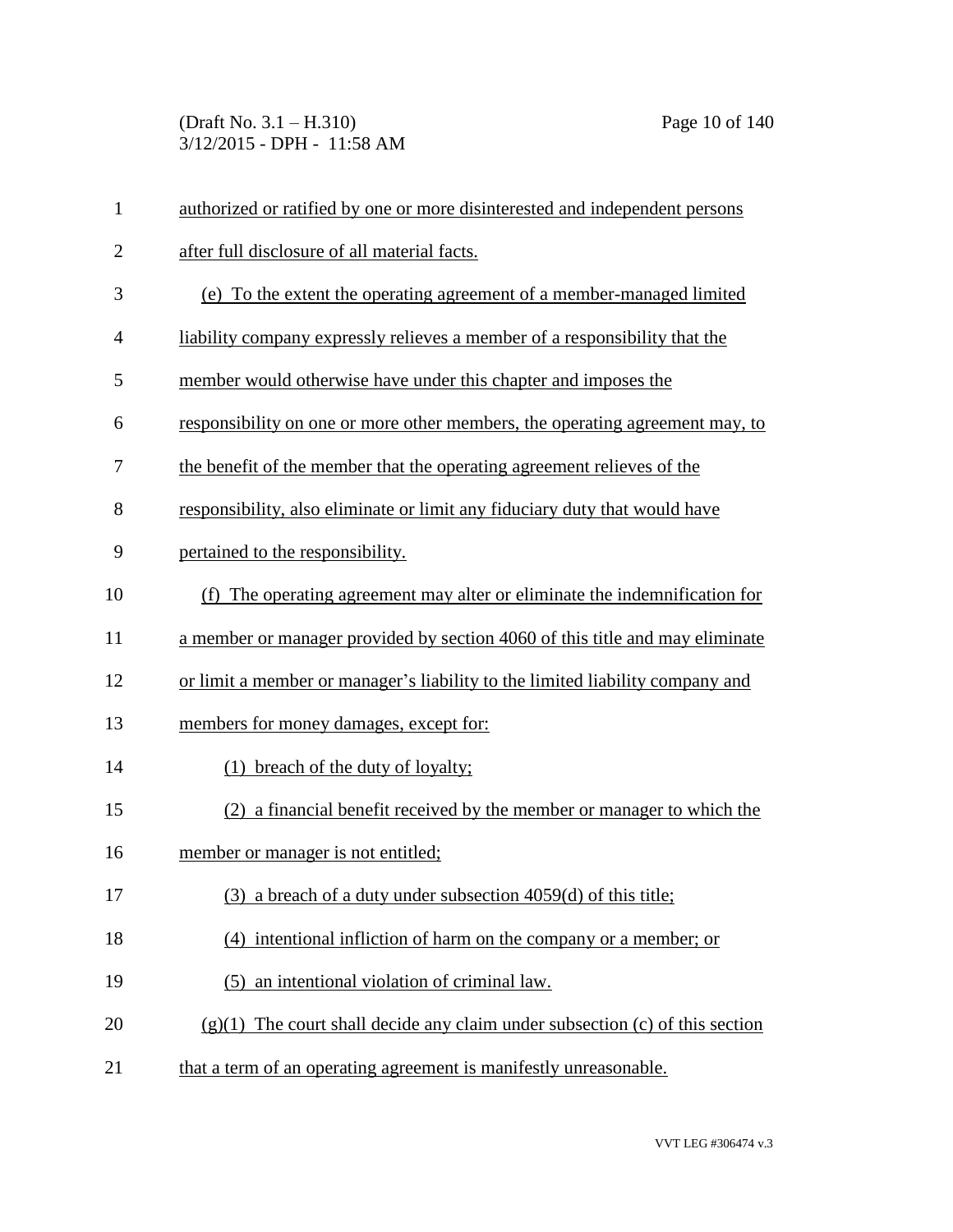# (Draft No. 3.1 – H.310) Page 11 of 140 3/12/2015 - DPH - 11:58 AM

| $\mathbf{1}$   | $(2)$ The court:                                                               |
|----------------|--------------------------------------------------------------------------------|
| $\overline{2}$ | (A) shall make its determination as of the time the challenged term            |
| 3              | became part of the operating agreement and by considering only circumstances   |
| $\overline{4}$ | existing at that time; and                                                     |
| 5              | (B) may invalidate the term only if, in light of the purposes and              |
| 6              | activities of the limited liability company, it is readily apparent that:      |
| 7              | (i) the objective of the term is unreasonable; or                              |
| 8              | (ii) the term is an unreasonable means to achieve the provision's              |
| 9              | objective.                                                                     |
| 10             | (h) A limited liability company is bound by and may enforce the operating      |
| 11             | agreement, whether or not the company has itself manifested assent to the      |
| 12             | operating agreement.                                                           |
| 13             | (i) A person that becomes a member of a limited liability company is           |
| 14             | deemed to assent to the operating agreement.                                   |
| 15             | $(i)(1)$ Two or more persons intending to become the initial members of a      |
| 16             | limited liability company may make an agreement providing that upon the        |
| 17             | formation of the company the agreement will become the operating agreement.    |
| 18             | (2) One person intending to become the initial member of a limited             |
| 19             | liability company may assent to terms providing that upon the formation of the |
| 20             | company the terms will become the operating agreement.                         |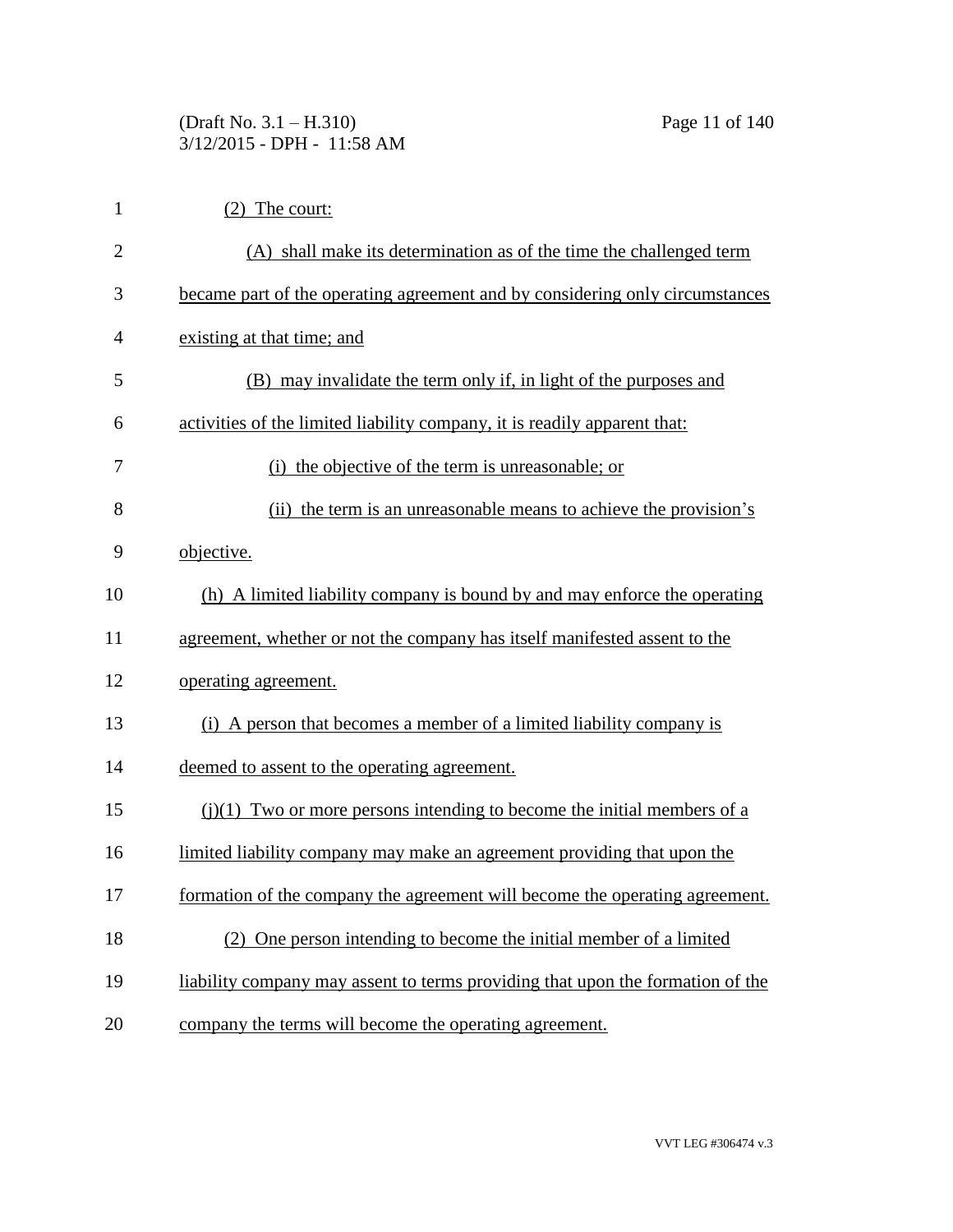(Draft No. 3.1 – H.310) Page 12 of 140 3/12/2015 - DPH - 11:58 AM

| $\mathbf{1}$   | $(k)(1)$ An operating agreement may specify that its amendment requires the       |
|----------------|-----------------------------------------------------------------------------------|
| $\overline{2}$ | approval of a person that is not a party to the operating agreement or the        |
| 3              | satisfaction of a condition.                                                      |
| $\overline{4}$ | (2) An amendment is ineffective if its adoption does not include the              |
| 5              | required approval or satisfy the specified condition.                             |
| 6              | $(1)(1)$ The obligations of a limited liability company and its members to a      |
| 7              | person in the person's capacity as a transferee or dissociated member are         |
| 8              | governed by the operating agreement.                                              |
| 9              | (2) Subject only to any court order issued under subdivision 4074(b)(2)           |
| 10             | of this title, to effectuate a charging order, an amendment to the operating      |
| 11             | agreement made after a person becomes a transferee or dissociated member is       |
| 12             | effective with regard to any debt, obligation, or other liability of the limited  |
| 13             | liability company or its members to the person in the person's capacity as a      |
| 14             | transferee or dissociated member.                                                 |
| 15             | (m) If a record that has been delivered by a limited liability company to the     |
| 16             | Secretary of State for filing and has become effective under this act contains a  |
| 17             | provision that would be ineffective under subsection 4003(b) of this title if     |
| 18             | contained in the operating agreement, the provision is likewise ineffective in    |
| 19             | the record.                                                                       |
| 20             | (n) Subject to subsection (c) of this section, if a record that has been          |
| 21             | delivered by a limited liability company to the Secretary of State for filing and |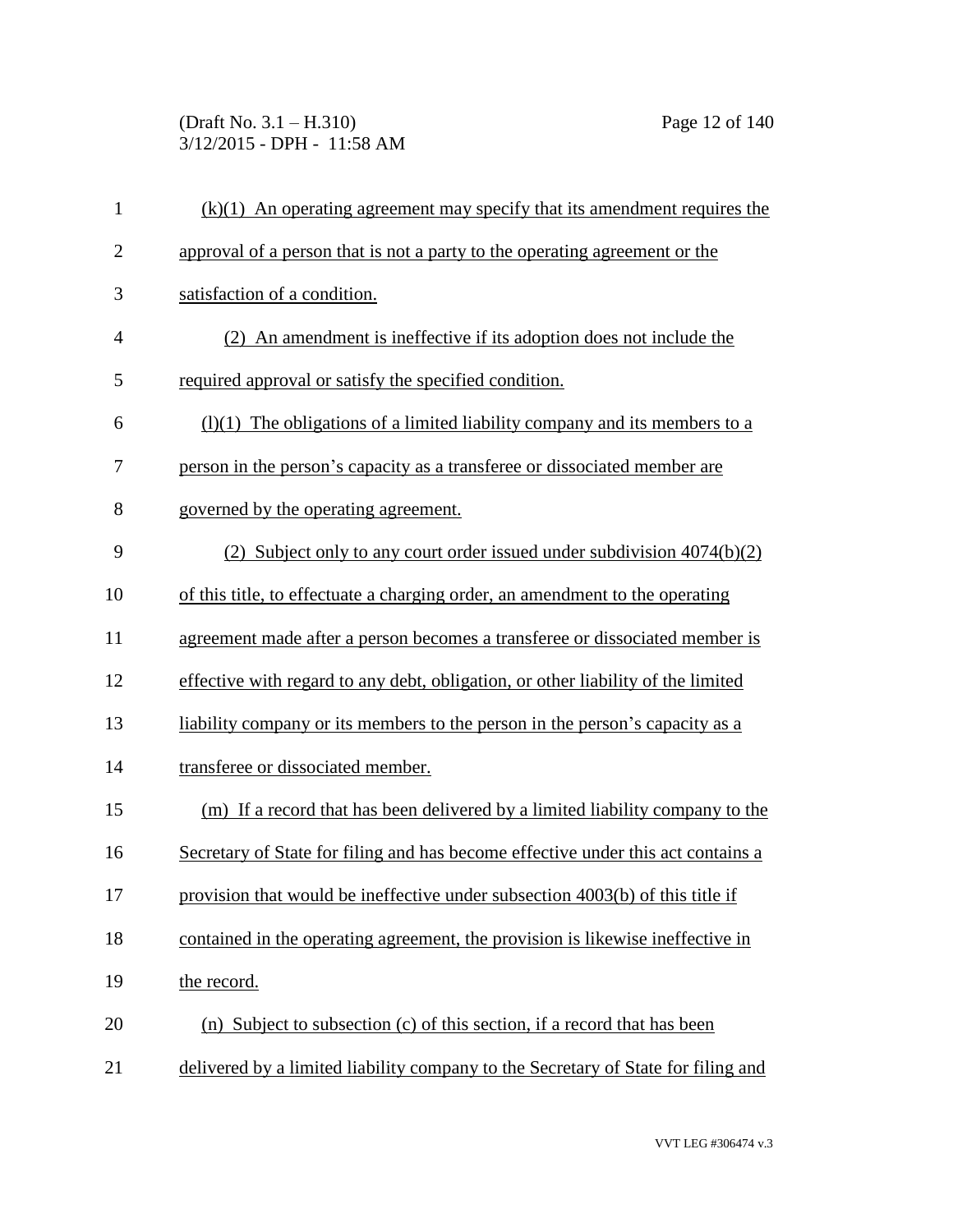(Draft No. 3.1 – H.310) Page 13 of 140 3/12/2015 - DPH - 11:58 AM

| $\mathbf{1}$   | has become effective under this title conflicts with a provision of the operating    |
|----------------|--------------------------------------------------------------------------------------|
| $\overline{2}$ | agreement:                                                                           |
| 3              | the operating agreement prevails as to members, dissociated<br>(1)                   |
| $\overline{4}$ | members, transferees, and managers; and                                              |
| 5              | (2) the record prevails as to other persons to the extent they reasonably            |
| 6              | rely on the record.                                                                  |
| 7              | § 4004. SUPPLEMENTAL PRINCIPLES OF LAW                                               |
| 8              | (a) Unless displaced by particular provisions of this chapter, the principles        |
| 9              | of law and equity supplement this chapter.                                           |
| 10             | (b) If an obligation to pay interest arises under this chapter and the rate is       |
| 11             | not specified, the rate shall be 12 percent per annum computed by the actuarial      |
| 12             | method.                                                                              |
| 13             | § 4005. NAME                                                                         |
| 14             | $(a)(1)$ Except for a low-profit limited liability company, the name of a            |
| 15             | limited liability company as set forth in its articles of organization shall contain |
| 16             | the words "limited liability company" or "limited company" or the                    |
| 17             | abbreviation "L.L.C.," "LLC," "L.C.," or "LC." The word "limited" may be             |
| 18             | abbreviated as "Ltd." and "company" may be abbreviated as "Co." in a limited         |
| 19             | liability company name.                                                              |
| 20             | (2) The name of a low-profit limited liability company shall contain the             |
| 21             | abbreviation L3C.                                                                    |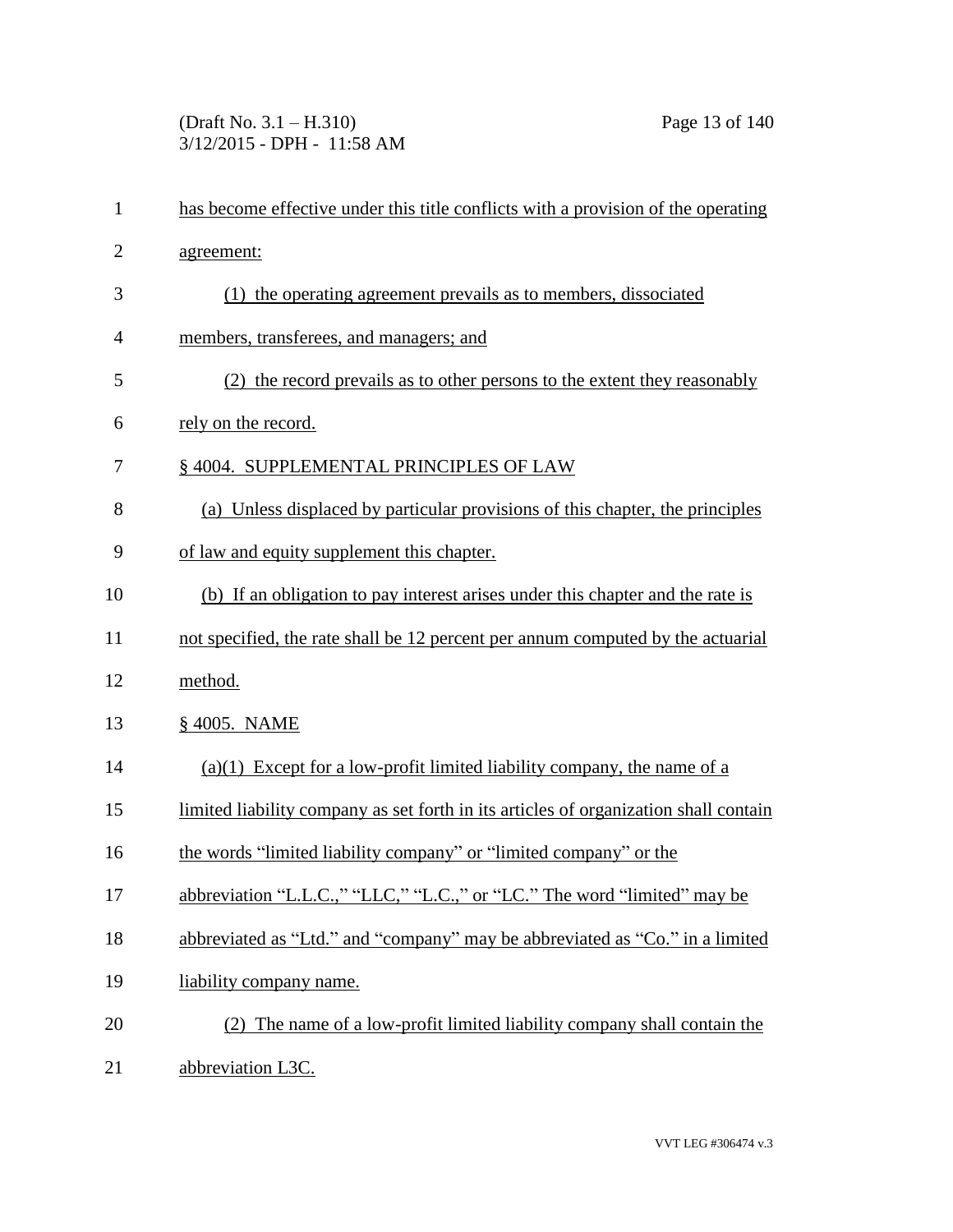(Draft No. 3.1 – H.310) Page 14 of 140 3/12/2015 - DPH - 11:58 AM

| $\mathbf{1}$   | (b) Unless authorized under subsection (c) of this section, the name of a        |
|----------------|----------------------------------------------------------------------------------|
| $\overline{2}$ | limited liability company shall be distinguishable in the records of the         |
| 3              | Secretary of State from:                                                         |
| 4              | (1) the name of each person that is not an individual and that is                |
| 5              | incorporated, organized, or authorized to transact business in this State; and   |
| 6              | (2) each name reserved under:                                                    |
| 7              | $(A)$ sections 1621a, 4006, and 3403 of this title;                              |
| 8              | (B) 11A V.S.A. $\S$ 4.02;                                                        |
| 9              | (C) 11B V.S.A. $\S$ 4.02; and                                                    |
| 10             | <u>(D) 11C V.S.A. § 112.</u>                                                     |
| 11             | (c) A person may apply to the Secretary of State for authorization to use a      |
| 12             | name that does not comply with subsection (b) of this section. The Secretary     |
| 13             | of State shall authorize use of the name applied for if, as to each noncomplying |
| 14             | name:                                                                            |
| 15             | (1) the present user, registrant, or owner of the name consents to the           |
| 16             | applicant's use of the name in a signed record and submits an undertaking in a   |
| 17             | form satisfactory to the Secretary of State to change its name to a new name     |
| 18             | that complies with subsection (b) of this section; or                            |
| 19             | (2) the applicant delivers to the Secretary of State a certified copy of the     |
| 20             | final judgment of a court of competent jurisdiction establishing the applicant's |
| 21             | right to use in this State the name applied for.                                 |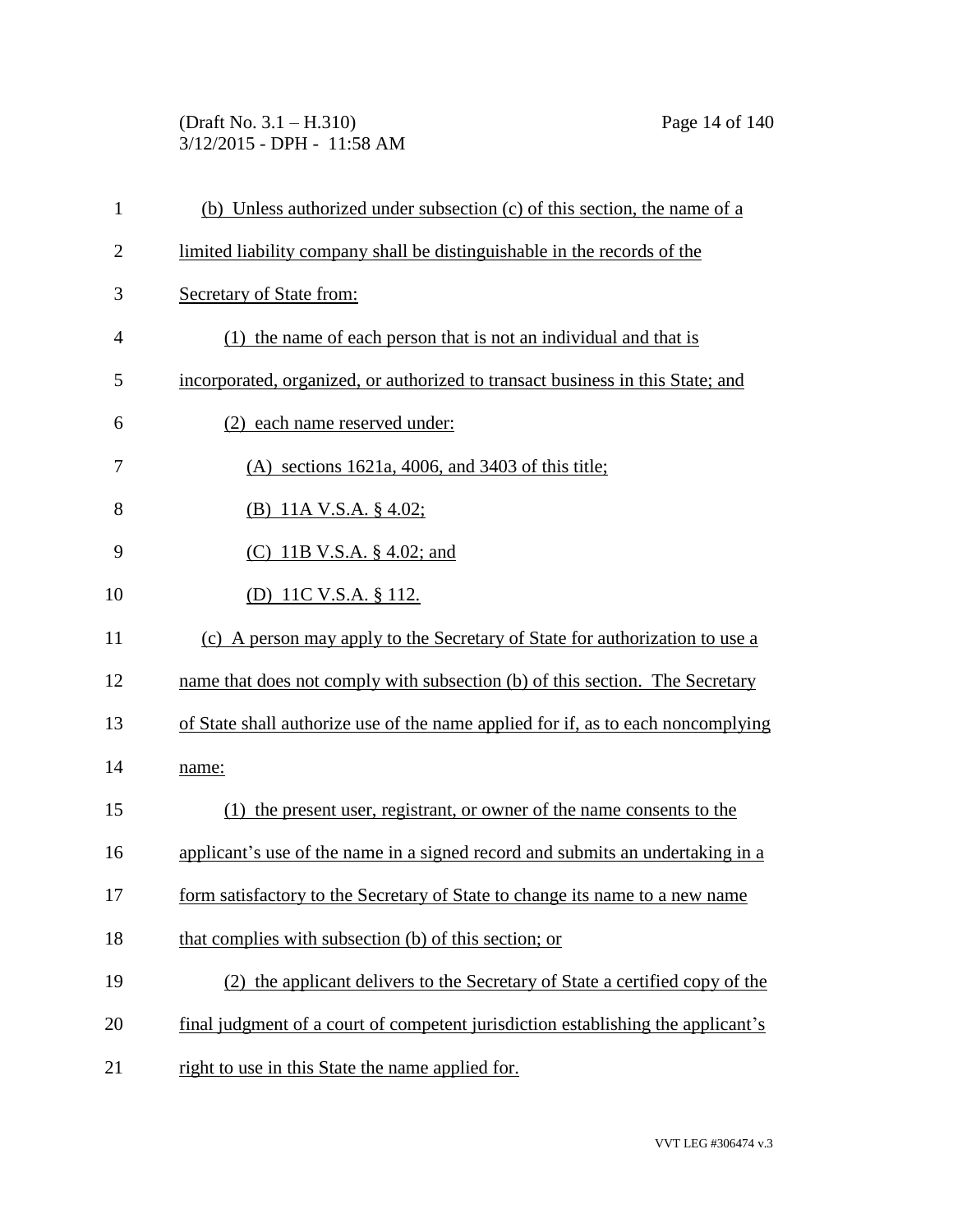(Draft No. 3.1 – H.310) Page 15 of 140 3/12/2015 - DPH - 11:58 AM

| $\mathbf{1}$   | (d) Subject to section 4116 of this title, this section applies to a foreign         |
|----------------|--------------------------------------------------------------------------------------|
| $\overline{2}$ | limited liability company transacting business in this State that has a certificate  |
| 3              | of authority to transact business in this State or which has applied for a           |
| $\overline{4}$ | certificate of authority.                                                            |
| 5              | (e) A person intending to operate a postsecondary school, as defined in              |
| 6              | <u>16 V.S.A. §§ 176 and 176a, shall apply for a certificate of approval from the</u> |
| 7              | State Board of Education prior to registering a name under this section.             |
| 8              | §4006. RESERVED NAME                                                                 |
| 9              | $(a)(1)$ A person may reserve the exclusive use of the name of a limited             |
| 10             | liability company, including a fictitious or assumed name for a foreign limited      |
| 11             | liability company whose name is not available, by delivering an application to       |
| 12             | the Secretary of State for filing.                                                   |
| 13             | (2) The application shall state the name and address of the applicant and            |
| 14             | the name proposed to be reserved.                                                    |
| 15             | (3) If the Secretary of State finds that the name applied for is available.          |
| 16             | the Secretary shall reserve that name for the applicant's exclusive use for a        |
| 17             | 120-day period.                                                                      |
| 18             | (b) The owner of a reserved limited liability company name may renew the             |
| 19             | reservation for successive periods of 120 days each by delivering a renewal          |
| 20             | application to the Secretary of State during the 45-day period preceding the         |
| 21             | date of expiration of the reservation.                                               |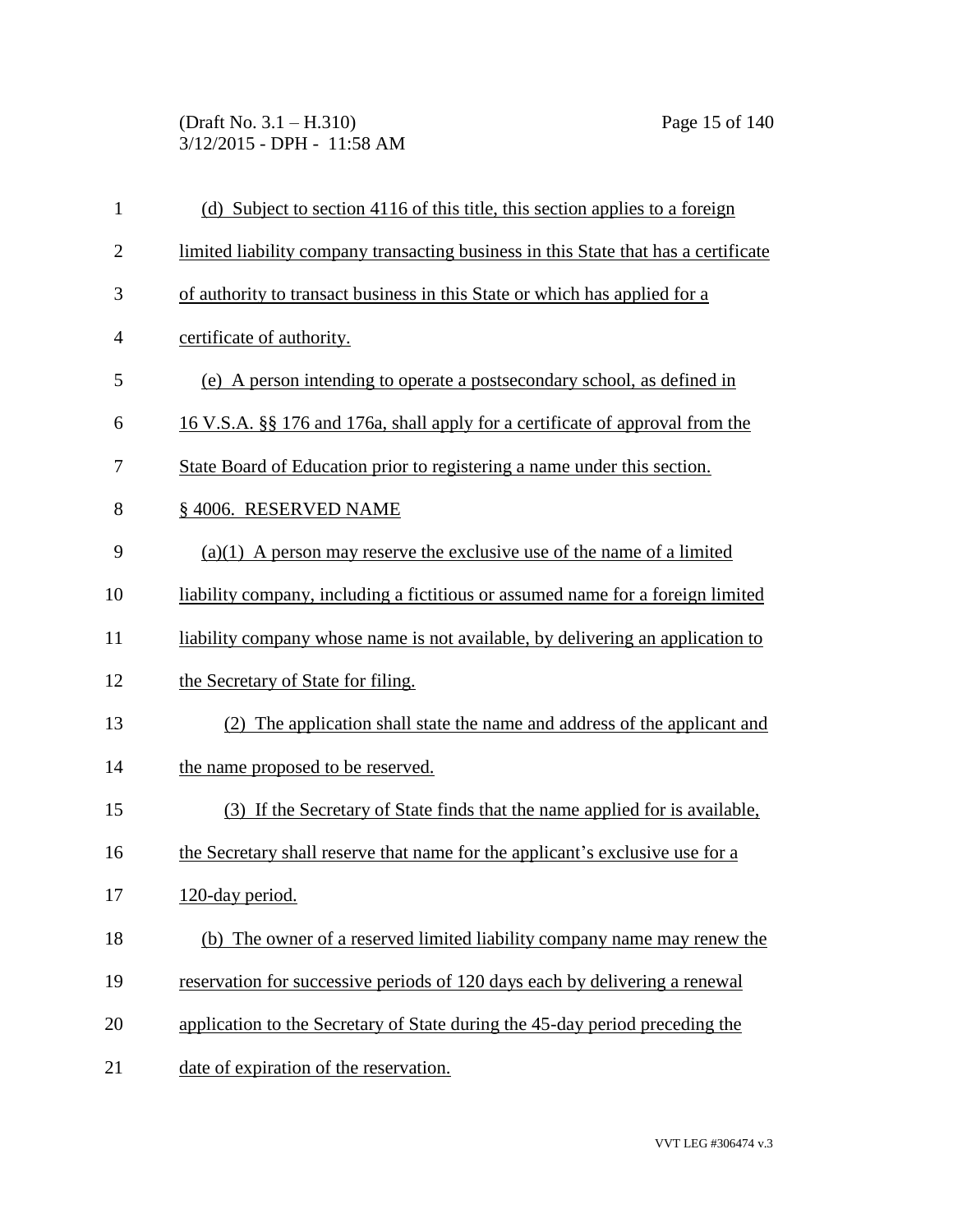(Draft No. 3.1 – H.310) Page 16 of 140 3/12/2015 - DPH - 11:58 AM

| $\mathbf{1}$   | (c) The owner of a name reserved for a limited liability company may             |
|----------------|----------------------------------------------------------------------------------|
| $\overline{2}$ | assign the reservation to another person by delivering to the Secretary of State |
| 3              | for filing a signed notice of the assignment that states the name and address of |
| $\overline{4}$ | the assignee.                                                                    |
| 5              | (d) The owner of a reserved limited liability company name may terminate         |
| 6              | the name reservation by delivering to the Secretary of State for filing a signed |
| 7              | notice of withdrawal of name reservation.                                        |
| 8              | § 4007. DESIGNATED OFFICE AND AGENT                                              |
| 9              | (a) A limited liability company and a foreign limited liability company          |
| 10             | authorized to do business in this State shall designate and continuously         |
| 11             | maintain:                                                                        |
| 12             | (1) a designated office for notification purposes, which may but                 |
| 13             | need not be a place of its business, and may but need not be located in this     |
| 14             | State; and                                                                       |
| 15             | an agent and street address of the agent for service of process on the<br>(2)    |
| 16             | limited liability company in this State.                                         |
| 17             | (b) An agent for service of process shall be an individual resident of this      |
| 18             | State, a domestic corporation, another limited liability company, or a foreign   |
| 19             | corporation or foreign limited liability company authorized to do business in    |
| 20             | this State.                                                                      |
| 21             | § 4008. CHANGE OF DESIGNATED OFFICE OR AGENT FOR                                 |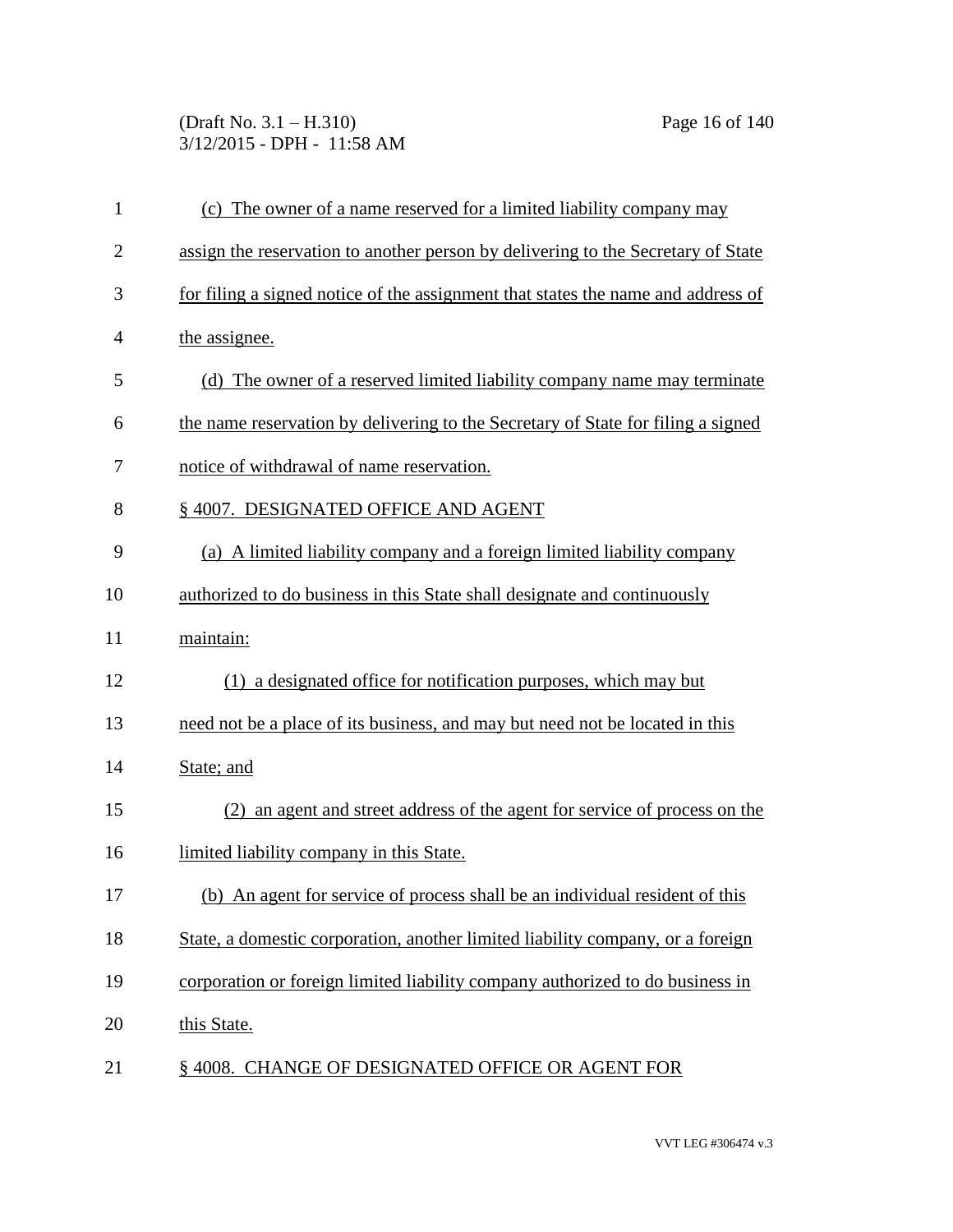(Draft No. 3.1 – H.310) Page 17 of 140 3/12/2015 - DPH - 11:58 AM

| $\mathbf{1}$   | <b>SERVICE OF PROCESS</b>                                                         |
|----------------|-----------------------------------------------------------------------------------|
| $\overline{2}$ | (a) A limited liability company or foreign limited liability company may          |
| 3              | change its designated office or agent for service of process by delivering to the |
| $\overline{4}$ | Secretary of State for filing a statement of change that sets forth:              |
| 5              | (1) the name of the company;                                                      |
| 6              | (2) the street address, and the mailing address if different from the street      |
| 7              | address, of its current designated office;                                        |
| 8              | (3) if the current designated office is to be changed, the street address,        |
| 9              | and the mailing address if different from the street address, of the new          |
| 10             | designated office;                                                                |
| 11             | (4) the name and address of its current agent for service of process; and         |
| 12             | (5) if the current agent for service of process is to be changed, the name        |
| 13             | of the new agent for service of process and the new agent's written consent,      |
| 14             | either on the statement or attached to it, to the appointment.                    |
| 15             | (b) If an agent for service of process changes the street address of the          |
| 16             | agent's business office, the agent may change the street address of the           |
| 17             | designated office of any limited liability company or foreign limited liability   |
| 18             | company for which the agent is the agent for service of process by notifying      |
| 19             | the company in writing of the change and signing, either manually or in           |
| 20             | facsimile, and filing with the Secretary of State a statement that complies with  |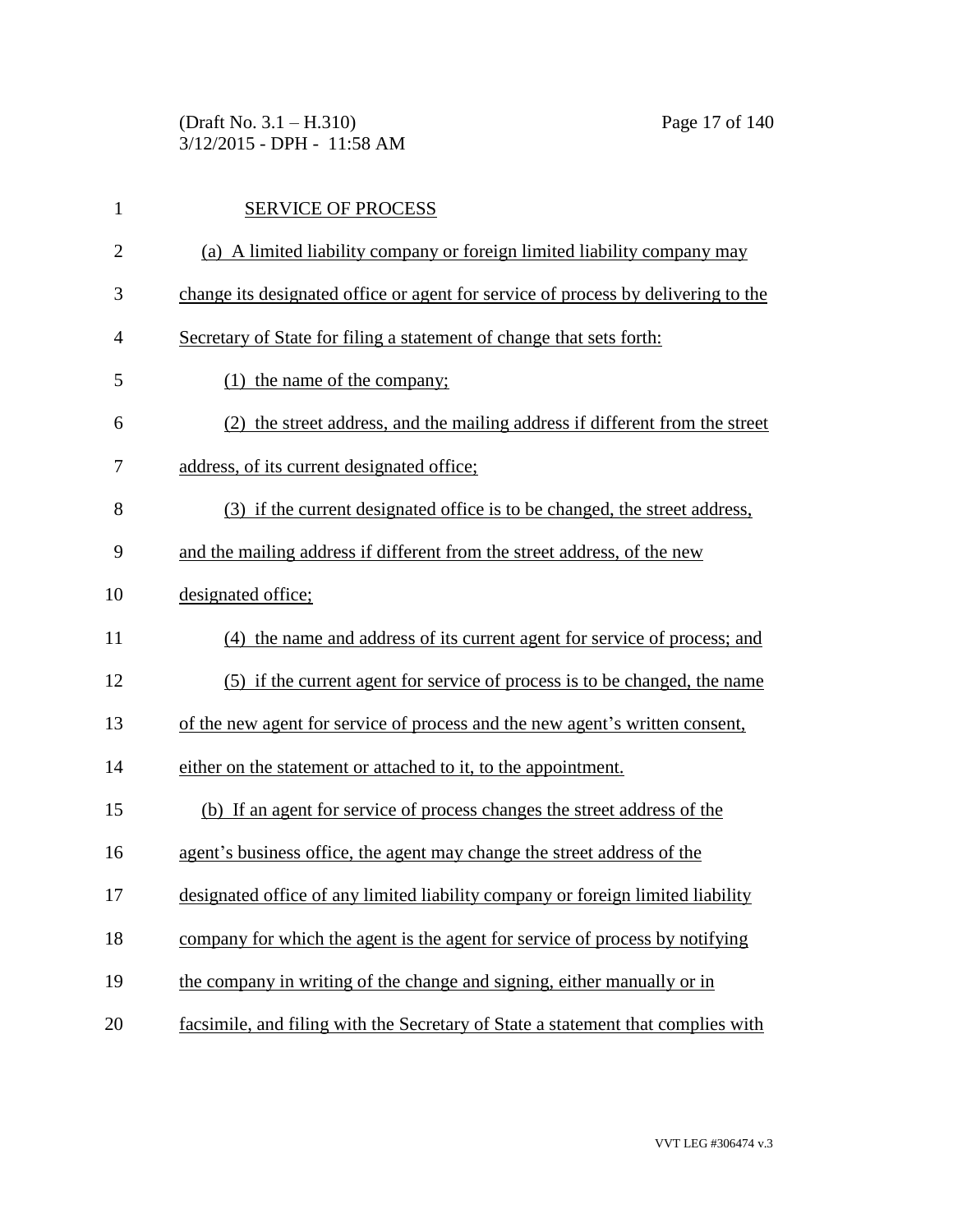(Draft No. 3.1 – H.310) Page 18 of 140 3/12/2015 - DPH - 11:58 AM

| $\mathbf{1}$   | the requirements of subsection (a) of this section and recites that the company   |
|----------------|-----------------------------------------------------------------------------------|
| $\overline{2}$ | has been notified of the change.                                                  |
| 3              | § 4009. RESIGNATION OF AGENT FOR SERVICE OF PROCESS                               |
| $\overline{4}$ | (a) To resign as an agent for service of process of a limited liability           |
| 5              | company or foreign limited liability company, the agent shall deliver to the      |
| 6              | Secretary of State for filing a statement of resignation containing the company   |
| 7              | name and stating that the agent is resigning.                                     |
| 8              | (b) The Secretary of State shall file a statement of resignation delivered        |
| 9              | under subsection (a) of this section and mail or otherwise deliver a copy to the  |
| 10             | designated office of the limited liability company.                               |
| 11             | (c) An agency for service of process terminates on the earlier of:                |
| 12             | (1) the 41st day after the Secretary of State files the statement of              |
| 13             | resignation; or                                                                   |
| 14             | (2) when a record designating a new agent for service of process is               |
| 15             | delivered to the Secretary of State for filing on behalf of the limited liability |
| 16             | company and becomes effective.                                                    |
| 17             | §4010. SERVICE OF PROCESS                                                         |
| 18             | (a) An agent for service of process appointed by a limited liability company      |
| 19             | or a foreign limited liability company is an agent of the company for service of  |
| 20             | any process, notice or demand required or permitted by law to be served upon      |
| 21             | the company.                                                                      |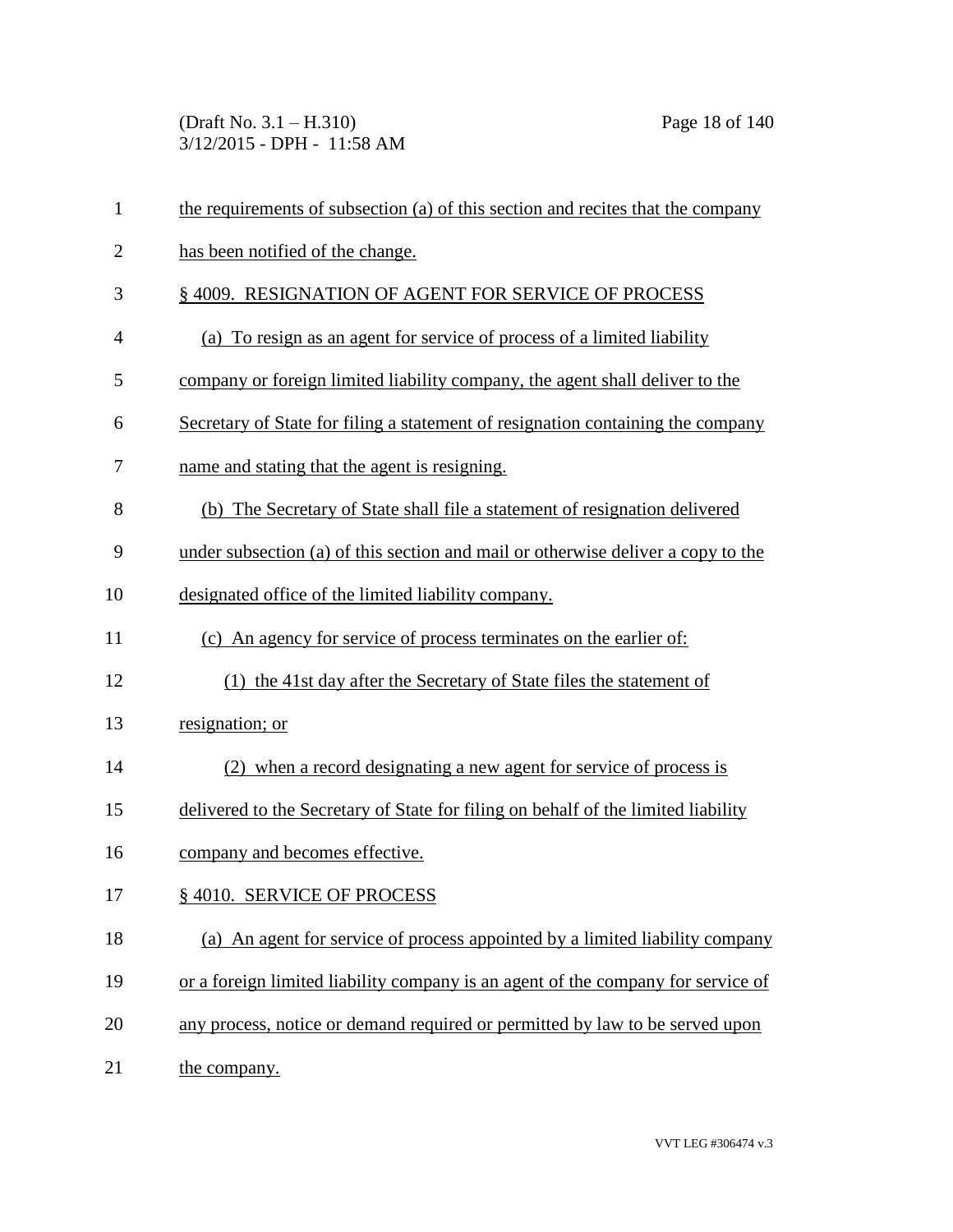(Draft No. 3.1 – H.310) Page 19 of 140 3/12/2015 - DPH - 11:58 AM

| $\mathbf{1}$   | (b) If a limited liability company or foreign limited liability company fails      |
|----------------|------------------------------------------------------------------------------------|
| $\overline{2}$ | to appoint or maintain an agent for service of process in this State or the agent  |
| 3              | for service of process cannot with reasonable diligence be found at the agent's    |
| $\overline{4}$ | address, the Secretary of State is an agent of the company upon whom process,      |
| 5              | notice, or demand may be served.                                                   |
| 6              | (c) Service of any process, notice, or demand on the Secretary of State may        |
| 7              | be made by delivering to and leaving with the Secretary of State duplicate         |
| 8              | copies of the process, notice, or demand. If the process, notice, or demand is     |
| 9              | served on the Secretary of State, the Secretary of State shall forward one of the  |
| 10             | copies by registered or certified mail, return receipt requested, to the company   |
| 11             | at its registered office. Service on the Secretary of State shall be returnable in |
| 12             | not less than 30 days.                                                             |
| 13             | (d) The Secretary of State shall keep a record of all processes, notices, and      |
| 14             | demands served pursuant to this section and record the time of and the action      |
| 15             | taken regarding the service.                                                       |
| 16             | (e) This section shall not affect the right to serve process, notice, or           |
| 17             | demand upon a limited liability company or foreign limited liability company       |
| 18             | in any manner otherwise provided by law.                                           |
| 19             | § 4011. NATURE OF BUSINESS AND POWERS; GOVERNING                                   |
| 20             | <b>LAW</b>                                                                         |
| 21             | (a) A limited liability company is an entity distinct from its members.            |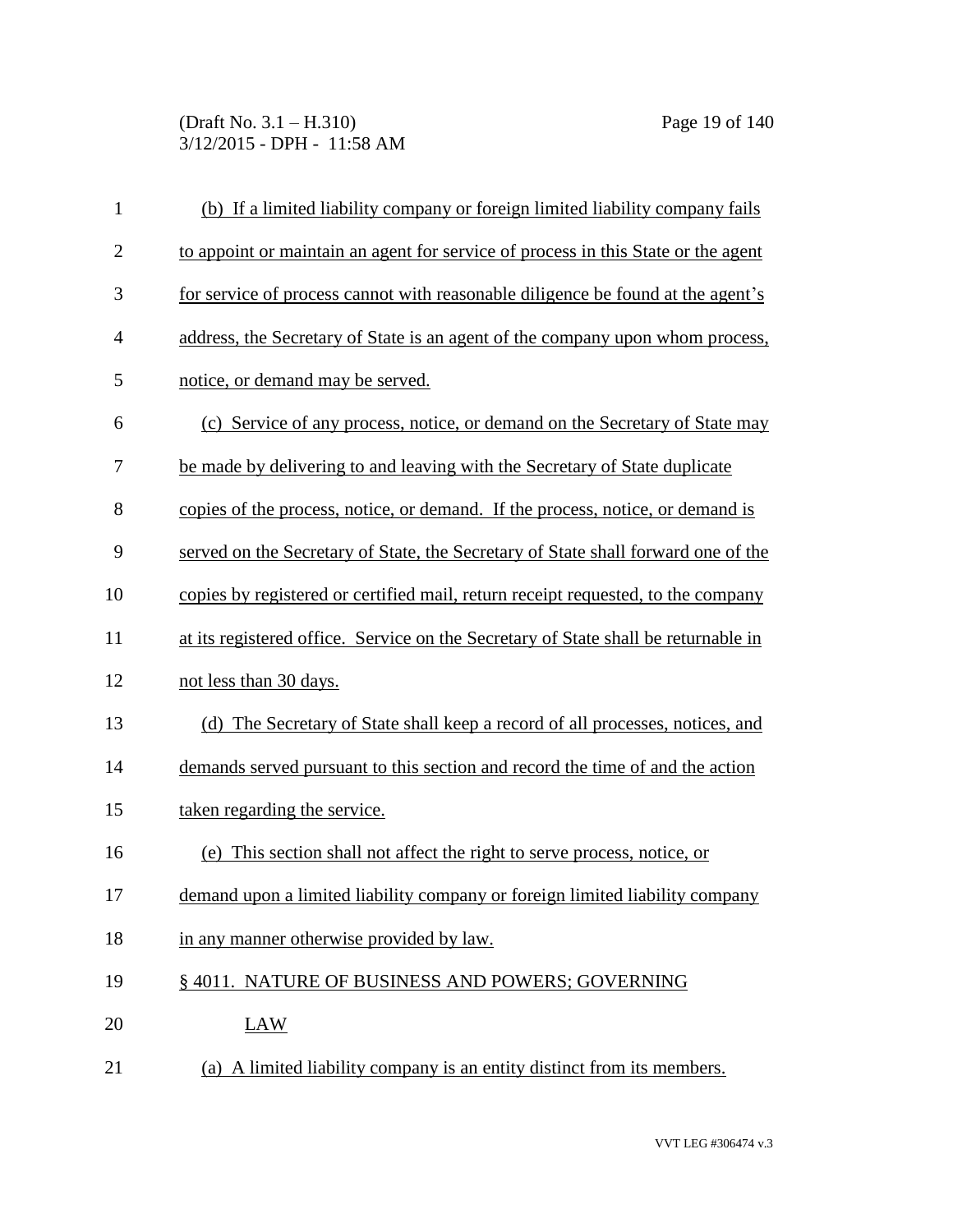(Draft No. 3.1 – H.310) Page 20 of 140 3/12/2015 - DPH - 11:58 AM

| $\mathbf{1}$   | (b) A limited liability company may have any lawful purpose, regardless of       |
|----------------|----------------------------------------------------------------------------------|
| $\overline{2}$ | whether for profit.                                                              |
| 3              | (c) A limited liability company has perpetual duration.                          |
| $\overline{4}$ | $(d)(1)$ A limited liability company or a foreign limited liability company      |
| 5              | engaging in a business subject to any other provisions of law of this State      |
| 6              | governing or regulating business may be formed or authorized to transact         |
| 7              | business under this chapter only if permitted by, and subject to all limitations |
| 8              | of, the other statute.                                                           |
| 9              | (2) The following shall not be formed or authorized to transact business         |
| 10             | under this chapter:                                                              |
| 11             | $(A)$ a credit union regulated under Title 8;                                    |
| 12             | (B) an insurance company regulated under Title 8, except that a                  |
| 13             | captive insurance company regulated under 8 V.S.A. chapter 141 may be            |
| 14             | formed as a limited liability company;                                           |
| 15             | (C) a railroad company regulated under Title 19.                                 |
| 16             | (e) A limited liability company shall possess and may exercise all the           |
| 17             | powers and privileges granted by this chapter, any other law, its articles of    |
| 18             | organization, or its operating agreement, together with any powers incidental    |
| 19             | thereto, so far as the powers and privileges are necessary or convenient to the  |
| 20             | conduct, promotion, or attainment of the business purposes or activities of the  |
| 21             | limited liability company, including power to sue and to be sued, complain and   |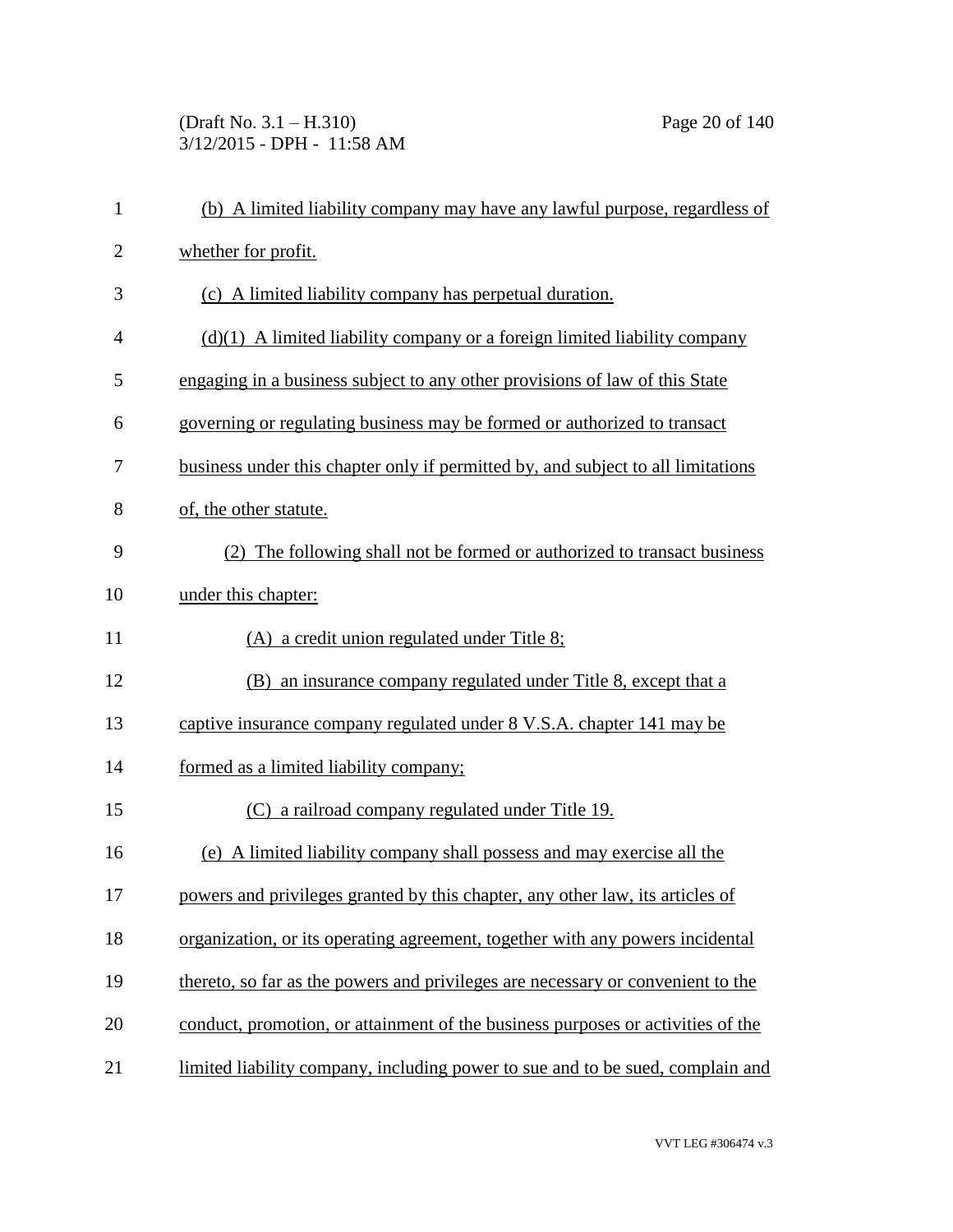(Draft No. 3.1 – H.310) Page 21 of 140 3/12/2015 - DPH - 11:58 AM

| $\mathbf{1}$   | defend in its company name, and the power to do all things necessary or           |
|----------------|-----------------------------------------------------------------------------------|
| $\overline{2}$ | convenient to carry on its activities.                                            |
| 3              | (f) The law of this State governs:                                                |
| $\overline{4}$ | the internal affairs of a limited liability company; and<br>(1)                   |
| 5              | (2) the liability of a member as member and a manager as manager for              |
| 6              | the debts, obligations, or other liabilities of a limited liability company.      |
| 7              | $(g)(1)$ Notwithstanding the provisions of subsections (a) and (b) of this        |
| 8              | section, a limited liability company or foreign limited liability company shall   |
| 9              | engage in rendering professional services only to the extent that, and subject to |
| 10             | the conditions and limitations under which, a professional corporation may        |
| 11             | engage in rendering professional services under chapter 4 of this title.          |
| 12             | (2) For purposes of applying the provisions, conditions, and limitations          |
| 13             | of chapter 4 of this title, unless the licensing laws of this State expressly     |
| 14             | prohibit the provision of professional services by domestic and foreign limited   |
| 15             | liability companies:                                                              |
| 16             | (A) unless the context clearly requires otherwise, references to                  |
| 17             | 11A V.S.A. chapters 1–20, relating to business corporations shall be treated as   |
| 18             | references to this chapter, and references to a "corporation" shall be treated as |
| 19             | references to a limited liability company or foreign limited liability company;   |
| 20             | (B) the members shall be treated in the same manner as shareholders               |
| 21             | of a professional corporation;                                                    |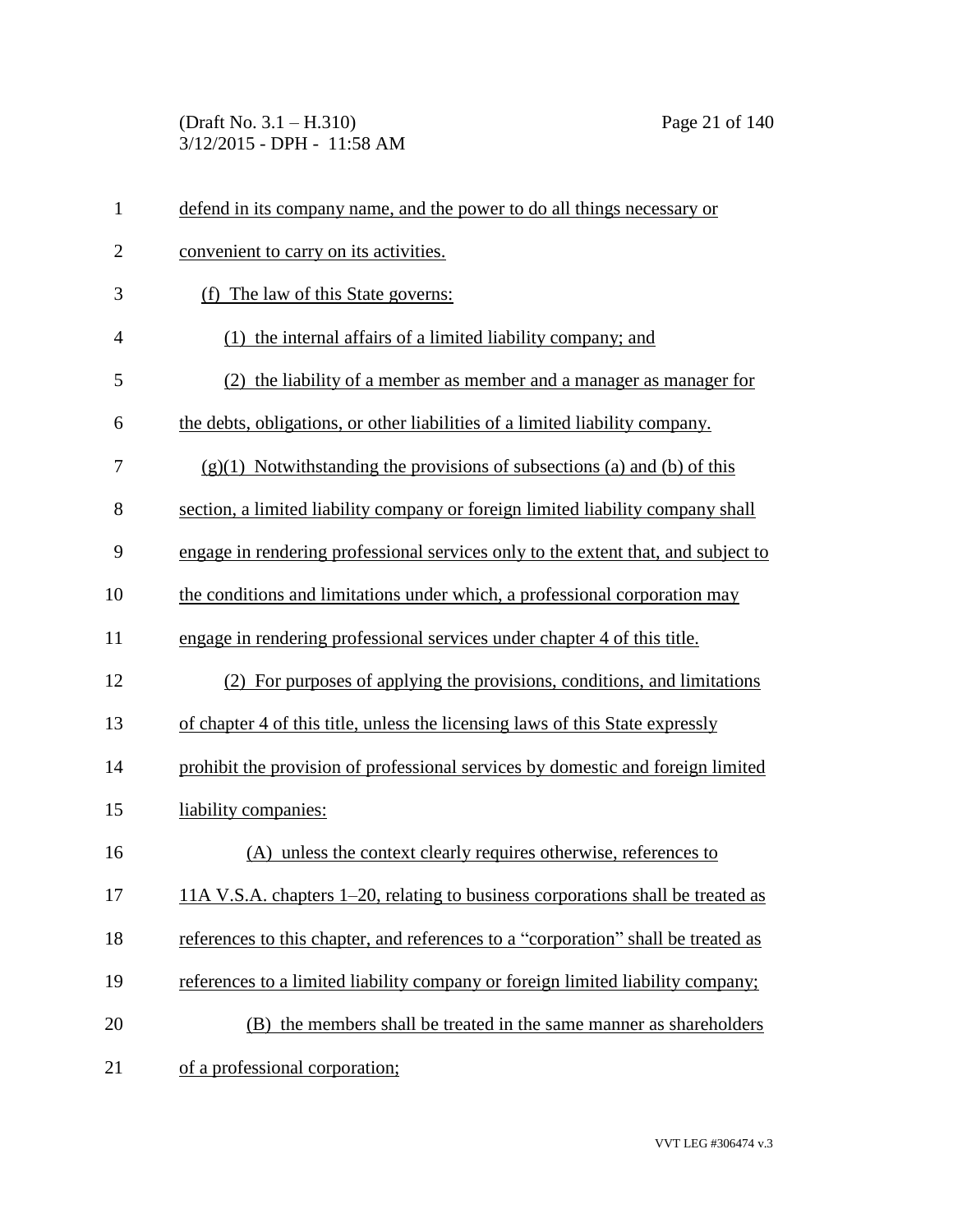(Draft No. 3.1 – H.310) Page 22 of 140 3/12/2015 - DPH - 11:58 AM

| 1              | (C) managers shall be treated in the same manner as directors of a                 |          |
|----------------|------------------------------------------------------------------------------------|----------|
| $\overline{2}$ | professional corporation;                                                          |          |
| 3              | (D) the persons signing the articles of organization of the company                |          |
| $\overline{4}$ | shall be treated in the same manner as the incorporators of a professional         |          |
| 5              | corporation; and                                                                   |          |
| 6              | (E) the name shall comply with sections 4005 and 4116 of this title                |          |
| 7              | and, in addition, shall contain the word "Professional" or the abbreviation        |          |
| 8              | "P.L.C.," "PLC," "P.L.L.C.," or "PLLC."                                            |          |
| 9              | § 4012. FEES                                                                       |          |
| 10             | (a) The Secretary of State shall collect the following fees when a document        |          |
| 11             | described in this section is delivered to the Office of the Secretary of State for |          |
| 12             | filing:                                                                            |          |
| 13             | (1) Articles of organization                                                       | \$125.00 |
| 14             | (2) Application for certificate of authority                                       | \$125.00 |
| 15             | Amendment of articles or certificate of authority<br>(3)                           | \$25.00  |
| 16             | (4) Cancellation of certificate of authority                                       | \$20.00  |
| 17             | (5) Application for reserved name                                                  | \$20.00  |
| 18             | (6) Notice of transfer of reserved name                                            | No fee   |
| 19             | Application for registered name<br>(7)                                             | \$25.00  |
| 20             | (8) Application for renewal of registered name                                     | \$25.00  |
| 21             | (9) Statement of change of designated agent or designated                          |          |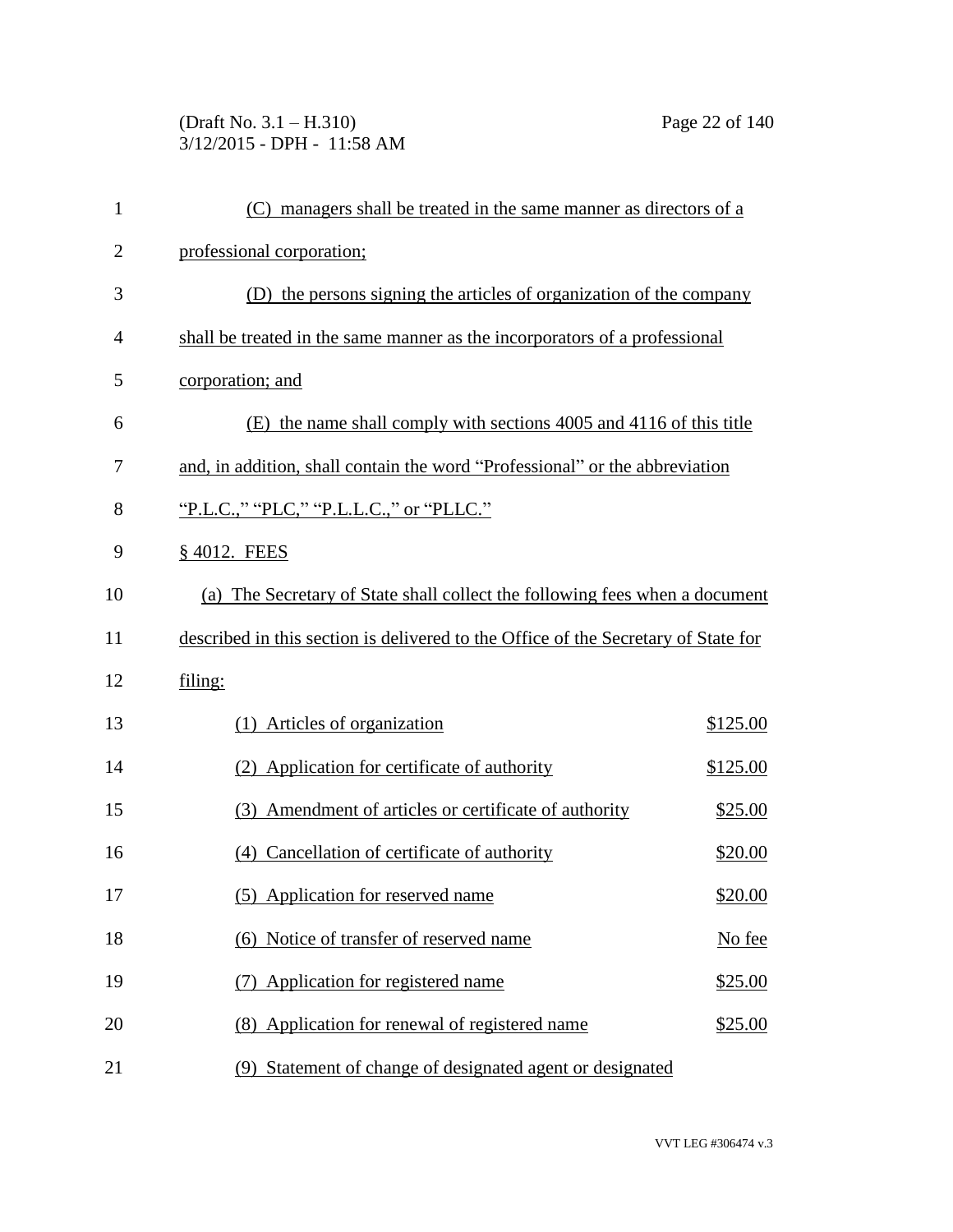(Draft No. 3.1 – H.310) Page 23 of 140 3/12/2015 - DPH - 11:58 AM

| $\mathbf{1}$   | office, or both                                                | \$25.00    |
|----------------|----------------------------------------------------------------|------------|
| $\overline{2}$ |                                                                | and        |
| 3              |                                                                | not to     |
| 4              |                                                                | exceed     |
| 5              |                                                                | \$1,000.00 |
| 6              |                                                                | per        |
| 7              |                                                                | filer      |
| 8              |                                                                | per        |
| 9              |                                                                | calendar   |
| 10             |                                                                | year       |
| 11             | (10) Agent's statement of resignation                          | no fee     |
| 12             | (11) Restatement of articles of organization                   | \$25.00    |
| 13             | (12) Articles of correction                                    | \$25.00    |
| 14             | (13) Application for certificate of existence or authorization | \$25.00    |
| 15             | (14) Articles of merger                                        | \$50.00    |
| 16             | (15) Annual report of a domestic limited liability company     | \$35.00    |
| 17             | (16) Annual report of a foreign limited liability company      | \$140.00   |
| 18             | Reinstatement<br>(17)                                          | \$25.00    |
| 19             | (18) Any other document required or permitted to be filed      |            |
| 20             | by this chapter                                                | \$20.00    |
| 21             | (b) The Secretary of State shall collect the following fees:   |            |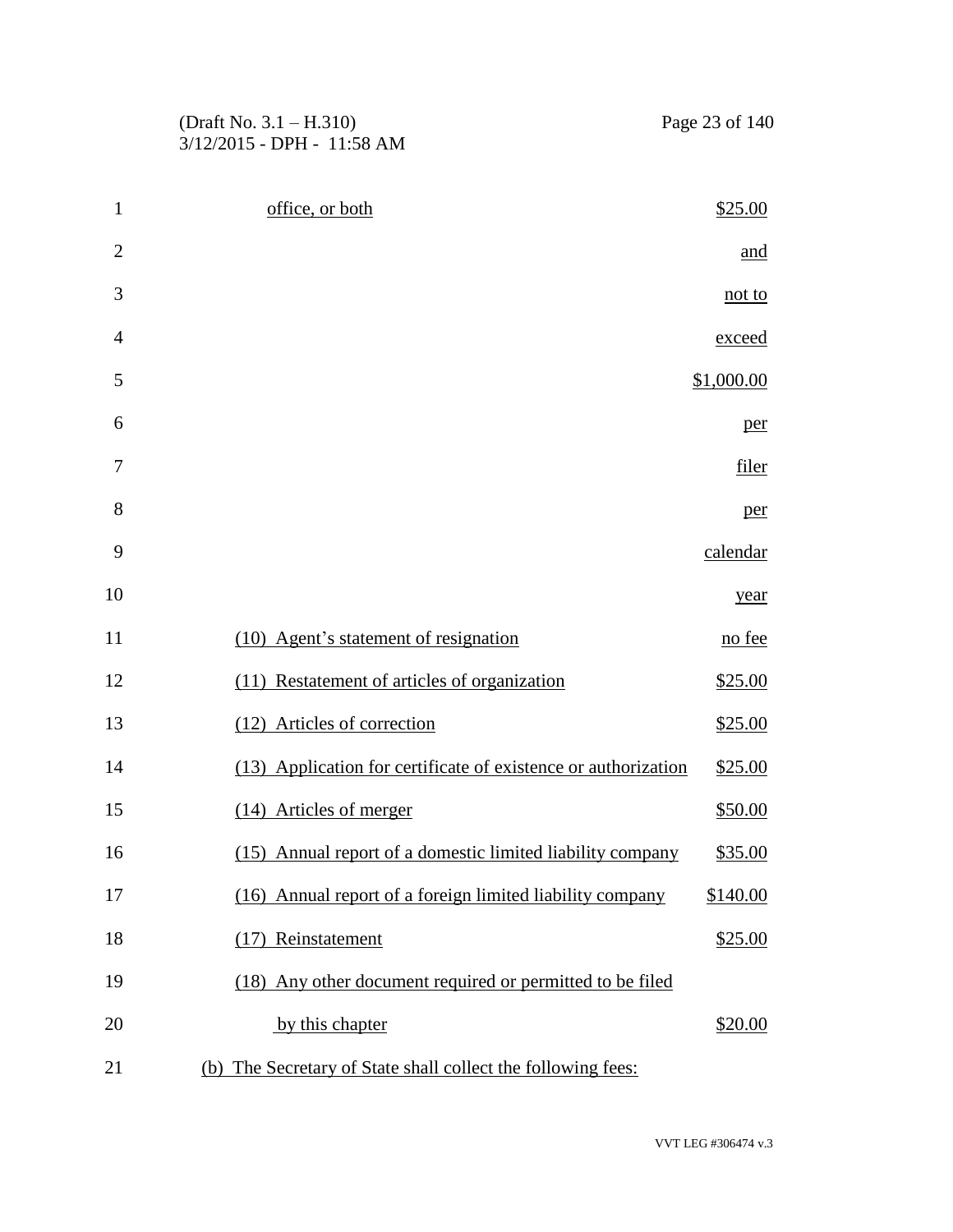(Draft No. 3.1 – H.310) Page 24 of 140 3/12/2015 - DPH - 11:58 AM

| $\mathbf{1}$   | $(1)$ \$25.00 each time process is served on the Secretary under this           |
|----------------|---------------------------------------------------------------------------------|
| $\overline{2}$ | chapter. The party to a proceeding causing service of process is entitled to    |
| 3              | recover this fee as costs if he or she prevails in the proceeding; and          |
| $\overline{4}$ | (2) \$25.00 for the certificate certifying the copy of any filed document       |
| 5              | relating to a limited liability company or a foreign limited liability company. |
| 6              | Subchapter 2. Organization                                                      |
| 7              | § 4021. LIMITED LIABILITY COMPANY AS LEGAL ENTITY                               |
| 8              | A limited liability company is a legal entity distinct from its members.        |
| 9              | § 4022. ORGANIZATION                                                            |
| 10             | (a) One or more persons may organize a limited liability company,               |
| 11             | consisting of one or more members, by delivering articles of organization to    |
| 12             | the Office of the Secretary of State for filing. The organizers need not be     |
| 13             | members of the limited liability company at the time of formation or after      |
| 14             | formation has occurred.                                                         |
| 15             | (b) Unless a delayed effective date is specified, the existence of a limited    |
| 16             | liability company begins when the articles of organization are filed.           |
| 17             | (c) The filing of the articles of organization by the Secretary of State is     |
| 18             | conclusive proof that the organizers satisfied all conditions precedent to the  |
| 19             | creation of the organization.                                                   |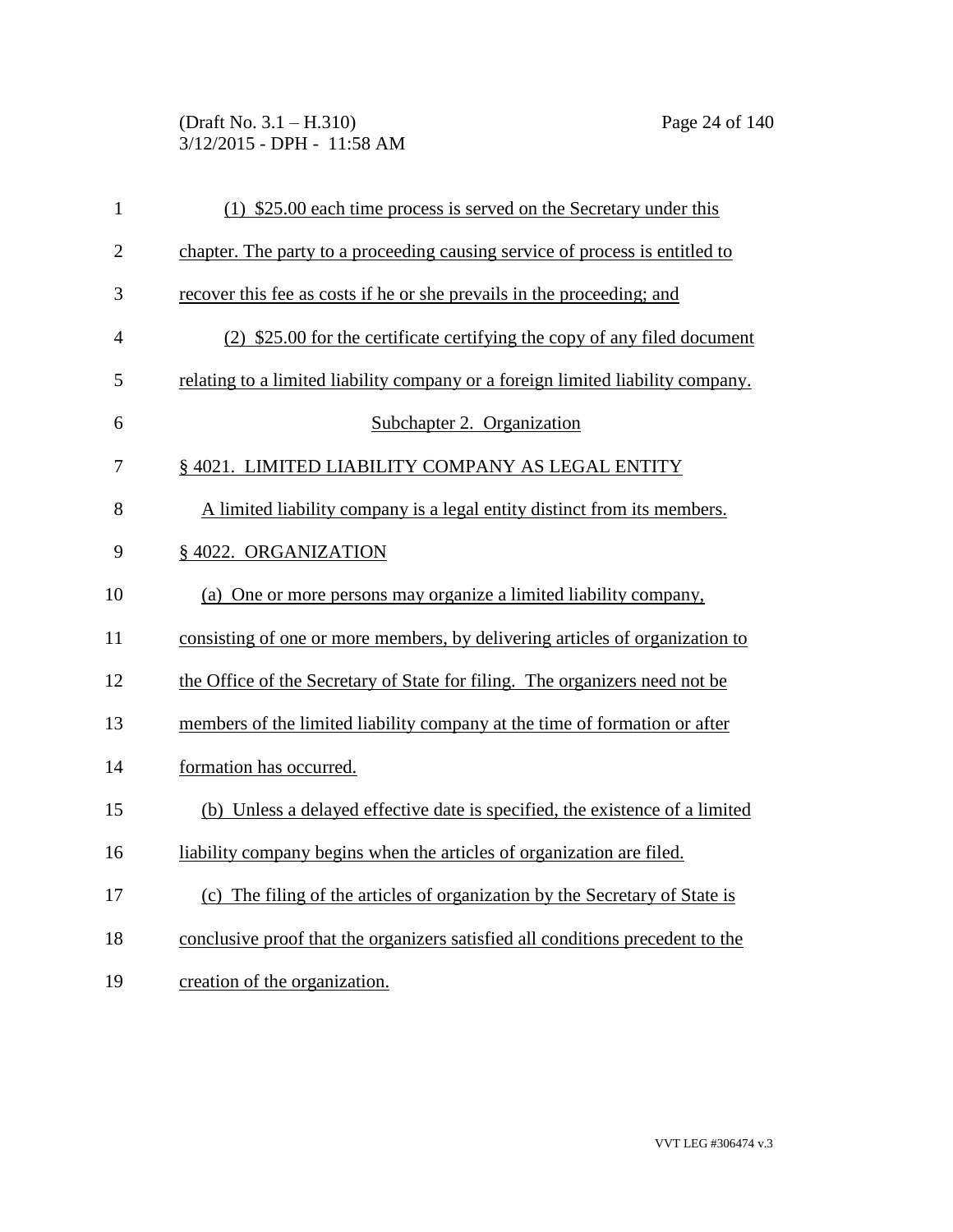(Draft No. 3.1 – H.310) Page 25 of 140 3/12/2015 - DPH - 11:58 AM

| 1              | (d) The Secretary of State shall maintain a separate record of the number of       |
|----------------|------------------------------------------------------------------------------------|
| $\overline{2}$ | limited liability companies that deliver articles of organization to the Secretary |
| 3              | for filing by electronic transmission.                                             |
| $\overline{4}$ | § 4023. ARTICLES OF ORGANIZATION                                                   |
| 5              | (a) Articles of organization of a limited liability company shall set forth:       |
| 6              | $(1)$ the name of the company;                                                     |
| 7              | (2) the address of the initial designated office;                                  |
| 8              | (3) the name and street address of the initial agent for service of process;       |
| 9              | (4) the name and address of each organizer;                                        |
| 10             | (5) if the company has no members at the time of filing, a statement to            |
| 11             | that effect; and                                                                   |
| 12             | $(6)$ whether the company is an L3C.                                               |
| 13             | (b) Articles of organization of a limited liability company may set forth:         |
| 14             | (1) provisions permitted to be set forth in an operating agreement; and            |
| 15             | (2) other matters not inconsistent with law.                                       |
| 16             | (c) Articles of organization of a limited liability company may not vary the       |
| 17             | nonwaivable provisions of subsection 4003(b) of this title. As to all other        |
| 18             | matters, if any provision of an operating agreement is inconsistent with the       |
| 19             | articles of organization:                                                          |
| 20             | (1) the operating agreement controls as to managers, members, and                  |
| 21             | members' transferees; and                                                          |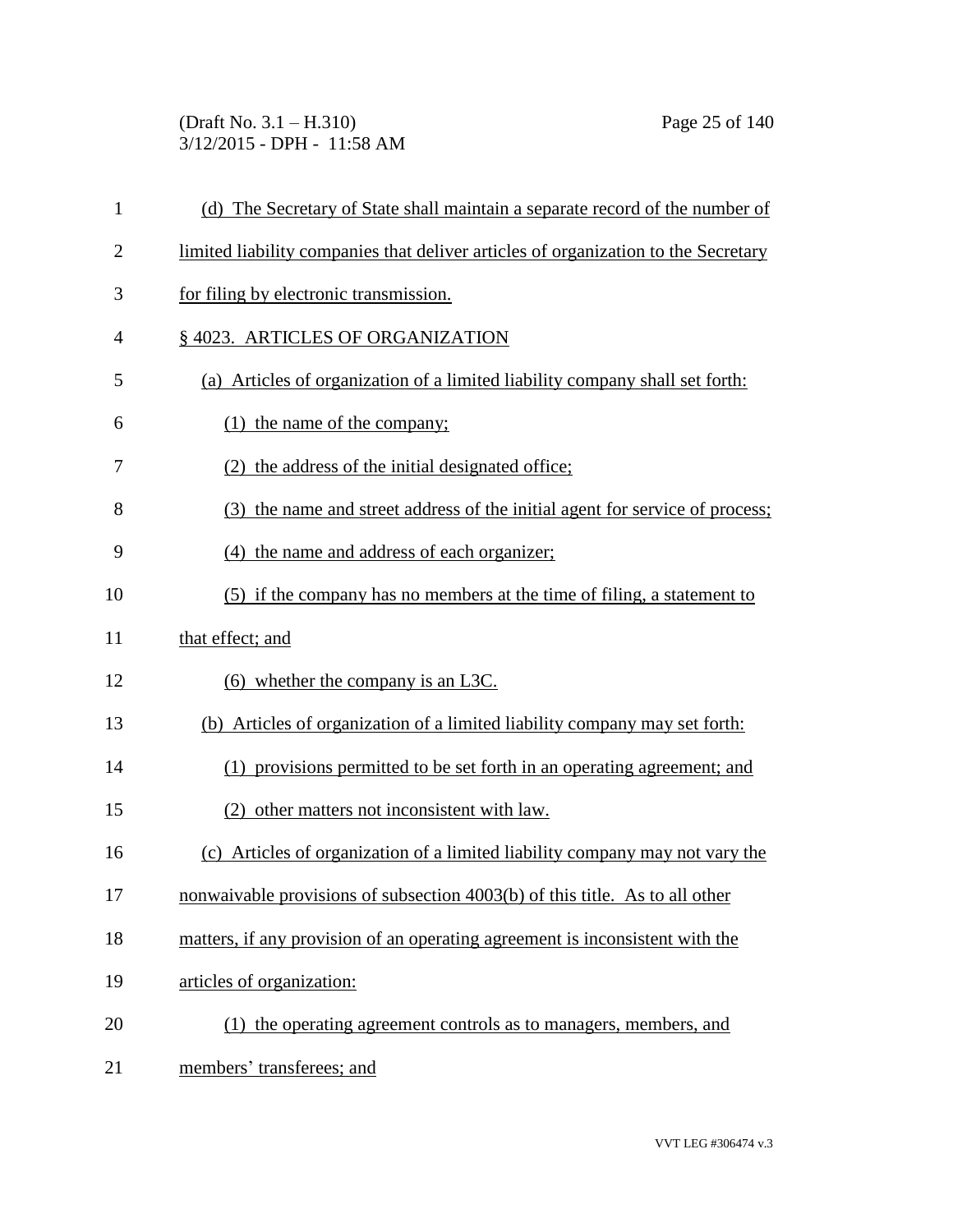(Draft No. 3.1 – H.310) Page 26 of 140 3/12/2015 - DPH - 11:58 AM

| $\mathbf{1}$   | (2) the articles of organization control as to persons other than              |
|----------------|--------------------------------------------------------------------------------|
| $\overline{2}$ | managers, members, and their transferees who relied on the articles to their   |
| 3              | detriment.                                                                     |
| 4              | §4024. AMENDMENT OR RESTATEMENT OF ARTICLES OF                                 |
| 5              | <b>ORGANIZATION</b>                                                            |
| 6              | (a) Articles of organization of a limited liability company may be amended     |
| 7              | at any time by delivering articles of amendment to the Secretary of State for  |
| 8              | filing. The articles of amendment shall set forth the:                         |
| 9              | (1) name of the limited liability company;                                     |
| 10             | (2) date of filing of the articles of organization; and                        |
| 11             | (3) amendment to the articles.                                                 |
| 12             | (b) The articles of organization of a limited liability company may be         |
| 13             | amended at any time but shall be amended if:                                   |
| 14             | (1) there is a change in the name of the company;                              |
| 15             | (2) there is a change in any other matter set forth in the articles of         |
| 16             | organization under subsection 4023(b) of this title; or                        |
| 17             | (3) the articles of organization contain a false or erroneous statement.       |
| 18             | A limited liability company may restate its articles of organization at<br>(c) |
| 19             | any time. Restated articles of organization shall be signed and filed in the   |
| 20             | same manner as articles of amendment. Restated articles of organization shall  |
| 21             | be designated as such in the heading and state in the heading or in an         |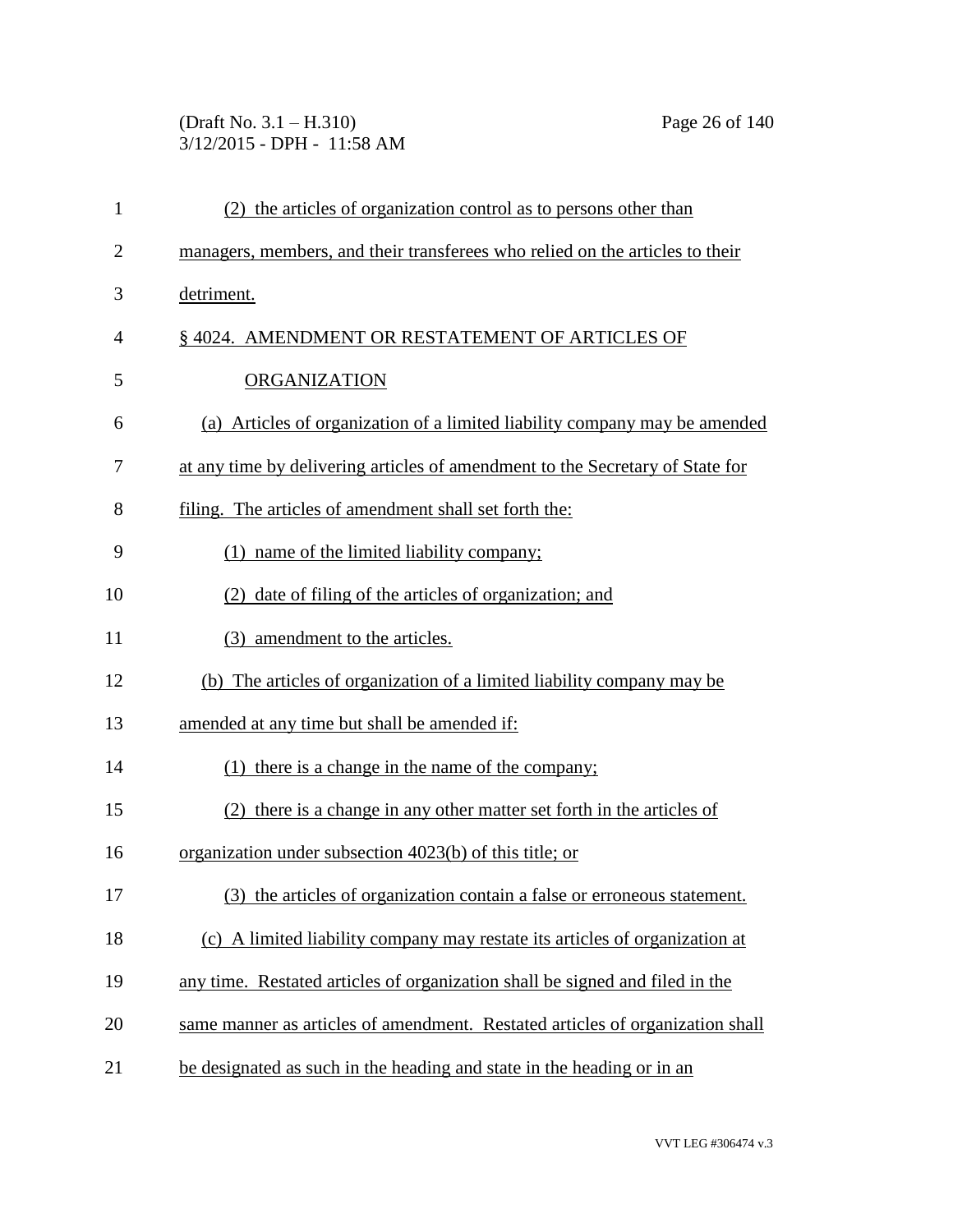(Draft No. 3.1 – H.310) Page 27 of 140 3/12/2015 - DPH - 11:58 AM

| $\mathbf{1}$   | introductory paragraph the limited liability company's present name and, if it      |
|----------------|-------------------------------------------------------------------------------------|
| $\mathbf{2}$   | has been changed, all of its former names and the date of the filing of its initial |
| 3              | articles of organization.                                                           |
| $\overline{4}$ | §4025. SIGNING OF DOCUMENTS                                                         |
| 5              | (a) Except as otherwise provided in this chapter, a document to be filed            |
| 6              | by or on behalf of a limited liability company in the Office of the Secretary of    |
| 7              | State must be signed in the name of the company by:                                 |
| 8              | (1) a person authorized by the company;                                             |
| 9              | (2) a person organizing the company, if it is the company's initial                 |
| 10             | articles of organization; or                                                        |
| 11             | (3) a fiduciary, if the company is in the hands of a receiver, trustee or           |
| 12             | other court-appointed fiduciary.                                                    |
| 13             | (b) A document signed under subsection (a) of this section shall state              |
| 14             | adjacent to the signature the name and capacity of the signer.                      |
| 15             | (c) Any record filed under this chapter may be signed by an agent.                  |
| 16             | (d) An individual who signs a record authorized or required to be filed             |
| 17             | under this chapter affirms under penalty of perjury that the information stated     |
| 18             | in the record is accurate.                                                          |
| 19             | §4026. FILING IN OFFICE OF SECRETARY OF STATE                                       |
| 20             | (a) The original signed copy, together with a duplicate copy that may be            |
| 21             | either a signed, photocopied, or conformed copy, of the articles of organization    |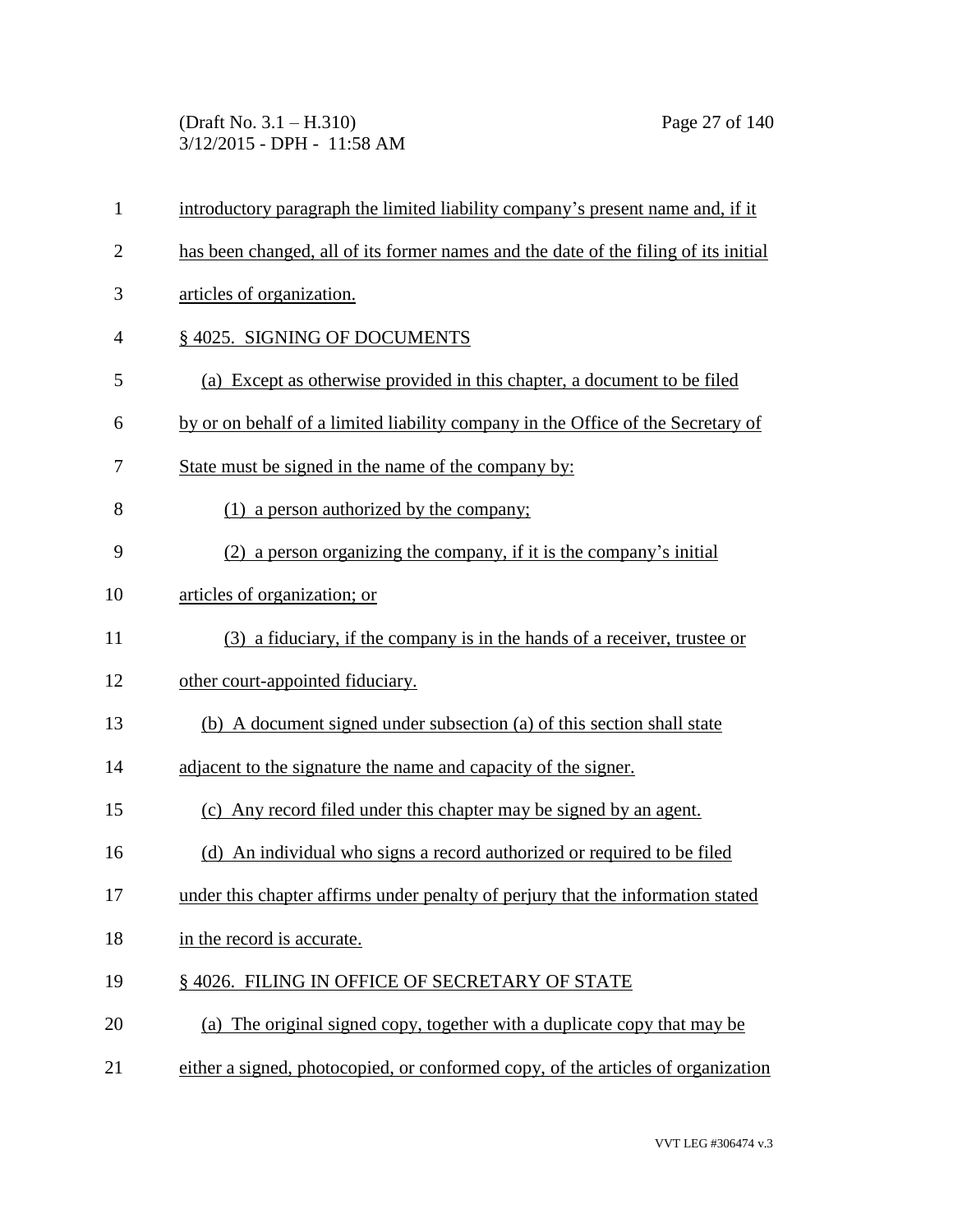(Draft No. 3.1 – H.310) Page 28 of 140 3/12/2015 - DPH - 11:58 AM

| $\mathbf{1}$   | or any other document required to be filed pursuant to this chapter shall be        |
|----------------|-------------------------------------------------------------------------------------|
| $\overline{2}$ | delivered to the Secretary of State. If the Secretary of State determines that a    |
| 3              | document conforms to the filing provisions of this chapter, the Secretary of        |
| 4              | State shall, when all required filing fees have been paid:                          |
| 5              | (1) endorse each signed original and duplicate copy with the word                   |
| 6              | "filed" and the date and time of the acceptance for filing;                         |
| 7              | (2) retain the signed original in the Office of the Secretary of State; and         |
| 8              | (3) return the duplicate copy to the limited liability company or to its            |
| 9              | representative.                                                                     |
| 10             | (b) If the Secretary of State is unable to make the determination required          |
| 11             | under subsection (a) of this section for filing the articles of organization at the |
| 12             | time a document is delivered for filing, the document is deemed to have been        |
| 13             | filed at the time of delivery if the Secretary of State subsequently determines     |
| 14             | that:                                                                               |
| 15             | (1) the document as delivered conforms to the filing provisions of this             |
| 16             | chapter; or                                                                         |
| 17             | (2) within 20 days after notification of nonconformance is given by the             |
| 18             | Secretary to the limited liability company or its representative, the document is   |
| 19             | brought into conformance.                                                           |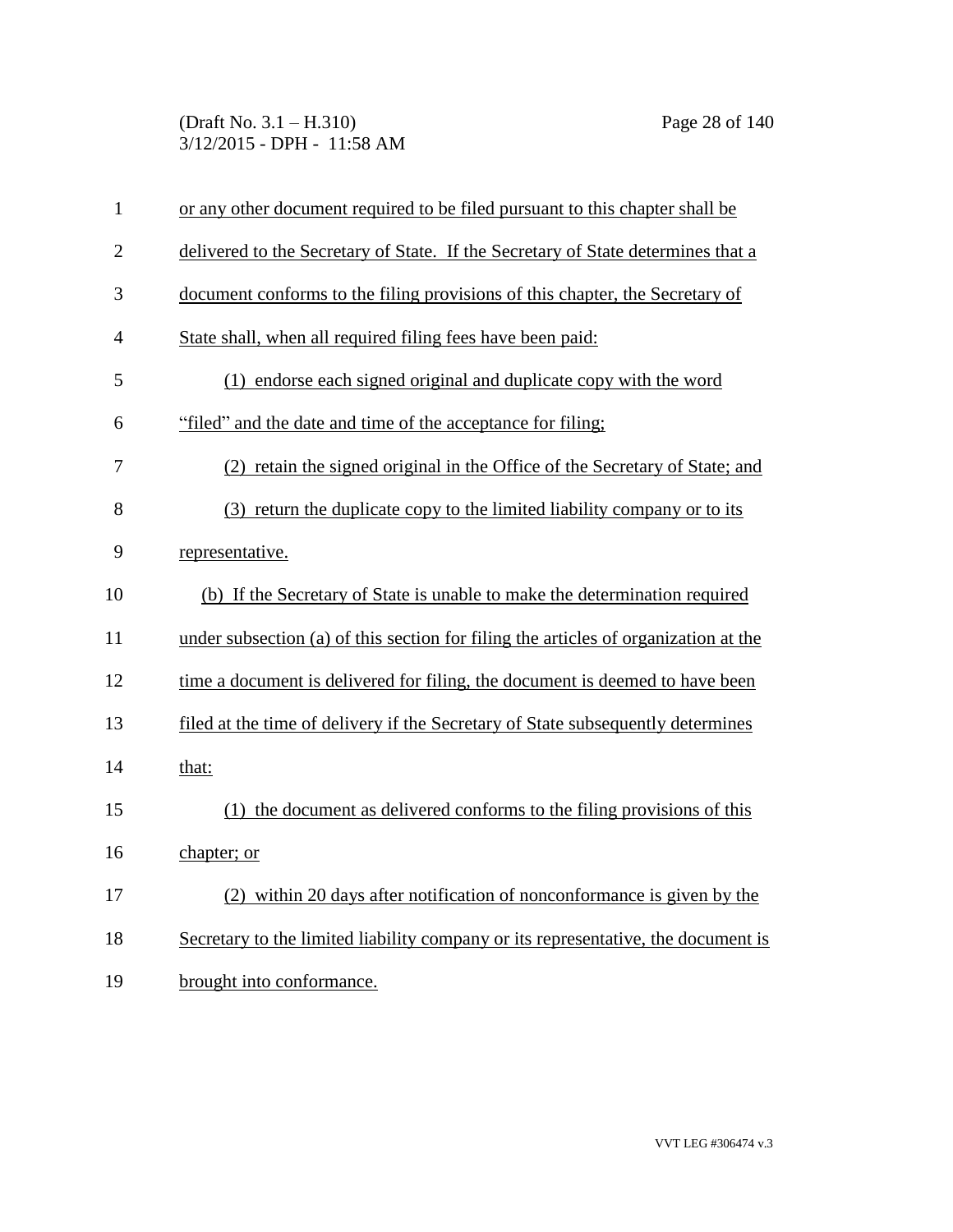### (Draft No. 3.1 – H.310) Page 29 of 140 3/12/2015 - DPH - 11:58 AM

| $\mathbf{1}$   | (c) If the filing and determination requirements of this chapter are not          |
|----------------|-----------------------------------------------------------------------------------|
| $\overline{2}$ | satisfied within the time prescribed in subdivision $(b)(2)$ of this section, the |
| 3              | document shall not be filed.                                                      |
| 4              | (d) A document accepted for filing by the Secretary of State is effective:        |
| 5              | (1) on the date it is filed, as evidenced by the Secretary of State               |
| 6              | maintaining a record of the date and time of the filing;                          |
| 7              | (2) at the time specified in the document as its effective time; or               |
| 8              | (3) on the date and at the time specified in the document if the document         |
| 9              | specifies a delayed effective date and time.                                      |
| 10             | (e) If a delayed effective date for a document is specified but no time is        |
| 11             | specified, the document is effective at 12:01 a.m. on that date. A delayed        |
| 12             | effective date that is later than the 90th day after the document is filed makes  |
| 13             | the document effective as of the 90th day.                                        |
| 14             | (f) An original copy may consist of an electronic communication received          |
| 15             | by the Secretary of State's office, endorsement may consist of an attached        |
| 16             | electronic record, and the delivery of a duplicate may be done electronically.    |
| 17             | § 4027. CORRECTING FILED DOCUMENT                                                 |
| 18             | (a) A limited liability company or foreign limited liability company may          |
| 19             | correct a document filed by the Secretary of State if the document contains a     |
| 20             | false or erroneous statement or was defectively signed.                           |
| 21             | (b) A document is corrected:                                                      |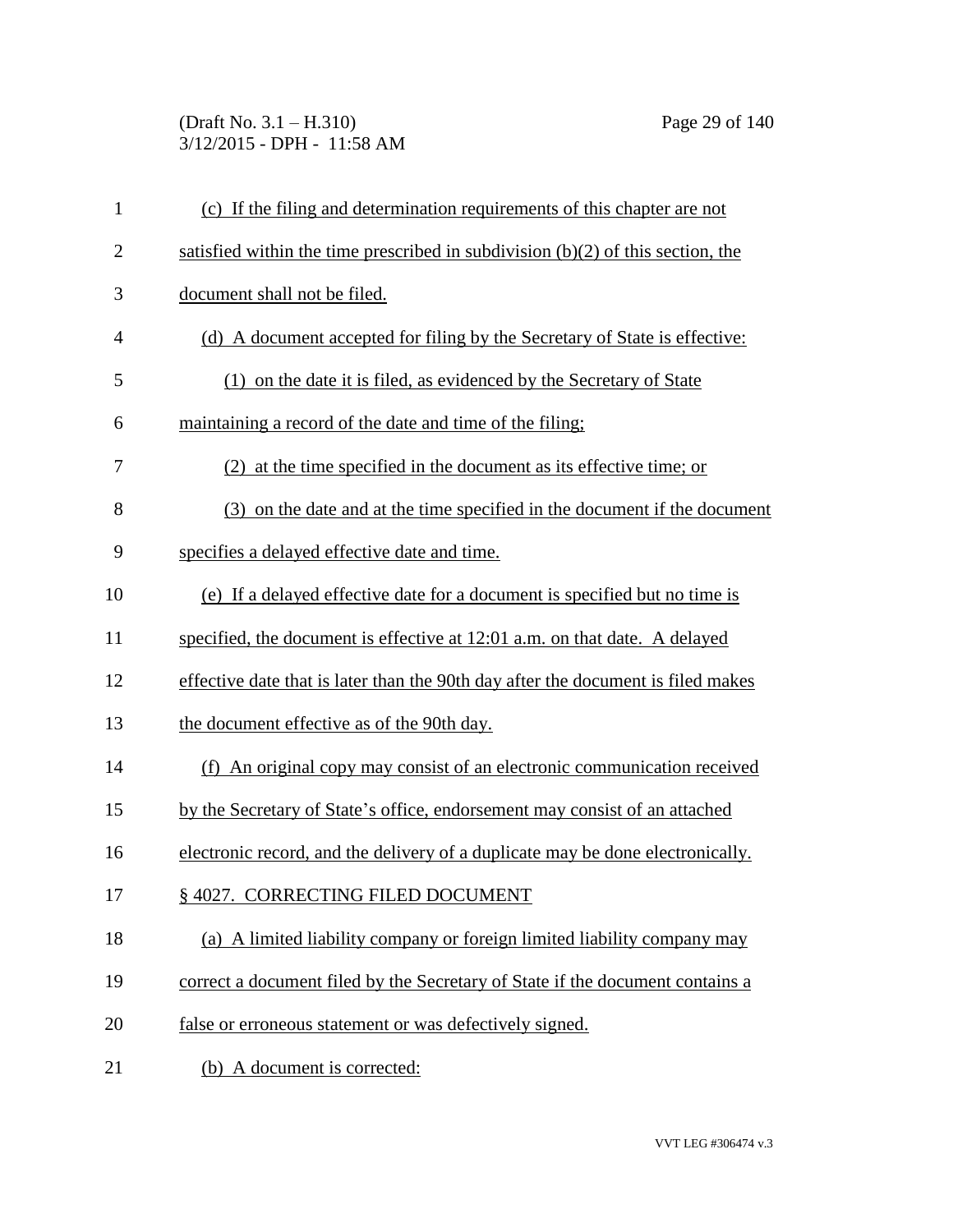(Draft No. 3.1 – H.310) Page 30 of 140 3/12/2015 - DPH - 11:58 AM

| $\mathbf{1}$   | (1) by preparing articles of correction that:                                       |
|----------------|-------------------------------------------------------------------------------------|
| $\overline{2}$ | (A) describe the document, including its filing date, or attach a copy              |
| 3              | of it to the articles of correction;                                                |
| 4              | (B) specify the incorrect statement and the reason it is incorrect or the           |
| 5              | manner in which the signing was defective;                                          |
| 6              | (C) correct the incorrect statement or defective signing; and                       |
| 7              | (2) by delivering the corrected document to the Secretary of State for              |
| 8              | filing.                                                                             |
| 9              | (c) When filed by the Secretary of State, articles of correction filed under        |
| 10             | subsection (a) of this section are effective retroactively as of the effective date |
| 11             | of the record the articles correct, but the articles are effective when filed as to |
| 12             | persons that previously relied on the uncorrected record and would be               |
| 13             | adversely affected by the retroactive effect.                                       |
| 14             | § 4028. CERTIFICATE OF EXISTENCE OR AUTHORIZATION                                   |
| 15             | (a) A person may request the Secretary of State to furnish a certificate of         |
| 16             | existence for a limited liability company or a certificate of authorization for a   |
| 17             | foreign limited liability company.                                                  |
| 18             | (b) A certificate of existence for a limited liability company shall set forth:     |
| 19             | $(1)$ the company's name;                                                           |
| 20             | (2) that it is duly organized under the laws of this State and the date of          |
| 21             | organization; and                                                                   |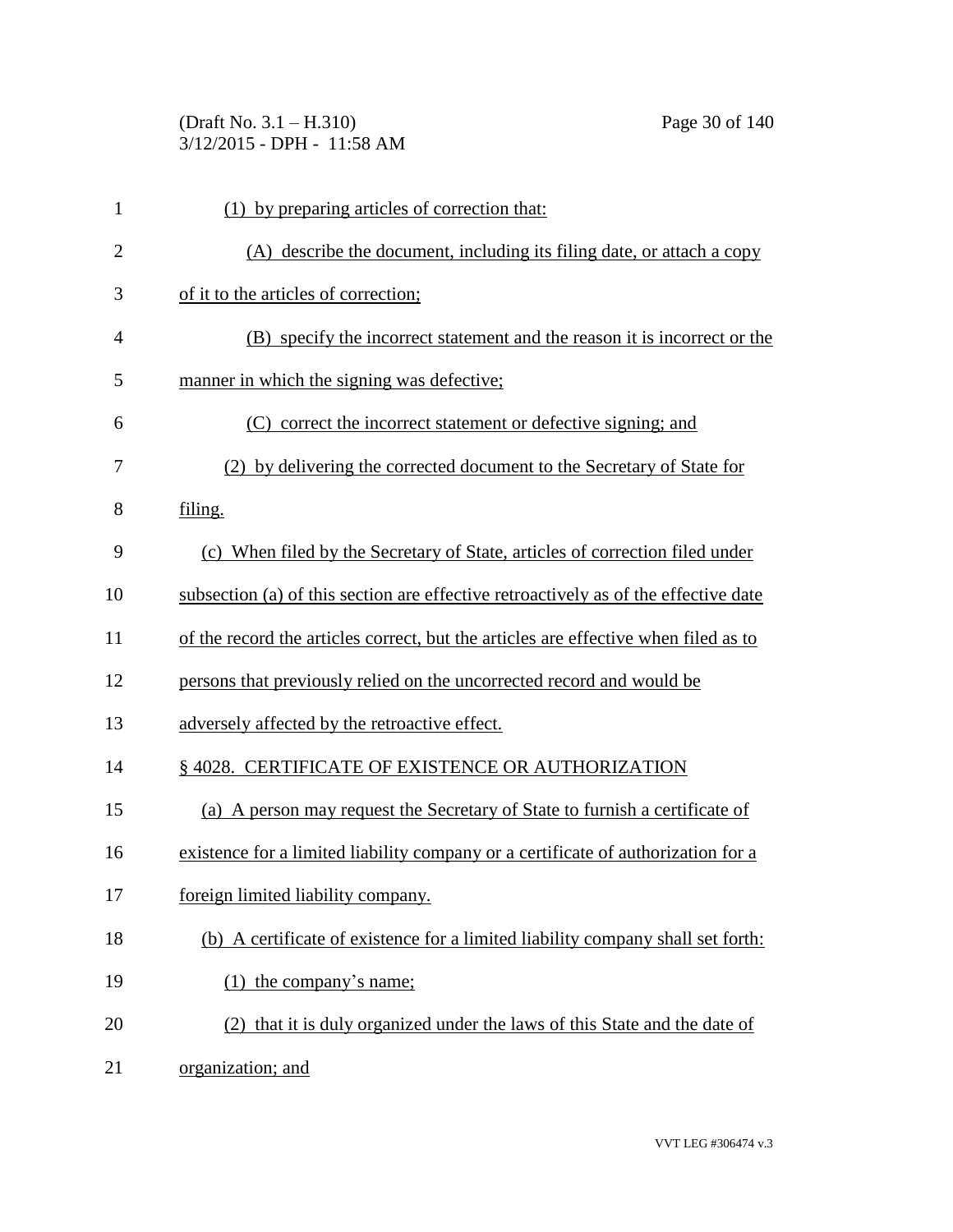# (Draft No. 3.1 – H.310) Page 31 of 140 3/12/2015 - DPH - 11:58 AM

| $\mathbf{1}$   | (3) that articles of termination have not been filed.                             |
|----------------|-----------------------------------------------------------------------------------|
| $\overline{2}$ | (c) A certificate of authorization for a foreign limited liability company        |
| 3              | shall set forth:                                                                  |
| 4              | (1) the company's name used in this State;                                        |
| 5              | that it is authorized to transact business in this State; and                     |
| 6              | (3) that a certificate of cancellation has not been filed.                        |
| 7              | (d) Subject to any qualification stated in the certificate, a certificate of      |
| 8              | existence or authorization issued by the Secretary of State may be relied upon    |
| 9              | as conclusive evidence that the domestic or foreign limited liability company is  |
| 10             | in existence or is authorized to transact business in this State.                 |
| 11             | §4029. LIABILITY FOR FALSE STATEMENT IN FILED DOCUMENT                            |
| 12             | If a document filed with the Secretary of State contains a false statement,       |
| 13             | one who suffers loss by reliance on the statement may recover damages for the     |
| 14             | loss from a person who signed the document or caused another to sign it on the    |
| 15             | person's behalf and knew the statement to be false at the time the document       |
| 16             | was signed.                                                                       |
| 17             | § 4030. FILING BY JUDICIAL ACT                                                    |
| 18             | If a person required by section 4025 of this title to sign any document fails     |
| 19             | or refuses to do so, any other person who is adversely affected by the failure or |
| 20             | refusal may petition the Superior Court to direct the signing of the document.    |
| 21             | If the Court finds that it is proper for the document to be signed and that a     |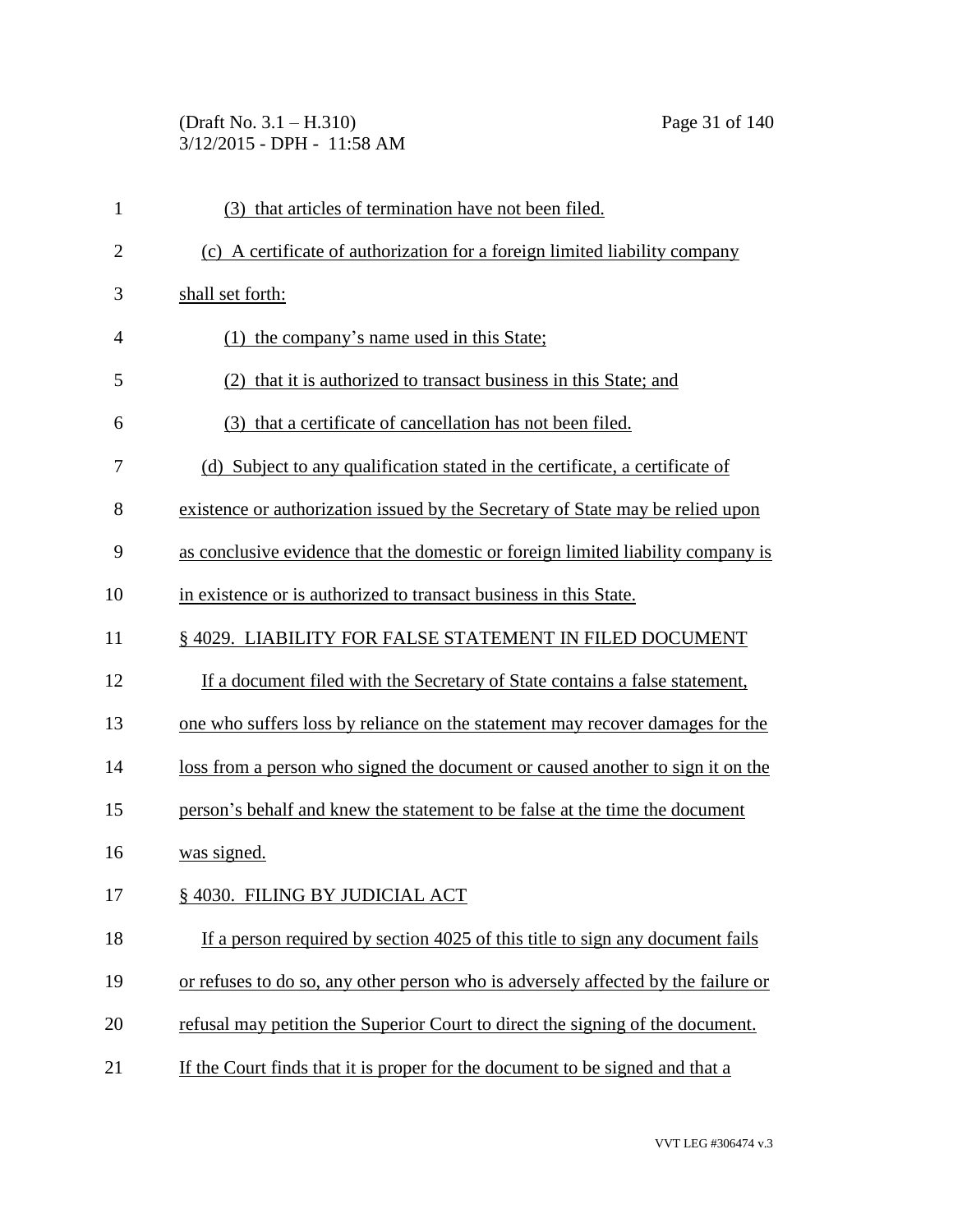(Draft No. 3.1 – H.310) Page 32 of 140 3/12/2015 - DPH - 11:58 AM

| $\mathbf{1}$   | person so designated has failed or refused to sign the document, it shall order   |
|----------------|-----------------------------------------------------------------------------------|
| $\overline{2}$ | the Secretary of State to sign and file an appropriate document.                  |
| 3              | § 4031. LIMITED LIABILITY COMPANY PROPERTY                                        |
| 4              | Property transferred to or otherwise acquired by a limited liability company      |
| 5              | is property of the limited liability company and not of the members               |
| 6              | individually.                                                                     |
| 7              | § 4032. WHEN PROPERTY IS LIMITED LIABILITY COMPANY                                |
| 8              | <b>PROPERTY</b>                                                                   |
| 9              | (a) Property is limited liability company property if acquired in the             |
| 10             | name of:                                                                          |
| 11             | $(1)$ the limited liability company; or                                           |
| 12             | (2) one or more members with an indication in the instrument                      |
| 13             | transferring title to the property of the person's capacity as a member or of the |
| 14             | existence of a limited liability company, but without an indication of the name   |
| 15             | of the limited liability company.                                                 |
| 16             | (b) Property is presumed to be limited liability company property if              |
| 17             | purchased with limited liability company assets, even if not acquired in the      |
| 18             | name of the limited liability company or of one or more members with an           |
| 19             | indication in the instrument transferring title to the property of the person's   |
| 20             | capacity as a member or of the existence of a limited liability company.          |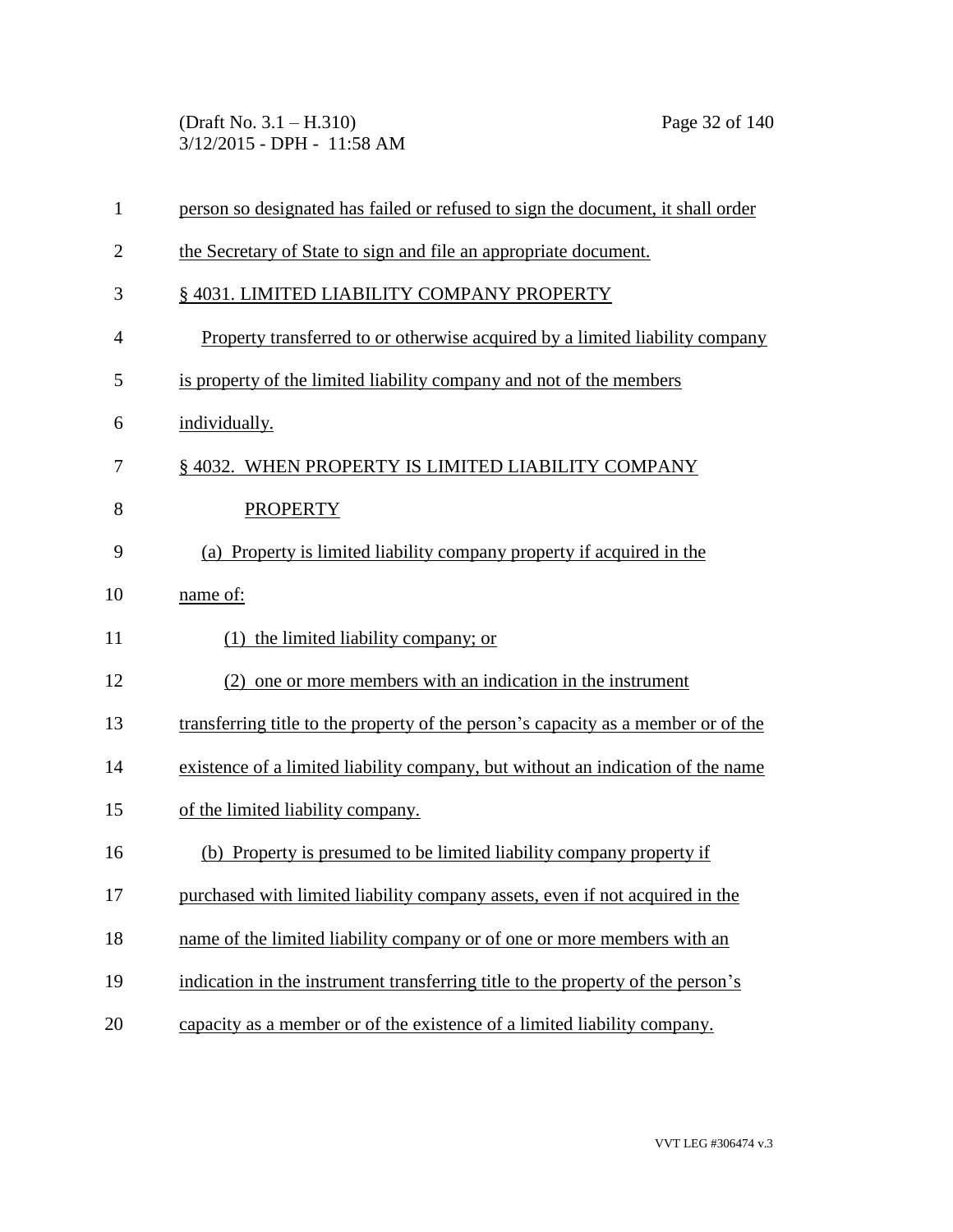(Draft No. 3.1 – H.310) Page 33 of 140 3/12/2015 - DPH - 11:58 AM

| $\mathbf{1}$   | (c) Property acquired in the name of one or more of the members, without           |
|----------------|------------------------------------------------------------------------------------|
| $\overline{2}$ | an indication in the instrument transferring title to the property of the person's |
| 3              | capacity as a member or of the existence of a limited liability company and        |
| $\overline{4}$ | without use of limited liability company assets, is presumed to be separate        |
| 5              | property, even if used for limited liability company purposes.                     |
| 6              | § 4033. ANNUAL REPORT FOR SECRETARY OF STATE                                       |
| 7              | (a) Each domestic limited liability company and each foreign limited               |
| 8              | liability company authorized to transact business in this State shall file an      |
| 9              | annual report with the Secretary of State. The annual report shall set forth the   |
| 10             | following information:                                                             |
| 11             | (1) the name of the company and the state or country under whose law it            |
| 12             | is organized;                                                                      |
| 13             | (2) the address of its designated office and the name of its designated            |
| 14             | agent at that office in this State.                                                |
| 15             | (b) Information in the annual report shall be current as of the date the           |
| 16             | annual report is signed on behalf of the company.                                  |
| 17             | (c) The annual report shall be delivered to the Secretary of State within          |
| 18             | three months after the expiration of the company's fiscal year.                    |
| 19             | § 4034. INVOLUNTARY TERMINATION                                                    |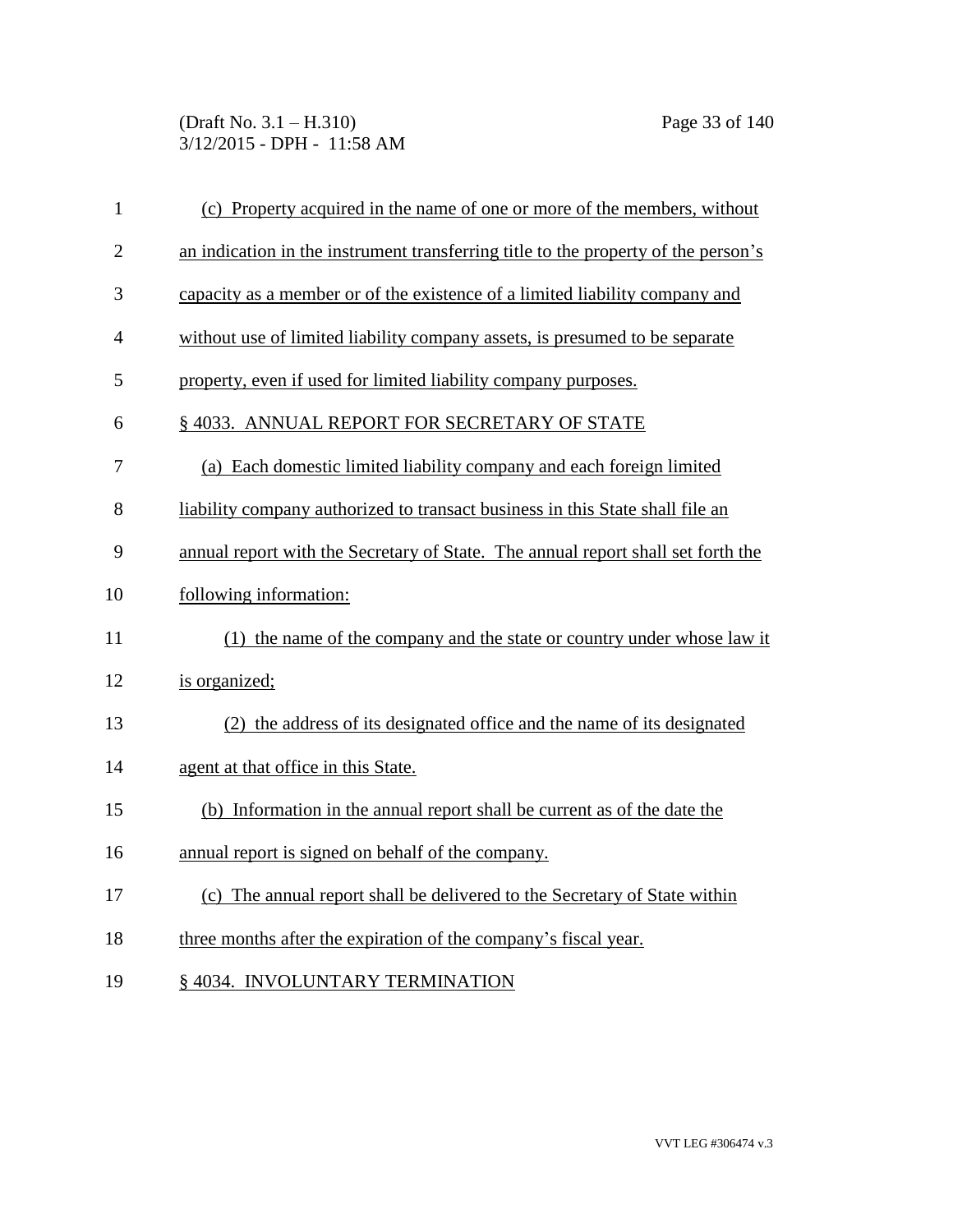(Draft No. 3.1 – H.310) Page 34 of 140 3/12/2015 - DPH - 11:58 AM

| $\mathbf{1}$   | $(a)(1)$ The articles of organization of a limited liability company that fails     |
|----------------|-------------------------------------------------------------------------------------|
| $\mathbf{2}$   | to file an annual report required by section 4033 of this title shall terminate and |
| 3              | the provisions of this section shall apply to the limited liability company.        |
| $\overline{4}$ | (2) The certificate of authority of a foreign limited liability company             |
| 5              | that fails to file an annual report required by section 4033 of this title shall    |
| 6              | terminate and the Secretary of State shall notify the company of the                |
| 7              | termination.                                                                        |
| 8              | (3) If a company that has had its articles of organization terminated or            |
| 9              | had its certificate of authority terminated files its annual report together with   |
| 10             | the annual report filing fee and the reinstatement fee for each year the company    |
| 11             | failed to file its annual report, its articles of organization or certificate of    |
| 12             | authority, as the case may be, shall be reinstated by the Secretary of State.       |
| 13             | (b) When the reinstatement becomes effective, it relates back to and takes          |
| 14             | effect as of the effective date of termination of the company's articles of         |
| 15             | organization or the date the company's certificate of authority was terminated      |
| 16             | under subsection (a) of this section as if the termination never occurred.          |
| 17             | (c) A limited liability company or a foreign limited liability company shall        |
| 18             | lose the right to retain its name if the annual report required under subsection    |
| 19             | (a) of this section is not filed on or before five years after the date when the    |
| 20             | report is due.                                                                      |
| 21             | (d) Involuntary termination under this section does not:                            |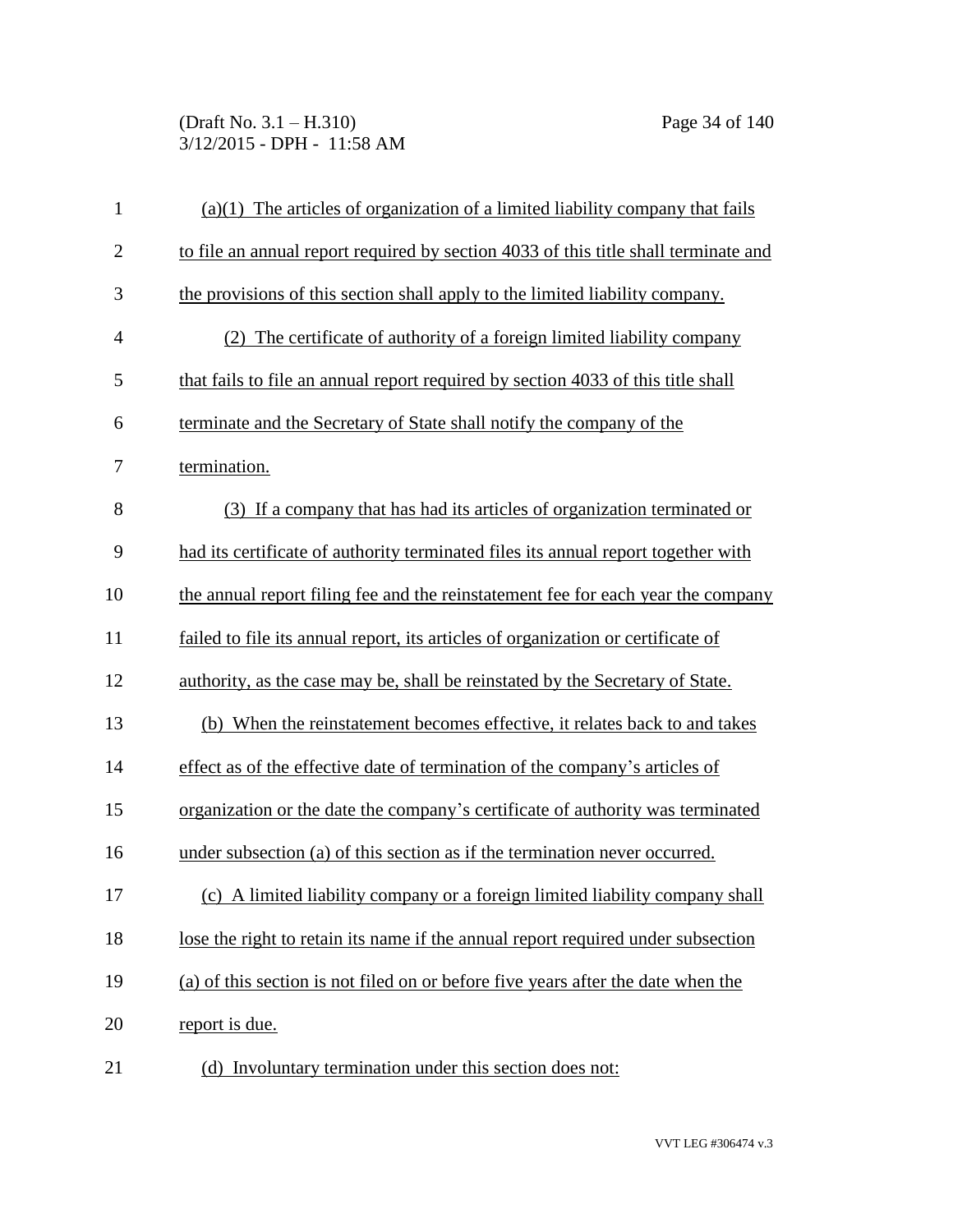(Draft No. 3.1 – H.310) Page 35 of 140 3/12/2015 - DPH - 11:58 AM

| $\mathbf{1}$   | (1) prevent commencement of a proceeding against the limited liability            |
|----------------|-----------------------------------------------------------------------------------|
| $\overline{c}$ | company or the foreign limited liability company in its company name:             |
| 3              | provided that a proceeding is subject to dismissal unless the company is          |
| 4              | reinstated in accordance with subsections (a) and (b) of this section;            |
| 5              | (2) abate or suspend a proceeding pending by or against the limited               |
| 6              | liability company or foreign limited liability company on the effective date of   |
| 7              | involuntary termination; or                                                       |
| 8              | (3) terminate the authority of the designated agent of the limited liability      |
| 9              | company or foreign limited liability company;                                     |
| 10             | (4) alter the limited liability status of members or managers of the              |
| 11             | limited liability company or foreign limited liability company; or                |
| 12             | (5) impair the validity of acts of the limited liability company during the       |
| 13             | period between involuntary termination and reinstatement.                         |
| 14             | Subchapter 3. Relations of Members and Managers to Persons                        |
| 15             | Dealing with Limited Liability Company                                            |
| 16             | §4041. NO AGENCY POWER OF MEMBER AS MEMBER                                        |
| 17             | (a) A member is not an agency of a limited liability company solely by            |
| 18             | reason of being a member.                                                         |
| 19             | (b) A person's status as a member does not prevent or restrict law other          |
| 20             | than this title from imposing liability on a limited liability company because of |
| 21             | the person's conduct.                                                             |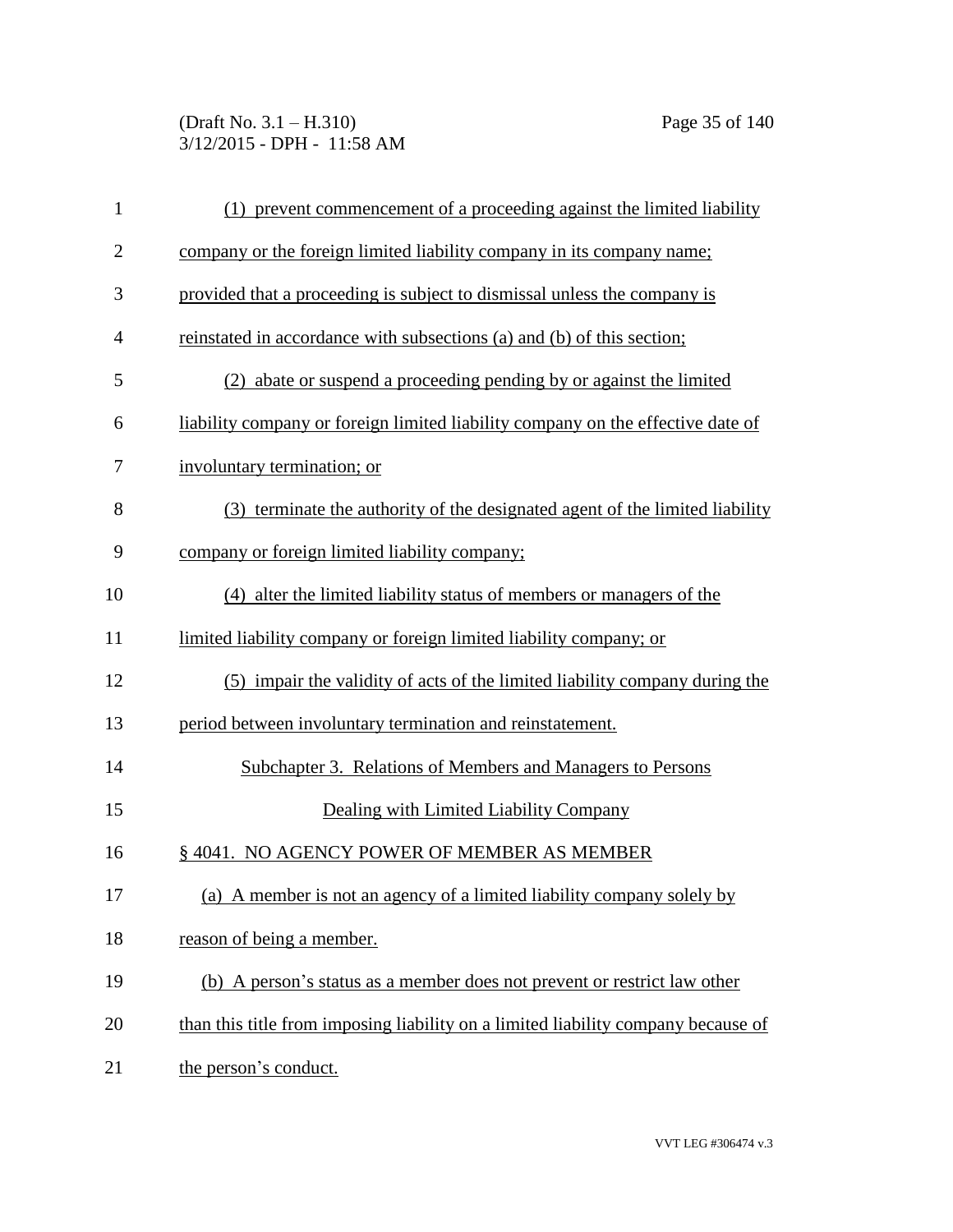(Draft No. 3.1 – H.310) Page 36 of 140 3/12/2015 - DPH - 11:58 AM

| $\mathbf{1}$   | § 4042. LIABILITY OF MEMBERS AND MANAGERS                                         |
|----------------|-----------------------------------------------------------------------------------|
| $\overline{2}$ | (a) The debts, obligations, or other liabilities of a limited liability company,  |
| 3              | whether arising in contract, tort, or otherwise:                                  |
| $\overline{4}$ | (1) are solely the debts, obligations, or other liabilities of the                |
| 5              | company; and                                                                      |
| 6              | (2) do not become the debts, obligations, or other liabilities of a member        |
| 7              | or manager solely by reason of the member acting as a member or the manager       |
| 8              | acting as a manager.                                                              |
| 9              | (b) The failure of a limited liability company to observe any particular          |
| 10             | formalities relating to the exercise of its power or management of its activities |
| 11             | is not a ground for imposing liability on a member or manager for the debts,      |
| 12             | obligations, or other liabilities of the company.                                 |
| 13             | Subchapter 4. Relations of Members to Each Other                                  |
| 14             | and to Limited Liability Company                                                  |
| 15             | § 4051. BECOMING A MEMBER                                                         |
| 16             | (a) If a limited liability company is to have only one member upon                |
| 17             | formation, the person becomes a member as agreed by that person and the           |
| 18             | organizer of the company. That person and the organizer may be, but need not      |
| 19             | be, different persons. If different, the organizer acts on behalf of the initial  |
| 20             | member.                                                                           |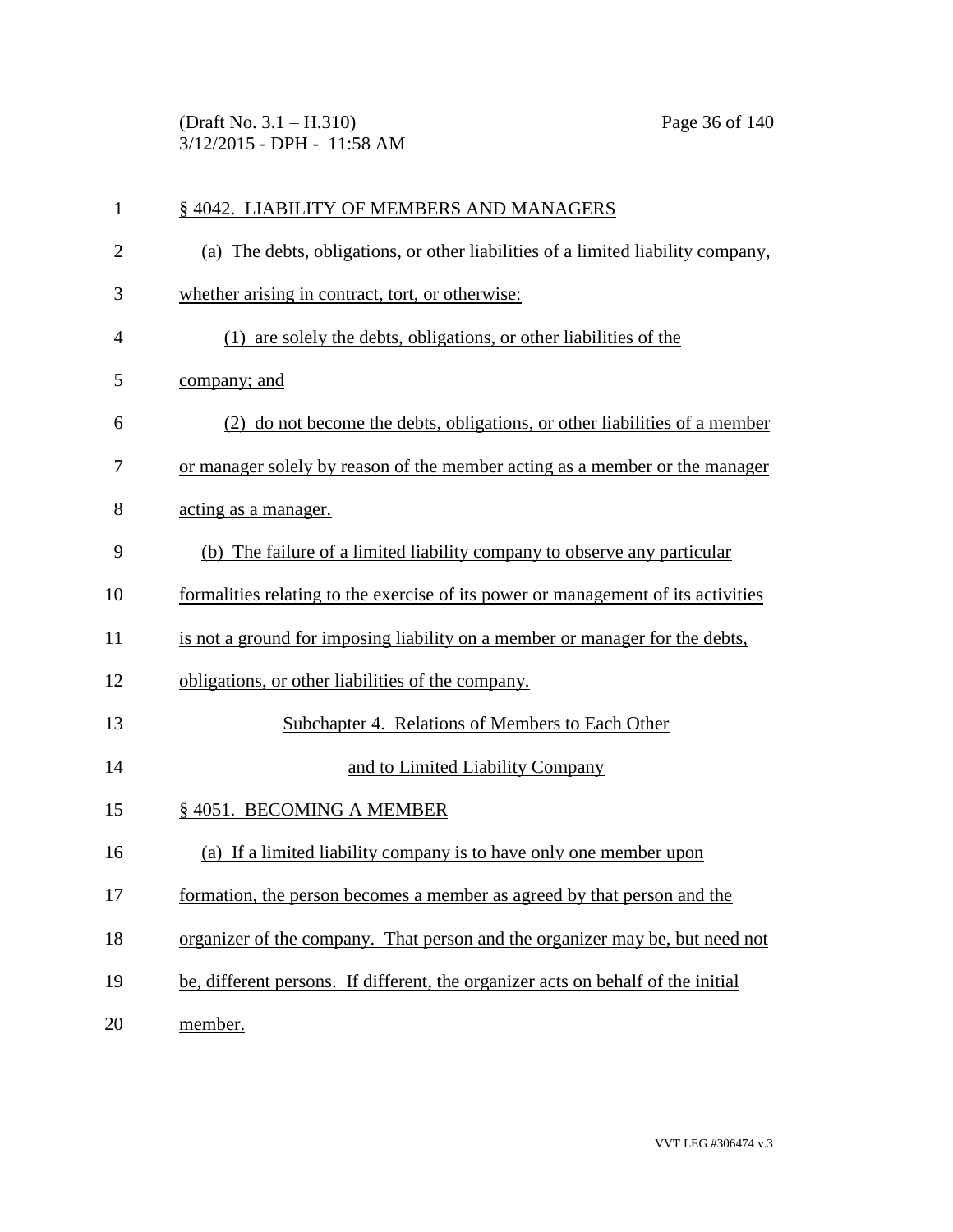(Draft No. 3.1 – H.310) Page 37 of 140 3/12/2015 - DPH - 11:58 AM

| $\mathbf{1}$   | (b) If a limited liability company is to have more than one member upon           |
|----------------|-----------------------------------------------------------------------------------|
| $\overline{2}$ | formation, those persons become members as agreed by the persons before the       |
| 3              | formation of the company. The organizer acts on behalf of the persons in          |
| $\overline{4}$ | forming the company and may be, but need not be, one of the persons.              |
| 5              | (c) If articles of organization filed with the Secretary of State contain the     |
| 6              | statement required by subdivision $4023(a)(5)$ of this title, a person becomes an |
| 7              | initial member of the limited liability company with the consent of a majority    |
| 8              | of the organizers. The organizers may consent to more than one person             |
| 9              | simultaneously becoming the company's initial members.                            |
| 10             | (d) After formation of a limited liability company, a person becomes a            |
| 11             | member:                                                                           |
| 12             | (1) as provided in the operating agreement;                                       |
| 13             | (2) as the result of a transaction effective under subchapter 10 of this          |
| 14             | chapter;                                                                          |
| 15             | (3) with the affirmative vote or consent of all the members; or                   |
| 16             | (4) if, within 90 consecutive days after the company ceases to have any           |
| 17             | members:                                                                          |
| 18             | (A) the last person to have been a member or the legal representative             |
| 19             | of that person designates a person to become a member; and                        |
| 20             | (B) the designated person consents to become a member.                            |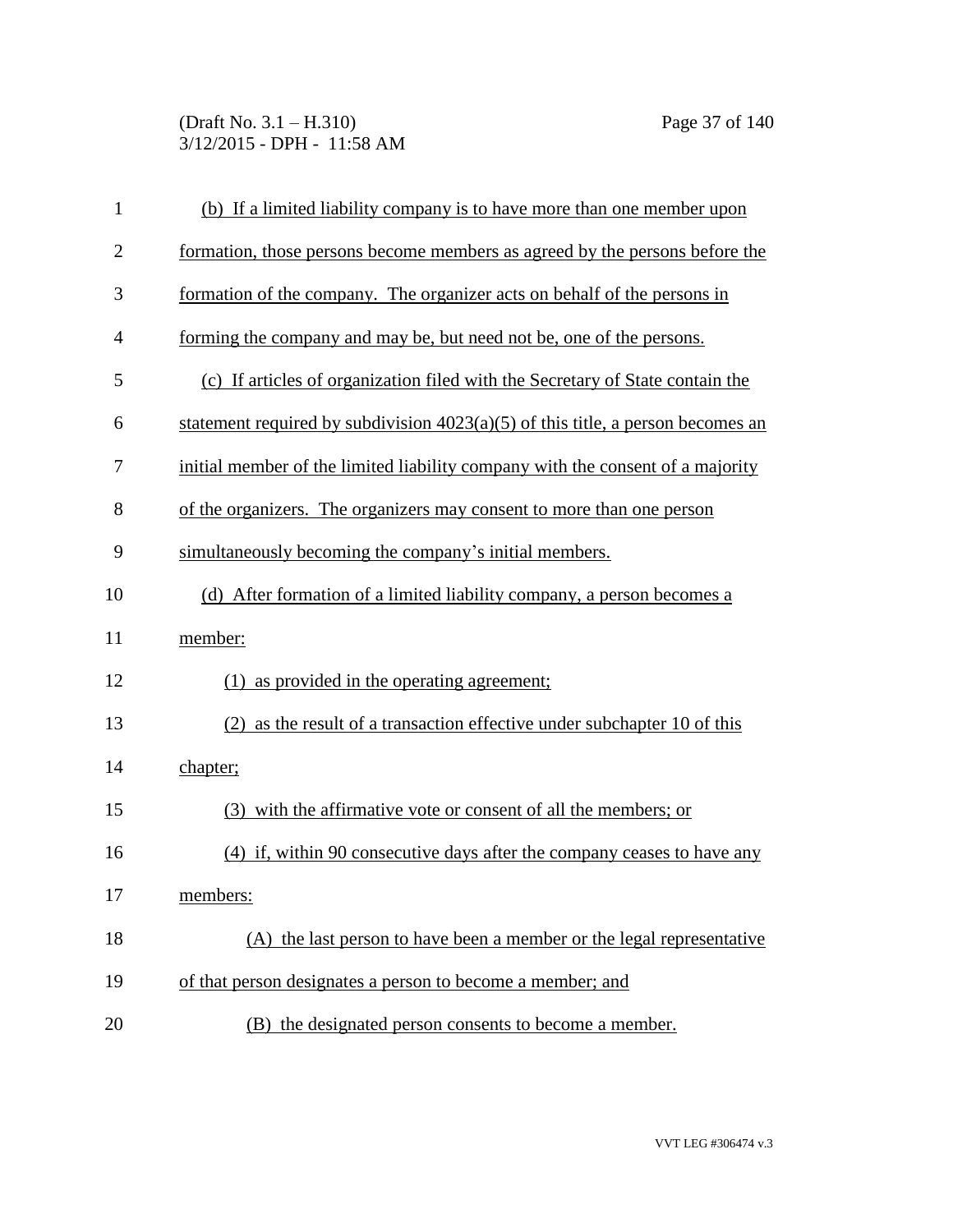(Draft No. 3.1 – H.310) Page 38 of 140 3/12/2015 - DPH - 11:58 AM

| $\mathbf{1}$   | (e) A person may become a member without acquiring a distributional              |
|----------------|----------------------------------------------------------------------------------|
| $\overline{2}$ | interest and without making or being obligated to make a contribution to the     |
| 3              | limited liability company.                                                       |
| $\overline{4}$ | § 4052. FORM OF CONTRIBUTION                                                     |
| 5              | A contribution may consist of tangible or intangible property or other           |
| 6              | benefit to the company, including money, promissory notes, services              |
| 7              | performed, agreements to contribute money or property, or contracts for          |
| 8              | services to be performed.                                                        |
| 9              | § 4053. MEMBER'S LIABILITY FOR CONTRIBUTIONS                                     |
| 10             | (a) A person's obligation to make a contribution to a limited liability          |
| 11             | company is not excused by the member's death, disability, or other inability to  |
| 12             | perform personally. If a person does not make the required contribution, the     |
| 13             | person's estate is obligated at the option of the company to contribute money    |
| 14             | equal to that portion of the value of the part of the contribution which has not |
| 15             | been made.                                                                       |
| 16             | (b) A creditor of a limited liability company who extends credit or              |
| 17             | otherwise acts in reliance on an obligation described in subsection (a) of this  |
| 18             | section, and without notice of any compromise under subdivision 4054(d)(4) of    |
| 19             | this title, may enforce the original obligation.                                 |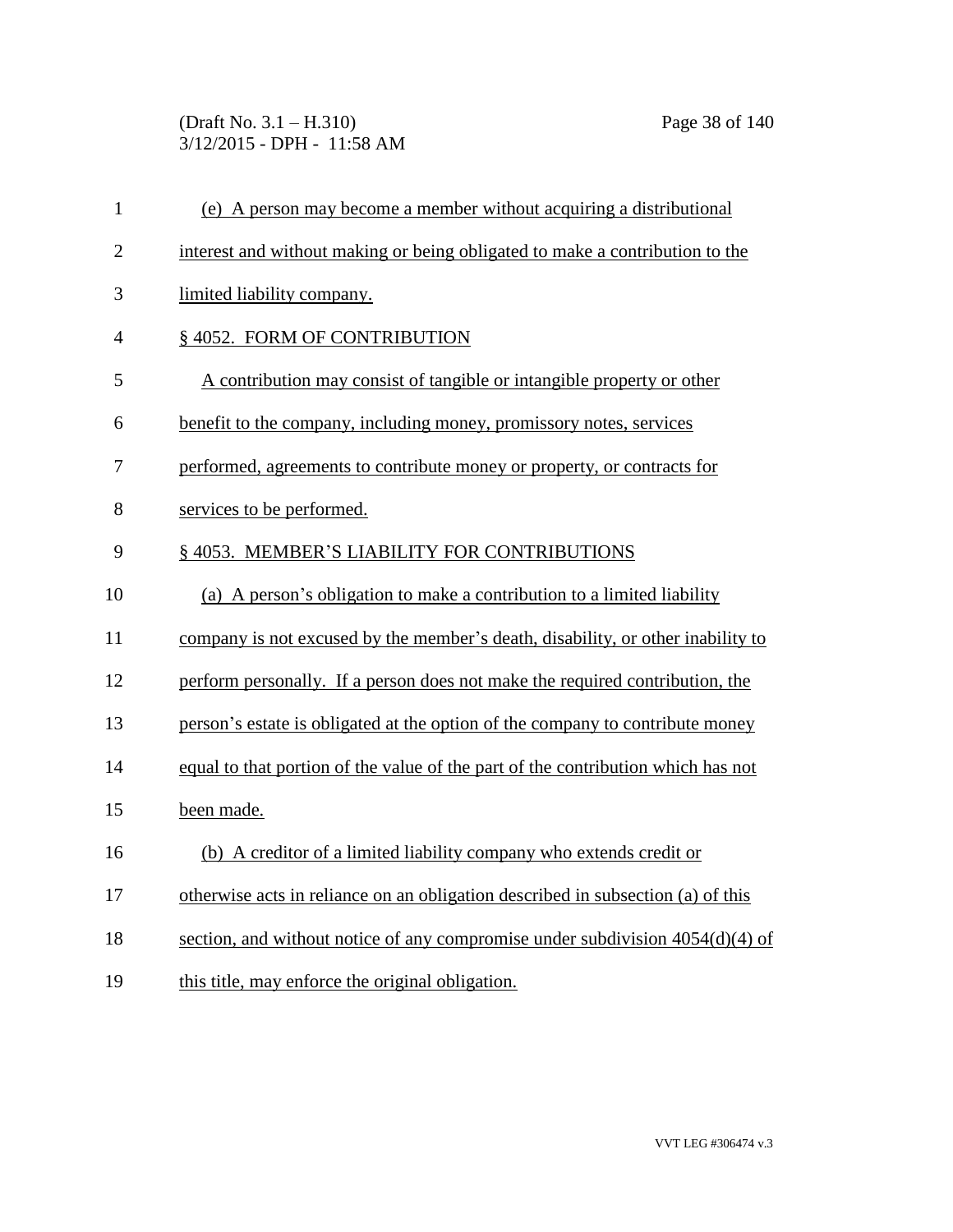(Draft No. 3.1 – H.310) Page 39 of 140 3/12/2015 - DPH - 11:58 AM

| $\mathbf{1}$   | §4054. MANAGEMENT OF LIMITED LIABILITY COMPANY                                |
|----------------|-------------------------------------------------------------------------------|
| $\overline{2}$ | (a) A limited liability company is a member-managed limited liability         |
| 3              | company unless the operating agreement:                                       |
| $\overline{4}$ | (1) expressly provides that:                                                  |
| 5              | (A) the company is or will be "manager-managed";                              |
| 6              | (B) the company is or will be "managed by managers"; or                       |
| 7              | (C) management of the company is or will be "vested in                        |
| 8              | managers"; or                                                                 |
| 9              | (2) includes words of similar import.                                         |
| 10             | (b) In a member-managed limited liability company:                            |
| 11             | (1) the management and conduct of the company are vested in the               |
| 12             | members;                                                                      |
| 13             | (2) each member has equal rights in the management and conduct of the         |
| 14             | company's activities; and                                                     |
| 15             | (3) except as otherwise provided in subsection (d) of this section, any       |
| 16             | matter relating to the activities of the company may be decided by a majority |
| 17             | of the members.                                                               |
| 18             | (c) In a manager-managed limited liability company:                           |
| 19             | (1) Except as otherwise provided in subsection (d) of this section, the       |
| 20             | managers have the exclusive authority to manage and conduct the company's     |
| 21             | activities.                                                                   |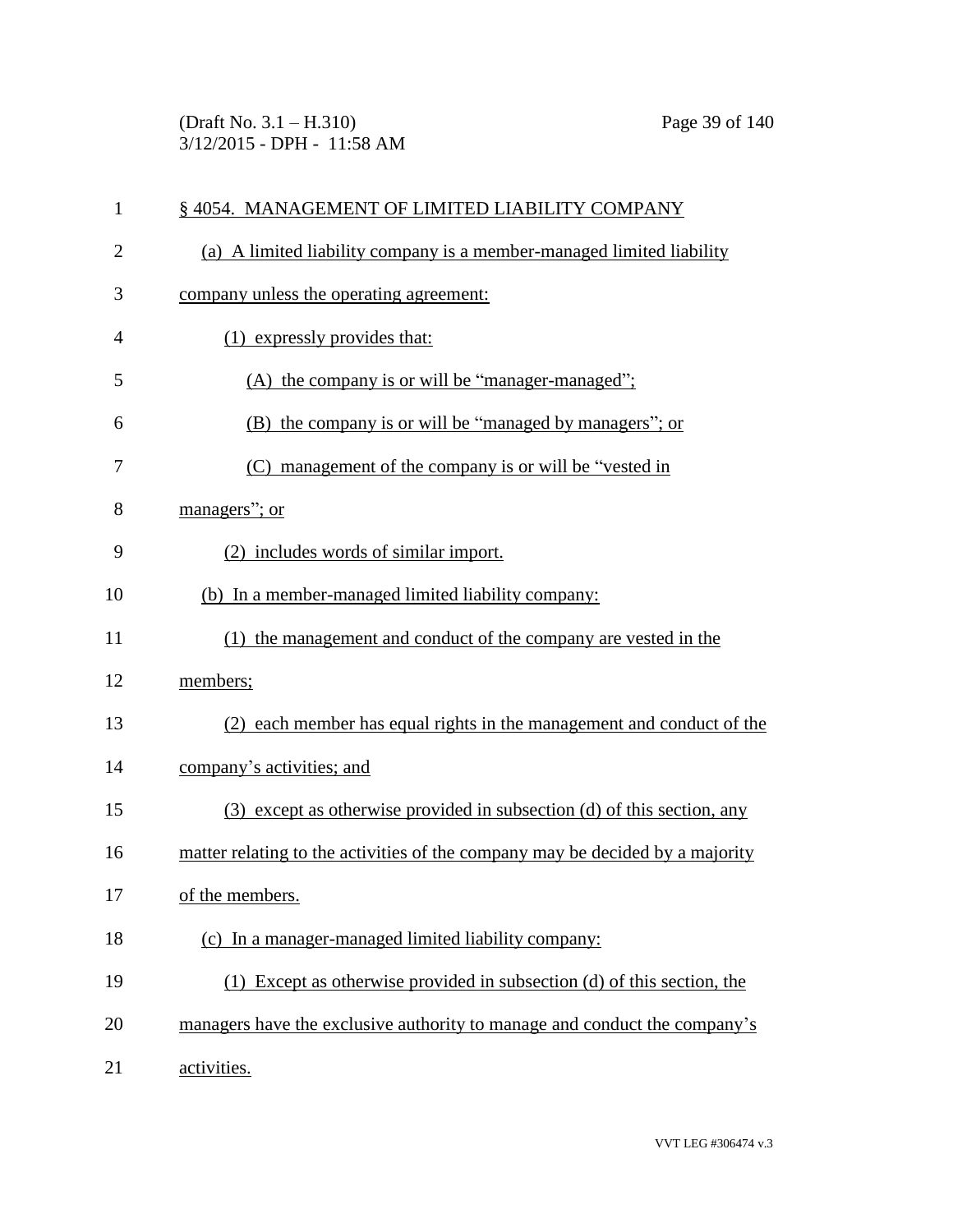# (Draft No. 3.1 – H.310) Page 40 of 140 3/12/2015 - DPH - 11:58 AM

| $\mathbf{1}$   | (2) Each manager has equal rights in the management and conduct of               |
|----------------|----------------------------------------------------------------------------------|
| $\overline{2}$ | the company's activities.                                                        |
| 3              | (3) Except as specified in subsection (d) of this section, any matter            |
| 4              | relating to the activities of the company may be exclusively decided by the      |
| 5              | manager or, if there is more than one manager, by a majority of the managers.    |
| 6              | $(4)(A)$ A manager may be chosen at any time by the affirmative vote or          |
| 7              | consent of a majority of the members and remains a manager until a successor     |
| 8              | has been chosen, unless the manager at an earlier time resigns, is removed, or   |
| 9              | dies, or, in the case of a manager that is not an individual, terminates.        |
| 10             | (B) A manager may be removed at any time by the affirmative vote                 |
| 11             | or consent of a majority of the members without notice or cause.                 |
| 12             | $(5)(A)$ A person need not be a member to be a manager, but the                  |
| 13             | dissociation of a member that is also a manager removes the person as a          |
| 14             | manager.                                                                         |
| 15             | (B) If a person that is both a manager and a member ceases to be a               |
| 16             | manager, that cessation does not by itself dissociate the person as a member.    |
| 17             | (6) A person's ceasing to be a manager does not discharge any debt,              |
| 18             | obligation, or other liability to the limited liability company or members which |
| 19             | the person incurred while a manager.                                             |
| 20             | (d) Except as provided in the operating agreement, the affirmative vote or       |
| 21             | consent of all the members is required to:                                       |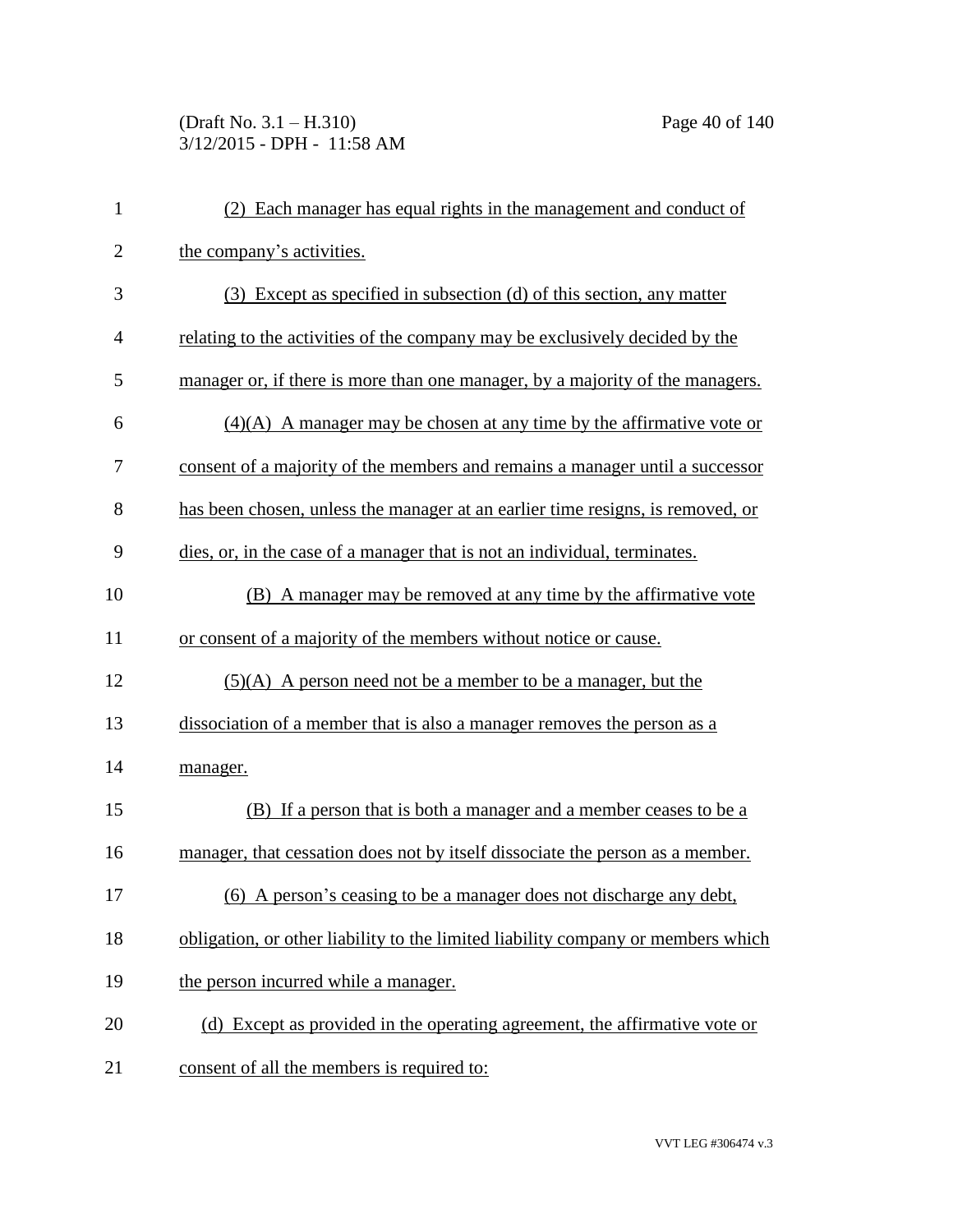(Draft No. 3.1 – H.310) Page 41 of 140 3/12/2015 - DPH - 11:58 AM

| $\mathbf{1}$   | (1) amend the operating agreement of a limited liability company;                 |
|----------------|-----------------------------------------------------------------------------------|
| $\overline{2}$ | (2) amend the articles of organization under section 4024 of this title;          |
| 3              | (3) compromise an obligation to make a contribution under section 4053            |
| 4              | of this title;                                                                    |
| 5              | (4) compromise, as among members, an obligation of a member to make               |
| 6              | a contribution or return money or other property paid or distributed in violation |
| 7              | of this chapter;                                                                  |
| 8              | $(5)$ make interim distributions under subsection 4055(a) of this title;          |
| 9              | (6) admit a new member;                                                           |
| 10             | (7) use the company's property to redeem an interest subject to a                 |
| 11             | charging order;                                                                   |
| 12             | (8) waive the right to have the company's business wound up and the               |
| 13             | company terminated under subsection 4102(b) of this title; and                    |
| 14             | (9) sell, lease, exchange or otherwise dispose of all, or substantially all,      |
| 15             | of the company's property with or without goodwill.                               |
| 16             | $(e)(1)$ A member or manager may appoint a proxy to vote or otherwise act         |
| 17             | for the member or manager by signing an appointment instrument, either            |
| 18             | personally or by the member's or manager's attorney-in-fact.                      |
| 19             | (2) An appointment of a proxy is valid for 11 months unless a different           |
| 20             | time is specified in the appointment instrument.                                  |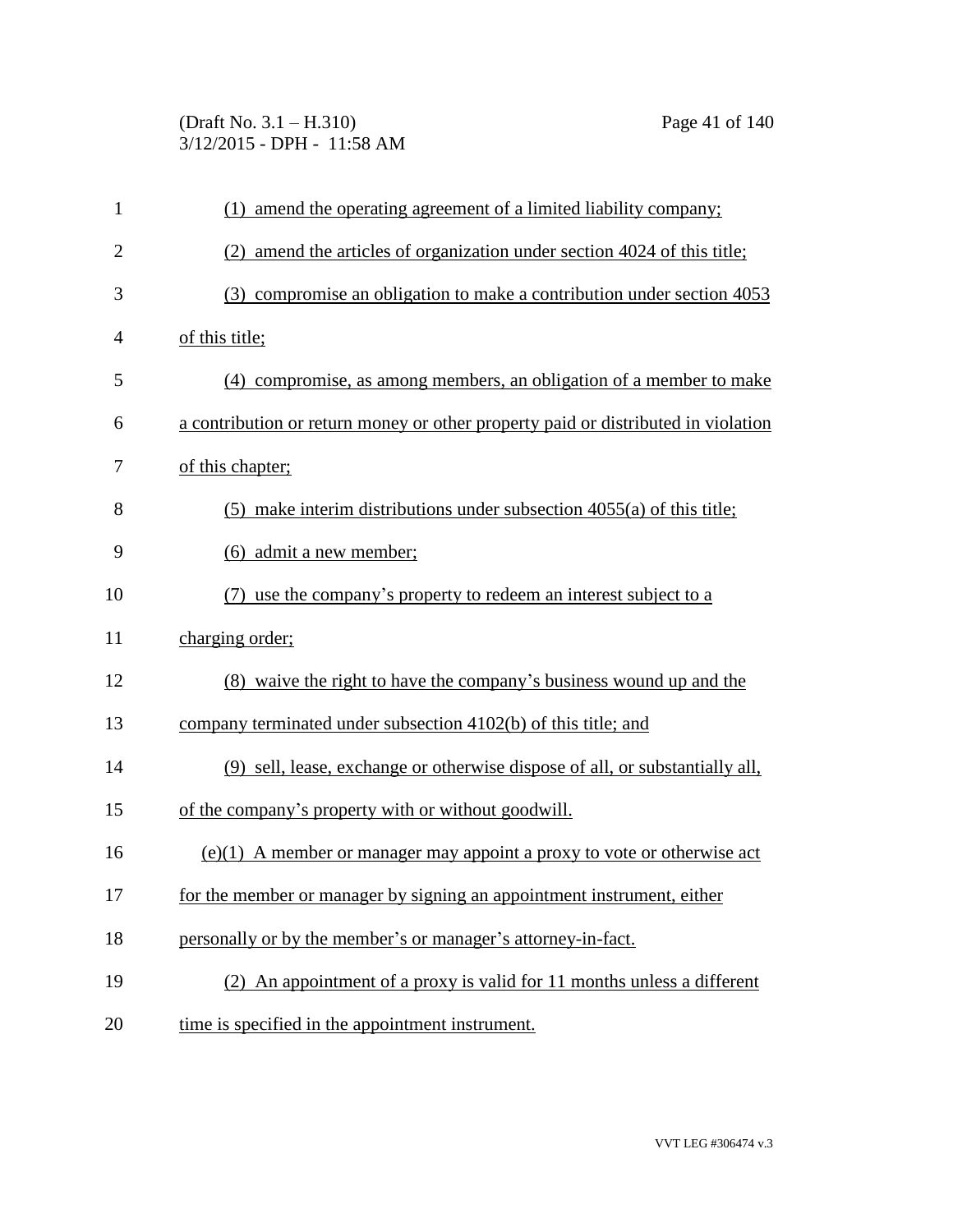(Draft No. 3.1 – H.310) Page 42 of 140 3/12/2015 - DPH - 11:58 AM

| $\mathbf{1}$   | (3) An appointment is revocable by the member or manager unless the               |
|----------------|-----------------------------------------------------------------------------------|
| $\overline{2}$ | appointment form conspicuously states that it is irrevocable and the              |
| 3              | appointment is coupled with an interest, in which case the appointment is         |
| $\overline{4}$ | revoked when the coupled interest is extinguished.                                |
| 5              | $(f)(1)$ An action requiring the affirmative vote or consent of members under     |
| 6              | this title may be taken without a meeting, if the action is approved in a consent |
| 7              | by members having not less than the minimum number of votes that would be         |
| 8              | necessary to authorize or take the action at a meeting at which all members       |
| 9              | entitled to vote thereon were present and voted.                                  |
| 10             | (2) A member may appoint a proxy or other agent to consent or                     |
| 11             | otherwise act for the member by signing an appointing record, personally or by    |
| 12             | the member's agent.                                                               |
| 13             | $(g)(1)$ An action that may be taken at a meeting of the managers may be          |
| 14             | taken without a meeting if the action is approved by consent of all managers      |
| 15             | entitled to vote on the action.                                                   |
| 16             | The action must be evidenced by one or more consents reflected in a<br>(2)        |
| 17             | record describing the action taken and signed by all managers entitled to vote    |
| 18             | on the action.                                                                    |
| 19             | (h) The dissolution of a limited liability company does not affect the            |
| 20             | applicability of this section. However, a person that wrongfully causes           |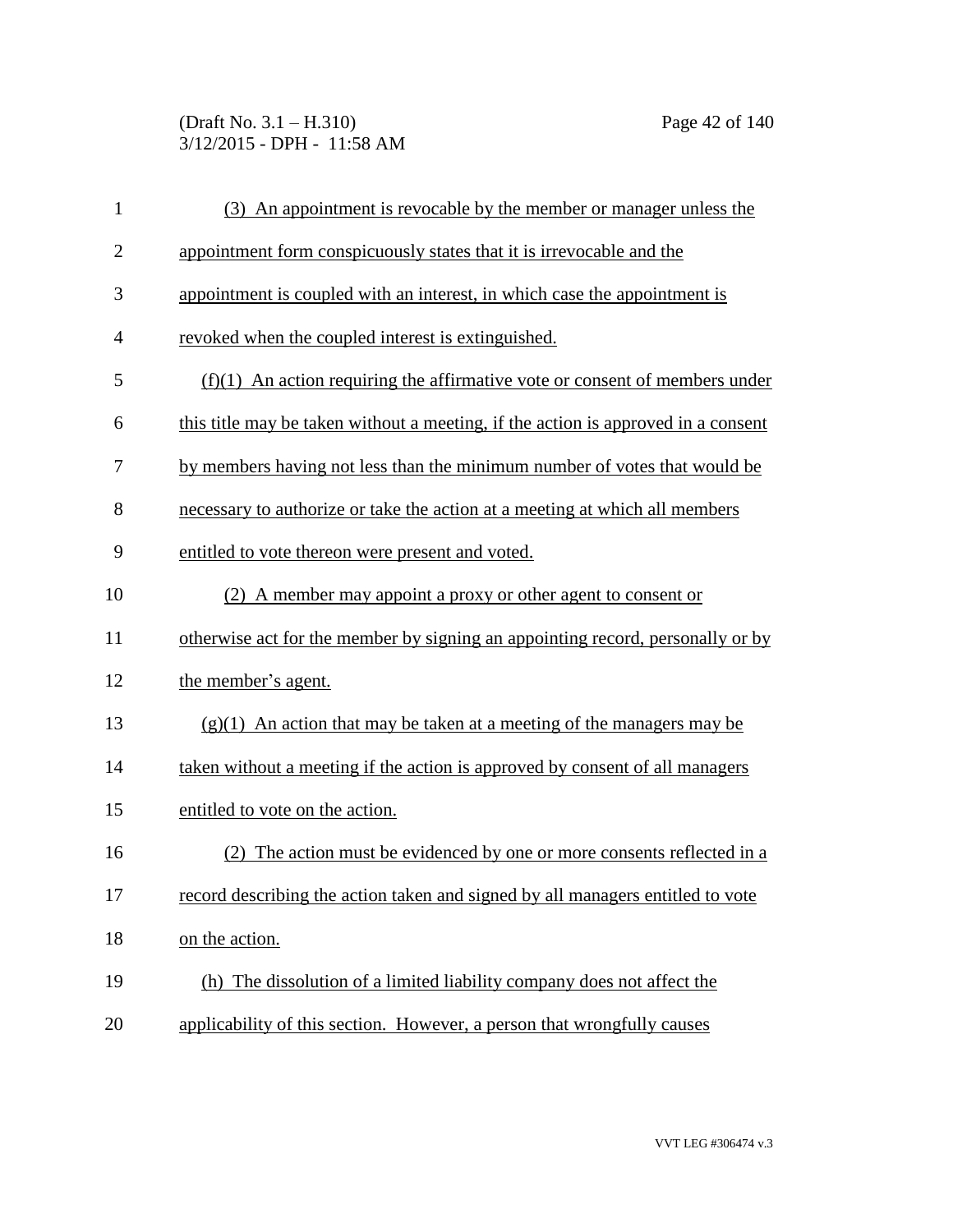(Draft No. 3.1 – H.310) Page 43 of 140 3/12/2015 - DPH - 11:58 AM

| $\mathbf{1}$   | dissolution of the company loses the right to participate in management as a       |
|----------------|------------------------------------------------------------------------------------|
| $\overline{2}$ | member and a manager.                                                              |
| 3              | (i) This chapter does not entitle a member to remuneration for services            |
| $\overline{4}$ | performed for a member-managed limited liability company, except for               |
| 5              | reasonable compensation for services rendered in winding up the activities of      |
| 6              | the company.                                                                       |
| 7              | §4055. SHARING OF PROFITS AND LOSSES AND RIGHT TO                                  |
| 8              | <b>DISTRIBUTIONS</b>                                                               |
| 9              | The profits and losses of a limited liability company shall be allocated<br>(a)    |
| 10             | among the members or the holders of distributional interests, as the case may      |
| 11             | be, in proportion to the agreed value, as stated in the limited liability company  |
| 12             | records required to be kept under this chapter, of the contributions made by       |
| 13             | each member, taking into account variations in the capital contributions of        |
| 14             | each member during the period for which such allocations are made.                 |
| 15             | (b) Any distributions made by a limited liability company before its               |
| 16             | dissolution and winding up shall be made among the members or the holders of       |
| 17             | distributional interests, as the case may be, in proportion to the agreed value of |
| 18             | the contributions made by each member as of the date of such distribution.         |
| 19             | $(c)(1)$ A member has a right to a distribution before the dissolution and         |
| 20             | winding up of a limited liability company only if the company decides to make      |
| 21             | an interim distribution.                                                           |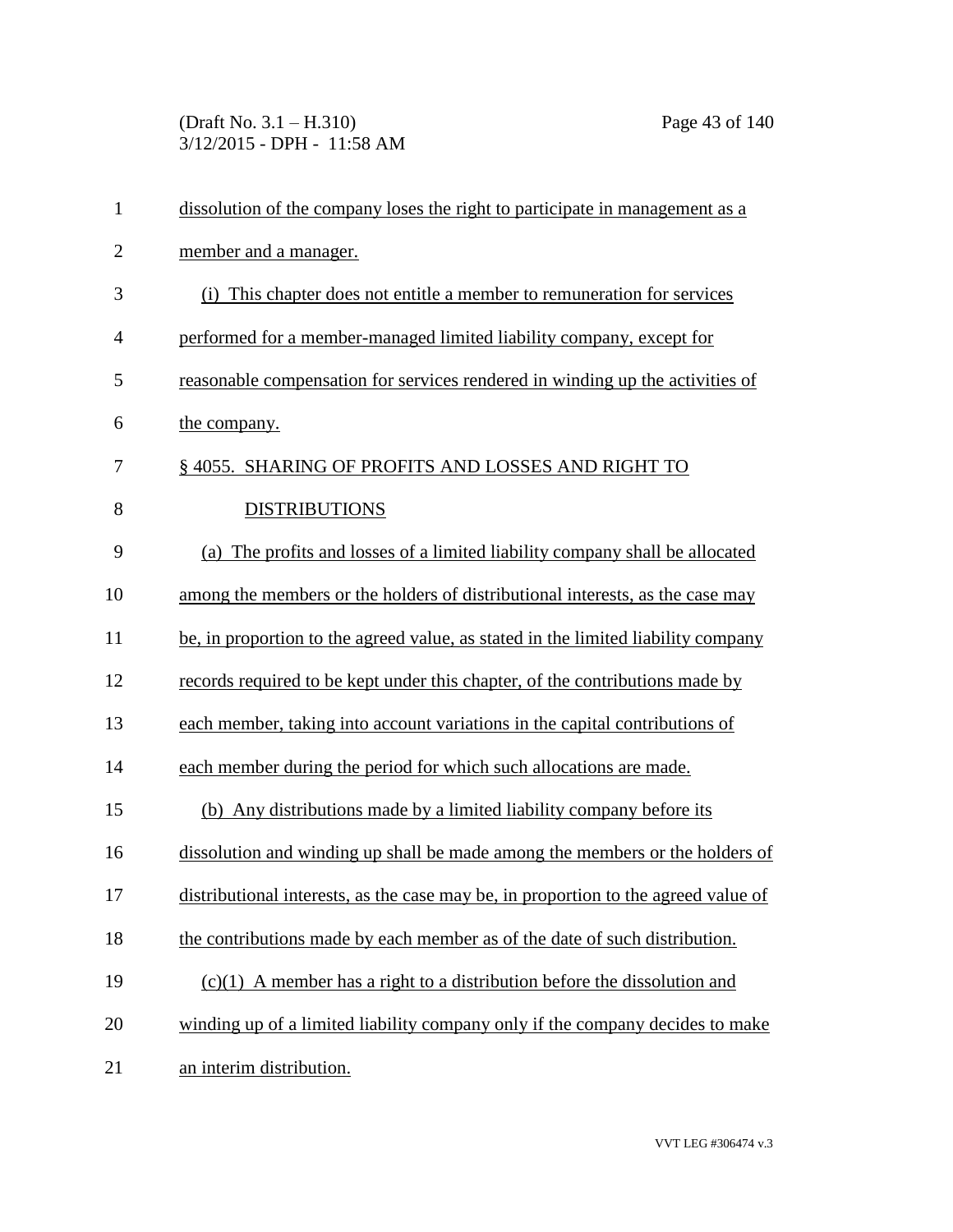## (Draft No. 3.1 – H.310) Page 44 of 140 3/12/2015 - DPH - 11:58 AM

| $\mathbf{1}$   | (2) A person's dissociation does not entitle the person to a distribution.        |
|----------------|-----------------------------------------------------------------------------------|
| $\overline{c}$ | (d) A member has no right to receive, and may not be required to accept, a        |
| 3              | distribution in kind.                                                             |
| $\overline{4}$ | (e) If a member or transferee becomes entitled to receive a distribution, the     |
| 5              | member or transferee has the status of, and is entitled to all remedies available |
| 6              | to, a creditor of the limited liability company with respect to the distribution. |
| 7              | § 4056. LIMITATIONS ON DISTRIBUTIONS                                              |
| 8              | (a) A distribution shall not be made if:                                          |
| 9              | (1) the limited liability company would not be able to pay its debts as           |
| 10             | they become due in the ordinary course of business; or                            |
| 11             | (2) the company's total assets would be less than the sum of its total            |
| 12             | liabilities plus the amount that would be needed, if the company were to be       |
| 13             | dissolved, wound up, and terminated at the time of the distribution, to satisfy   |
| 14             | the preferential rights upon dissolution, winding up, and termination of          |
| 15             | members whose preferential rights are superior to those receiving the             |
| 16             | distribution.                                                                     |
| 17             | (b) A limited liability company may base a determination that a distribution      |
| 18             | is not prohibited under subsection (a) of this section on financial statements    |
| 19             | prepared on the basis of:                                                         |
| 20             | (1) generally accepted accounting practices and principles;                       |
| 21             | (2) a fair valuation; or                                                          |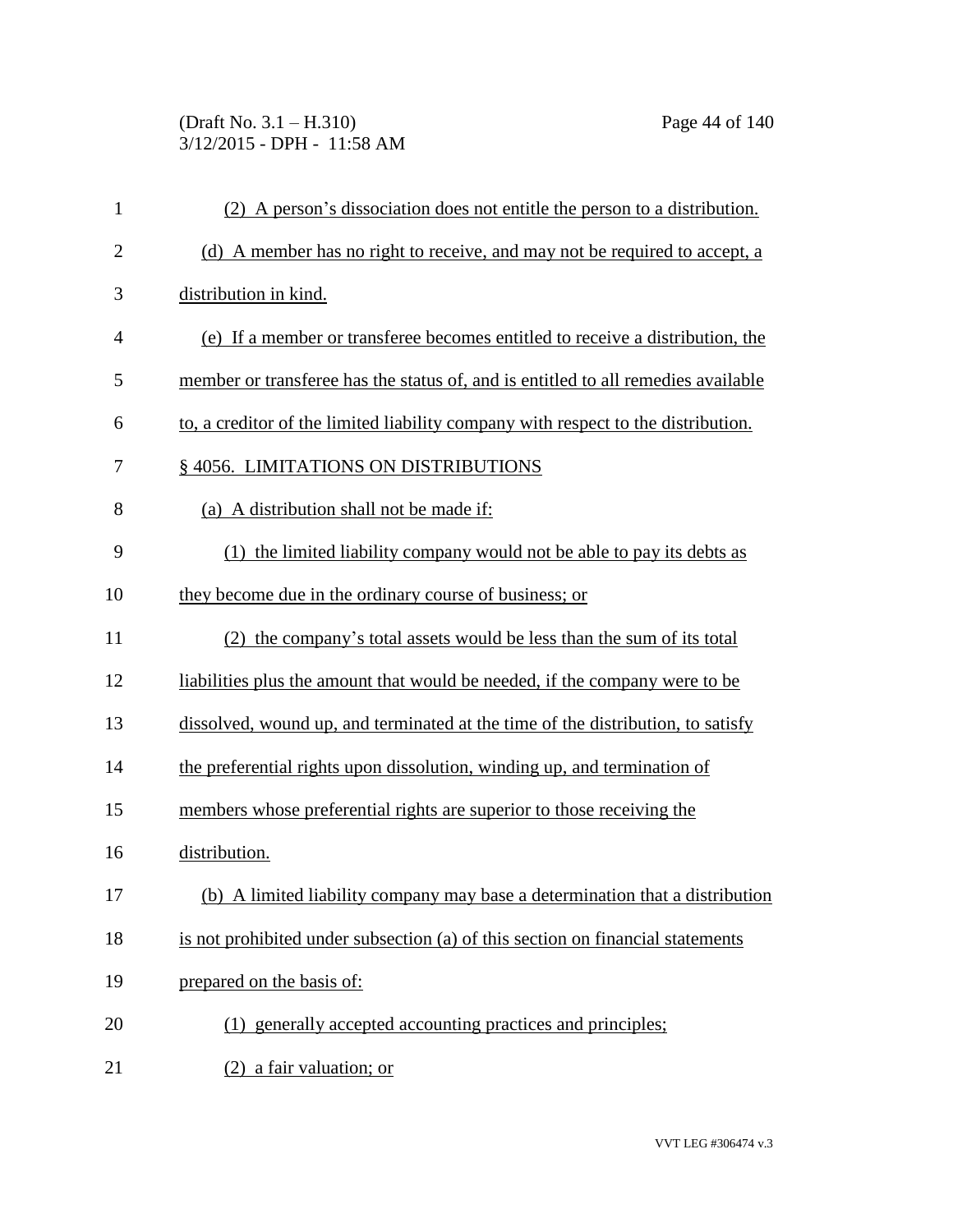(Draft No. 3.1 – H.310) Page 45 of 140 3/12/2015 - DPH - 11:58 AM

| $\mathbf{1}$   | (3) another method that is reasonable under the circumstances.                     |
|----------------|------------------------------------------------------------------------------------|
| $\overline{2}$ | (c) Except as otherwise provided in subsection (e) of this section, the effect     |
| 3              | of a distribution under subsection (a) of this section is measured:                |
| $\overline{4}$ | (1) in the case of distribution by purchase, redemption, or other                  |
| 5              | acquisition of a distributional interest in a limited liability company, as of the |
| 6              | date money or other property is transferred or debt incurred by the                |
| 7              | company; and                                                                       |
| 8              | (2) in all other cases, as of the date the:                                        |
| 9              | (A) distribution is authorized if the payment occurs within 120 days               |
| 10             | after the date of authorization; or                                                |
| 11             | (B) payment is made if it occurs more than 120 days after the date of              |
| 12             | authorization.                                                                     |
| 13             | (d) A limited liability company's indebtedness to a member incurred by             |
| 14             | reason of a distribution made in accordance with this section is at parity with    |
| 15             | the company's indebtedness to its general, unsecured creditors.                    |
| 16             | (e) Indebtedness of a limited liability company, including indebtedness            |
| 17             | issued in connection with or as part of a distribution, is not considered a        |
| 18             | liability for purposes of determinations under subsection (a) of this section if   |
| 19             | its terms provide that payment of principal and interest are made only if and to   |
| 20             | the extent that payment of a distribution to members could then be made under      |
| 21             | this section. If the indebtedness is issued as a distribution, each payment of     |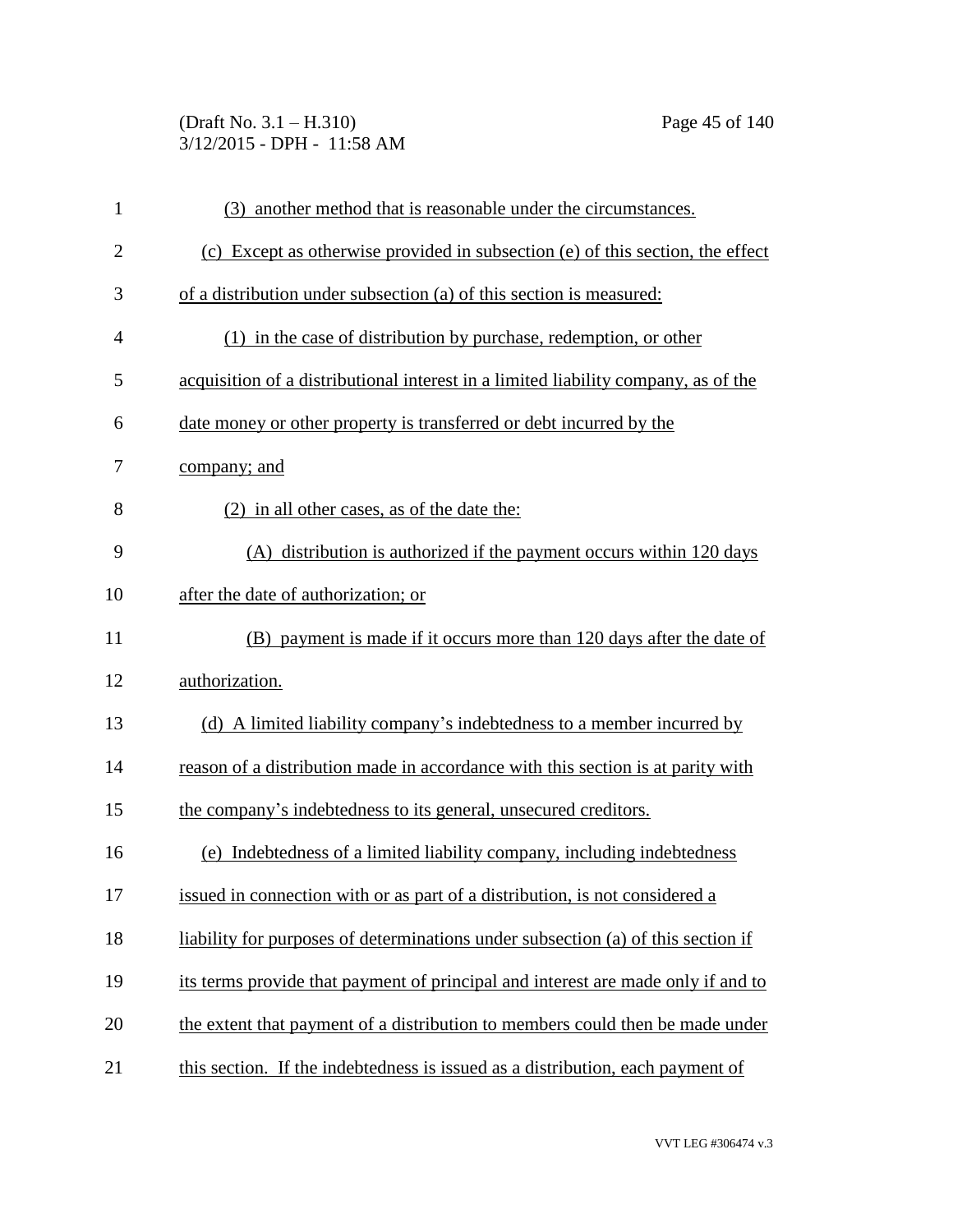(Draft No. 3.1 – H.310) Page 46 of 140 3/12/2015 - DPH - 11:58 AM

| $\mathbf{1}$   | principal or interest on the indebtedness and not the issuance of the               |
|----------------|-------------------------------------------------------------------------------------|
| $\overline{2}$ | indebtedness is treated as a distribution, the effect of which is measured on the   |
| 3              | date the payment is made.                                                           |
| $\overline{4}$ | §4057. LIABILITY FOR UNLAWFUL DISTRIBUTIONS                                         |
| 5              | (a) A member of a member-managed limited liability company or a                     |
| 6              | member or manager of a manager-managed company who votes for or assents             |
| 7              | to a distribution made in violation of section 4056 of this title, the articles of  |
| 8              | organization or a written operating agreement is personally liable to the           |
| 9              | company for the amount of the distribution which exceeds the amount that            |
| 10             | could have been distributed without violating section 4056 of this title, the       |
| 11             | articles of organization or a written operating agreement if it is established that |
| 12             | the member or manager did not perform the member's or manager's duties in           |
| 13             | compliance with section 4059 of this title.                                         |
| 14             | (b) A member of a manager-managed limited liability company who knew                |
| 15             | a distribution was made to such member in violation of section 4056 of this         |
| 16             | title is personally liable to the limited liability company, but only to the extent |
| 17             | that the distribution received by such member exceeded the amount that could        |
| 18             | properly have been paid under section 4056 of this title.                           |
| 19             | (c) A member or manager against whom an action is brought under this                |
| 20             | section may implead in the action all:                                              |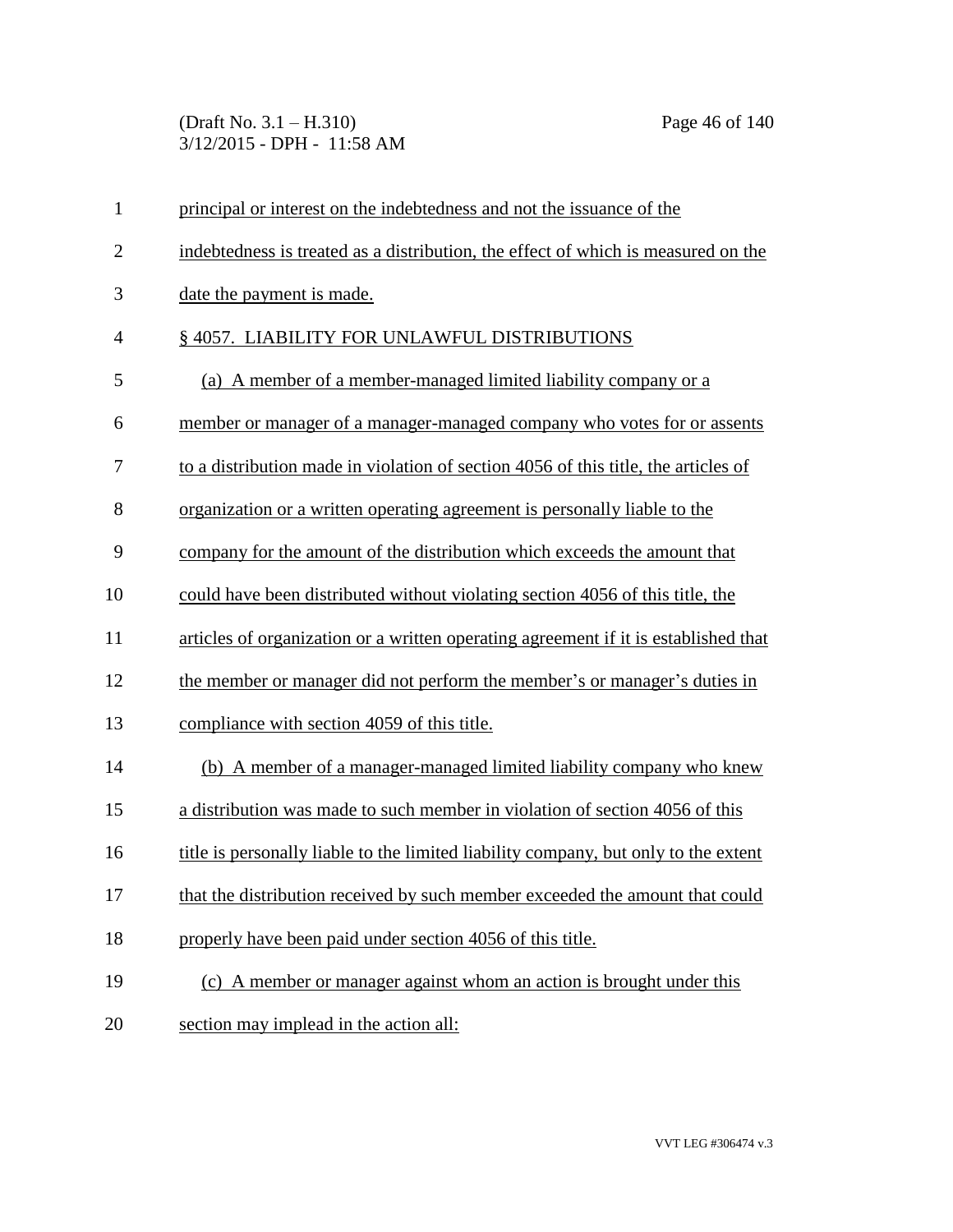## (Draft No. 3.1 – H.310) Page 47 of 140 3/12/2015 - DPH - 11:58 AM

| $\mathbf{1}$   | (1) other members or managers who voted for or assented to the                  |
|----------------|---------------------------------------------------------------------------------|
| $\overline{2}$ | distribution in violation of subsection (a) of this section and may compel      |
| 3              | contribution from them; and                                                     |
| $\overline{4}$ | (2) members who received a distribution in violation of subsection (b) of       |
| 5              | this section and may compel contribution from the member in the amount          |
| 6              | received in violation of subsection (b) of this section.                        |
| 7              | (d) A proceeding under this section is barred unless it is commenced within     |
| 8              | two years after the distribution.                                               |
| 9              | § 4058. INFORMATION RIGHTS                                                      |
| 10             | (a) In a member-managed limited liability company, each member has the          |
| 11             | right, subject to such reasonable standards, including standards governing what |
| 12             | information and documents are to be furnished and at what time and location,    |
| 13             | as may be set forth in the articles of organization, an operating agreement, or |
| 14             | otherwise established by the members to obtain from the company from time       |
| 15             | to time and upon reasonable demand for any purpose reasonably related to the    |
| 16             | member's interest as a member of the limited liability company during the       |
| 17             | period in which he or she was a member:                                         |
| 18             | (1) information concerning the company's business or affairs reasonably         |
| 19             | required for the proper exercise of the member's rights and duties under the    |
| 20             | operating agreement or this chapter; and                                        |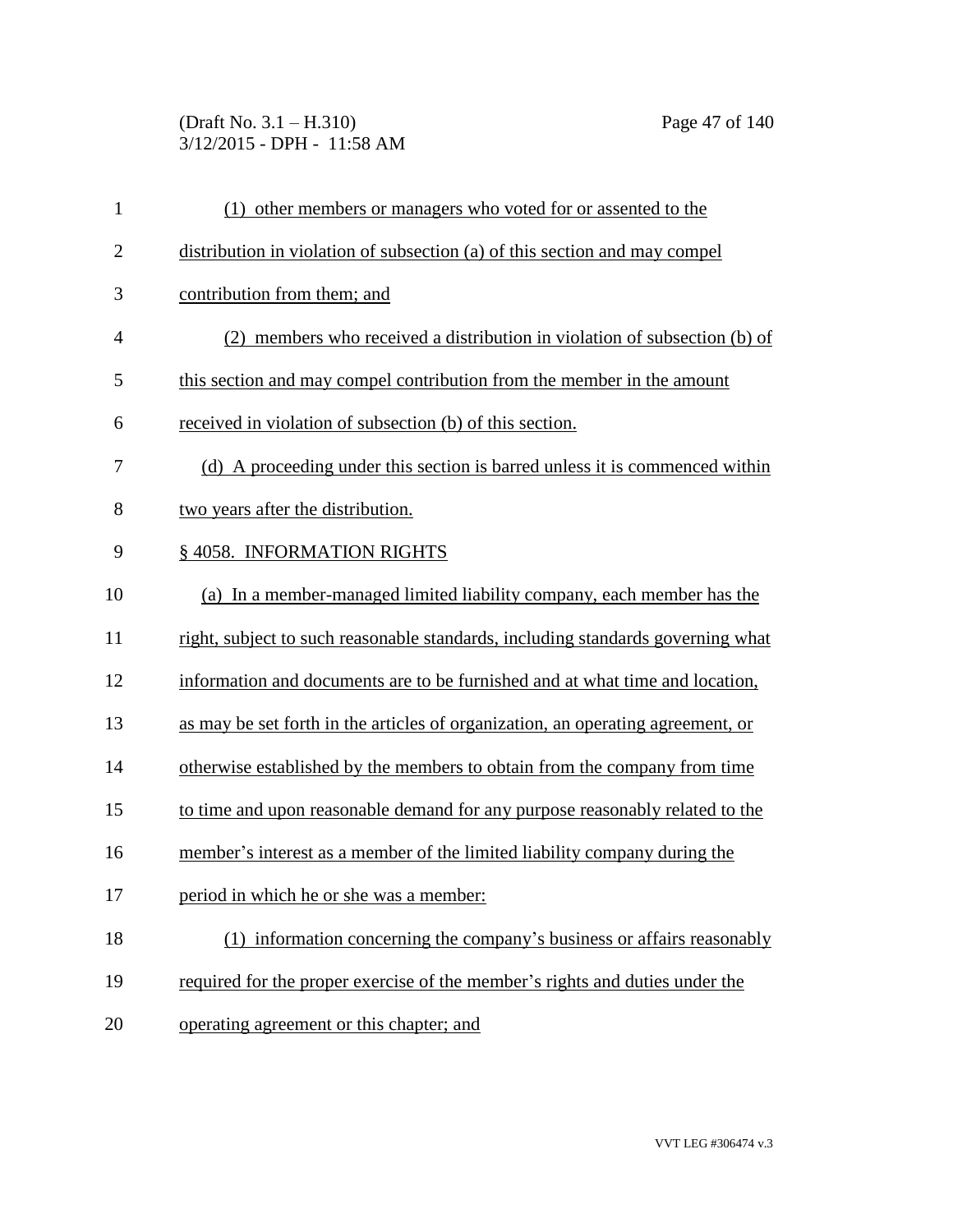(Draft No. 3.1 – H.310) Page 48 of 140 3/12/2015 - DPH - 11:58 AM

| $\mathbf{1}$   | (2) other information concerning the company's business or affairs,              |
|----------------|----------------------------------------------------------------------------------|
| $\overline{2}$ | except to the extent the demand or the information demanded is unreasonable      |
| 3              | or otherwise improper under the circumstances.                                   |
| $\overline{4}$ | (b) In a manager-managed limited liability company:                              |
| 5              | (1) the right to receive information as stated in subdivision $(a)(1)$ of this   |
| 6              | section shall apply to the managers and not the members;                         |
| 7              | (2) during regular business hours and at a reasonable location specified         |
| 8              | by the company, a member may inspect and copy information regarding the          |
| 9              | activities, affairs, financial condition, and other circumstances of the company |
| 10             | as is just and reasonable if:                                                    |
| 11             | (A) the member seeks the information for a purpose reasonably                    |
| 12             | related to the member's interest as a member;                                    |
| 13             | (B) the member makes a demand in a record received by the                        |
| 14             | company, describing with reasonable particularity the information sought and     |
| 15             | the purpose for seeking the information; and                                     |
| 16             | the information sought is directly connected to the member's<br>(C)              |
| 17             | purpose; and                                                                     |
| 18             | (3) the managers shall have the right to keep confidential from members          |
| 19             | who are not managers, for such period of time as the managers deem               |
| 20             | reasonable, any information which the managers reasonably believe to be in       |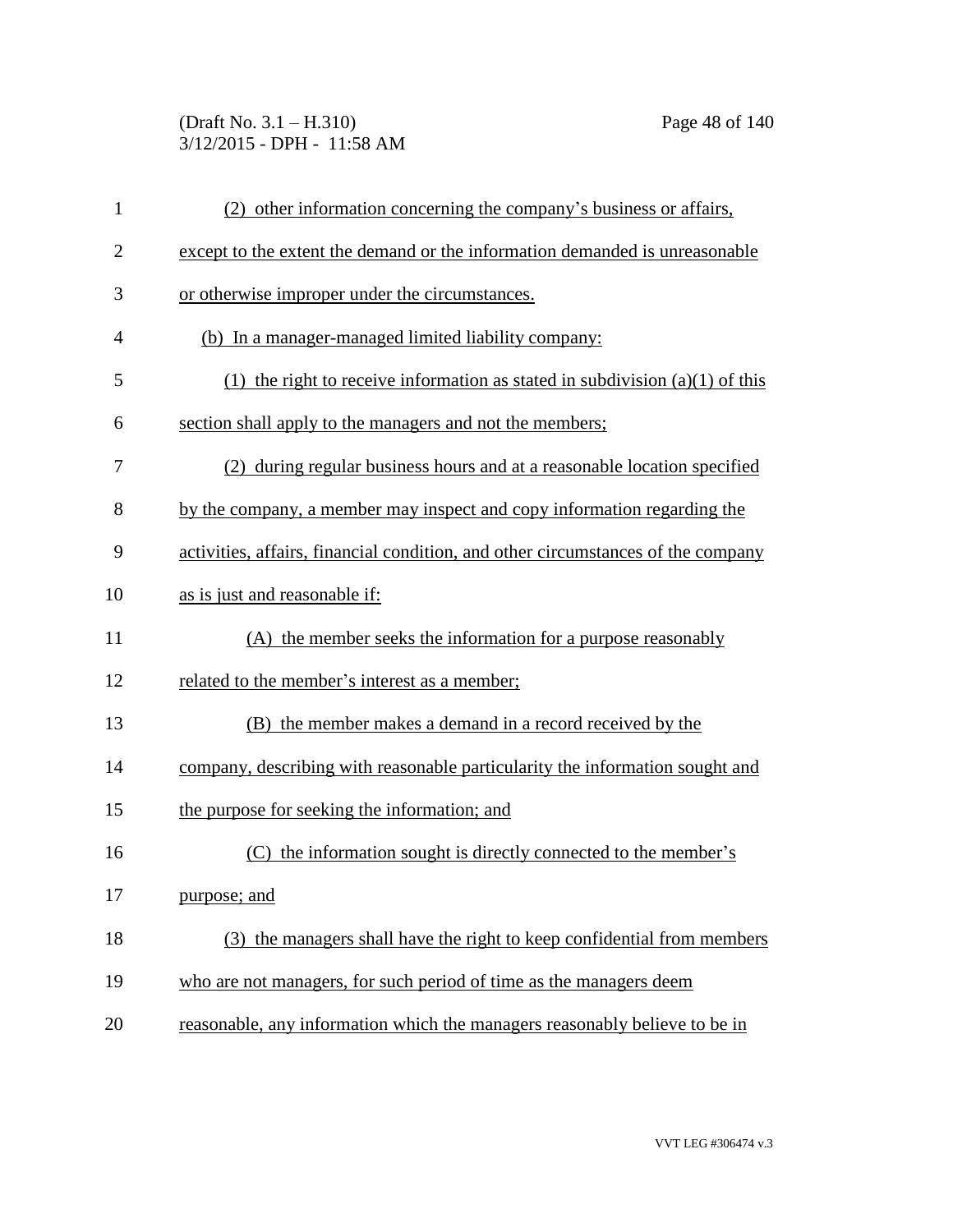(Draft No. 3.1 – H.310) Page 49 of 140 3/12/2015 - DPH - 11:58 AM

| $\mathbf{1}$   | the nature of trade secrets or other information the disclosure of which the     |
|----------------|----------------------------------------------------------------------------------|
| $\overline{2}$ | managers in good faith believe is not in the best interest of the company.       |
| 3              | (c) A company may impose a reasonable charge, limited to the costs of            |
| 4              | labor and material, for copies of records or other information furnished under   |
| 5              | this section.                                                                    |
| 6              | (d) A company may maintain its records in other than written form if such        |
| 7              | form is capable of conversion into written form within a reasonable time or      |
| 8              | into an electronic form that may be prescribed by the Secretary of State.        |
| 9              | (e) Any demand under this section shall:                                         |
| 10             | $(1)$ be in writing;                                                             |
| 11             | be made in good faith and for a proper purpose; and                              |
| 12             | (3) describe with reasonable particularity the purpose and the records or        |
| 13             | information desired.                                                             |
| 14             | $(f)(1)$ A member or person dissociated as a member may exercise the rights      |
| 15             | under this section through an agent or, in the case of an individual under legal |
| 16             | disability, a legal representative.                                              |
| 17             | (2) Any restriction or condition imposed by the operating agreement or           |
| 18             | under subsection (h) of this section applies both to the agent or legal          |
| 19             | representative of such a member and to a person dissociated as a member.         |
| 20             | (g) Subject to section 4075 of this title, the rights under this section do not  |
| 21             | extend to a person who is a transferee of an interest in a limited liability     |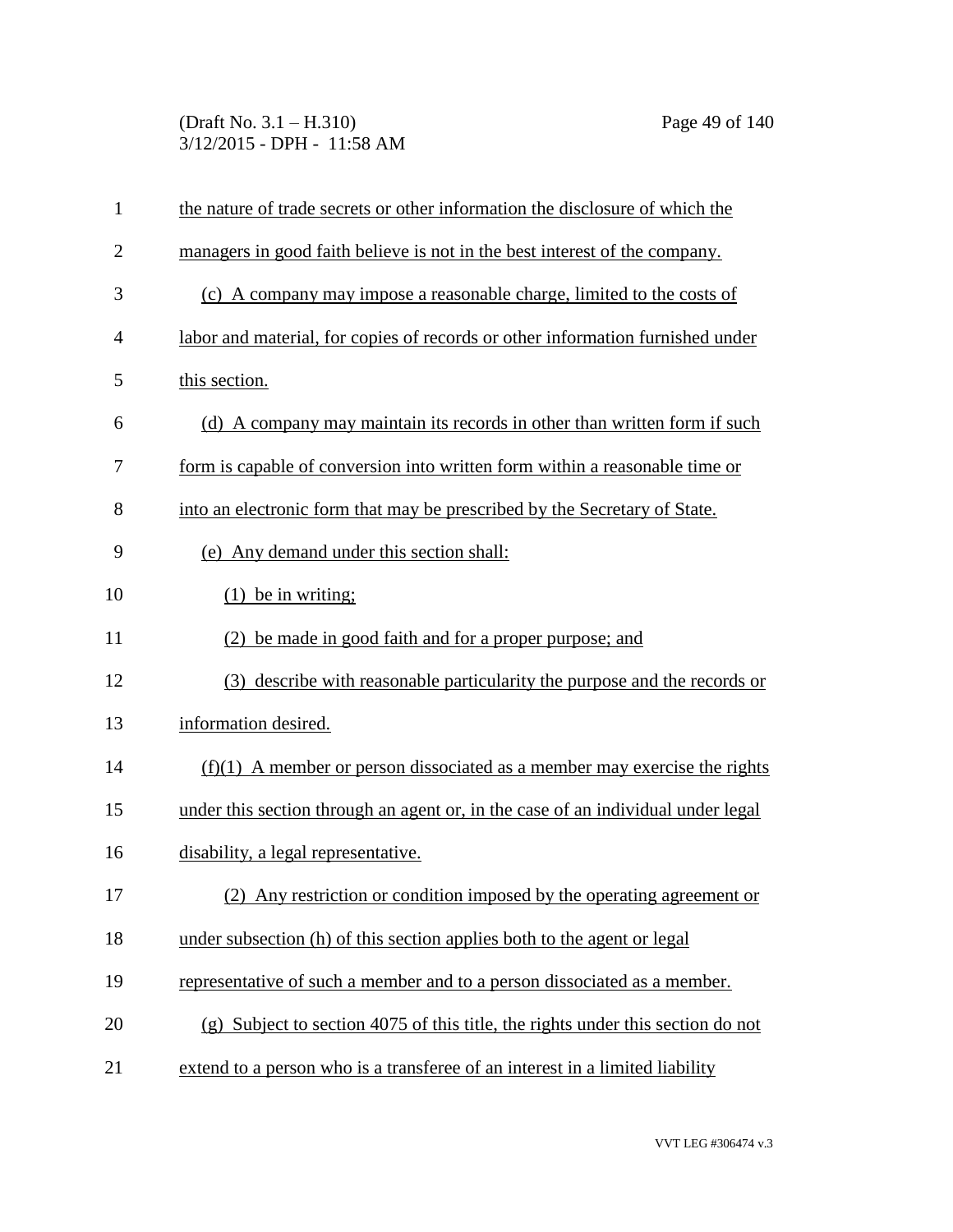(Draft No. 3.1 – H.310) Page 50 of 140 3/12/2015 - DPH - 11:58 AM

| $\mathbf{1}$   | company, except that a transferee is entitled to an account of the company's       |
|----------------|------------------------------------------------------------------------------------|
| $\overline{2}$ | transactions only from the date of dissolution.                                    |
| 3              | $(h)(1)$ In addition to any restriction or condition stated in this section or the |
| $\overline{4}$ | company's operating agreement, a limited liability company may impose              |
| 5              | reasonable restrictions and conditions on access to and use of information to be   |
| 6              | furnished under this section, including designating information confidential       |
| 7              | and imposing nondisclosure and safeguarding obligations on the recipient.          |
| 8              | (2) In a dispute concerning the reasonableness of a restriction under this         |
| 9              | subsection, the company has the burden of proving reasonableness.                  |
| 10             | (i) Failure of the company to keep or maintain any of the records or               |
| 11             | information required pursuant to this section shall not be grounds for imposing    |
| 12             | liability on any person for the debts and obligations of the company.              |
| 13             | § 4059. GENERAL STANDARDS OF MEMBER'S AND MANAGER'S                                |
| 14             | <b>CONDUCT</b>                                                                     |
| 15             | (a) The only fiduciary duties a member owes to a member-managed limited            |
| 16             | liability company and its other members are the duty of loyalty and the duty of    |
| 17             | care imposed by subsections (b) and (c) of this section.                           |
| 18             | (b) A member's duty of loyalty to a member-managed limited liability               |
| 19             | company and its other members is limited to the following:                         |
| 20             | (1) to account to the company and to hold as trustee for it any property,          |
| 21             | profit, or benefit derived by the member in the conduct or winding up of the       |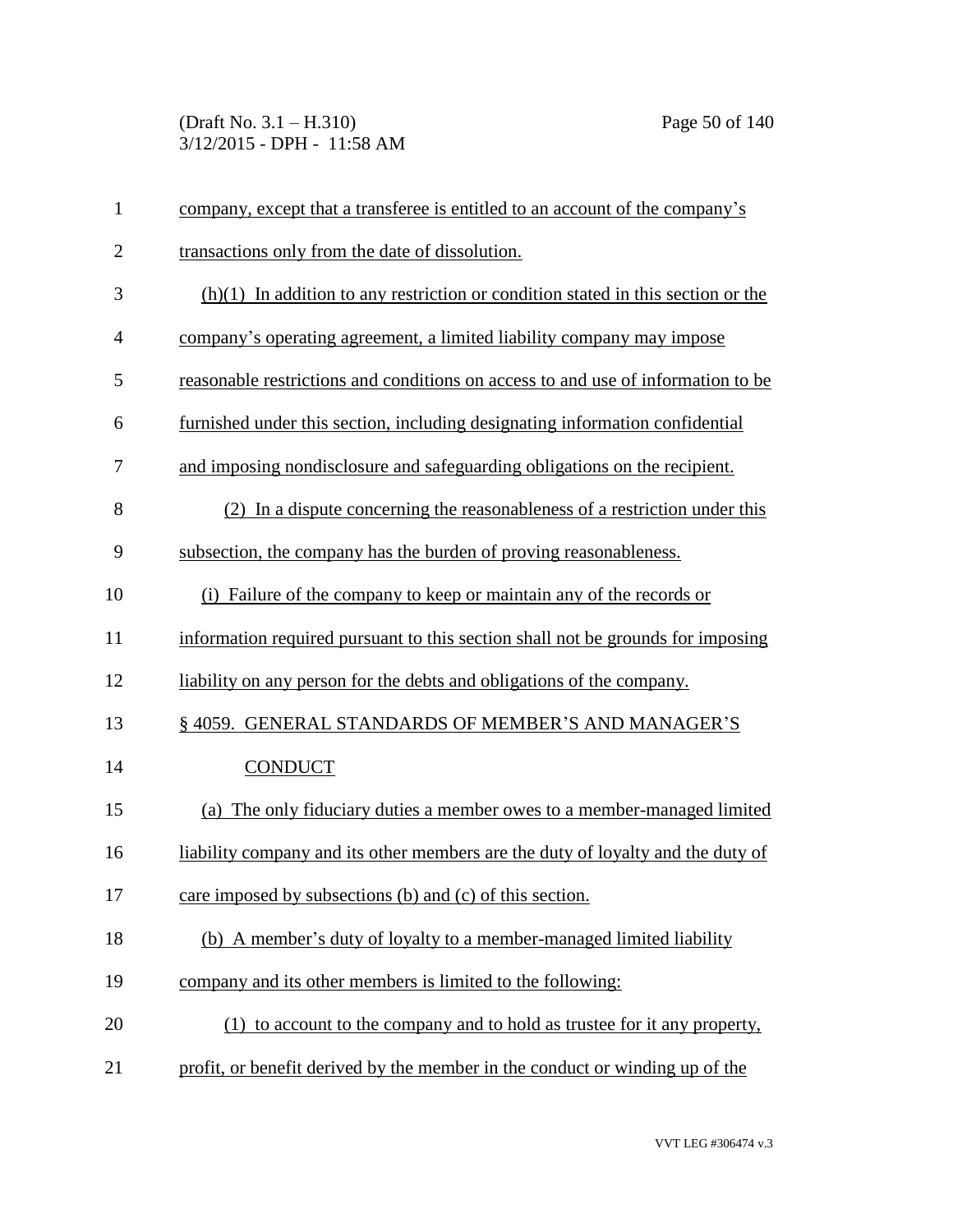(Draft No. 3.1 – H.310) Page 51 of 140 3/12/2015 - DPH - 11:58 AM

| $\mathbf{1}$   | company's business or derived from a use by the member of the company's          |
|----------------|----------------------------------------------------------------------------------|
| $\overline{2}$ | property, including the appropriation of the company's opportunity;              |
| 3              | (2) to refrain from dealing with the company in the conduct or winding           |
| $\overline{4}$ | up of the company's business as or on behalf of a party having an interest       |
| 5              | adverse to the company; and                                                      |
| 6              | (3) to refrain from competing with the company in the conduct of the             |
| 7              | company's business before the dissolution of the company.                        |
| 8              | (c) A member's duty of care to a member-managed limited liability                |
| 9              | company and its other members in the conduct of and winding up of the            |
| 10             | company's business is limited to refrain from engaging in grossly negligent or   |
| 11             | reckless conduct, or a knowing violation of the law.                             |
| 12             | (d) A member shall discharge the duties to a member-managed limited              |
| 13             | liability company and its other members under this chapter or under the          |
| 14             | operating agreement and exercise any rights consistently with the obligation of  |
| 15             | good faith and fair dealing.                                                     |
| 16             | (e) A member of a member-managed limited liability company does not              |
| 17             | violate a duty or obligation under this chapter or under the operating agreement |
| 18             | merely because the member's conduct furthers the member's own interest.          |
| 19             | (f) All the members of a member-managed limited liability company or a           |
| 20             | manager-managed limited liability company may authorize or ratify, after full    |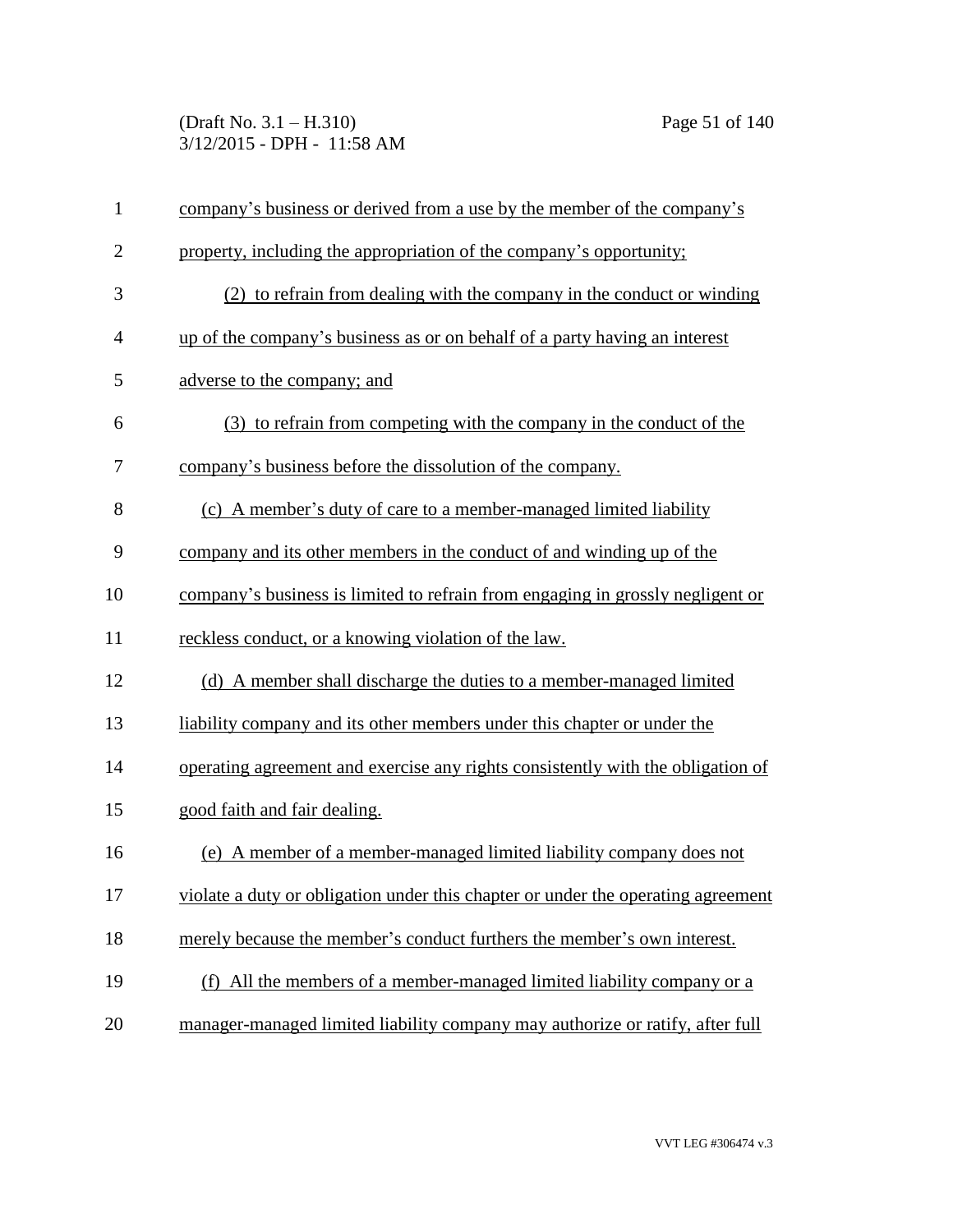(Draft No. 3.1 – H.310) Page 52 of 140 3/12/2015 - DPH - 11:58 AM

| $\mathbf{1}$   | disclosure of all material facts, a specific act or transaction that otherwise   |
|----------------|----------------------------------------------------------------------------------|
| $\overline{2}$ | would violate the duty of loyalty.                                               |
| 3              | (g) It is a defense to a claim under subdivision $(b)(2)$ of this section and    |
| $\overline{4}$ | any comparable claim in equity or at common law that the transaction was fair    |
| 5              | to the limited liability company.                                                |
| 6              | (h) This section applies to a person winding up the limited liability            |
| 7              | company's business as the personal or legal representative of the last surviving |
| 8              | member of the company as if the person were a member.                            |
| 9              | (i) In a manager-managed limited liability company:                              |
| 10             | (1) subsections (a), (b), (c), and (g) of this section apply to the manager      |
| 11             | or managers and not the members, and the duty stated in subdivision $(b)(3)$ of  |
| 12             | this section continues until winding up is completed;                            |
| 13             | (2) subsection (d) of this section applies to managers and members;              |
| 14             | (3) subsection (e) of this section applies only to members;                      |
| 15             | $(4)$ the power to ratify under subsection (f) of this section applies only to   |
| 16             | members;                                                                         |
| 17             | (5) subject to subsection (d) of this section, a member does not have any        |
| 18             | duty to the company or to the other members solely by reason of being a          |
| 19             | member;                                                                          |
| 20             | (6) a member who pursuant to the operating agreement exercises some              |
| 21             | or all of the rights of a manager in the management and conduct of the           |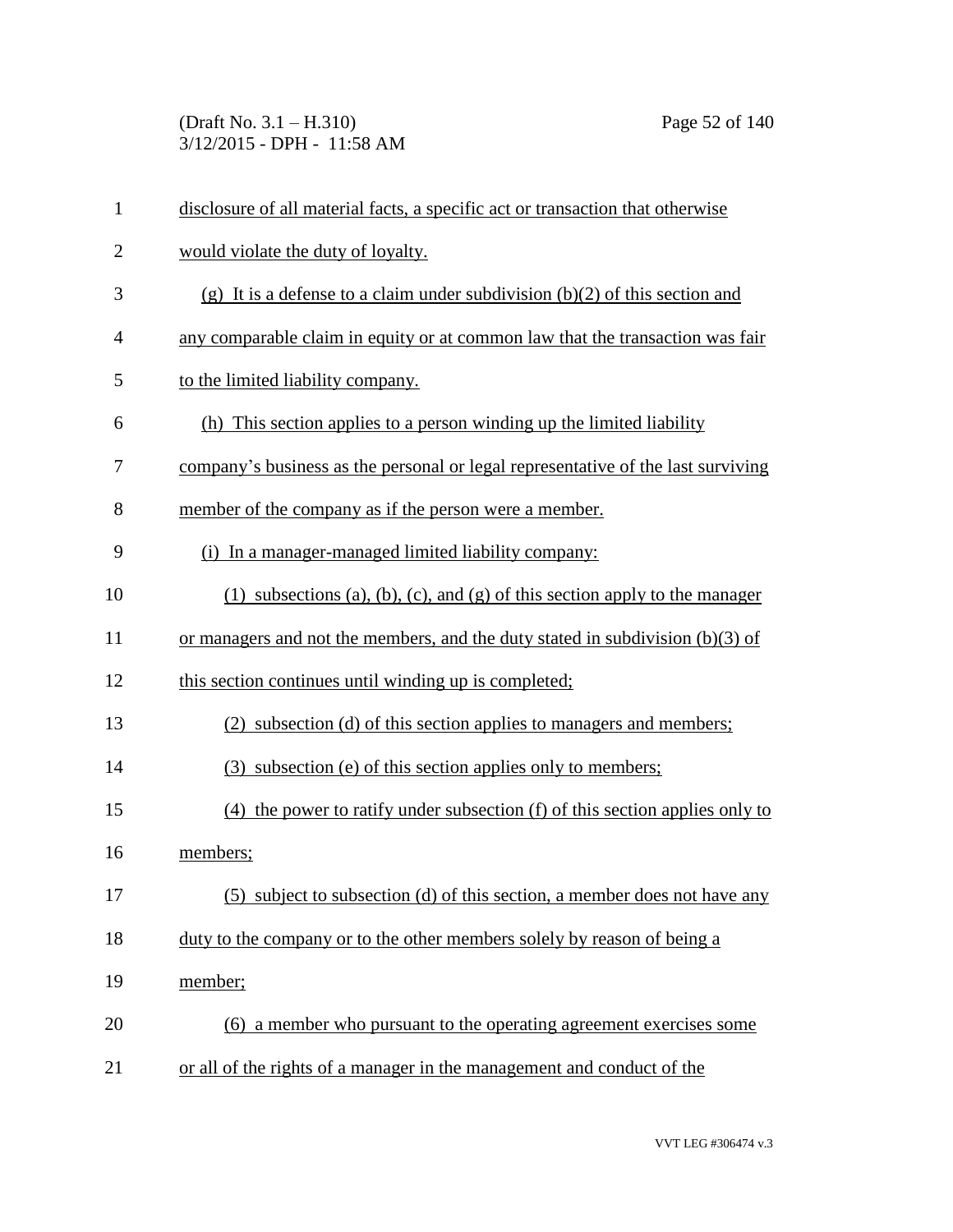(Draft No. 3.1 – H.310) Page 53 of 140 3/12/2015 - DPH - 11:58 AM

| $\mathbf{1}$   | company's business is held to the standards of conduct in subsections (a), (b),   |
|----------------|-----------------------------------------------------------------------------------|
| $\overline{2}$ | $(c)$ , and $(g)$ of this section to the extent that the member exercises the     |
| 3              | managerial authority vested in a manager by this chapter; and                     |
| $\overline{4}$ | (7) a manager is relieved of liability imposed by law for violation of the        |
| 5              | standards prescribed by subsections (a), (b), (c), and (g) of this section to the |
| 6              | extent of the managerial authority delegated to the members by the operating      |
| 7              | agreement.                                                                        |
| 8              | (i) In discharging his or her duties, a member or a manager is entitled to        |
| 9              | rely on information, opinions, reports, or statements, including financial        |
| 10             | statements and other financial data, if prepared or presented by:                 |
| 11             | (1) one or more members, managers, officers, or employees of the                  |
| 12             | company whom the member or manager reasonably believes to be reliable and         |
| 13             | competent in the matter presented;                                                |
| 14             | (2) legal counsel, public accountants, or other persons as to matters the         |
| 15             | member or manager reasonably believes are within the person's professional or     |
| 16             | expert competence; or                                                             |
| 17             | (3) a committee of the members or managers of which the member or                 |
| 18             | manager is not a member if the member or manager reasonably believes the          |
| 19             | committee merits confidence.                                                      |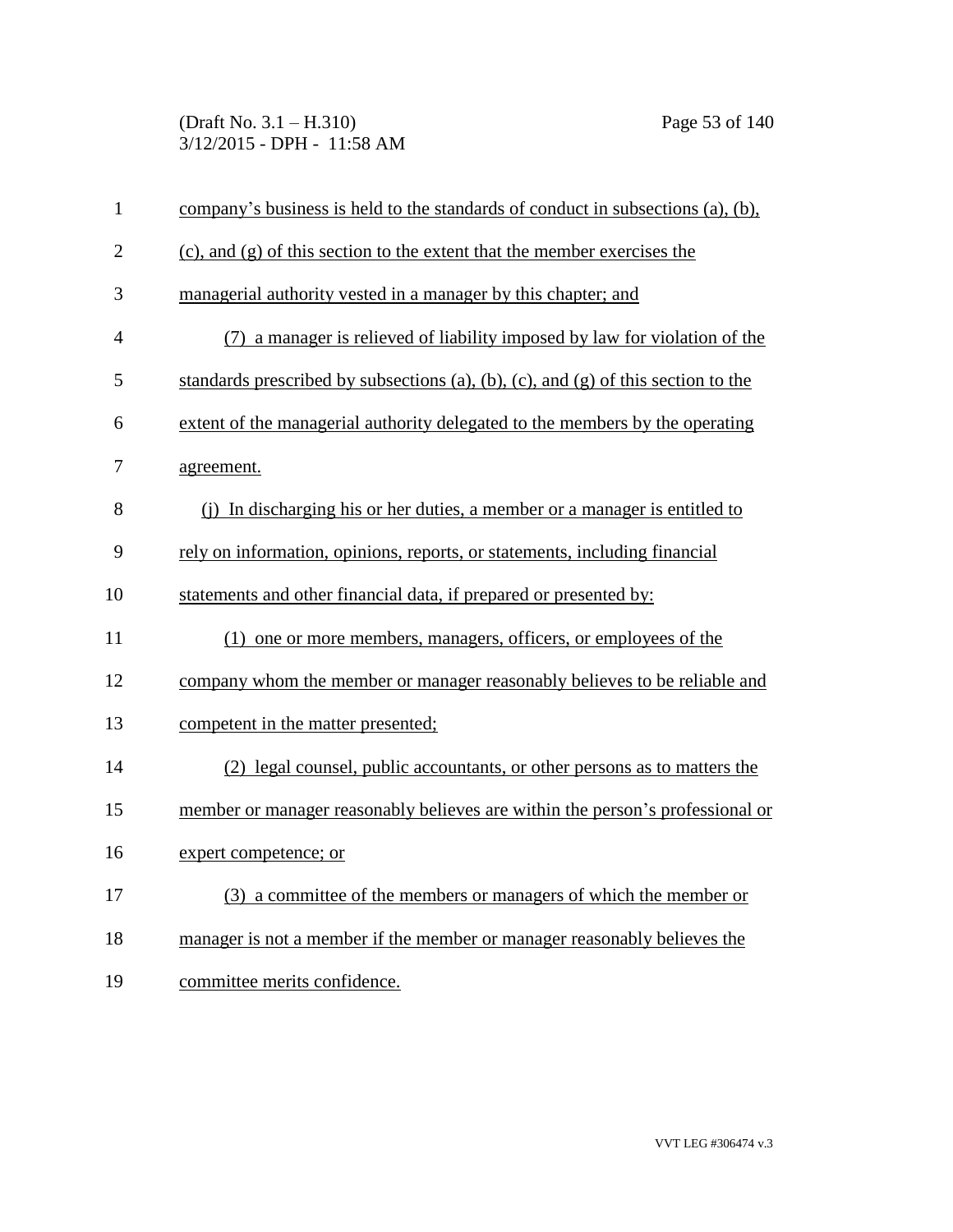(Draft No. 3.1 – H.310) Page 54 of 140 3/12/2015 - DPH - 11:58 AM

| $\mathbf{1}$   | (k) A member or manager is not acting in good faith if he or she has            |
|----------------|---------------------------------------------------------------------------------|
| $\overline{2}$ | knowledge concerning the matter if the matter in question that makes reliance   |
| 3              | permitted by subsection (j) of this section unwarranted.                        |
| $\overline{4}$ | $(1)(1)$ A member of a member-managed limited liability company or a            |
| 5              | manager of a manager-managed limited liability company may lend money to        |
| 6              | and transact other business with the company.                                   |
| 7              | (2) As to each loan or transaction, the rights and obligations of the           |
| 8              | member or manager, as applicable, are the same as those of a person who is not  |
| 9              | a member or manager, subject to other applicable law.                           |
| 10             | (m) A member or manager is not liable for any action taken as a member or       |
| 11             | manager or any failure to take any action, if the member or manager performed   |
| 12             | the duties of his or her office in compliance with this section.                |
| 13             | § 4060. REIMBURSEMENT, INDEMNIFICATION, AND INSURANCE                           |
| 14             | (a) A member-managed limited liability company shall reimburse a                |
| 15             | member, and a manager-managed limited liability company shall reimburse a       |
| 16             | manager, for payments made and indemnify the member or manager for              |
| 17             | liabilities reasonably incurred by the member or manager in the ordinary and    |
| 18             | proper conduct of the activities of the limited liability company or for the    |
| 19             | preservation of its activities or property.                                     |
| 20             | (b) A limited liability company may purchase and maintain insurance on          |
| 21             | behalf of a member or manager against liability asserted against or incurred by |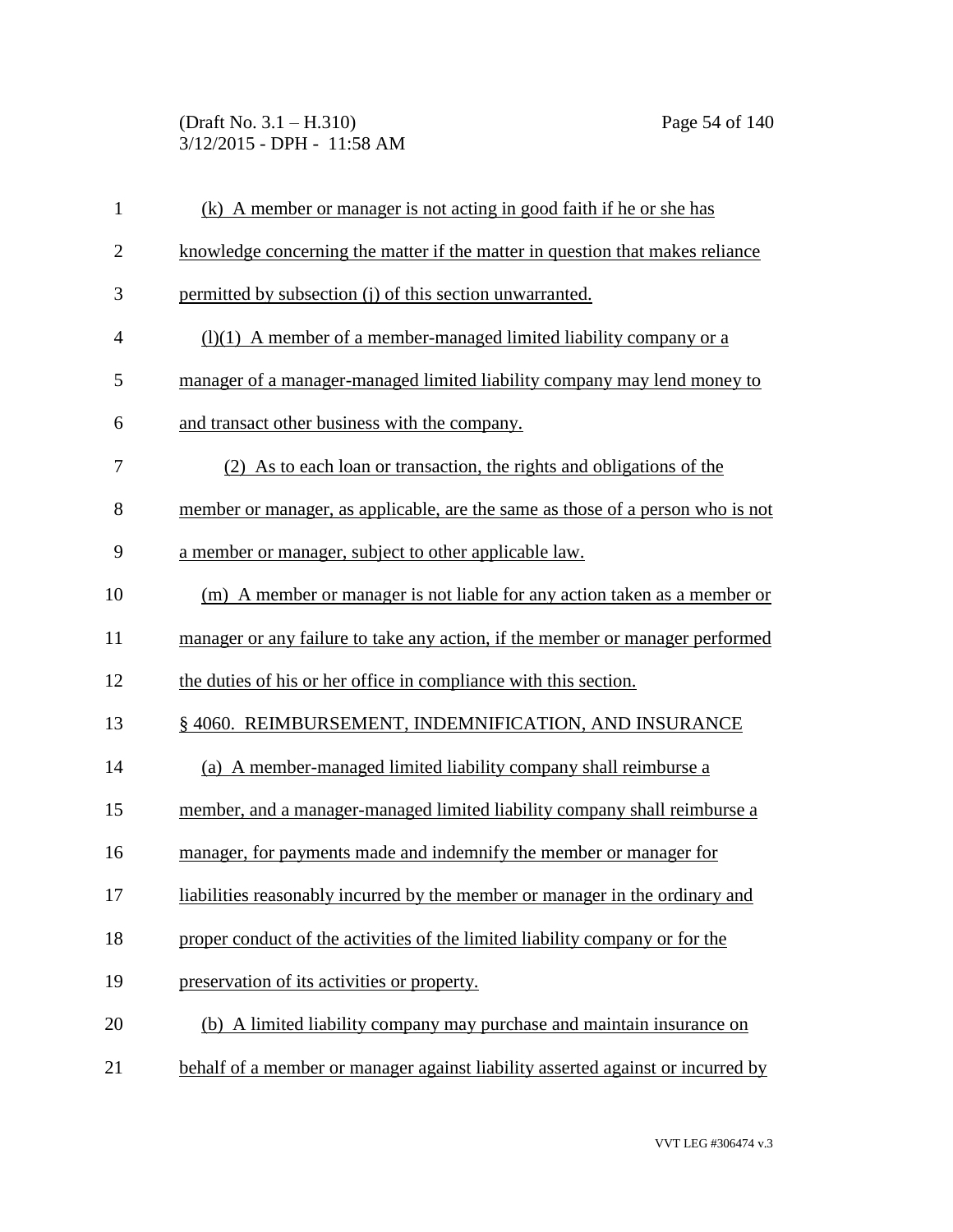(Draft No. 3.1 – H.310) Page 55 of 140 3/12/2015 - DPH - 11:58 AM

| $\mathbf{1}$   | the member or manager in that capacity or arising from that status whether or     |
|----------------|-----------------------------------------------------------------------------------|
| $\overline{2}$ | not the operation agreement is permitted to provide for the member or manager     |
| 3              | to be indemnified against the liability.                                          |
| $\overline{4}$ | (c) A limited liability company shall reimburse a member for an advance to        |
| 5              | the company beyond the amount of contribution the member agreed to make.          |
| 6              | (d) A payment or advance that gives rise to an obligation of a limited            |
| 7              | liability company under subsections (a) through (c) of this section constitutes a |
| 8              | loan to the company, which accrues interest from the date of the payment or       |
| 9              | advance.                                                                          |
| 10             | (e) A member is not entitled to remuneration for services performed for a         |
| 11             | limited liability company even in the capacity as a manager of a                  |
| 12             | manager-managed company, except for reasonable compensation for services          |
| 13             | rendered in winding up the activities of the company.                             |
| 14             | Subchapter 5. Transferees and Creditors of Member                                 |
| 15             | § 4071. MEMBER'S DISTRIBUTIONAL INTEREST                                          |
| 16             | (a) A distributional interest in a limited liability company is personal          |
| 17             | property and, subject to sections 4072 and 4073 of this title, may be transferred |
| 18             | in whole or in part.                                                              |
| 19             | (b) An operating agreement may provide that a distributional interest may         |
| 20             | be evidenced by a certificate of the interest issued by the limited liability     |
| 21             | company and, subject to section 4073 of this title, may also provide for the      |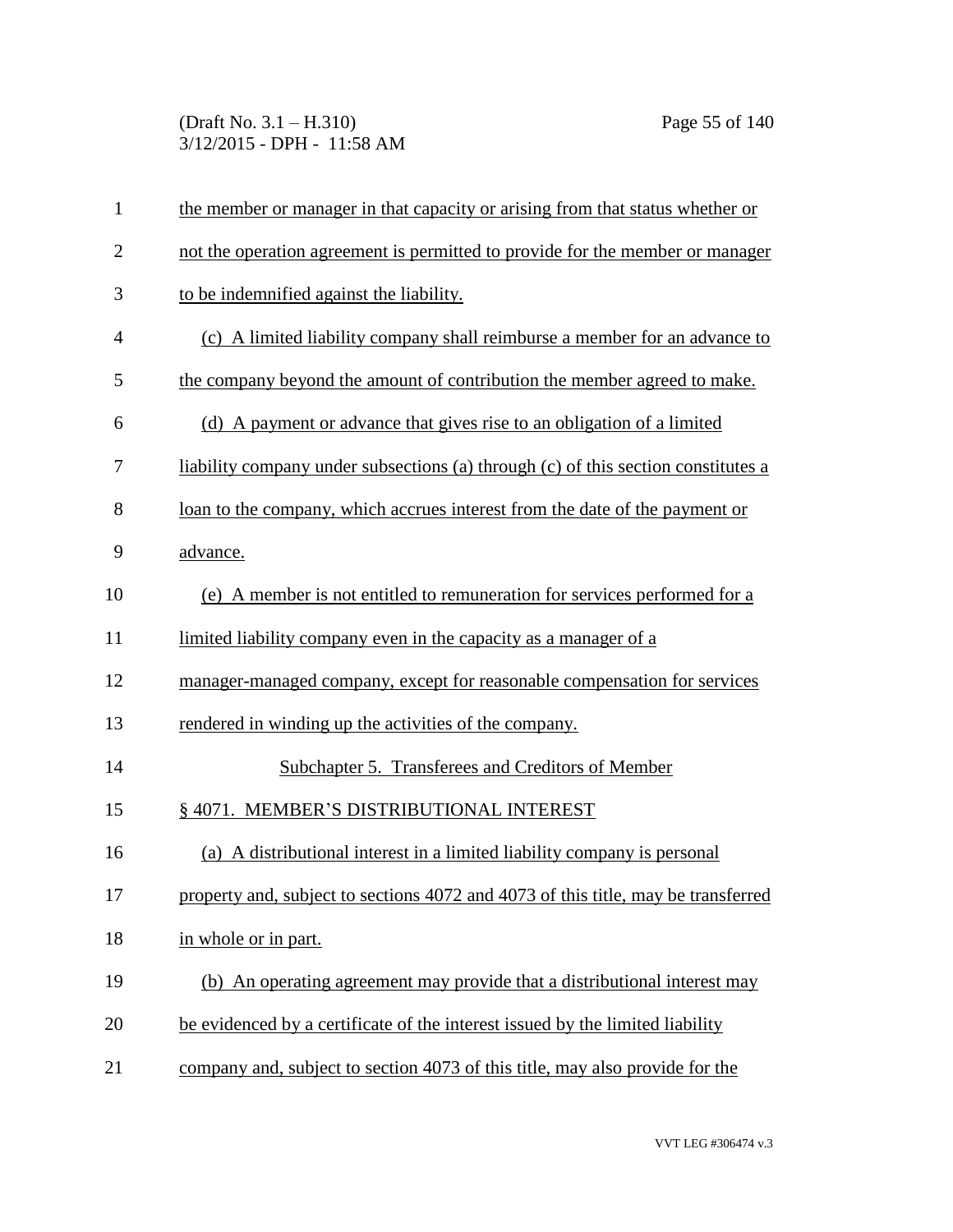(Draft No. 3.1 – H.310) Page 56 of 140 3/12/2015 - DPH - 11:58 AM

| $\mathbf{1}$   | transfer of any interest represented by the certificate by a transfer of the       |
|----------------|------------------------------------------------------------------------------------|
| $\overline{2}$ | certificate.                                                                       |
| 3              | § 4072. TRANSFER OF DISTRIBUTIONAL INTEREST                                        |
| $\overline{4}$ | (a) A transfer, in whole or in part, of a distributional interest:                 |
| 5              | $(1)$ is permissible;                                                              |
| 6              | (2) does not by itself cause a member's dissociation or a dissolution and          |
| 7              | winding up of the company's activities; and                                        |
| 8              | (3) subject to section 4075 of this title, does not entitle the transferee to:     |
| 9              | (A) become or to exercise any rights of a member:                                  |
| 10             | (B) participate in the management or conduct of the company's                      |
| 11             | activities; or                                                                     |
| 12             | $(C)$ except as otherwise provided in subsection 4073(d) of this title,            |
| 13             | have access to records or other information concerning the company's               |
| 14             | activities.                                                                        |
| 15             | (b) A transfer of a distributional interest entitles the transferee to receive, in |
| 16             | accordance with the transfer, the distributions to which the transferor would      |
| 17             | otherwise be entitled with respect to the interest.                                |
| 18             | (c) Except as otherwise provided in subdivision $4081(4)(B)$ of this title, if a   |
| 19             | member transfers a distributional interest, the transferor retains the rights of a |
| 20             | member other than the distributional interest transferred and retains all duties   |
| 21             | and obligations of a member.                                                       |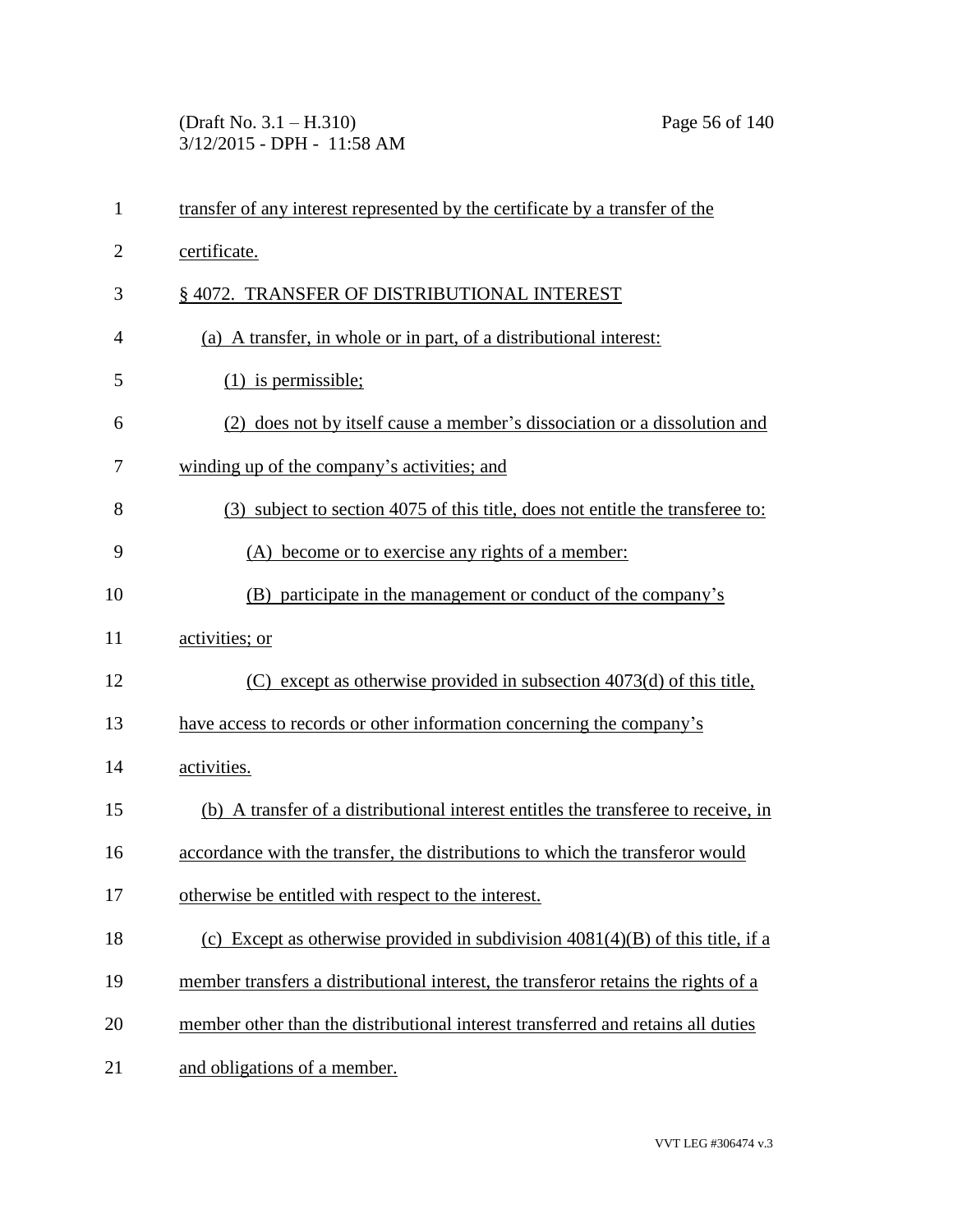(Draft No. 3.1 – H.310) Page 57 of 140 3/12/2015 - DPH - 11:58 AM

| 1              | (d) A transfer of a distributional interest in violation of a restriction on       |
|----------------|------------------------------------------------------------------------------------|
| $\overline{c}$ | transfer contained in the operating agreement is ineffective if the intended       |
| 3              | transferee has knowledge or notice of the restriction at the time of transfer.     |
| 4              | § 4073. RIGHTS OF TRANSFEREE                                                       |
| 5              | (a) A transferee of a distributional interest may become a member of a             |
| 6              | limited liability company if and to the extent that all other members consent.     |
| 7              | $(b)(1)$ A transferee who has become a member, has the rights and powers,          |
| 8              | and is subject to the restrictions and liabilities, of a member under the          |
| 9              | operating agreement and this chapter to the extent of the membership interest      |
| 10             | transferred.                                                                       |
| 11             | (2) A transferee who becomes a member also is liable for the transferor            |
| 12             | member's obligations to make contributions under section 4053 of this title and    |
| 13             | for obligations under section 4057 of this title to return unlawful distributions, |
| 14             | but the transferee is not obligated for the transferor member's liabilities        |
| 15             | unknown to the transferee at the time the transferee becomes a member and          |
| 16             | which could not be ascertained from the articles of organization or the            |
| 17             | operating agreement made available to the transferee, and is not personally        |
| 18             | liable for any obligation of the limited liability company incurred before the     |
| 19             | transferee's admission as a member.                                                |
| 20             | (c) Whether or not a transferee of a distributional interest becomes a             |
| 21             | member under subsection (a) of this section, the transferor retains all duties     |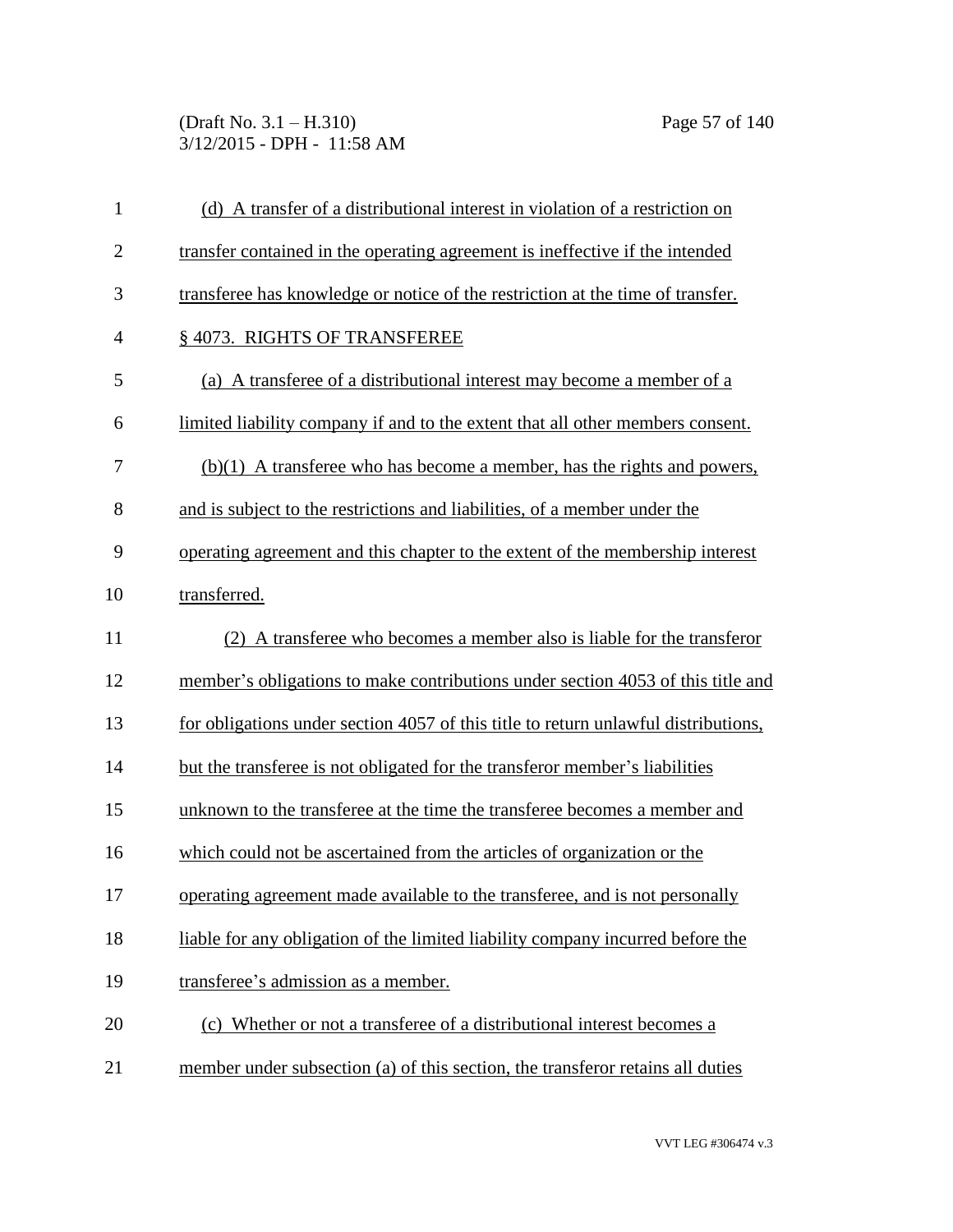(Draft No. 3.1 – H.310) Page 58 of 140 3/12/2015 - DPH - 11:58 AM

| $\mathbf{1}$   | and obligations of a member and is not released from liability to the limited    |
|----------------|----------------------------------------------------------------------------------|
| $\overline{2}$ | liability company and the other members under the operating agreement or this    |
| 3              | chapter unless all other members consent.                                        |
| $\overline{4}$ | (d) A transferee who does not become a member is not entitled to                 |
| 5              | participate in the management or conduct of the limited liability company's      |
| 6              | business or affairs, require access to information concerning the company's      |
| 7              | transactions, or inspect or copy any of the company's books and other records,   |
| 8              | except that in a dissolution and winding up of a limited liability company, a    |
| 9              | transferee is entitled to an account of the company's transactions only from the |
| 10             | date of dissolution.                                                             |
| 11             | (e) A transferee who does not become a member is entitled to:                    |
| 12             | (1) receive, in accordance with the transfer, distributions to which the         |
| 13             | transferor would otherwise be entitled;                                          |
| 14             | (2) receive, upon dissolution and winding up of the limited liability            |
| 15             | company's business:                                                              |
| 16             | (A) in accordance with the transfer, the net amount otherwise                    |
| 17             | distributable to the transferor; and                                             |
| 18             | (B) a statement of account only from the date of the latest statement            |
| 19             | of account agreed to by all the members.                                         |
| 20             | (f) A limited liability company need not give effect to a transfer or a          |
| 21             | transferee's rights under this section until it has notice of the transfer.      |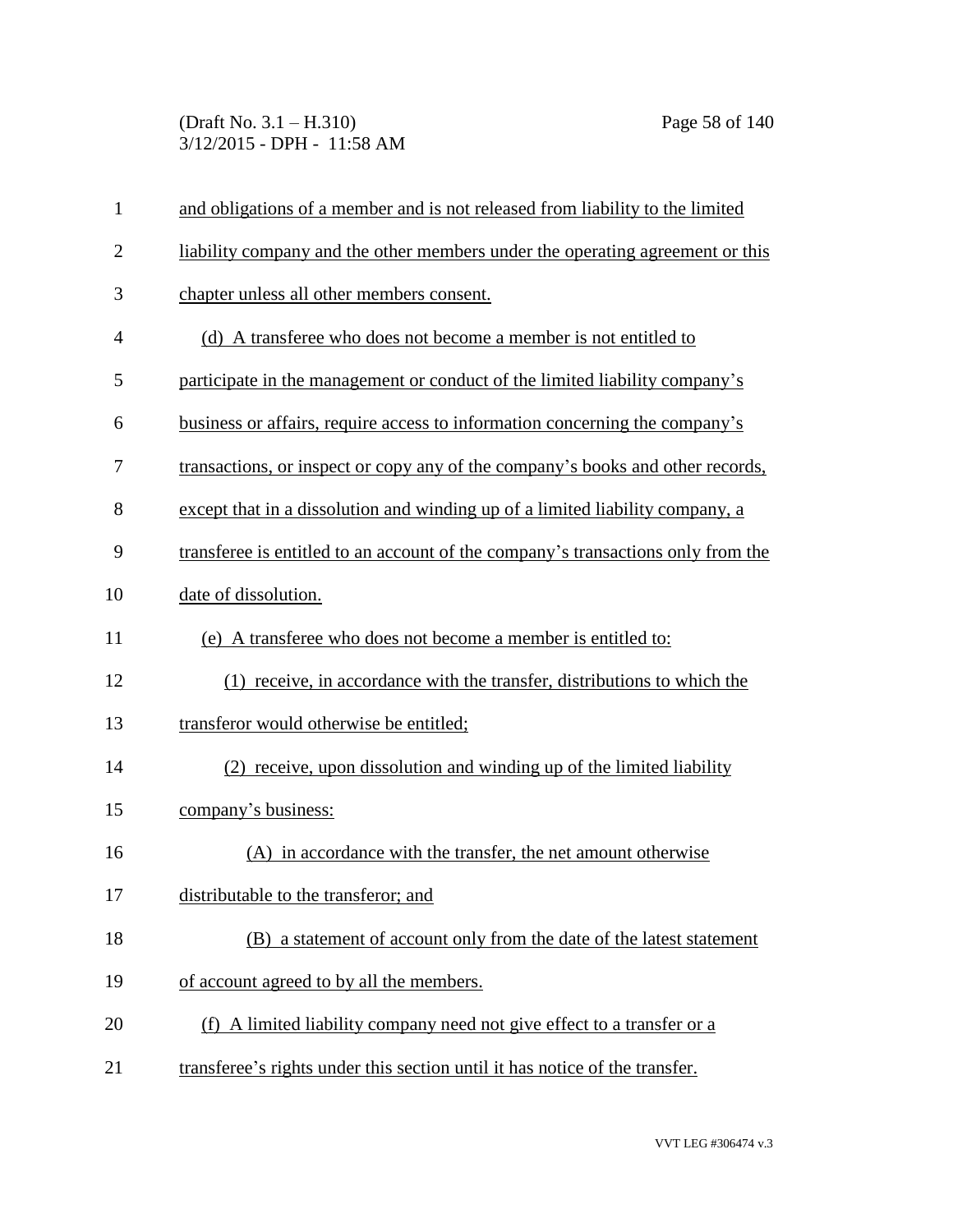(Draft No. 3.1 – H.310) Page 59 of 140 3/12/2015 - DPH - 11:58 AM

# 1 § 4074. CHARGING ORDER

| $\overline{2}$ | $(a)(1)$ On application by a judgment creditor of a member or transferee, a        |
|----------------|------------------------------------------------------------------------------------|
| 3              | court may enter a charging order against the distributional interest of the        |
| 4              | judgment debtor for the unsatisfied amount of the judgment.                        |
| 5              | (2) Except as provided in subsection (f) of this section, a charging order         |
| 6              | constitutes a lien on a judgment debtor's distributional interest and requires the |
| 7              | limited liability company to pay over to the person to which the charging order    |
| 8              | was issued any distribution that would otherwise be paid to the judgment           |
| 9              | debtor.                                                                            |
| 10             | (b) To the extent necessary to effectuate the collection of distributions          |
| 11             | pursuant to a charging order in effect under subsection (a) of this section, the   |
| 12             | court may:                                                                         |
| 13             | (1) appoint a receiver of the distributions subject to the charging order,         |
| 14             | with the power to make all inquiries the judgment debtor might have                |
| 15             | made; and                                                                          |
| 16             | (2) make all other orders necessary to give effect to the charging order.          |
| 17             | $(c)(1)$ Upon a showing that distributions under a charging order will not         |
| 18             | pay the judgment debt within a reasonable time, the court may foreclose the        |
| 19             | lien and order the sale of the distributional interest.                            |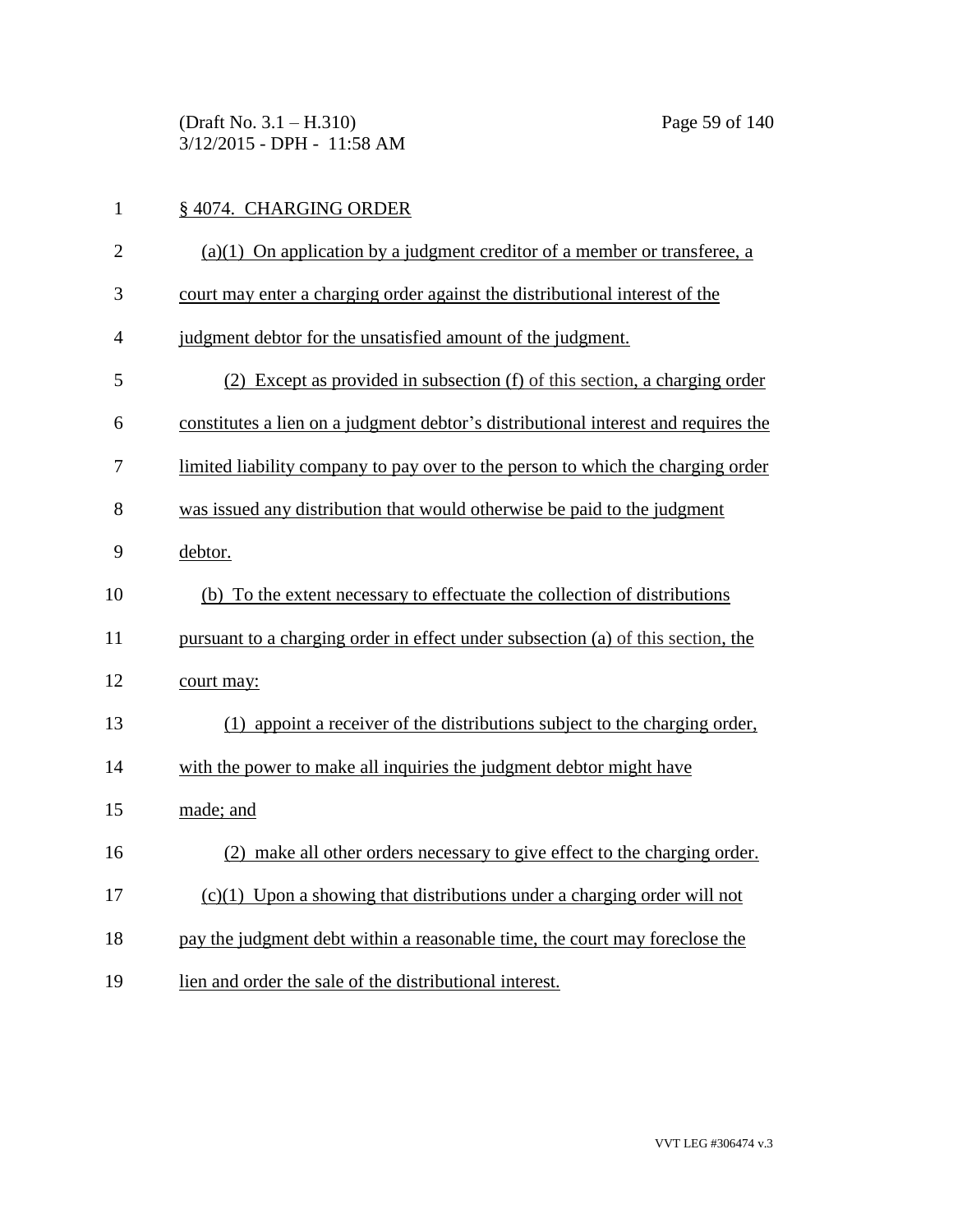(Draft No. 3.1 – H.310) Page 60 of 140 3/12/2015 - DPH - 11:58 AM

| $\mathbf{1}$   | (2) Except as provided in subsection (f) of this section, the purchaser at       |
|----------------|----------------------------------------------------------------------------------|
| $\overline{2}$ | the foreclosure sale obtains only the distributional interest, does not thereby  |
| 3              | become a member, and is subject to section 4073 of this title.                   |
| $\overline{4}$ | (d) At any time before foreclosure under subsection (c) of this section, the     |
| 5              | member or transferee whose distributional interest is subject to a charging      |
| 6              | order under subsection (a) of this section may extinguish the charging order by  |
| 7              | satisfying the judgment and filing a certified copy of the satisfaction with the |
| 8              | court that issued the charging order.                                            |
| 9              | (e) At any time before foreclosure under subsection (c) of this section, a       |
| 10             | limited liability company or one or more members whose distributional            |
| 11             | interests are not subject to the charging order may pay to the judgment creditor |
| 12             | the full amount due under the judgment and thereby succeed to the rights of the  |
| 13             | judgment creditor, including the charging order.                                 |
| 14             | (f) This section does not deprive any member or transferee of the benefit of     |
| 15             | any exemption laws applicable to the member's or transferee's distributional     |
| 16             | interest.                                                                        |
| 17             | (g) If a court orders foreclosure of a charging order lien against the sole      |
| 18             | member of a limited liability company:                                           |
| 19             | (1) the court shall confirm the sale;                                            |
| 20             | (2) the purchaser at the sale obtains the member's entire interest, not          |
| 21             | only the member's transferable interest;                                         |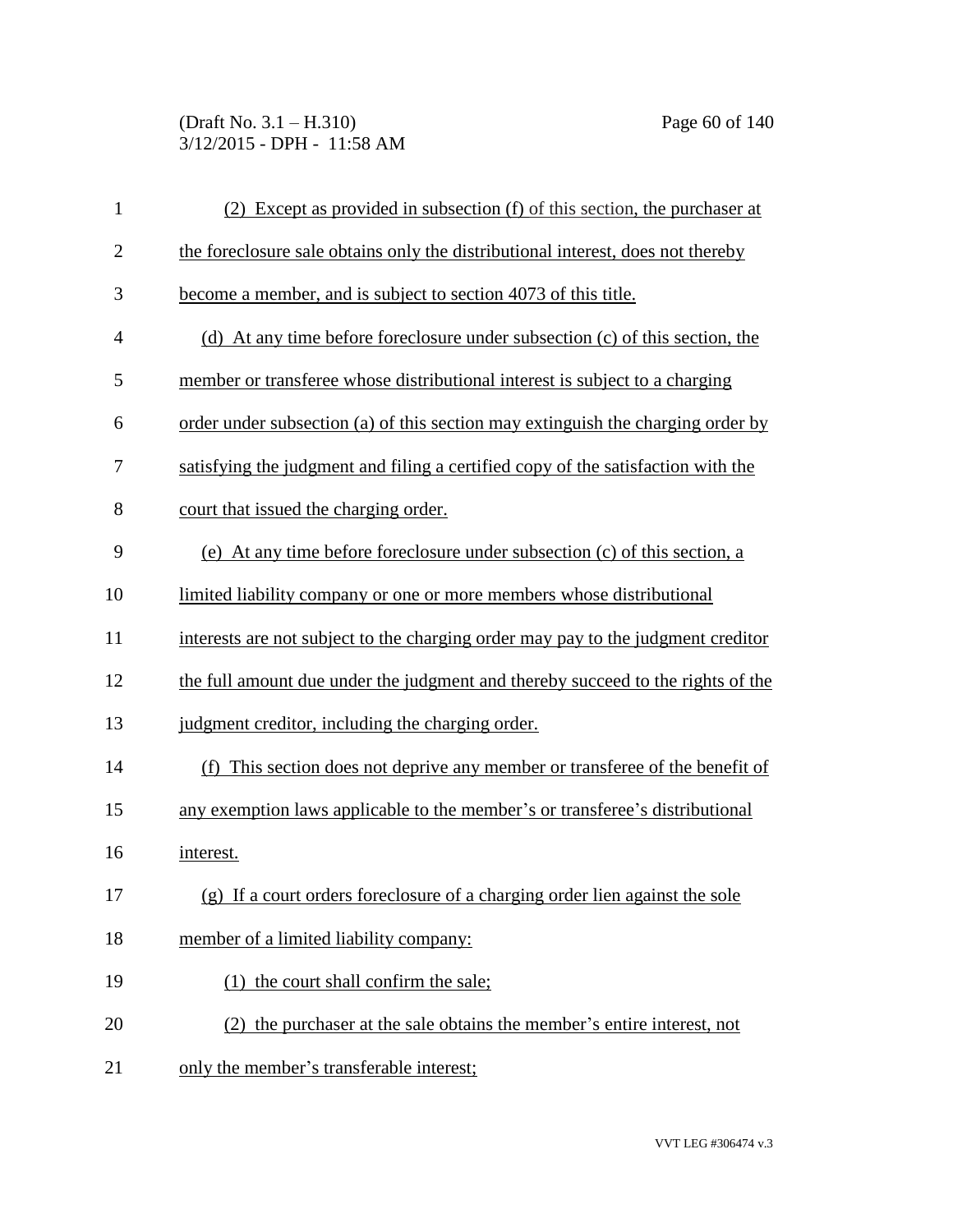(Draft No. 3.1 – H.310) Page 61 of 140 3/12/2015 - DPH - 11:58 AM

| $\mathbf{1}$ | (3) the purchaser thereby becomes a member; and                                    |
|--------------|------------------------------------------------------------------------------------|
| $\mathbf{2}$ | (4) the person whose interest was subject to the foreclosed charging               |
| 3            | order is dissociated as a member.                                                  |
| 4            | (h) This section provides the exclusive remedy by which a person, who in           |
| 5            | the capacity of a judgment creditor seeks to enforce a judgment against a          |
| 6            | member or transferee, may satisfy the judgment from the judgment debtor's          |
| 7            | distributional interest.                                                           |
| 8            | §4075. POWER OF ESTATE OF DECEASED MEMBER                                          |
| 9            | If a member who is an individual dies, the member's legal representative           |
| 10           | may exercise the rights of a transferee under section 4073 of this title, and, for |
| 11           | purposes of settling the estate, the member's legal representative may exercise    |
| 12           | the rights the deceased member had under section 4058 of this title.               |
| 13           | Subchapter 6. Member's Dissociation                                                |
| 14           | § 4081. EVENTS CAUSING MEMBER'S DISSOCIATION                                       |
| 15           | A person is dissociated from a limited liability company upon the                  |
| 16           | occurrence of any of the following events:                                         |
| 17           | (1) the company's having notice of the member's express will to                    |
| 18           | withdraw upon the date of notice or, if a later withdrawal date is specified by    |
| 19           | the member, on the later date;                                                     |
| 20           | (2) an event agreed to in the operating agreement as causing the                   |
| 21           | member's dissociation;                                                             |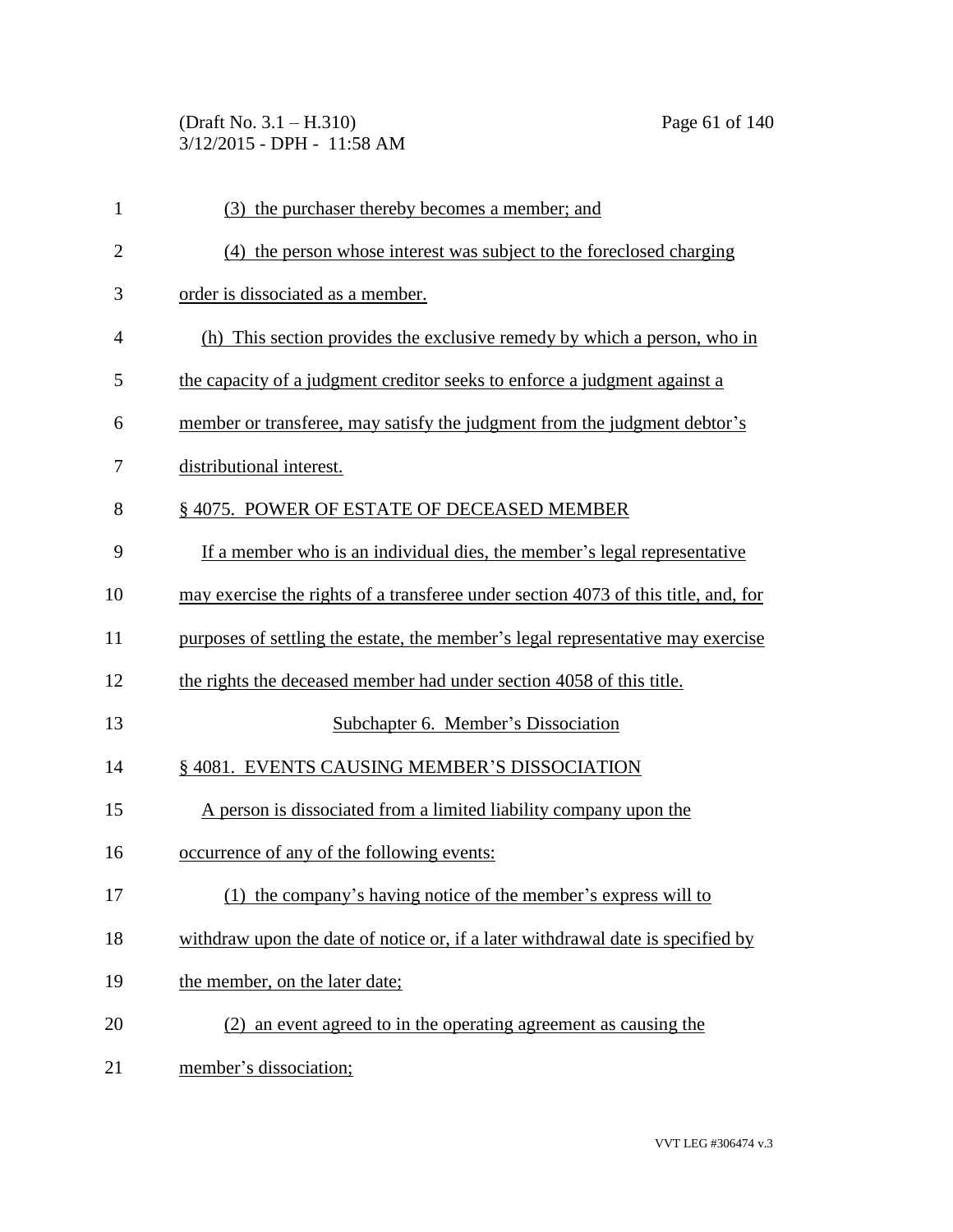## (Draft No. 3.1 – H.310) Page 62 of 140 3/12/2015 - DPH - 11:58 AM

| $\mathbf{1}$   | (3) the member's expulsion pursuant to the operating agreement;                      |
|----------------|--------------------------------------------------------------------------------------|
| $\overline{2}$ | (4) the member's expulsion by unanimous vote of the other members if:                |
| 3              | (A) it is unlawful to carry on the company's business with the person                |
| 4              | as a member;                                                                         |
| 5              | (B) there has been a transfer of substantially all of the member's                   |
| 6              | distributional interest, other than a transfer for security purposes, or a court     |
| 7              | order charging the member's distributional interest, which has not been              |
| 8              | foreclosed;                                                                          |
| 9              | (C) a corporation that is a member fails to obtain a revocation of its               |
| 10             | certificate of dissolution or a reinstatement of its charter or its right to conduct |
| 11             | business within 90 days after the company notifies such member that it will be       |
| 12             | expelled because it has filed a certificate of dissolution or the equivalent, its    |
| 13             | charter has been revoked, or its right to conduct business has been suspended        |
| 14             | by the jurisdiction of its incorporation; or                                         |
| 15             | (D) a partnership or a limited liability company that is a member has                |
| 16             | been dissolved and its business is being wound up;                                   |
| 17             | (5) on application by the company or another member, the member's                    |
| 18             | expulsion by judicial determination because the member:                              |
| 19             | (A) engaged in wrongful conduct that has adversely and materially                    |
| 20             | affected, or will adversely and materially affect, the company's business;           |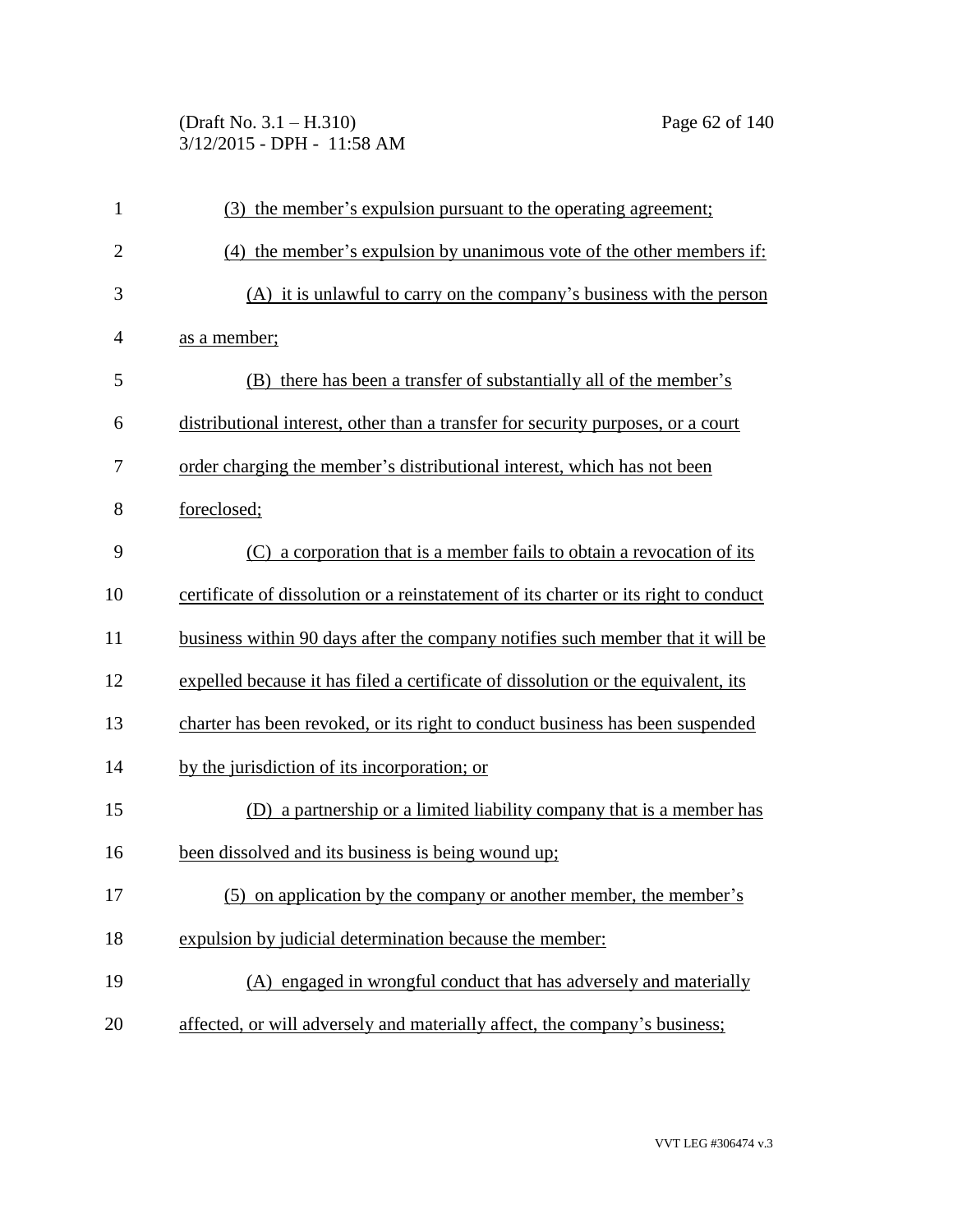(Draft No. 3.1 – H.310) Page 63 of 140 3/12/2015 - DPH - 11:58 AM

| $\mathbf{1}$   | (B) willfully or persistently committed a material breach of the                   |
|----------------|------------------------------------------------------------------------------------|
| $\overline{c}$ | operating agreement or of a duty owed to the company or the other members          |
| 3              | under section 4059 of this title; or                                               |
| $\overline{4}$ | (C) engaged in conduct relating to the company's business which                    |
| 5              | makes it not reasonably practicable to carry on the business with the person as    |
| 6              | a member;                                                                          |
| 7              | (6) in a member-managed limited liability company, the member:                     |
| 8              | (A) becomes a debtor in bankruptcy;                                                |
| 9              | (B) executes an assignment for the benefit of creditors;                           |
| 10             | (C) seeks, consents to, or acquiesces in, the appointment of a trustee,            |
| 11             | receiver, or liquidator of the member or of all or substantially all of the        |
| 12             | member's property; or                                                              |
| 13             | (D) fails, within 90 days after the appointment, to have vacated or                |
| 14             | stayed the appointment of a trustee, receiver, or liquidator of the member or of   |
| 15             | all or substantially all of the member's property obtained without the member's    |
| 16             | consent or acquiescence, or fails within 90 days after the expiration of a stay to |
| 17             | have the appointment vacated;                                                      |
| 18             | (7) in the case of a member who is an individual:                                  |
| 19             | (A) the member's death; or                                                         |
| 20             | (B) in a member-managed limited liability company:                                 |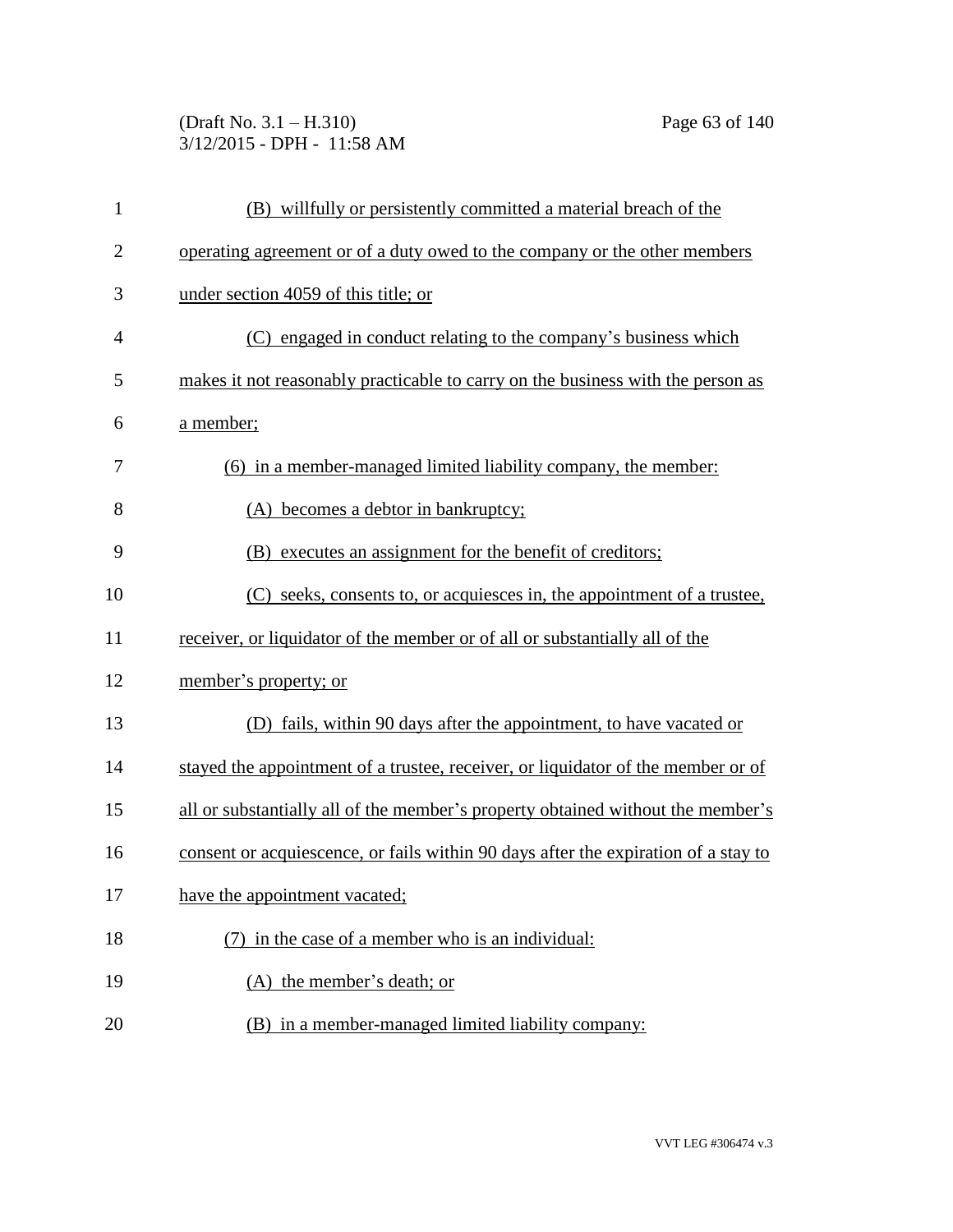# (Draft No. 3.1 – H.310) Page 64 of 140 3/12/2015 - DPH - 11:58 AM

| 1              | (i) the appointment of a guardian or general conservator for the                     |
|----------------|--------------------------------------------------------------------------------------|
| $\overline{2}$ | member; or                                                                           |
| 3              | (ii) a judicial determination that the member has otherwise                          |
| $\overline{4}$ | become incapable of performing the member's duties under the operating               |
| 5              | agreement;                                                                           |
| 6              | (8) in the case of a member that is a trust or is acting as a member by              |
| 7              | virtue of being a trustee of a trust, distribution of the trust's entire rights to   |
| 8              | receive distributions from the company, but not merely by reason of the              |
| 9              | substitution of a successor trustee;                                                 |
| 10             | $(9)$ in the case of a member that is an estate or is acting as a member by          |
| 11             | virtue of being a personal representative of an estate, distribution of the estate's |
| 12             | entire distributional interest in the company, but not merely the substitution of    |
| 13             | a successor personal representative;                                                 |
| 14             | (10) termination of the existence of a member if the member is not an                |
| 15             | individual, partnership, limited liability company, corporation, estate, or trust;   |
| 16             | $(11)$ the company participates in a merger under subchapter 10 of this              |
| 17             | chapter and:                                                                         |
| 18             | (A) the company is not the surviving entity; or                                      |
| 19             | (B) the person otherwise ceases to be a member as a result of the                    |
| 20             | merger;                                                                              |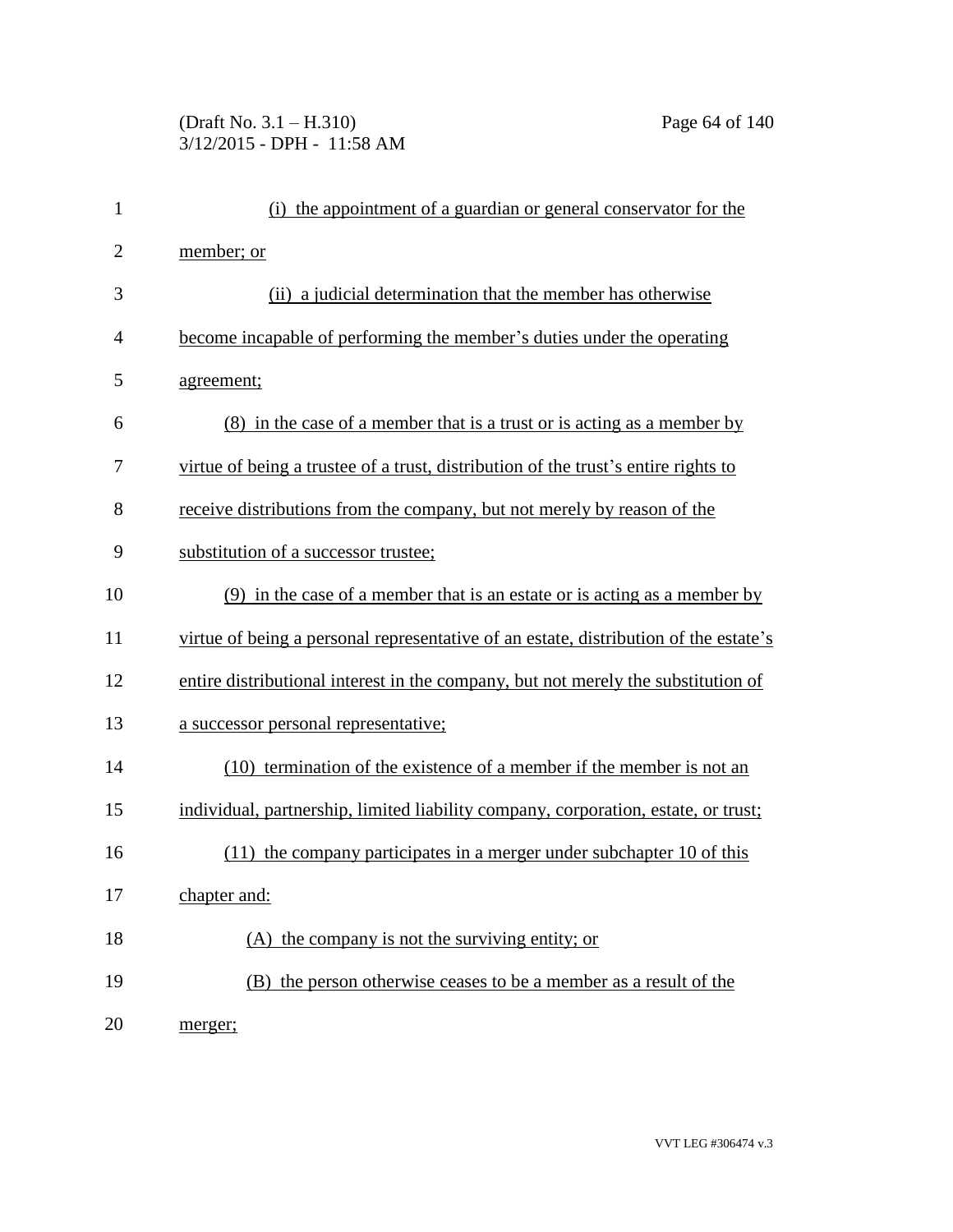(Draft No. 3.1 – H.310) Page 65 of 140 3/12/2015 - DPH - 11:58 AM

| $\mathbf{1}$   | $(12)$ the company participates in a conversion under subchapter 10 of    |
|----------------|---------------------------------------------------------------------------|
| $\overline{2}$ | this chapter;                                                             |
| 3              | $(13)$ the company participates in a domestication under subchapter 10 of |
| 4              | this chapter, and, the person ceases to be a member as a result of the    |
| 5              | domestication; or                                                         |
| 6              | (14) termination of a member's continued membership in a limited          |
| 7              | liability company for any other reason.                                   |
| 8              | § 4082. MEMBER'S POWER TO DISSOCIATE; WRONGFUL                            |
| 9              | <b>DISSOCIATION</b>                                                       |
| 10             | (a) A person has the power to dissociate as a member from a limited       |
| 11             | liability company at any time, rightfully or wrongfully, by express will  |
| 12             | pursuant to subdivision $4081(1)$ of this title.                          |
| 13             | (b) A member's dissociation from a limited liability company is wrongful  |
| 14             | only if the dissociation:                                                 |
| 15             | (1) is in breach of an express provision of the operating agreement or    |
| 16             | articles of organization; or                                              |
| 17             | (2) occurs before the termination of the company and:                     |
| 18             | (A) the member withdraws as a member by express will;                     |
| 19             | (B) the member is expelled as a member by judicial determination          |
| 20             | under subdivision $4081(5)$ of this title;                                |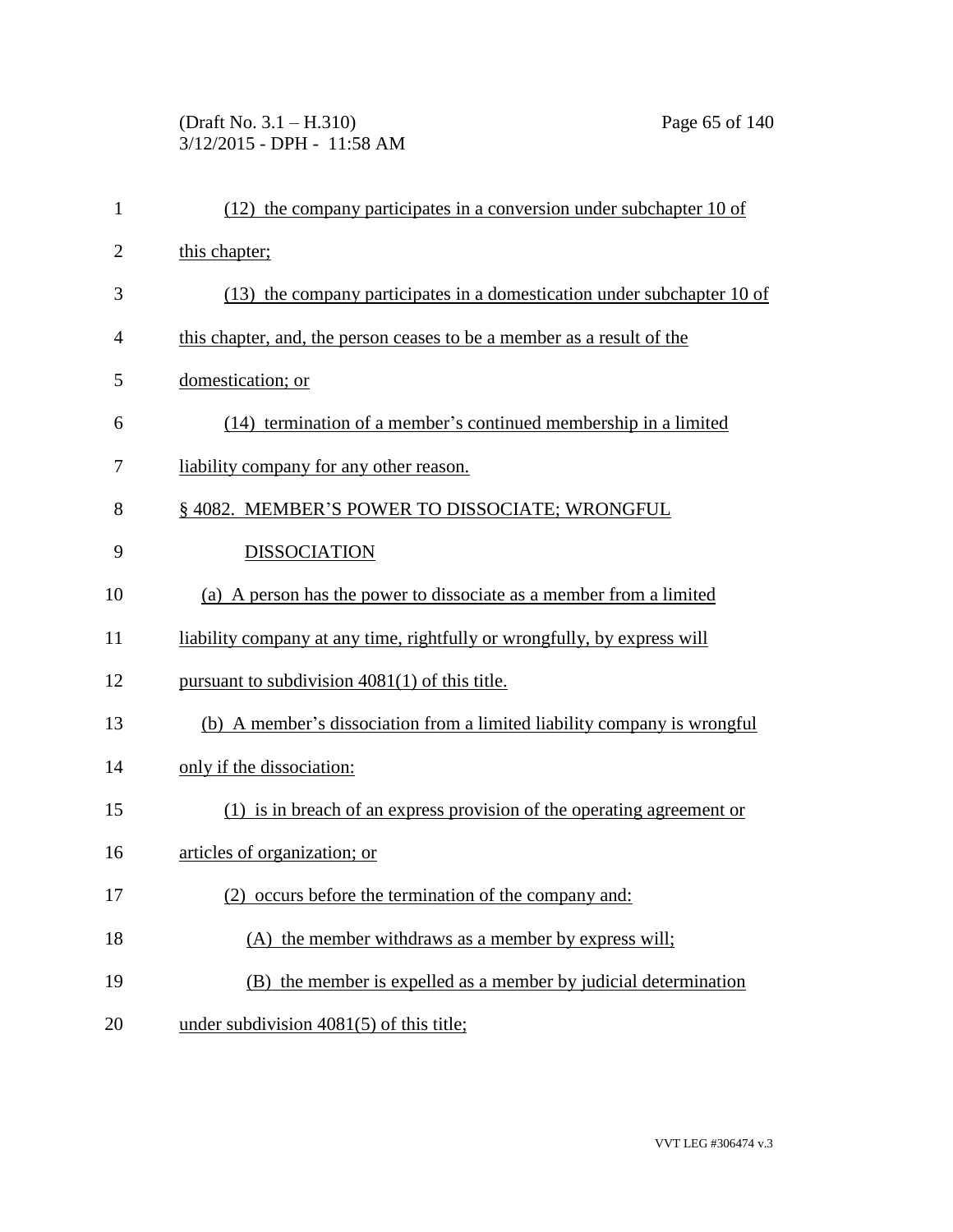(Draft No. 3.1 – H.310) Page 66 of 140 3/12/2015 - DPH - 11:58 AM

| $\mathbf{1}$   | (C) the member is dissociated under subdivision $4081(6)(A)$ of this                   |
|----------------|----------------------------------------------------------------------------------------|
| $\overline{2}$ | title by becoming a debtor in bankruptcy; or                                           |
| 3              | (D) in the case of a member who is not an individual, trust other than                 |
| 4              | a business trust, or estate, the member is expelled or otherwise dissociated           |
| 5              | because it willfully dissolved or terminated its existence.                            |
| 6              | $(c)(1)$ A person that wrongfully dissociates as a member from a limited               |
| 7              | <u>liability company is liable to the company and, subject to section 4131 of this</u> |
| 8              | title, to the other members for damages caused by the dissociation.                    |
| 9              | (2) The liability is in addition to any other debt, obligation, or other               |
| 10             | liability of the member to the company or to the other members.                        |
| 11             | §4083. EFFECT OF MEMBER'S DISSOCIATION                                                 |
| 12             | (a) When a person is dissociated as a member of a limited liability                    |
| 13             | company:                                                                               |
| 14             | (1) the person's right to participate as a member in the management and                |
| 15             | conduct of the company's business terminates;                                          |
| 16             | (2) if the company is member-managed, the person's fiduciary duties as                 |
| 17             | a member end with regard to matters arising and events occurring after the             |
| 18             | person's dissociation; and                                                             |
| 19             | (3) subject to section 4075 of this title and subchapter 10 of this chapter,           |
| 20             | any distributional interest owned by the person immediately before                     |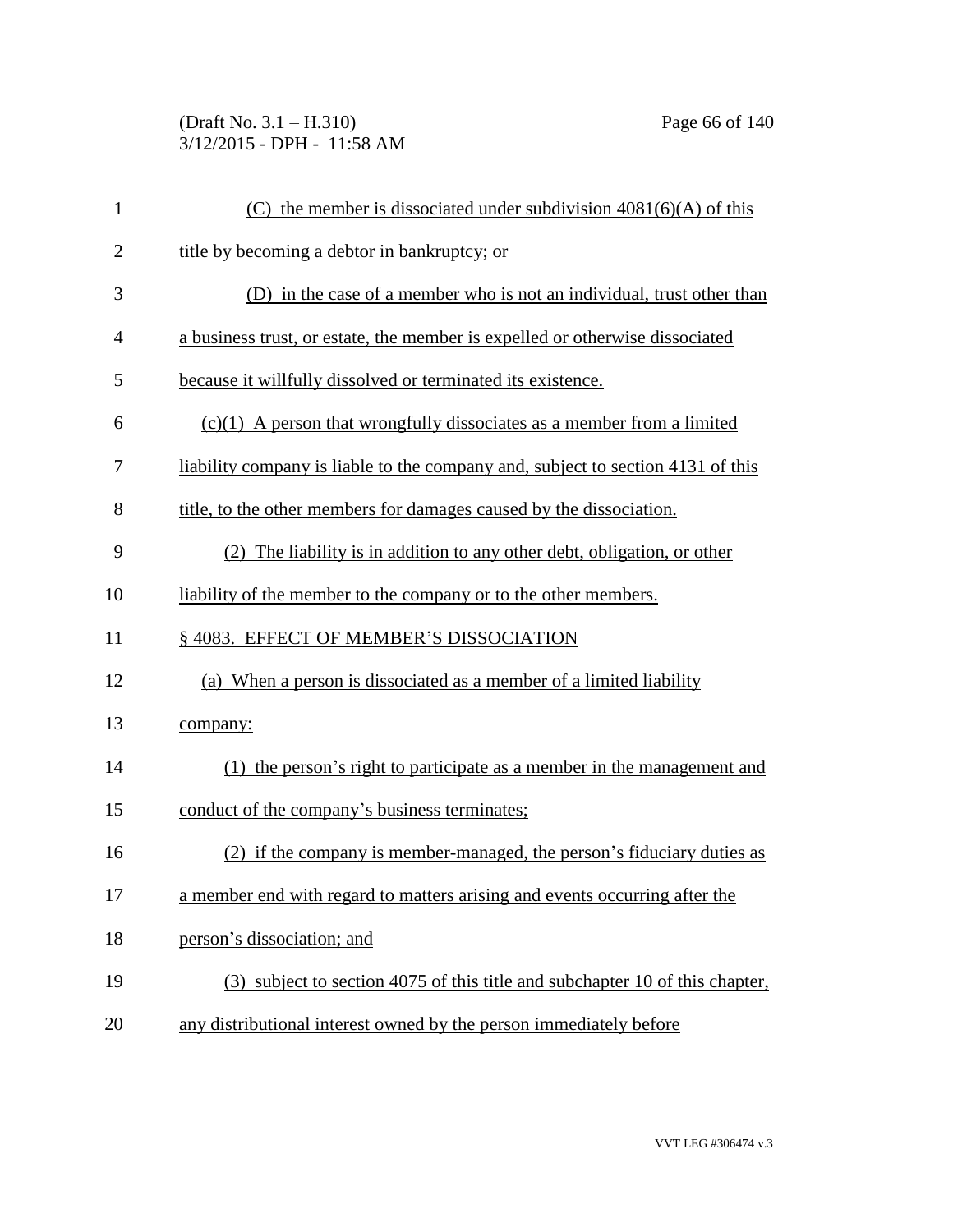(Draft No. 3.1 – H.310) Page 67 of 140 3/12/2015 - DPH - 11:58 AM

| $\mathbf{1}$   | dissociation in the person's capacity as a member is owned by the person            |
|----------------|-------------------------------------------------------------------------------------|
| $\overline{2}$ | solely as a transferee.                                                             |
| 3              | (b) A person's dissociation as a member of a limited liability company does         |
| $\overline{4}$ | not of itself discharge the person from any debt, obligation, or other liability to |
| 5              | the company or the other members that the person incurred while a member.           |
| 6              | Subchapter 7. Winding Up Of Company Business                                        |
| 7              | § 4101. EVENTS CAUSING DISSOLUTION AND WINDING UP OF                                |
| 8              | <b>COMPANY BUSINESS</b>                                                             |
| 9              | (a) A limited liability company is dissolved, and its business shall be             |
| 10             | wound up, upon the occurrence of any of the following events:                       |
| 11             | (1) an event or circumstance that the operating agreement states causes             |
| 12             | dissolution;                                                                        |
| 13             | (2) consent of the number or percentage of members specified in the                 |
| 14             | operating agreement, or in the absence of a provision governing approval of a       |
| 15             | dissolution or winding up of the company contained in an operating agreement,       |
| 16             | the consent of all the members;                                                     |
| 17             | (3) the passage of 90 consecutive days during which the company has                 |
| 18             | no members;                                                                         |
| 19             | (4) on application by a member, the entry by the Superior Court of an               |
| 20             | order dissolving the company on the grounds that:                                   |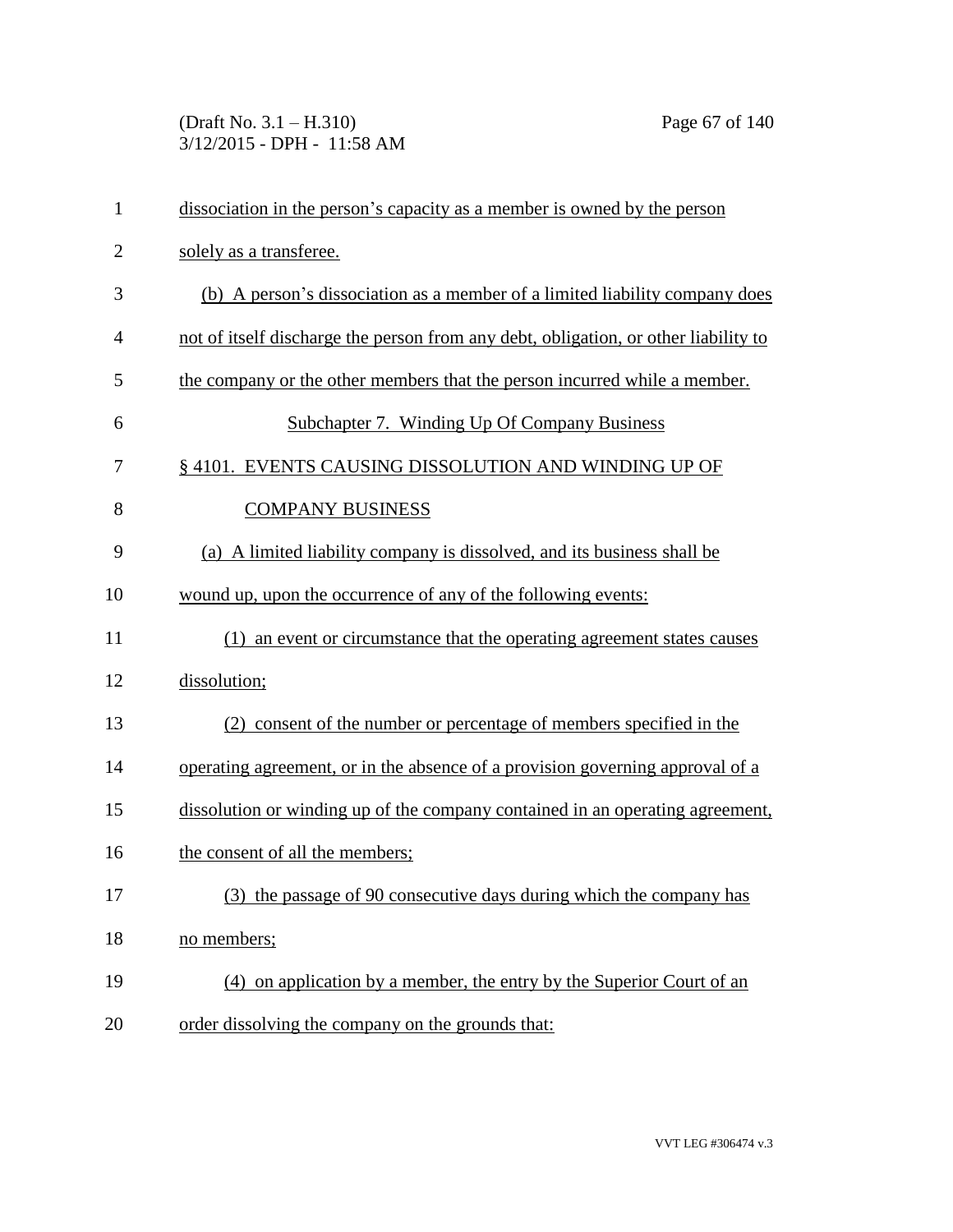(Draft No. 3.1 – H.310) Page 68 of 140 3/12/2015 - DPH - 11:58 AM

| $\mathbf{1}$   | (A) the conduct of all or substantially all of the company's activities          |
|----------------|----------------------------------------------------------------------------------|
| $\overline{2}$ | is unlawful; or                                                                  |
| 3              | (B) it is not reasonably practicable to carry on the company's                   |
| 4              | activities in conformance with the certificate of organization and the operating |
| 5              | agreement; or                                                                    |
| 6              | (5) on application by a member, the entry by the Superior Court of an            |
| 7              | order dissolving the company on the grounds that the managers or those           |
| 8              | members in control of the company:                                               |
| 9              | (A) have acted, are acted, or will act in a manner that is illegal or            |
| 10             | fraudulent; or                                                                   |
| 11             | (B) have acted or are acting in a manner that is oppressive and was.             |
| 12             | is, or will be directly harmful to the applicant.                                |
| 13             | (b) In an action brought under subdivision $(a)(5)$ of this section, the Court   |
| 14             | may order a remedy other than dissolution.                                       |
| 15             | §4102. LIMITED LIABILITY COMPANY CONTINUES AFTER                                 |
| 16             | <b>DISSOLUTION</b>                                                               |
| 17             | (a) Subject to subsection (b) of this section, a limited liability company       |
| 18             | continues after dissolution only for the purpose of winding up its business.     |
| 19             | (b) At any time after the dissolution of a limited liability company and         |
| 20             | before the winding up of its business is completed, all of the members, or, if   |
| 21             | different, the number or percentage of members specified in the operating        |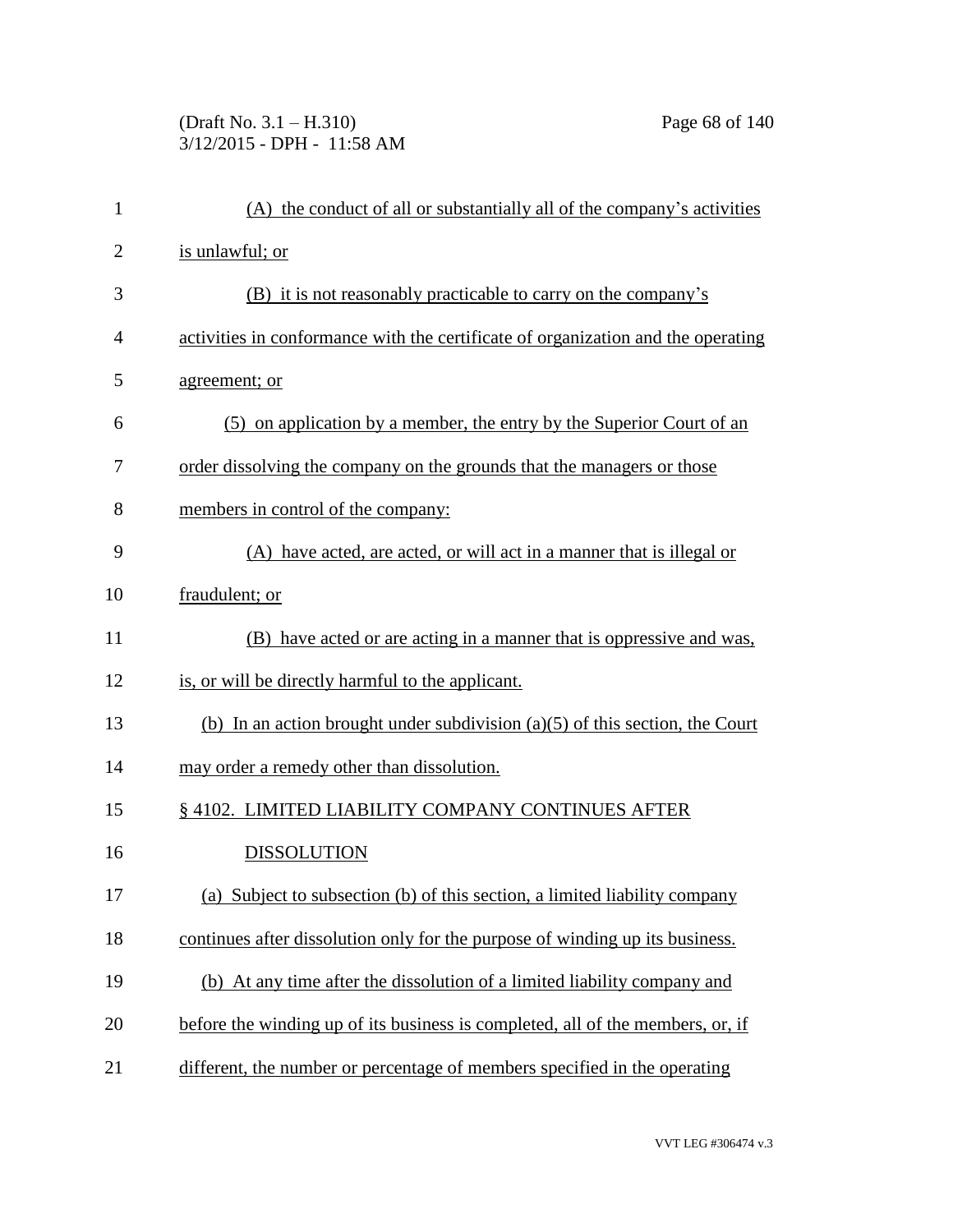(Draft No. 3.1 – H.310) Page 69 of 140 3/12/2015 - DPH - 11:58 AM

| $\mathbf{1}$   | agreement to dissolve or liquidate the company may waive the right to have the    |
|----------------|-----------------------------------------------------------------------------------|
| $\overline{2}$ | company's business wound up and the company terminated, in which case:            |
| 3              | (1) the limited liability company resumes carrying on its business as if          |
| $\overline{4}$ | dissolution had never occurred and any liability incurred by the company or a     |
| 5              | member after the dissolution and before the waiver is determined shall be         |
| 6              | subject to the same limitations on liability as if the dissolution had never      |
| 7              | occurred; and                                                                     |
| 8              | (2) the rights of a third party accruing under section 4104 of this title or      |
| 9              | arising out of conduct in reliance on the dissolution before the third party knew |
| 10             | or received a notification of the waiver are not adversely affected.              |
| 11             | §4103. RIGHT TO WIND UP LIMITED LIABILITY COMPANY'S                               |
| 12             | <b>BUSINESS</b>                                                                   |
| 13             | (a) After dissolution, a member may participate in winding up a limited           |
| 14             | liability company's business, but on application of any member, member's          |
| 15             | legal representative, or transferee, the Superior Court, for good cause shown,    |
| 16             | may order judicial supervision of the winding up.                                 |
| 17             | (b) In winding up its activities, a limited liability company:                    |
| 18             | (1) shall discharge the company's debts, obligations, or other liabilities,       |
| 19             | settle and close the company's activities, and marshal and distribute the assets  |
| 20             | of the company; and                                                               |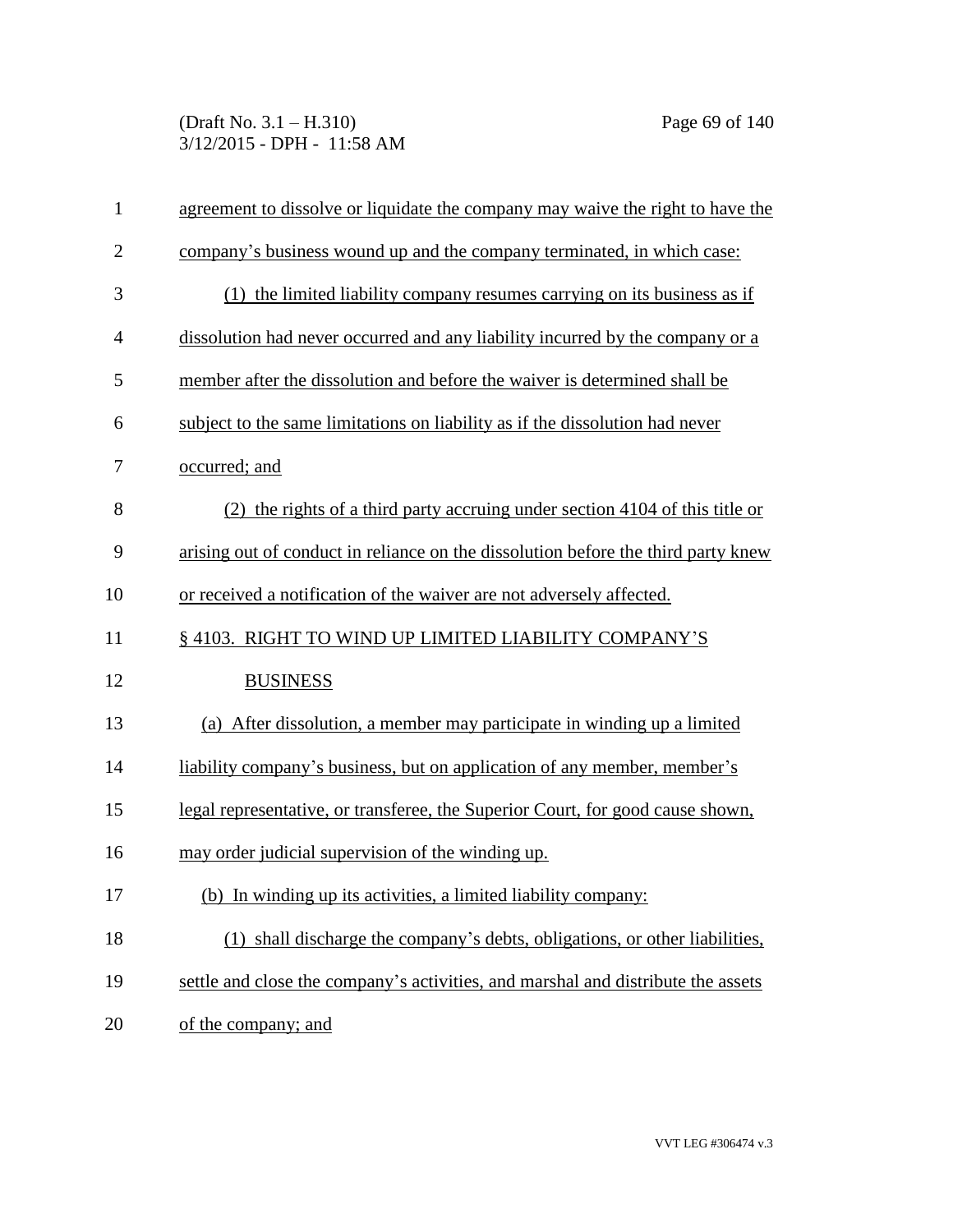| $\mathbf{1}$   | $(2)$ may:                                                                       |
|----------------|----------------------------------------------------------------------------------|
| $\overline{2}$ | (A) deliver to the Secretary of State for filing a statement of                  |
| 3              | dissolution stating the name of the company and that the company is dissolved;   |
| 4              | (B) preserve the company activities and property as a going concern              |
| 5              | for a reasonable time;                                                           |
| 6              | (C) prosecute and defend actions and proceedings, whether civil,                 |
| 7              | criminal, or administrative;                                                     |
| 8              | (D) transfer the company's property;                                             |
| 9              | (E) settle disputes by mediation or arbitration; and                             |
| 10             | (F) perform other acts necessary or appropriate to the winding up.               |
| 11             | (c) If a dissolved limited liability company has no members, the legal           |
| 12             | representative of the last person to have been a member may wind up the          |
| 13             | activities of the company. If the person does so, the person has the powers of a |
| 14             | sole manager under subsection $4054(c)$ of this title and is deemed to be a      |
| 15             | manager for the purposes of subdivision $4042(a)(2)$ of this title.              |
| 16             | $(d)(1)$ If the legal representative under subsection (c) of this section        |
| 17             | declines or fails to wind up the company's activities, a person may be           |
| 18             | appointed to do so by the consent of transferees who own a majority of the       |
| 19             | rights to receive distributions as transferees at the time the consent is to be  |
| 20             | effective.                                                                       |
| 21             | A person appointed under this subsection:<br>(2)                                 |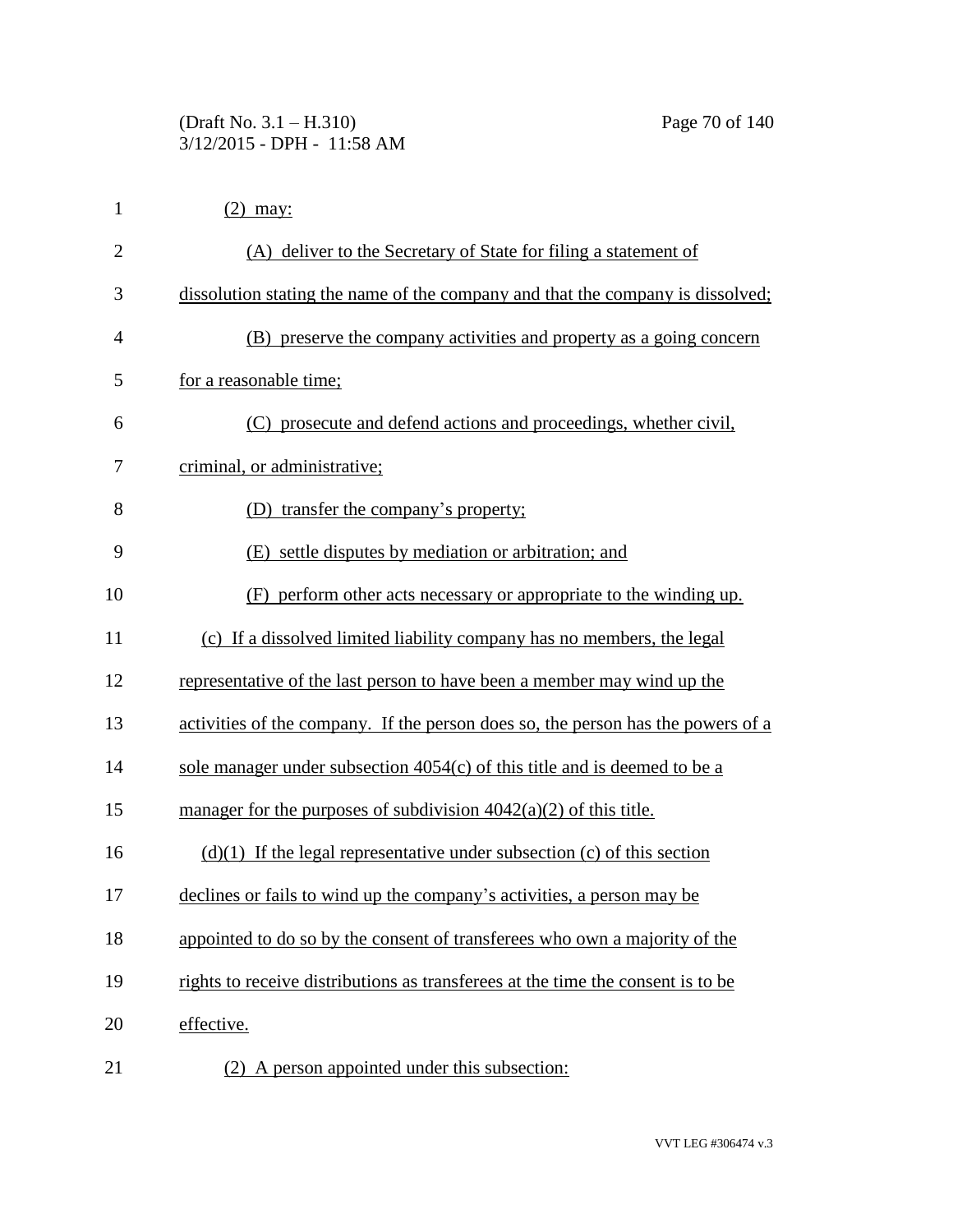## (Draft No. 3.1 – H.310) Page 71 of 140 3/12/2015 - DPH - 11:58 AM

| 1              | (A) has the powers of a sole manager under subsection $4054(c)$ of                |
|----------------|-----------------------------------------------------------------------------------|
| $\overline{2}$ | this title and is deemed to be a manager for purposes of subdivision $4042(a)(2)$ |
| 3              | of this title; and                                                                |
| $\overline{4}$ | (B) shall promptly deliver to the Secretary of State for filing an                |
| 5              | amendment to the company's certificate of organization to:                        |
| 6              | (i) state that the company has no members;                                        |
| 7              | (ii) state that the person has been appointed pursuant to this                    |
| 8              | subsection (d) to wind up the company; and                                        |
| 9              | (iii) provide the street and mailing addresses of the person.                     |
| 10             | (e) The Superior Court may order judicial supervision of the winding up of        |
| 11             | a dissolved limited liability company, including the appointment of a person to   |
| 12             | wind up the company's activities:                                                 |
| 13             | (1) on application of a member, if the applicant establishes good cause;          |
| 14             | $(2)$ on the application of a transferee, if:                                     |
| 15             | (A) the company does not have any members;                                        |
| 16             | (B) the legal representative of the last person to have been a member             |
| 17             | declines or fails to wind up the company's activities; and                        |
| 18             | (C) within a reasonable time following the dissolution, a person has              |
| 19             | not been appointed pursuant to subsection (c) of this section; or                 |
| 20             | (3) in connection with a proceeding under subdivision $4101(a)(4)$ or (5)         |
| 21             | of this title.                                                                    |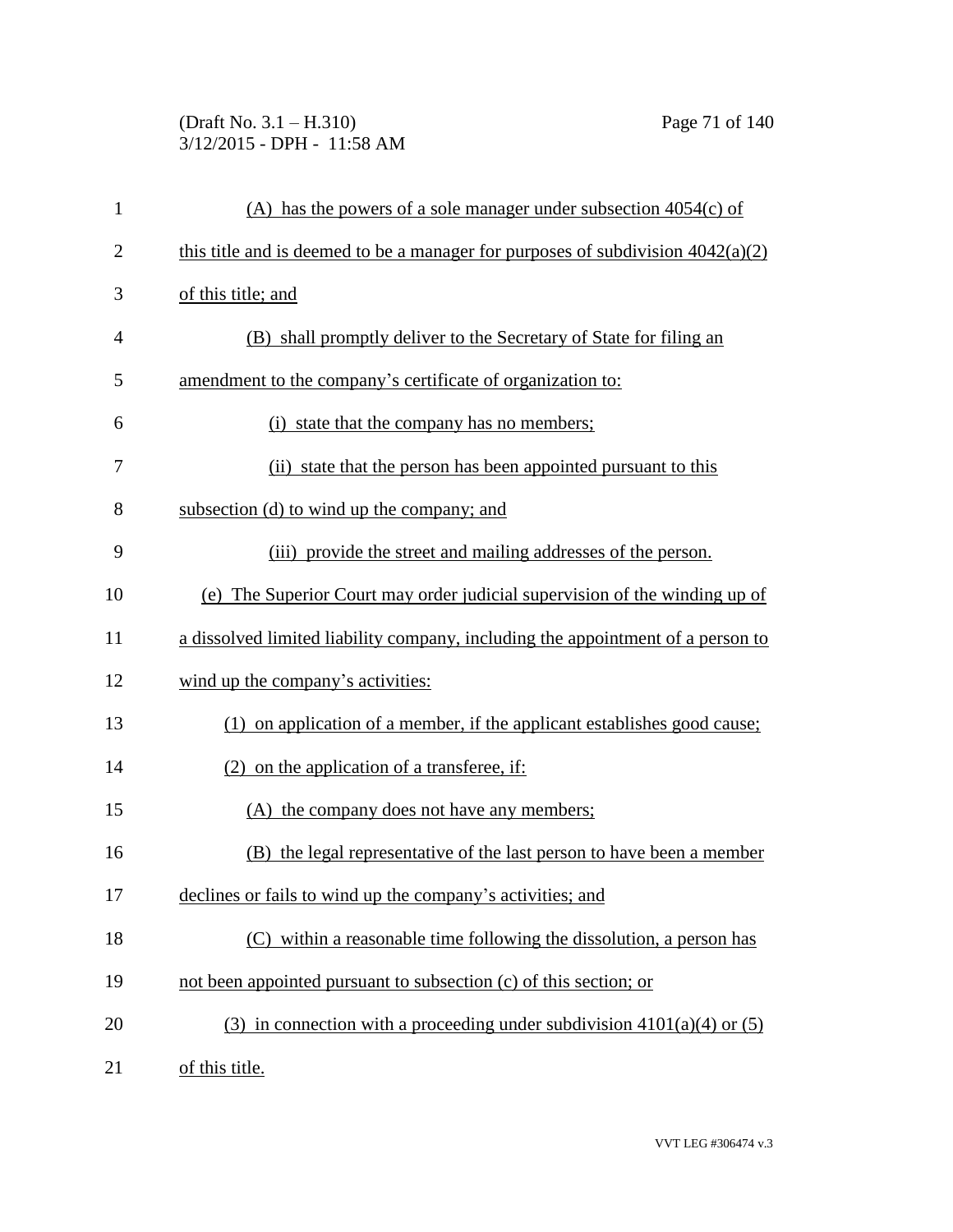(Draft No. 3.1 – H.310) Page 72 of 140 3/12/2015 - DPH - 11:58 AM

| $\mathbf{1}$   | § 4104. MEMBER'S OR MANAGER'S POWER AND LIABILITY AS                                   |
|----------------|----------------------------------------------------------------------------------------|
| $\overline{2}$ | <b>AGENT AFTER DISSOLUTION</b>                                                         |
| 3              | A limited liability company is bound by a member's or manager's act after              |
| $\overline{4}$ | dissolution that:                                                                      |
| 5              | (1) is appropriate for winding up the company's business; or                           |
| 6              | (2) would have bound the company under section 4041 of this title                      |
| 7              | before dissolution, if the other party to the transaction did not have notice of       |
| 8              | the dissolution.                                                                       |
| 9              | § 4105. ARTICLES OF TERMINATION                                                        |
| 10             | (a) At any time after dissolution and winding up, a limited liability                  |
| 11             | company may terminate its existence by filing with the Secretary of State              |
| 12             | articles of termination stating:                                                       |
| 13             | (1) the name of the company;                                                           |
| 14             | (2) the date of the dissolution; and                                                   |
| 15             | (3) that the company's business has been wound up and the legal                        |
| 16             | existence of the company has been terminated.                                          |
| 17             | (b) The existence of a limited liability company is terminated upon the                |
| 18             | filing of the articles of termination, or upon a later effective date, if specified in |
| 19             | the articles of termination.                                                           |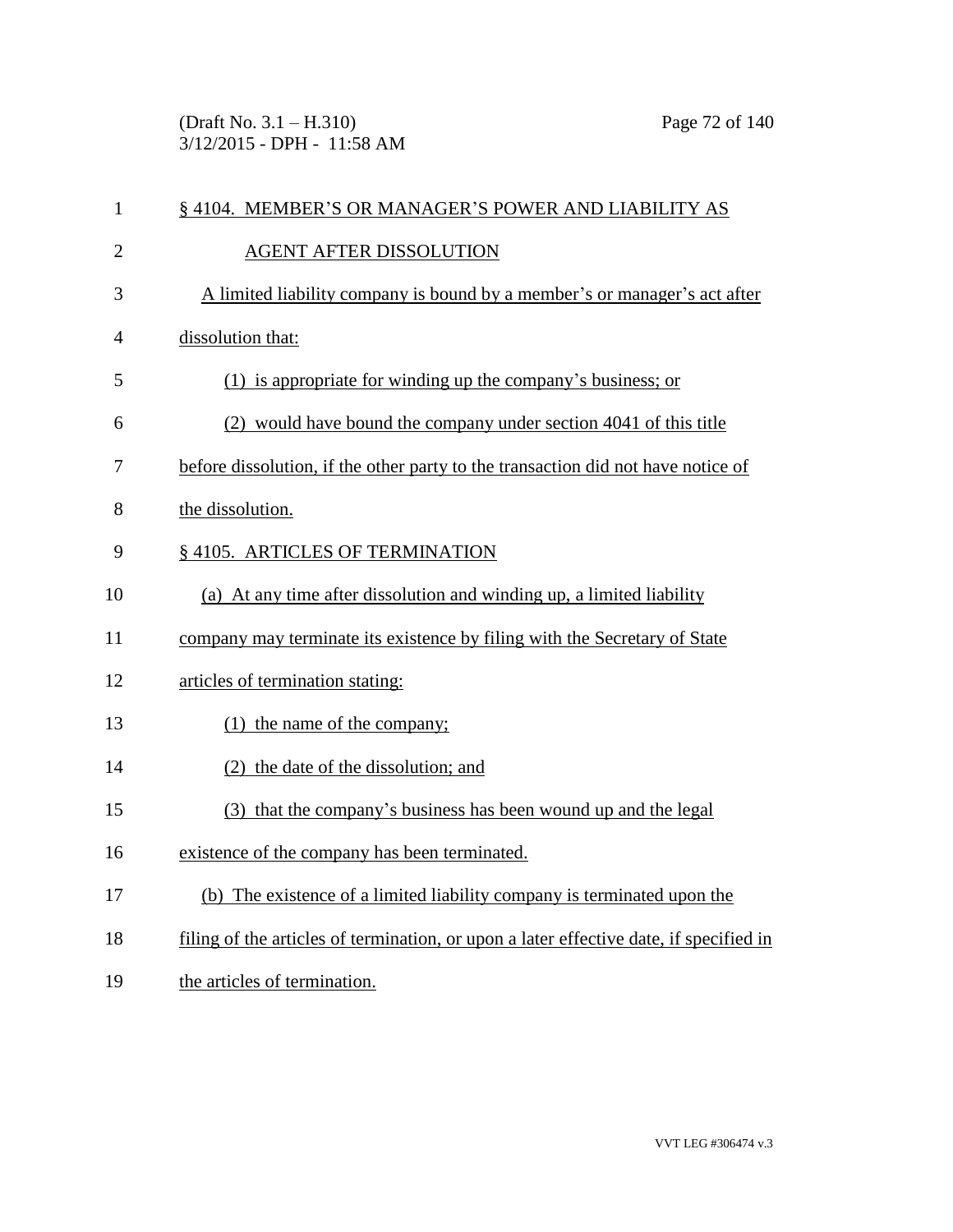(Draft No. 3.1 – H.310) Page 73 of 140 3/12/2015 - DPH - 11:58 AM

| $\mathbf{1}$   | § 4106. DISTRIBUTION OF ASSETS IN WINDING UP LIMITED                             |
|----------------|----------------------------------------------------------------------------------|
| $\overline{2}$ | <b>LIABILITY COMPANY'S BUSINESS</b>                                              |
| 3              | (a) In winding up a limited liability company's business, the assets of the      |
| $\overline{4}$ | company must be applied to discharge its obligations to creditors, including     |
| 5              | members who are creditors. Any surplus must be applied to pay in money the       |
| 6              | net amount distributable to members in accordance with their right to            |
| 7              | distributions under subsection (b) of this section.                              |
| 8              | (b) Each member is entitled to a distribution upon the winding up of the         |
| 9              | limited liability company's business consisting of a return of all contributions |
| 10             | which have not previously been returned and a distribution of any remainder in   |
| 11             | proportion to each member's capital contributions.                               |
| 12             | § 4107. KNOWN CLAIMS AGAINST DISSOLVED LIMITED LIABILITY                         |
| 13             | <b>COMPANY</b>                                                                   |
| 14             | (a) A dissolved limited liability company may dispose of the known claims        |
| 15             | against it by following the procedure described in this section.                 |
| 16             | (b) A dissolved limited liability company shall notify its known claimants       |
| 17             | in writing of the dissolution. The notice shall:                                 |
| 18             | (1) specify the information required to be included in a claim;                  |
| 19             | (2) provide a mailing address where the claim is to be sent;                     |
| 20             | (3) state the deadline for receipt of the claim, which may not be less than      |
| 21             | 120 days after the date the written notice is received by the claimant; and      |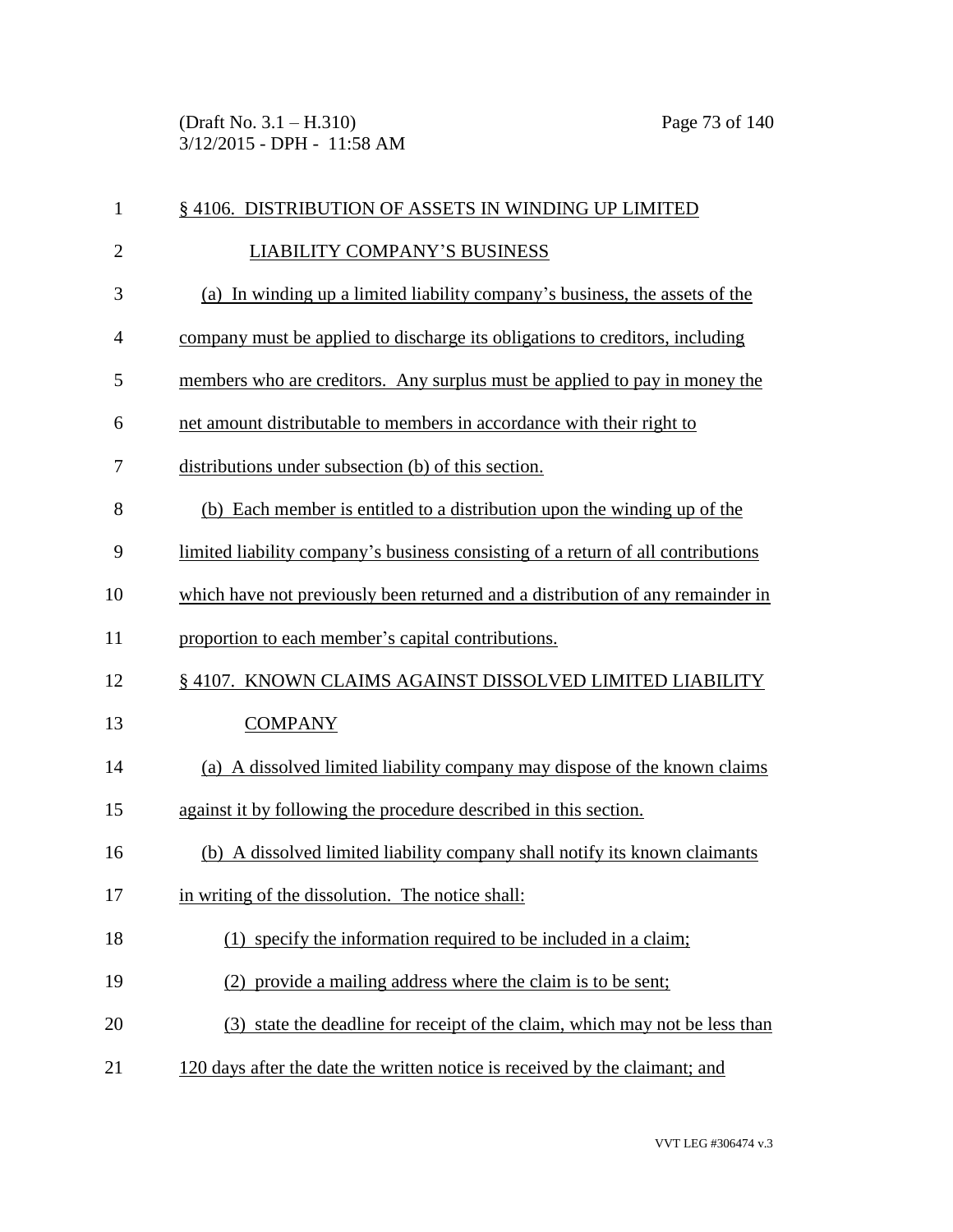(Draft No. 3.1 – H.310) Page 74 of 140 3/12/2015 - DPH - 11:58 AM

| $\mathbf{1}$   | (4) state that the claim will be barred if not received by the deadline.          |
|----------------|-----------------------------------------------------------------------------------|
| $\overline{2}$ | (c) A claim against a dissolved limited liability company is barred if the        |
| 3              | requirements of subsection (b) of this section are met, and:                      |
| $\overline{4}$ | (1) the claim is not received by the specified deadline; or                       |
| 5              | (2) in the case of a claim that is timely received but rejected by the            |
| 6              | company:                                                                          |
| 7              | (A) the company causes the claimant to receive notice in a record                 |
| 8              | stating that the claim is rejected and will be barred unless the claimant         |
| 9              | commences an action against the company to enforce the claim within 90 days       |
| 10             | after the claimant receives the notice; and                                       |
| 11             | (B) the claimant does not commence the required action within the                 |
| 12             | 90 days.                                                                          |
| 13             | (d) This section does not apply to a claim based on an event occurring after      |
| 14             | the effective date of dissolution or a liability that on that date is contingent. |
| 15             | § 4108. OTHER CLAIMS AGAINST DISSOLVED LIMITED LIABILITY                          |
| 16             | <b>COMPANY</b>                                                                    |
| 17             | (a) A dissolved limited liability company may publish notice of its               |
| 18             | dissolution and request persons having claims against the company to present      |
| 19             | them in accordance with the notice.                                               |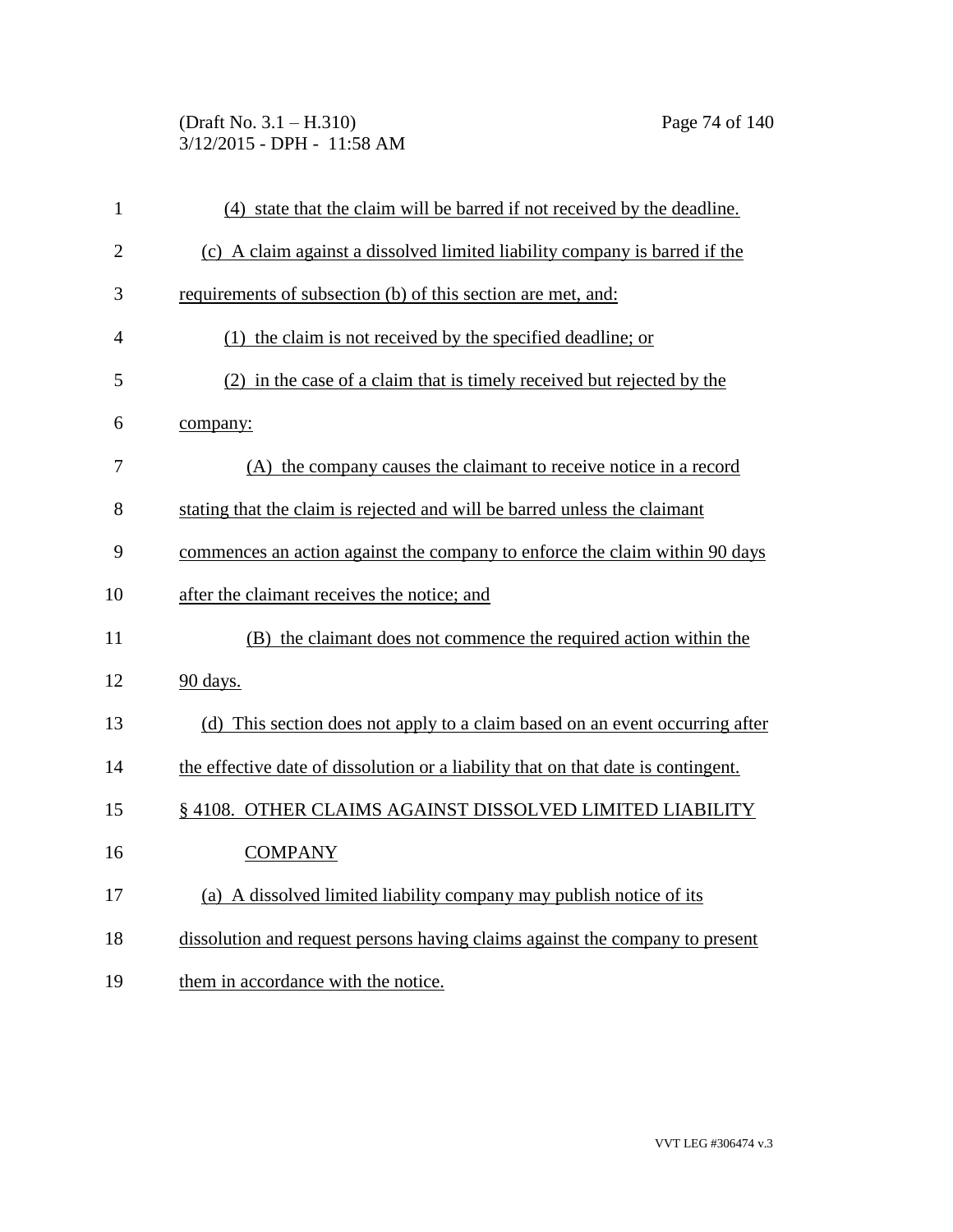(Draft No. 3.1 – H.310) Page 75 of 140 3/12/2015 - DPH - 11:58 AM

| 1              | (b) The notice shall:                                                             |
|----------------|-----------------------------------------------------------------------------------|
| $\mathbf{2}$   | (1) be published at least once in a newspaper of general circulation in           |
| 3              | the county in which the dissolved limited liability company's principal office is |
| $\overline{4}$ | located or, if it has none in this State, in the county in which its designated   |
| 5              | office is or was last located, and sent to the Office of the Attorney General;    |
| 6              | (2) describe the information required to be contained in a claim and              |
| 7              | provide a mailing address where the claim is to be sent; and                      |
| 8              | (3) state that a claim against the limited liability company is barred            |
| 9              | unless a proceeding to enforce the claim is commenced within five years after     |
| 10             | publication of the notice.                                                        |
| 11             | $(c)(1)$ If the dissolved limited liability company sends notice to the           |
| 12             | Attorney General and publishes a newspaper notice in accordance with              |
| 13             | subsection (b) of this section, a cause of action against a dissolved limited     |
| 14             | liability company, whether arising before or after the dissolution of the limited |
| 15             | liability company, may be enforced only as follows:                               |
| 16             | against the dissolved limited liability company; and<br>(A)                       |
| 17             | (B) if any of the assets of the dissolved limited liability company               |
| 18             | have been distributed to its members, against members of the dissolved limited    |
| 19             | liability company.                                                                |
| 20             | (2) A cause of action against a dissolved limited liability company               |
| 21             | arising under subdivision $(1)(A)$ of this subsection is extinguished unless the  |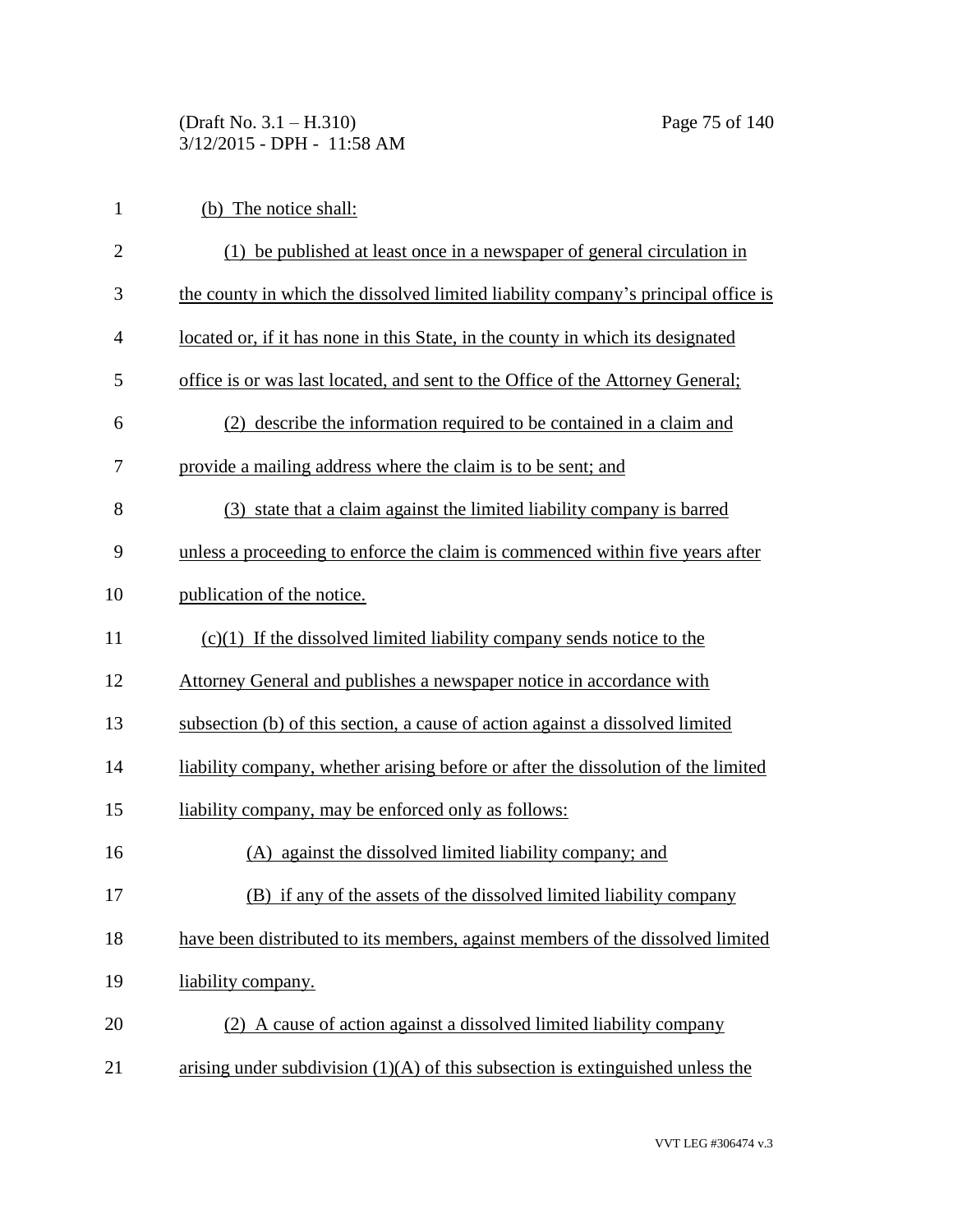(Draft No. 3.1 – H.310) Page 76 of 140 3/12/2015 - DPH - 11:58 AM

| 1              | claimant commences a proceeding to enforce the cause of action against the       |
|----------------|----------------------------------------------------------------------------------|
| $\overline{2}$ | dissolved limited liability company prior to the expiration of the statute of    |
| 3              | limitations applicable to the cause of action.                                   |
| $\overline{4}$ | (3) A cause of action against a dissolved limited liability company              |
| 5              | arising under subdivision $(1)(B)$ of this subsection is extinguished unless the |
| 6              | claimant commences a proceeding to enforce the cause of action against a         |
| 7              | member of a dissolved limited liability company prior to the earlier of the      |
| 8              | following:                                                                       |
| 9              | (A) the expiration of the statute of limitations applicable to the cause         |
| 10             | of action;                                                                       |
| 11             | (B) five years after the effective date of the dissolution of the limited        |
| 12             | liability company.                                                               |
| 13             | §4109. ENFORCEMENT OF CLAIMS AGAINST DISSOLVED LIMITED                           |
| 14             | <b>LIABILITY COMPANY</b>                                                         |
| 15             | A claim not barred under section 4108 of this title may be enforced against      |
| 16             | the dissolved limited liability company:                                         |
| 17             | (1) to the extent of its undistributed assets, including any insurance           |
| 18             | assets held by the limited liability company that may be available to satisfy    |
| 19             | claims; or                                                                       |
| 20             | (2) if the assets have been distributed in liquidation, against a member of      |
| 21             | the dissolved company to the extent of the member's proportionate share of the   |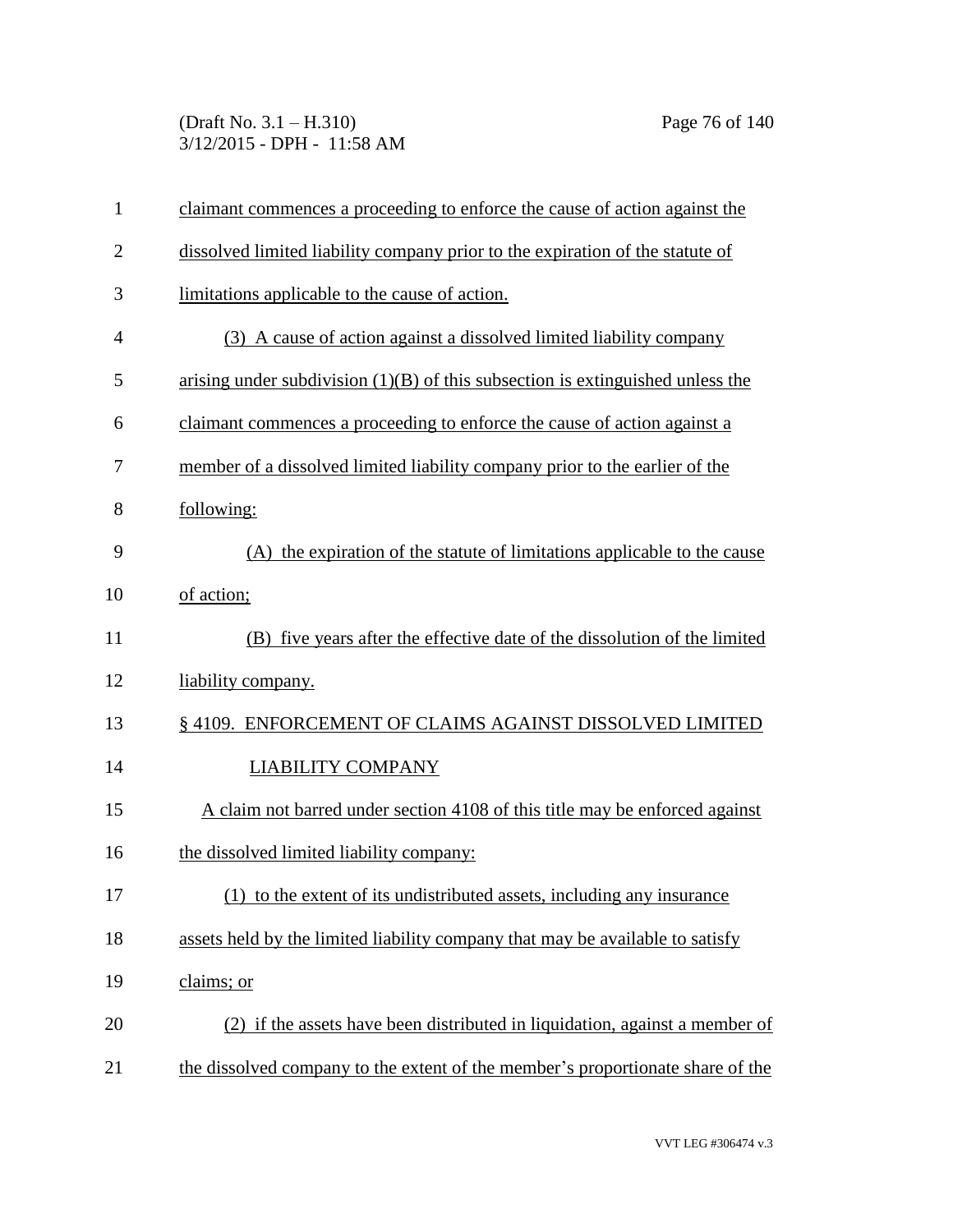(Draft No. 3.1 – H.310) Page 77 of 140 3/12/2015 - DPH - 11:58 AM

| $\mathbf{1}$   | claim or the company's assets distributed to the member in liquidation,              |
|----------------|--------------------------------------------------------------------------------------|
| $\overline{2}$ | whichever is less, but a member's total liability for all claims under this section  |
| 3              | may not exceed the total amount of assets distributed to the member.                 |
| $\overline{4}$ | <b>Subchapter 8. Foreign Limited Liability Companies</b>                             |
| 5              | § 4111. LAW GOVERNING FOREIGN LIMITED LIABILITY                                      |
| 6              | <b>COMPANIES</b>                                                                     |
| 7              | (a) The laws of the state or other jurisdiction under which a foreign limited        |
| 8              | liability company is organized govern its organization and internal affairs and      |
| 9              | the liability of a member as a member, and a manager as a manager, for the           |
| 10             | debts, obligations, or other liabilities of the foreign limited liability company or |
| 11             | series thereof.                                                                      |
| 12             | (b) A foreign limited liability company may not be denied a certificate of           |
| 13             | authority by reason of any difference between the laws of another jurisdiction       |
| 14             | under which the foreign company is formed and the laws of this State.                |
| 15             | (c) A certificate of authority does not authorize a foreign limited liability        |
| 16             | company to engage in any business or exercise any power that a limited               |
| 17             | liability company may not engage in or exercise in this State.                       |
| 18             | §4112. APPLICATION FOR CERTIFICATE OF AUTHORITY                                      |
| 19             | (a) A foreign limited liability company may apply for a certificate of               |
| 20             | authority to transact business in this State by delivering an application to the     |
| 21             | Secretary of State for filing. The application shall set forth:                      |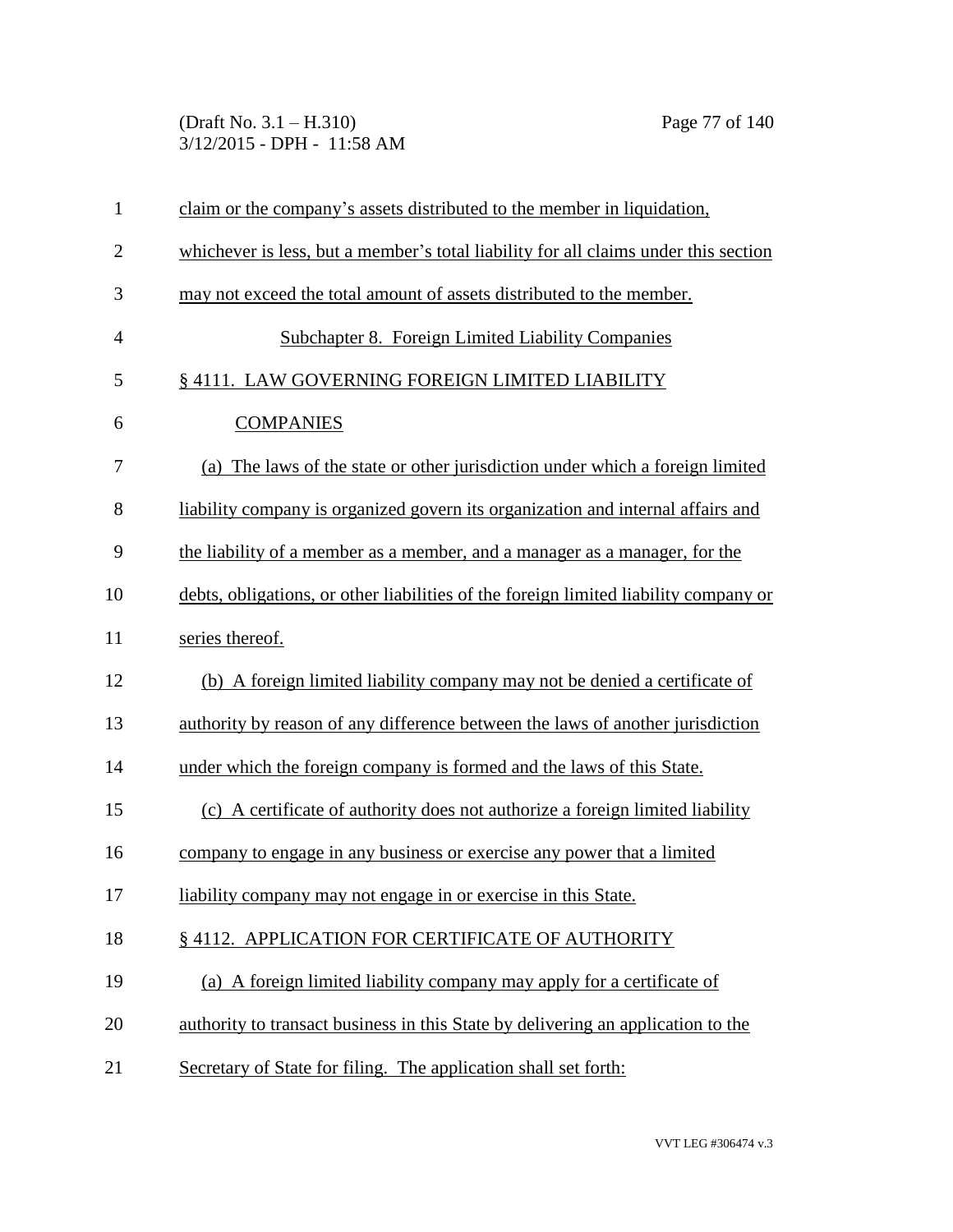# (Draft No. 3.1 – H.310) Page 78 of 140 3/12/2015 - DPH - 11:58 AM

| $\mathbf{1}$   | (1) the name of the foreign company and, if its name is unavailable for           |
|----------------|-----------------------------------------------------------------------------------|
| $\overline{2}$ | use in this State, an alternate name that satisfies the requirements of section   |
| 3              | 4116 of this title;                                                               |
| $\overline{4}$ | (2) the name of the state or country under whose law it is organized;             |
| 5              | (3) the address of its initial designated office;                                 |
| 6              | (4) the name and street address, and the mailing address if different from        |
| 7              | the street address, of its designated agent for service of process in this State. |
| 8              | (b) A foreign limited liability company shall deliver with the completed          |
| 9              | application a certificate of existence or a document of similar import,           |
| 10             | authenticated by the Secretary of State or other official having custody of       |
| 11             | company records in the state or country under whose law it is organized, dated    |
| 12             | no earlier than 90 days prior to filing of the application.                       |
| 13             | § 4113. ACTIVITIES NOT CONSTITUTING TRANSACTING                                   |
| 14             | <b>BUSINESS</b>                                                                   |
| 15             | (a) A foreign limited liability company may not transact business in this         |
| 16             | State until it obtains a certificate of authority from the Secretary of State.    |
| 17             | (b) Except as provided in subsection (c) of this section, "doing business" or     |
| 18             | "transacting business" shall mean and include each act, power, or privilege       |
| 19             | exercised or enjoyed in this State by a foreign limited liability company.        |
| 20             | (c) Among others, the following activities without more do not constitute         |
| 21             | transacting business for the purpose of determining whether a foreign limited     |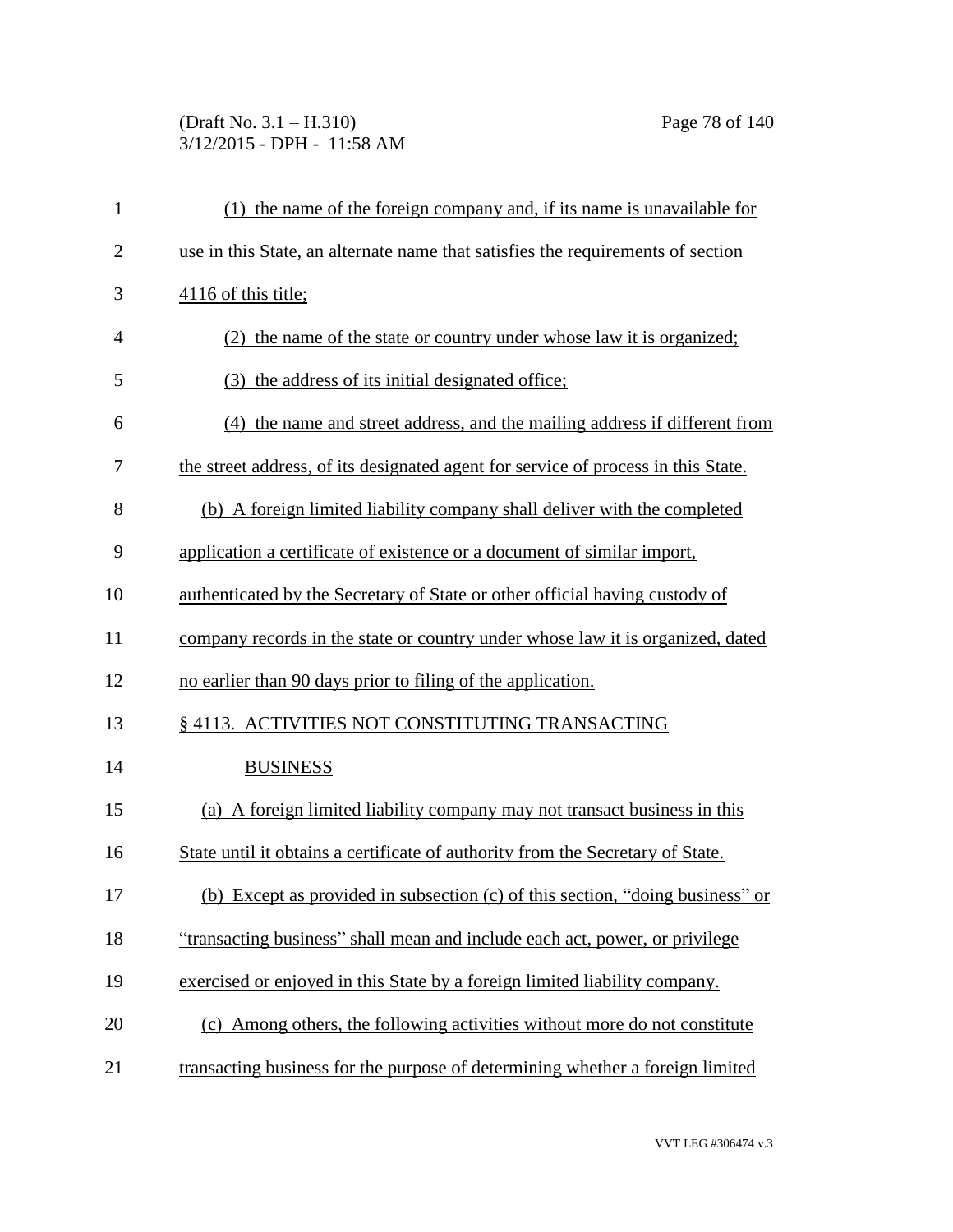(Draft No. 3.1 – H.310) Page 79 of 140 3/12/2015 - DPH - 11:58 AM

| $\mathbf{1}$   | liability company is required to obtain a certificate of authority under        |
|----------------|---------------------------------------------------------------------------------|
| $\overline{2}$ | subsection (a) of this section:                                                 |
| 3              | (1) maintaining, defending, or settling any proceeding;                         |
| $\overline{4}$ | (2) holding meetings of its members or managers or carrying on any              |
| 5              | other activity concerning its internal affairs;                                 |
| 6              | (3) maintaining bank accounts;                                                  |
| 7              | (4) maintaining offices or agencies for the transfer, exchange, and             |
| 8              | registration of the foreign company's own securities or maintaining trustees or |
| 9              | depositories with respect to those securities;                                  |
| 10             | (5) selling through independent contractors;                                    |
| 11             | (6) soliciting or obtaining orders, whether by mail or electronic means,        |
| 12             | or through employees or agents or otherwise, if the orders require acceptance   |
| 13             | outside this State before they become contracts;                                |
| 14             | (7) creating or acquiring indebtedness, mortgages, or security interests        |
| 15             | in real or personal property;                                                   |
| 16             | (8) securing or collecting debts or enforcing mortgages or other security       |
| 17             | interests in property securing the debts, and holding, protecting, and          |
| 18             | maintaining property so acquired;                                               |
| 19             | (9) owning real or personal property;                                           |
| 20             | (10) conducting an isolated transaction that is not one in the course of        |
| 21             | repeated transactions of a like nature; or                                      |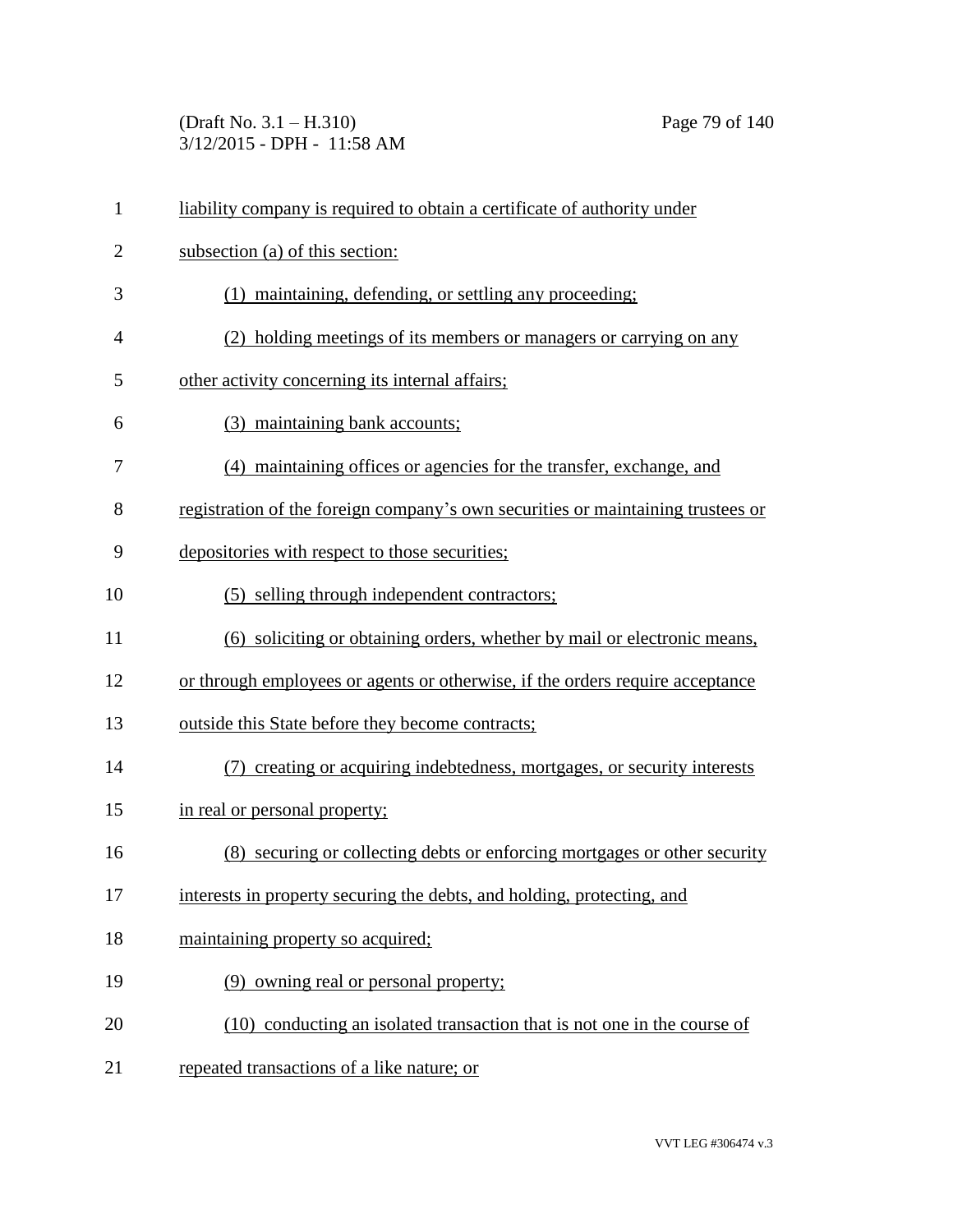(Draft No. 3.1 – H.310) Page 80 of 140 3/12/2015 - DPH - 11:58 AM

| $\mathbf{1}$   | (11) transacting business in interstate commerce.                                    |
|----------------|--------------------------------------------------------------------------------------|
| $\overline{2}$ | §4114. ISSUANCE OF CERTIFICATE OF AUTHORITY                                          |
| 3              | If the Secretary of State determines that an application for a certificate of        |
| 4              | authority complies as to form with the filing requirements of this chapter, and      |
| 5              | if all filing fees have been paid, the Secretary of State shall file the application |
| 6              | and issue a certificate of authority to the foreign limited liability company or     |
| 7              | its representative.                                                                  |
| 8              | §4115. AMENDED CERTIFICATE OF AUTHORITY                                              |
| 9              | (a) A foreign limited liability company authorized to transact business in           |
| 10             | this State must obtain an amended certificate of authority from the Secretary of     |
| 11             | State if it:                                                                         |
| 12             | $(1)$ changes its name; and                                                          |
| 13             | (2) changes the state or country under whose law it is organized.                    |
| 14             | (b) The requirements of section 4134 of this title for obtaining an original         |
| 15             | certificate of authority apply to obtaining an amended certificate under this        |
| 16             | section.                                                                             |
| 17             | § 4116. NAME OF FOREIGN LIMITED LIABILITY COMPANY                                    |
| 18             | $(a)(1)$ A foreign limited liability company whose name does not comply              |
| 19             | with section 4005 of this title may not obtain a certificate of authority until it   |
| 20             | adopts, for the purpose of transacting business in this State, an alternate name     |
| 21             | that complies with section 4005 of this title.                                       |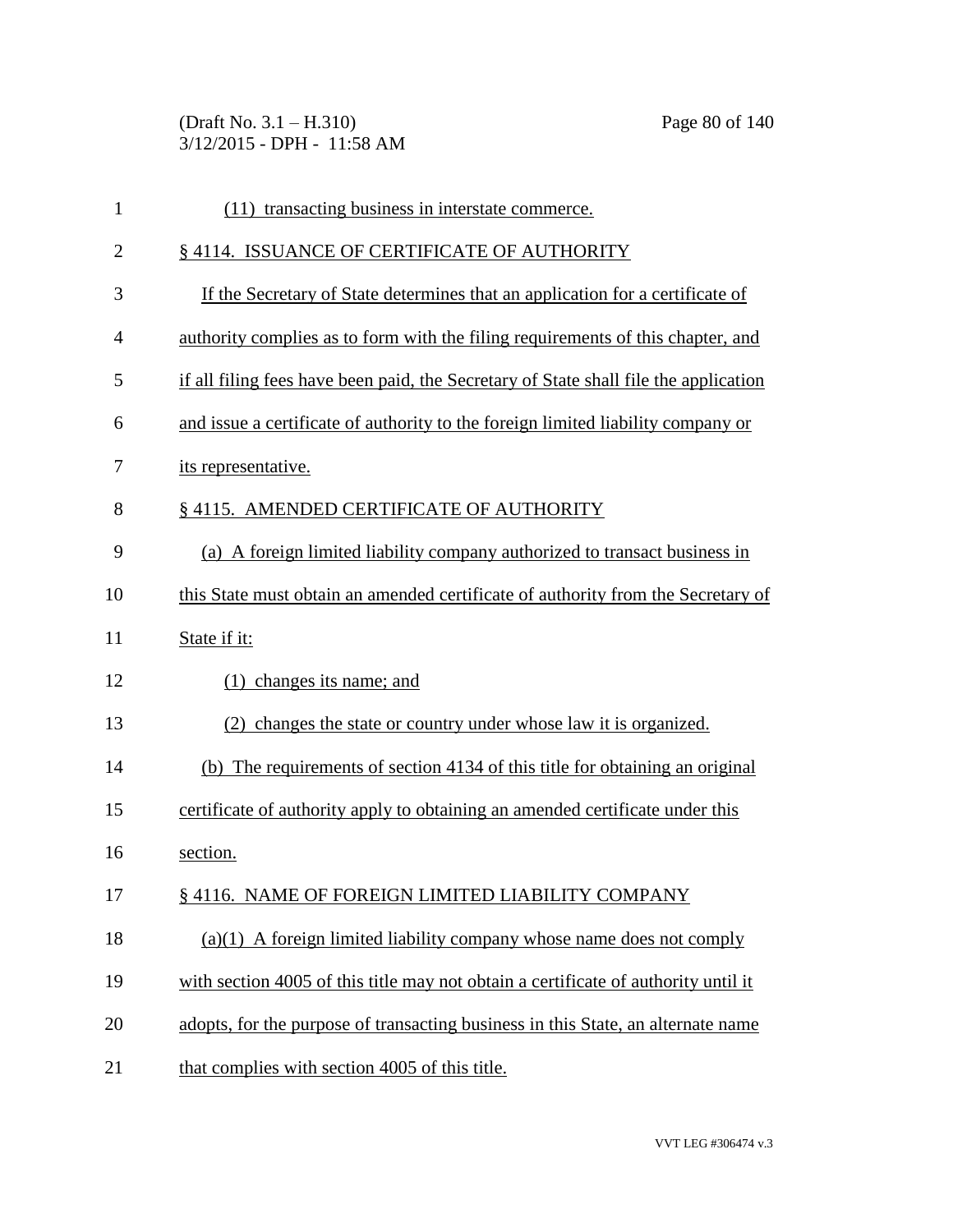(Draft No. 3.1 – H.310) Page 81 of 140 3/12/2015 - DPH - 11:58 AM

| $\mathbf{1}$   | (2) A foreign limited liability company that adopts an alternate name             |
|----------------|-----------------------------------------------------------------------------------|
| $\overline{2}$ | under this subsection and obtains a certificate of authority with the alternate   |
| 3              | name need not comply with chapter 15 of this title.                               |
| 4              | (3) After obtaining a certificate of authority with an alternate name, a          |
| 5              | foreign limited liability company shall transact business in this State under the |
| 6              | alternate name unless the company is authorized under chapter 15 of this title    |
| 7              | to transact business in this State under another name.                            |
| 8              | (b) If a foreign limited liability company authorized to transact business in     |
| 9              | this State changes its name to one that does not satisfy the requirements of      |
| 10             | section 4005 of this title, it may not transact business in this State until it   |
| 11             | complies with subsection (a) of this section and obtains an amended certificate   |
| 12             | of authority.                                                                     |
| 13             | §4117. REVOCATION OF CERTIFICATE OF AUTHORITY                                     |
| 14             | (a) The Secretary of State may revoke a certificate of authority of a foreign     |
| 15             | limited liability company to transact business in this State in the manner        |
| 16             | provided in subsections (b) and (c) of this section if:                           |
| 17             | the company does not:                                                             |
| 18             | (A) pay, within 60 days after the due date, any fee, tax, or penalty              |
| 19             | due to the Secretary of State under this chapter;                                 |
| 20             | (B) appoint and maintain an agent for service of process as required              |
| 21             | by section 4008 of this title; or                                                 |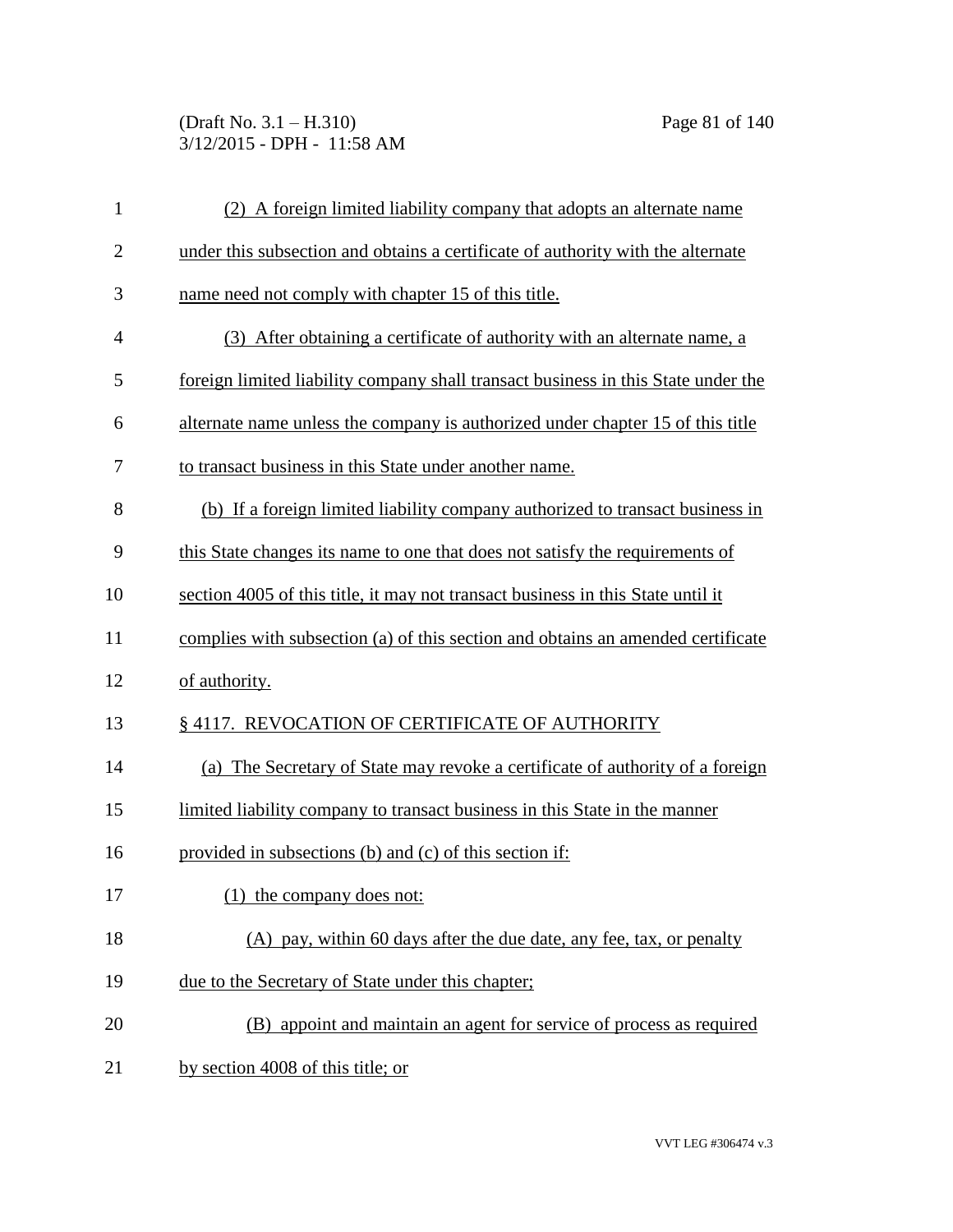# (Draft No. 3.1 – H.310) Page 82 of 140 3/12/2015 - DPH - 11:58 AM

| $\mathbf{1}$   | (C) deliver for filing a statement of change under section 4009 of this             |
|----------------|-------------------------------------------------------------------------------------|
| $\overline{2}$ | title within 30 days after a change has occurred in the name or address of the      |
| 3              | agent; or                                                                           |
| $\overline{4}$ | (2) the Commissioner of Taxes notifies the Secretary of State that a                |
| 5              | foreign limited liability company has failed to make a return, to pay a tax, to     |
| 6              | file a bond, or to do any other act required under 32 V.S.A. chapter 211.           |
| 7              | $(b)(1)$ To revoke a certificate of authority of a foreign limited liability        |
| 8              | company, the Secretary of State shall file a notice of revocation and send a        |
| 9              | copy to the company's agent for service of process in this State, or if the         |
| 10             | company does not appoint and maintain a proper agent in this State, to the          |
| 11             | company's designated office.                                                        |
| 12             | (2) A notice of revocation shall state:                                             |
| 13             | (A) the effective date of the revocation, which shall be at least 60                |
| 14             | days after the date the Secretary of State sends the copy; and                      |
| 15             | (B) the grounds for revocation under subsection (a) of this section.                |
| 16             | (c) The authority of a foreign limited liability company to transact business       |
| 17             | in this State shall cease on the effective date of the notice of revocation unless, |
| 18             | before that date, the company cures each ground for revocation stated in the        |
| 19             | notice filed under subsection (b) of this section. If the company cures each        |
| 20             | ground, the Secretary of State shall file a record so stating.                      |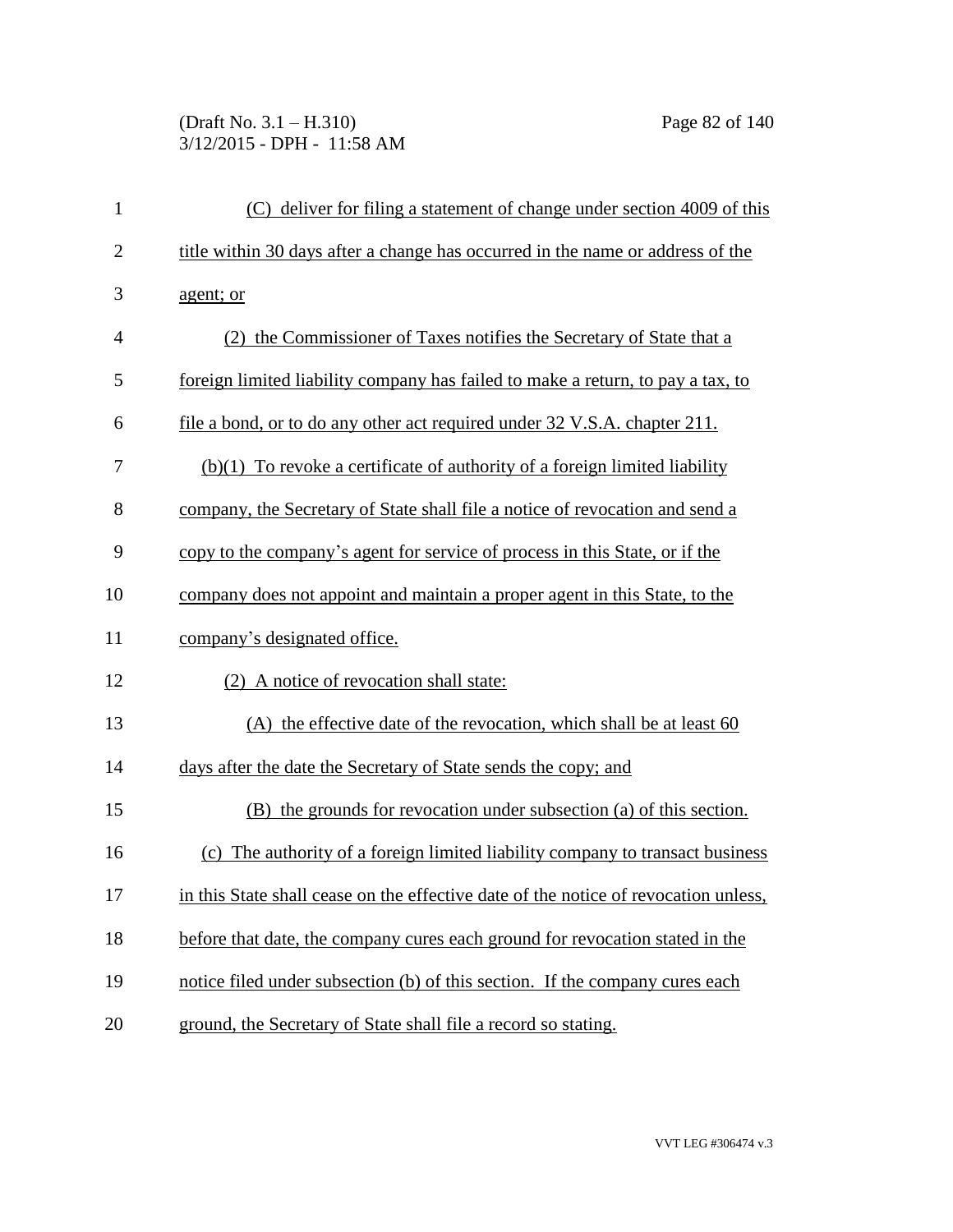(Draft No. 3.1 – H.310) Page 83 of 140 3/12/2015 - DPH - 11:58 AM

| 1              | § 4118. CANCELLATION OF AUTHORITY                                                    |
|----------------|--------------------------------------------------------------------------------------|
| $\overline{2}$ | A foreign limited liability company may cancel its authority to transact             |
| 3              | business in this State by filing a certificate of cancellation with the Secretary of |
| $\overline{4}$ | State. Cancellation does not terminate the authority of the Secretary of State to    |
| 5              | accept service of process on the company for claims arising out of the               |
| 6              | transactions of business in this State.                                              |
| 7              | §4119. EFFECT OF FAILURE TO OBTAIN CERTIFICATE OF                                    |
| 8              | <b>AUTHORITY</b>                                                                     |
| 9              | (a) A foreign limited liability company transacting business in this State           |
| 10             | may not maintain a proceeding or raise a counterclaim, cross-claim, or               |
| 11             | affirmative defense in any court in this State until it obtains a certificate of     |
| 12             | authority to transact business in this State.                                        |
| 13             | (b) The failure of a foreign limited liability company to have a certificate of      |
| 14             | authority to transact business in this State does not impair the validity of a       |
| 15             | contract or act of the company or prevent the foreign limited liability company      |
| 16             | from defending an action or proceeding in this State.                                |
| 17             | (c) A member or manager of a foreign limited liability company is not                |
| 18             | liable for the debts, obligations, or other liabilities of the company solely        |
| 19             | because the company transacted business in this State without a certificate of       |
| 20             | authority.                                                                           |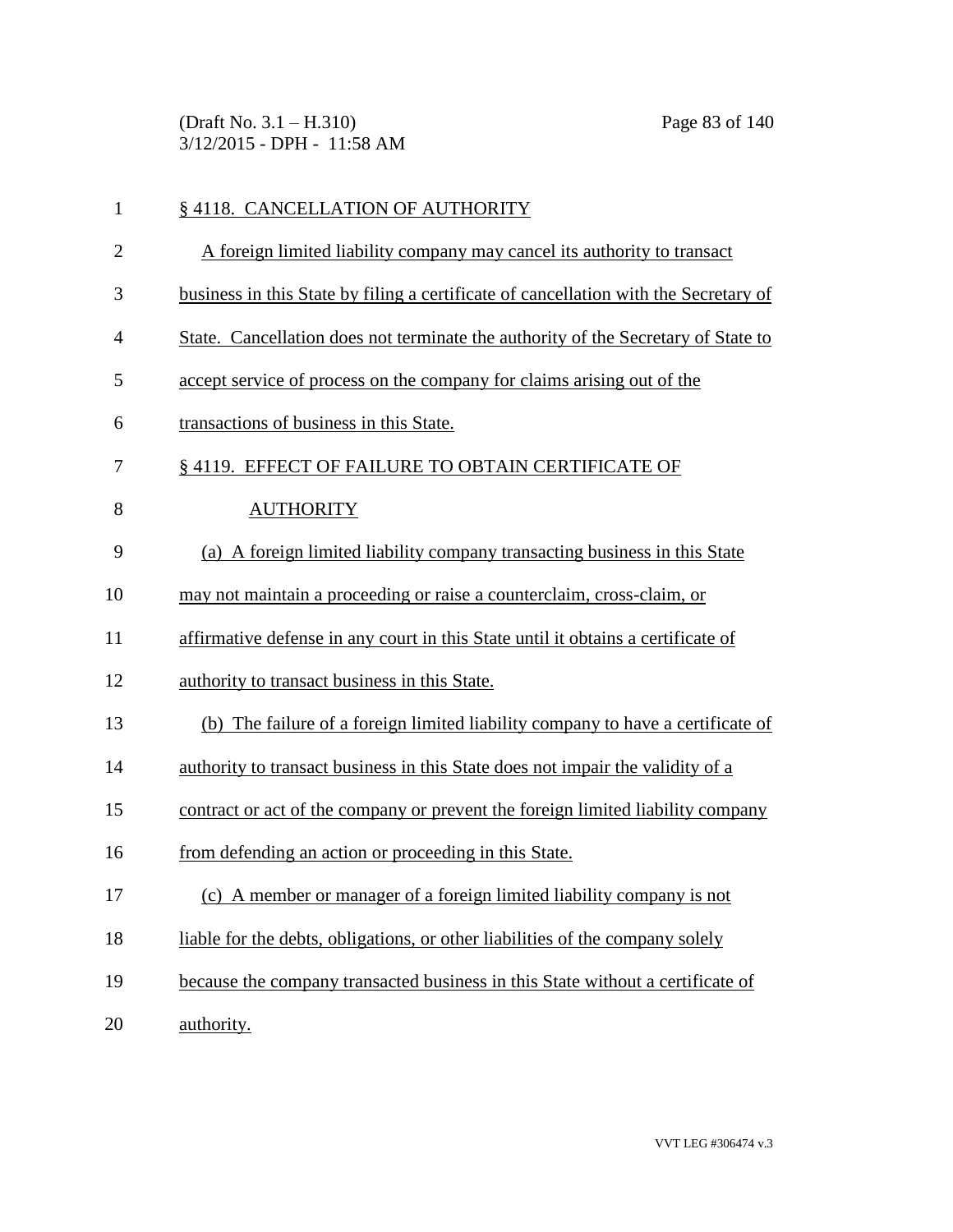(Draft No. 3.1 – H.310) Page 84 of 140 3/12/2015 - DPH - 11:58 AM

| $\mathbf{1}$   | (d) If a foreign limited liability company transacts business in this State         |
|----------------|-------------------------------------------------------------------------------------|
| $\overline{2}$ | without a certificate of authority, it appoints the Secretary of State as its agent |
| 3              | for service of process for claims arising out of the transaction of business in     |
| $\overline{4}$ | this State.                                                                         |
| 5              | § 4120. ACTION BY ATTORNEY GENERAL                                                  |
| 6              | The Attorney General may maintain an action to restrain a foreign limited           |
| 7              | liability company from transacting business in this State in violation of this      |
| 8              | chapter.                                                                            |
| 9              | § 4121. ELECTION                                                                    |
| 10             | A limited liability company formed under this chapter may elect to be a             |
| 11             | foreign law limited liability company by complying with all the following:          |
| 12             | (1) designating itself as a foreign law limited liability company in its            |
| 13             | articles of organization filed pursuant to section 4023 of this title;              |
| 14             | (2) including in its name either the term "foreign law limited liability            |
| 15             | company," the term "Foreign Law Company," or the abbreviation                       |
| 16             | "F.L.L.L.C." or "F.L.C." in lieu of the words or abbreviations required under       |
| 17             | subsection $4005(a)$ of this title; and                                             |
| 18             | (3) complying with the requirements of this subchapter and paying the               |
| 19             | filing fees pursuant to section 4013 of this title.                                 |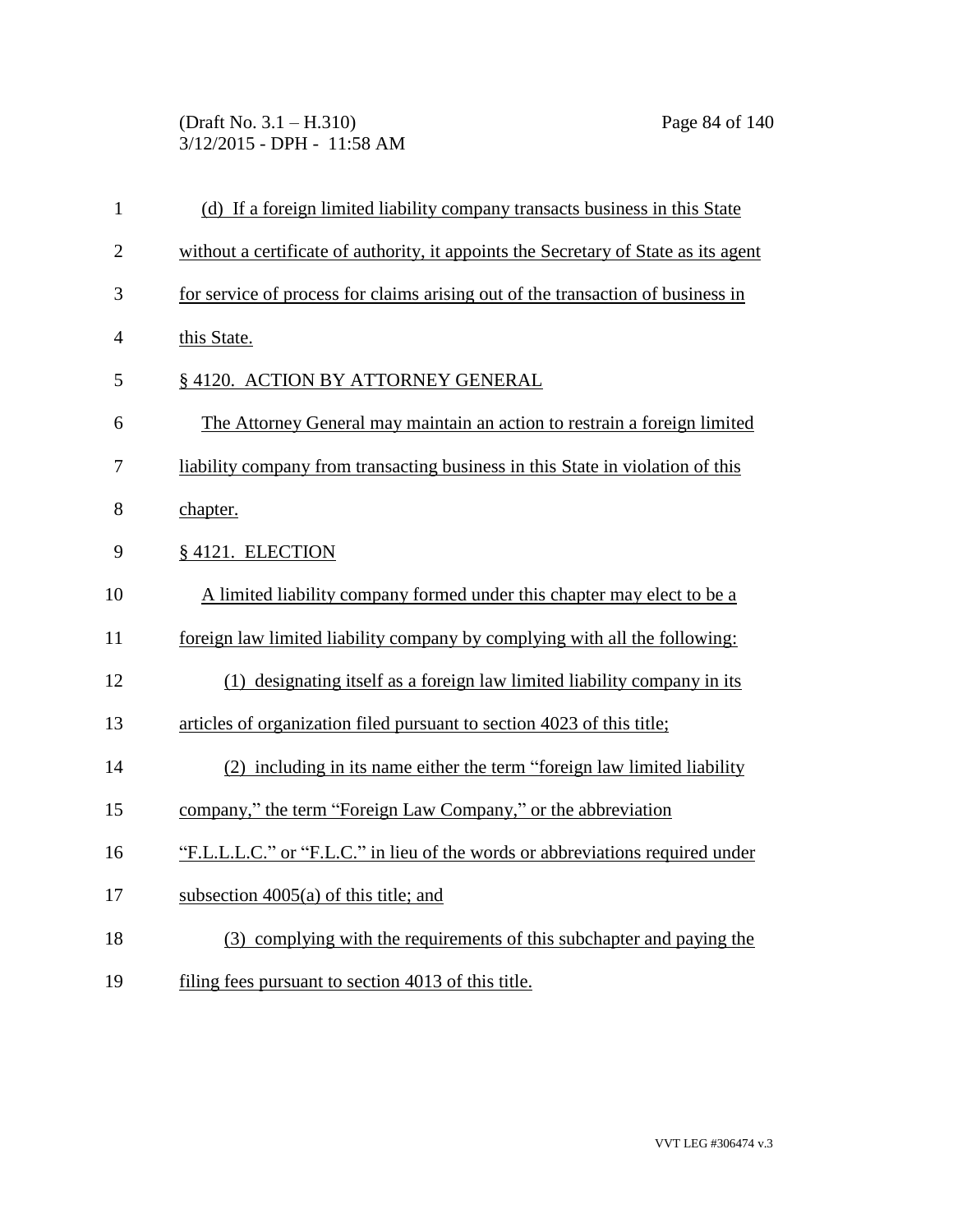(Draft No. 3.1 – H.310) Page 85 of 140 3/12/2015 - DPH - 11:58 AM

| $\mathbf{1}$   | § 4122. DESIGNATION OF CONTROLLING FOREIGN LAW                                  |
|----------------|---------------------------------------------------------------------------------|
| $\overline{c}$ | (a) A foreign law limited liability company shall designate in its articles of  |
| 3              | organization all the following:                                                 |
| $\overline{4}$ | (1) a specific law or body of law of a foreign jurisdiction, either within      |
| 5              | or outside the United States of America, that will control the internal         |
| 6              | governance affairs of the company;                                              |
| 7              | (2) the type of organization that will control how the foreign law limited      |
| 8              | liability company is treated under the foreign law and all matters that are     |
| 9              | required to be included in the constituent filing for that type of organization |
| 10             | under that foreign law;                                                         |
| 11             | (3) any variations or limitations on the applicability of the foreign law       |
| 12             | and any mechanisms for amending, rescinding, or limiting the designation in     |
| 13             | the future;                                                                     |
| 14             | (4) the courts, if any, that, in addition to the courts of the State of         |
| 15             | Vermont and the United States, will have jurisdiction over disputes relating to |
| 16             | the internal governance affairs of the foreign law limited liability            |
| 17             | <u>company; and</u>                                                             |
| 18             | (5) a designation of those classes of individuals or officers within the        |
| 19             | chosen legal structure who shall have authority to act on behalf of the foreign |
| 20             | law limited liability company equivalent to the authority of managers under     |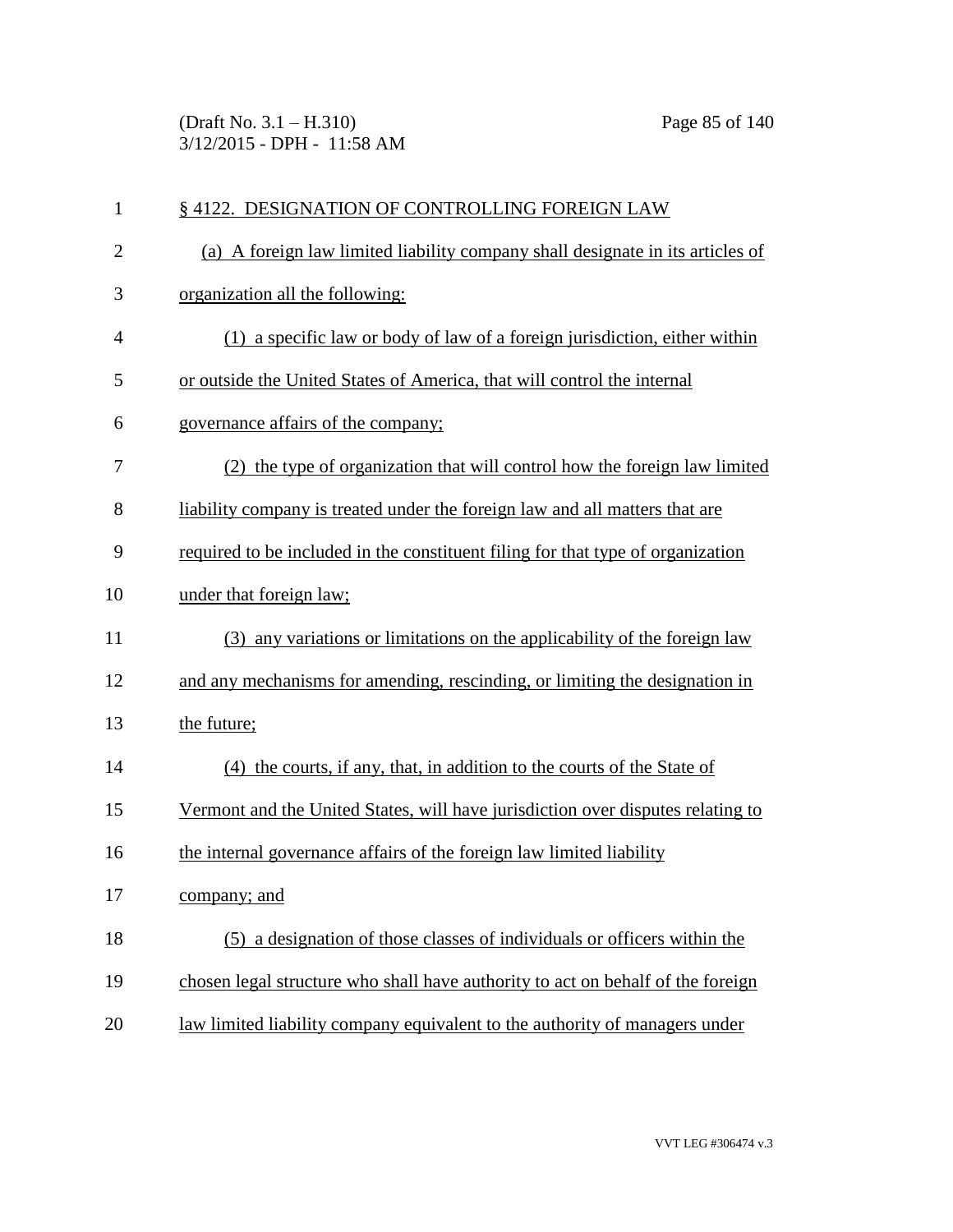(Draft No. 3.1 – H.310) Page 86 of 140 3/12/2015 - DPH - 11:58 AM

| $\mathbf{1}$   | subsections $4054(b)$ and (c) of this title, and any limitations on or clarification |
|----------------|--------------------------------------------------------------------------------------|
| $\overline{2}$ | of that authority.                                                                   |
| 3              | (b) Any bylaws, agreements, or other statements of principles governing              |
| $\overline{4}$ | the internal governance affairs of the foreign law limited liability company         |
| 5              | addressed in the applicable foreign law but not required to be in the constituent    |
| 6              | filing shall be set forth as part of, or in lieu of, the operating agreement         |
| 7              | required by section 4003 of this title. The prohibitions on a waiver under           |
| 8              | subsection 4003(b) shall not apply to foreign law limited liability companies.       |
| 9              | §4123. SCOPE OF DESIGNATED FOREIGN LAW                                               |
| 10             | (a) In any disputes over the internal governance affairs of a foreign law            |
| 11             | limited liability company, the designated foreign law or body of law shall be        |
| 12             | applied by any court having jurisdiction over the parties as the binding             |
| 13             | authority governing these matters, provided that no designated law shall be          |
| 14             | enforced that:                                                                       |
| 15             | (1) is contrary to provisions of Vermont or United States law or public              |
| 16             | policy;                                                                              |
| 17             | (2) cause fraud or manifest injustice under Vermont or United                        |
| 18             | States law;                                                                          |
| 19             | (3) purports to limit the civil or criminal liability of an individual,              |
| 20             | partnership, or entity under Vermont or United States law; or                        |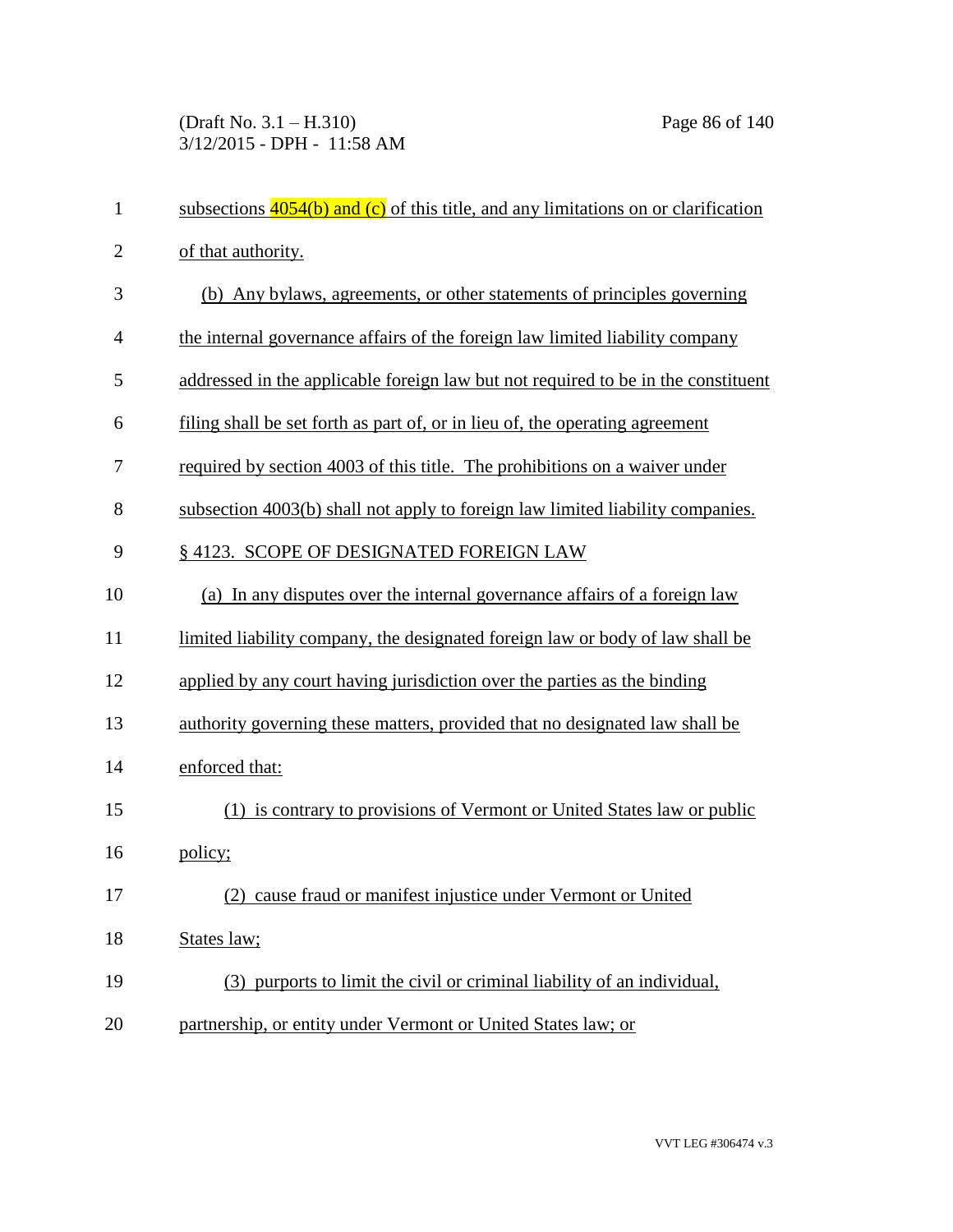(Draft No. 3.1 – H.310) Page 87 of 140 3/12/2015 - DPH - 11:58 AM

| $\mathbf{1}$ | (4) varies or limits the filing procedures for creating a limited liability          |
|--------------|--------------------------------------------------------------------------------------|
| $\mathbf{2}$ | company required by this title.                                                      |
| 3            | (b) As used in this subchapter, "internal governance affairs" means the              |
| 4            | relations among the limited liability company, its members, and managers.            |
| 5            | Whether an issue is a matter of internal governance affairs of the company           |
| 6            | shall be determined under Vermont law.                                               |
| 7            | (c) If a court determines that the designated law does not address an                |
| 8            | internal governance matter or addresses it in a manner that is unenforceable         |
| 9            | pursuant to subsection (a) of this section, or a limitation or variation relating to |
| 10           | the issue is specified in the articles of organization, Vermont law shall apply to   |
| 11           | the matter at issue.                                                                 |
| 12           | (d) All the external affairs of the foreign law limited liability company shall      |
| 13           | be governed by the general provisions of this chapter, the articles of               |
| 14           | organization other than choice of foreign law, the operating agreement, and          |
| 15           | applicable Vermont and federal laws.                                                 |
| 16           | § 4124. JURISDICTION                                                                 |
| 17           | (a) Vermont and other courts designated pursuant to section 4122 of this             |
| 18           | title shall have jurisdiction over all disputes relating to the internal governance  |
| 19           | affairs of a foreign law limited liability company.                                  |
| 20           | (b) In adjudicating any dispute relating to the internal governance affairs of       |
| 21           | a foreign law limited liability company, the court may rely on its own English       |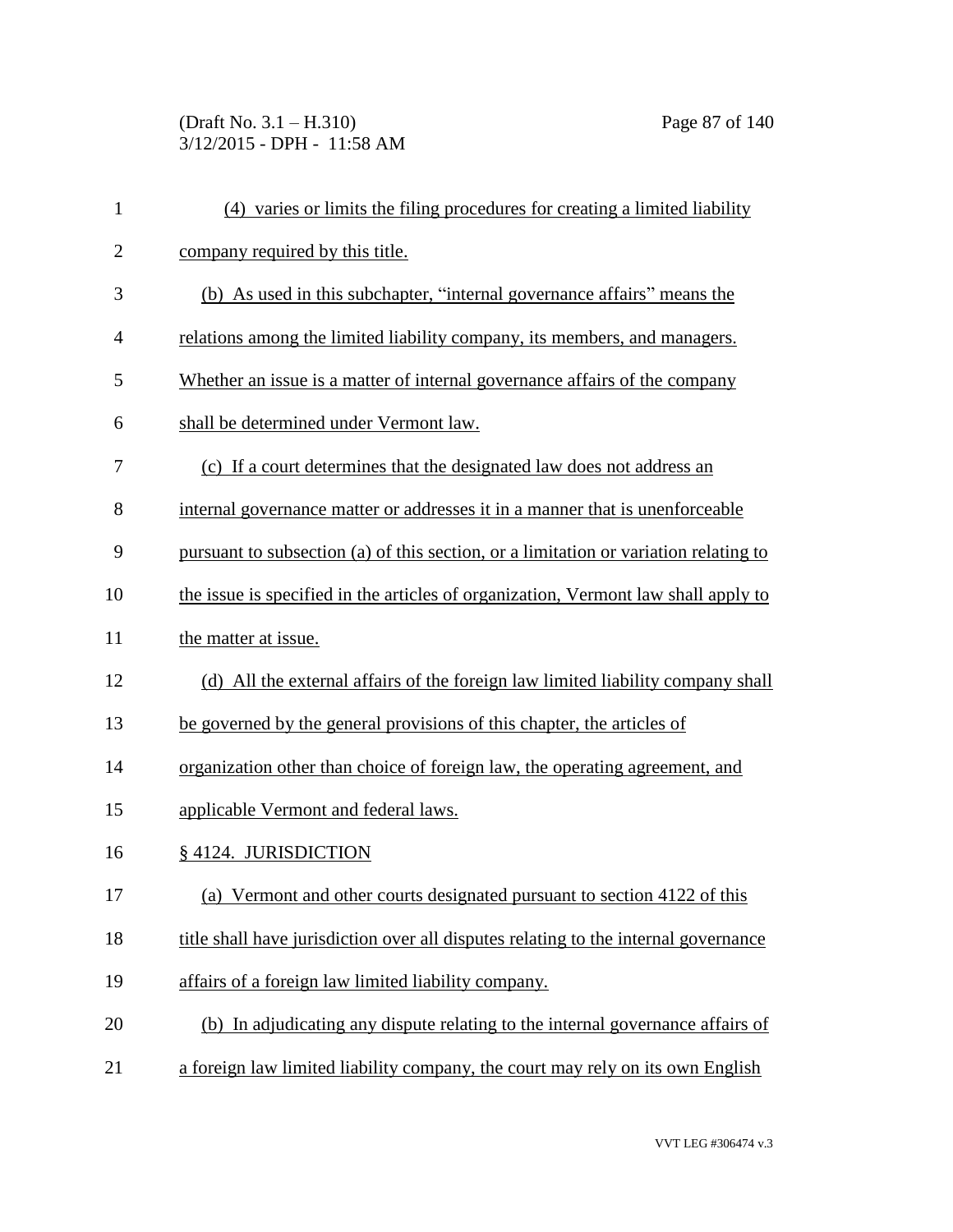(Draft No. 3.1 – H.310) Page 88 of 140 3/12/2015 - DPH - 11:58 AM

| $\mathbf{1}$   | translation of the designated law and on testimony of experts, opinions of         |
|----------------|------------------------------------------------------------------------------------|
| $\overline{2}$ | counsel, advisory opinions, or declaratory or binding judgments, and other         |
| 3              | appropriate evidence.                                                              |
| 4              | Subchapter 9. Actions by Members                                                   |
| 5              | § 4141. DIRECT ACTION BY MEMBER                                                    |
| 6              | (a) Subject to subsection (b) of this section, a member may maintain a             |
| 7              | direct action against another member, a manager, or the limited liability          |
| 8              | company to enforce the member's rights and protect the member's interests,         |
| 9              | including rights and interests under the operating agreement, under this title, or |
| 10             | arising independently of the membership relationship.                              |
| 11             | (b) A member who maintains a direct action under this section must prove           |
| 12             | an actual or threatened injury to the member that is not solely the result of an   |
| 13             | injury suffered or threatened to be suffered by the limited liability company.     |
| 14             | §4132. DERIVATIVE ACTION                                                           |
| 15             | A member may maintain a derivative action to enforce a right of a limited          |
| 16             | liability company if:                                                              |
| 17             | (1) the member first makes a demand on the other members in a                      |
| 18             | member-managed limited liability company, or the managers of a                     |
| 19             | manager-managed limited liability company, requesting that they cause the          |
| 20             | company to bring an action to enforce the right, and the other members or the      |
| 21             | managers do not bring the action within a reasonable time; or                      |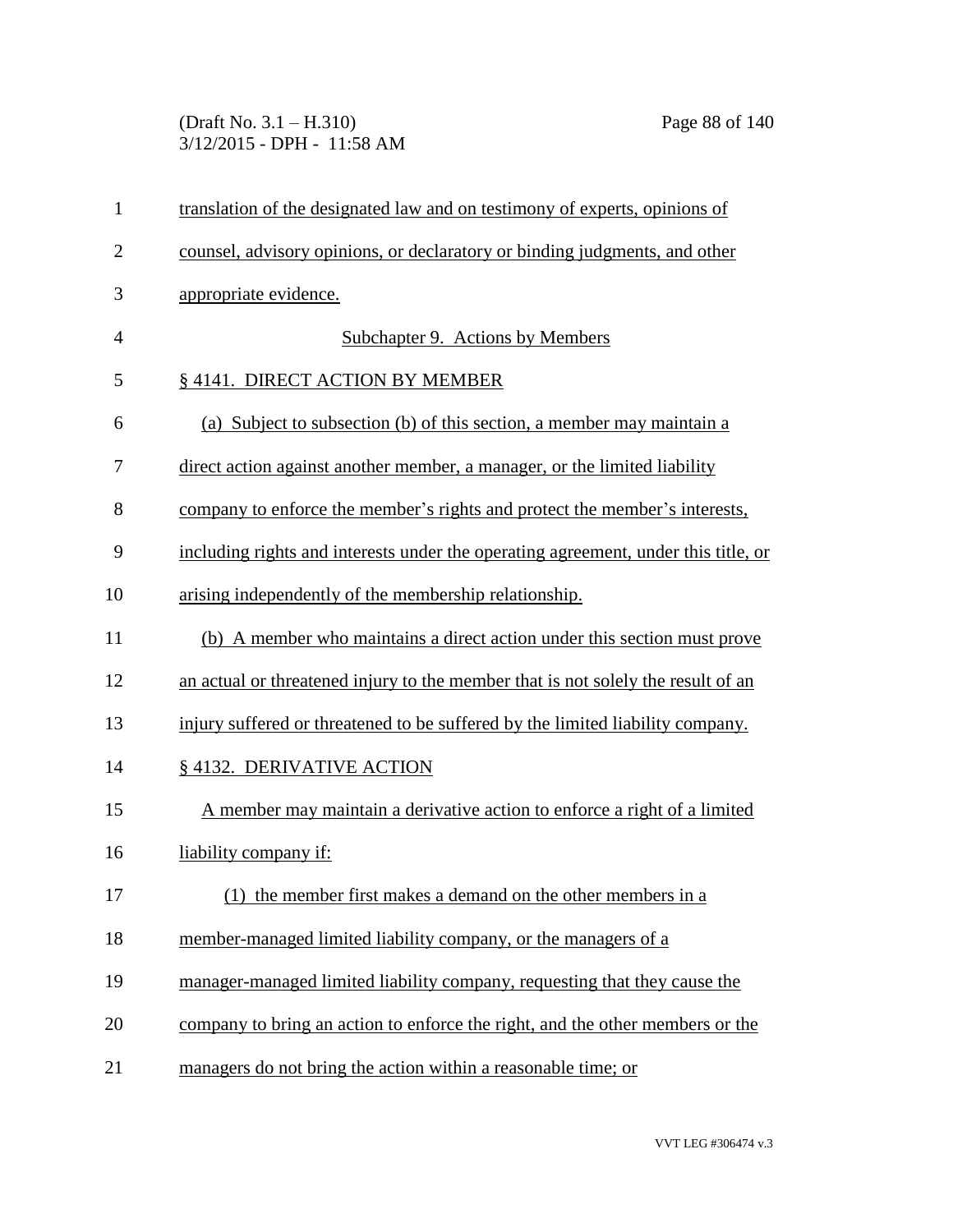(Draft No. 3.1 – H.310) Page 89 of 140 3/12/2015 - DPH - 11:58 AM

| $\mathbf{1}$   | (2) a demand under subsection (a) of this section would be futile.                    |
|----------------|---------------------------------------------------------------------------------------|
| $\overline{c}$ | § 4133. PROPER PLAINTIFF                                                              |
| 3              | A derivative action under section 4132 of this title may be maintained only           |
| $\overline{4}$ | by a person that is a member of the company at the time the action is                 |
| 5              | commenced, and:                                                                       |
| 6              | (1) was a member when the conduct giving rise to the action                           |
| 7              | occurred; or                                                                          |
| 8              | (2) whose status as a member devolved on the person by operation of                   |
| 9              | <u>law or pursuant to the terms of the operating agreement from a person that was</u> |
| 10             | a member at the time of the transaction.                                              |
| 11             | § 4134. PLEADING                                                                      |
| 12             | In a derivative action, the complaint must state with particularity:                  |
| 13             | (1) the date and content of plaintiff's demand and the response to the                |
| 14             | demand by the other members or the managers; and                                      |
| 15             | (2) why the demand should be excused as futile.                                       |
| 16             | § 4135. SPECIAL LITIGATION COMMITTEE                                                  |
| 17             | $(a)(1)$ If a limited liability company is named as or made a party in a              |
| 18             | derivative proceeding, the company may appoint a special litigation committee         |
| 19             | to investigate the claims asserted in the proceeding and determine whether            |
| 20             | pursuing the action is in the best interests of the company.                          |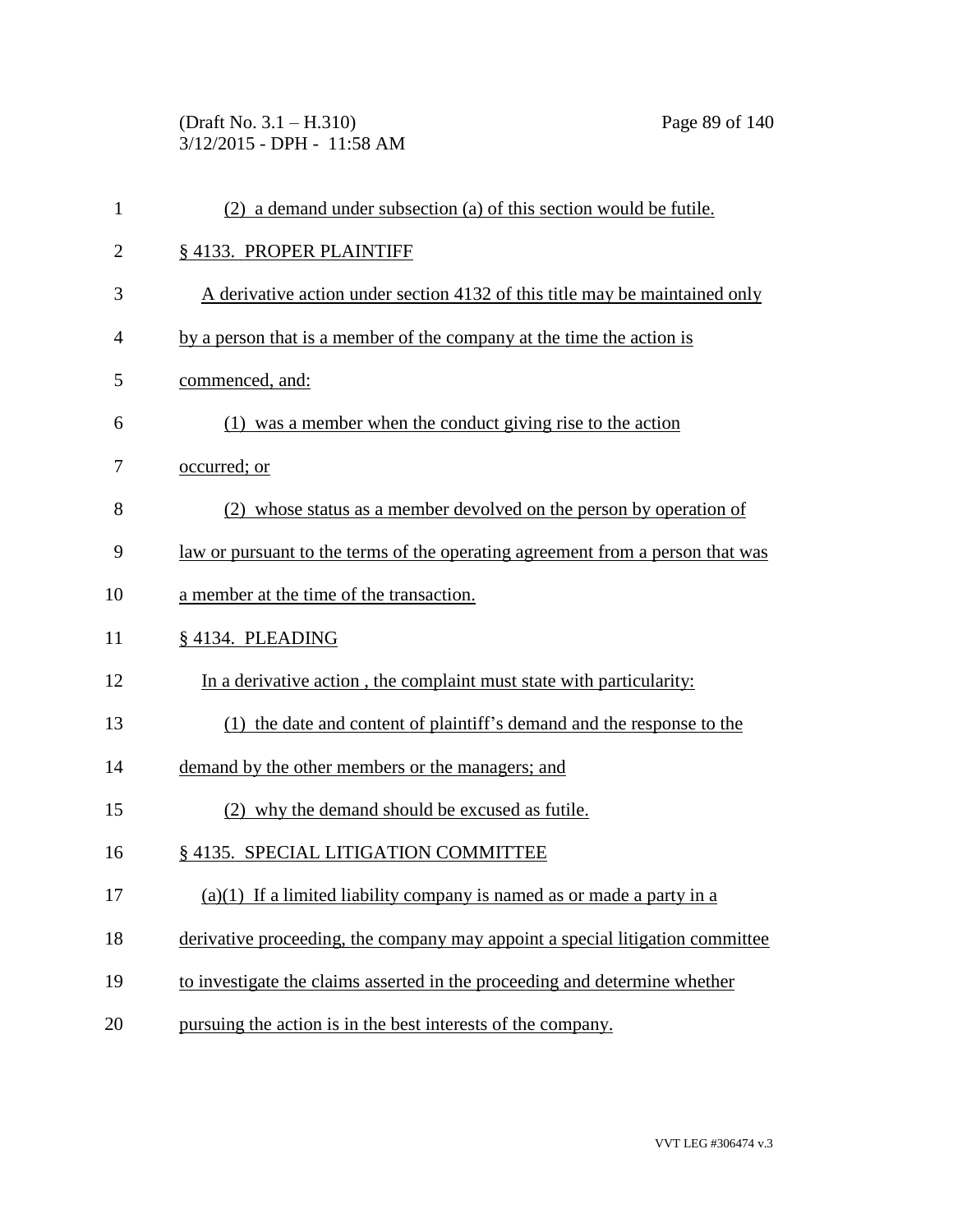(Draft No. 3.1 – H.310) Page 90 of 140 3/12/2015 - DPH - 11:58 AM

| $\mathbf{1}$   | (2) If the company appoints a special litigation committee, on motion by   |
|----------------|----------------------------------------------------------------------------|
| $\overline{2}$ | the committee made in the name of the company, except for good cause       |
| 3              | shown, the court shall stay discovery for the time reasonably necessary to |
| $\overline{4}$ | permit the committee to make its investigation.                            |
| 5              | (3) This subsection shall not prevent the court from:                      |
| 6              | (A) enforcing a person's right to information under section 4033 of        |
| 7              | this title; or                                                             |
| 8              | (B) granting extraordinary relief in the form of a temporary               |
| 9              | restraining order or preliminary injunction.                               |
| 10             | (b) A special litigation committee shall be composed of one or more        |
| 11             | disinterested and independent individuals, who may be members.             |
| 12             | (c) A special litigation committee may be appointed:                       |
| 13             | (1) in a member-managed limited liability company:                         |
| 14             | (A) by the affirmative vote or consent of a majority of the members        |
| 15             | not named as parties in the proceeding; or                                 |
| 16             | (B) if all members are named as defendants or plaintiffs in the            |
| 17             | proceeding, by a majority of the members named as defendants; or           |
| 18             | (2) in a manager-managed limited liability company:                        |
| 19             | (A) by a majority of the managers not named as parties in the              |
| 20             | proceeding; or                                                             |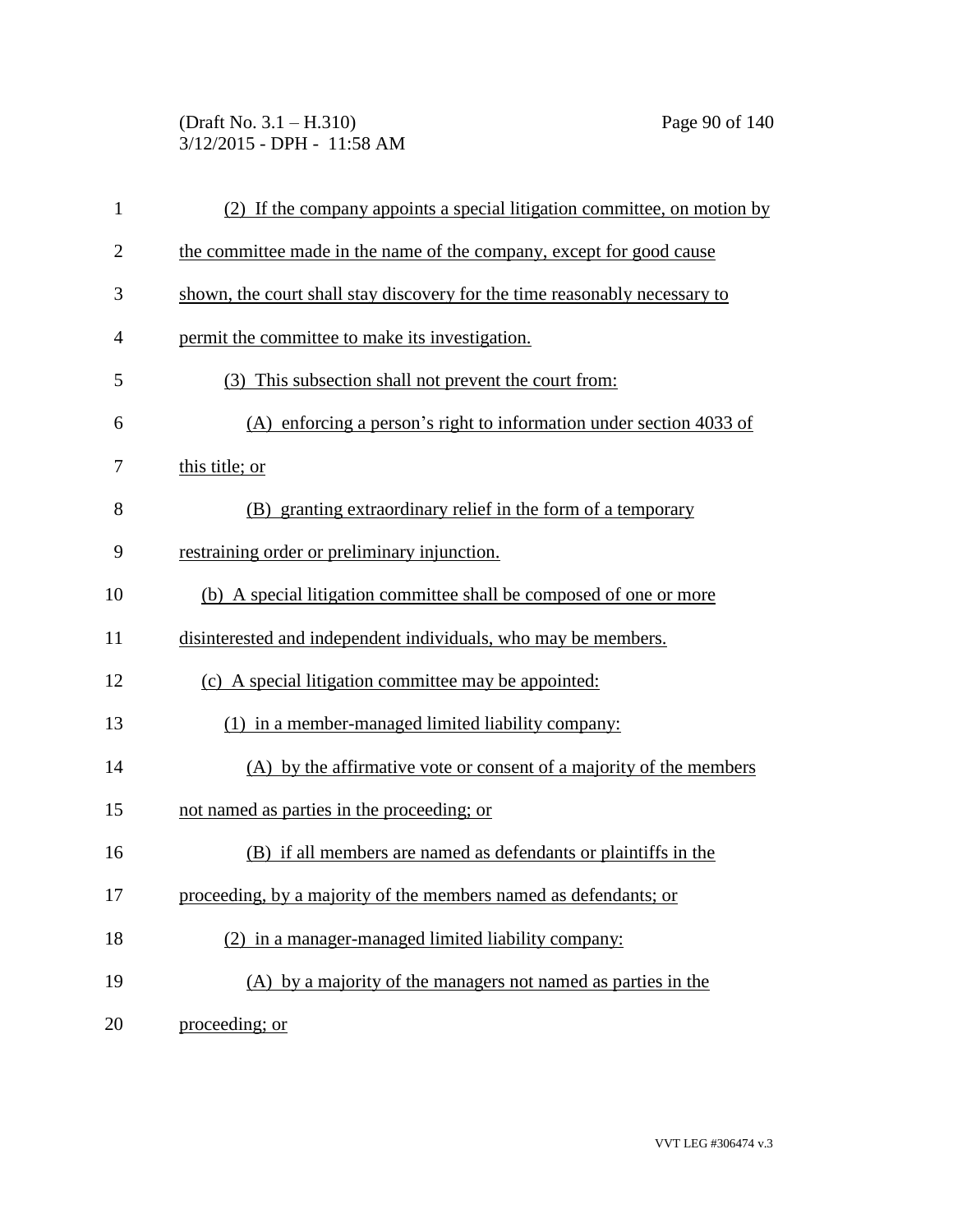(Draft No. 3.1 – H.310) Page 91 of 140 3/12/2015 - DPH - 11:58 AM

| $\mathbf{1}$   | (B) if all managers are named as parties in the proceeding, by a                     |
|----------------|--------------------------------------------------------------------------------------|
| $\overline{2}$ | majority of the managers named as defendants.                                        |
| 3              | (d) After appropriate investigation, a special litigation committee may              |
| $\overline{4}$ | determine that it is in the best interests of the limited liability company that the |
| 5              | proceeding:                                                                          |
| 6              | (1) continue under the control of the plaintiff;                                     |
| 7              | (2) continue under the control of the committee;                                     |
| 8              | (3) be settled on terms approved by the committee; or                                |
| 9              | (4) be dismissed.                                                                    |
| 10             | $(e)(1)$ After making a determination under subsection (d) of this section, a        |
| 11             | special litigation committee shall file with the court a statement of its            |
| 12             | determination and its report supporting its determination, and shall serve each      |
| 13             | party with a copy of the determination and report.                                   |
| 14             | (2) The court shall determine whether the members of the committee                   |
| 15             | were disinterested and independent and whether the committee conducted its           |
| 16             | investigation and made its recommendation in good faith, independently, and          |
| 17             | with reasonable care, with the committee having the burden of proof.                 |
| 18             | (3) If the court finds that the members of the committee were                        |
| 19             | disinterested and independent and that the committee acted in good faith,            |
| 20             | independently, and with reasonable care, the court shall enforce the                 |
| 21             | determination of the committee.                                                      |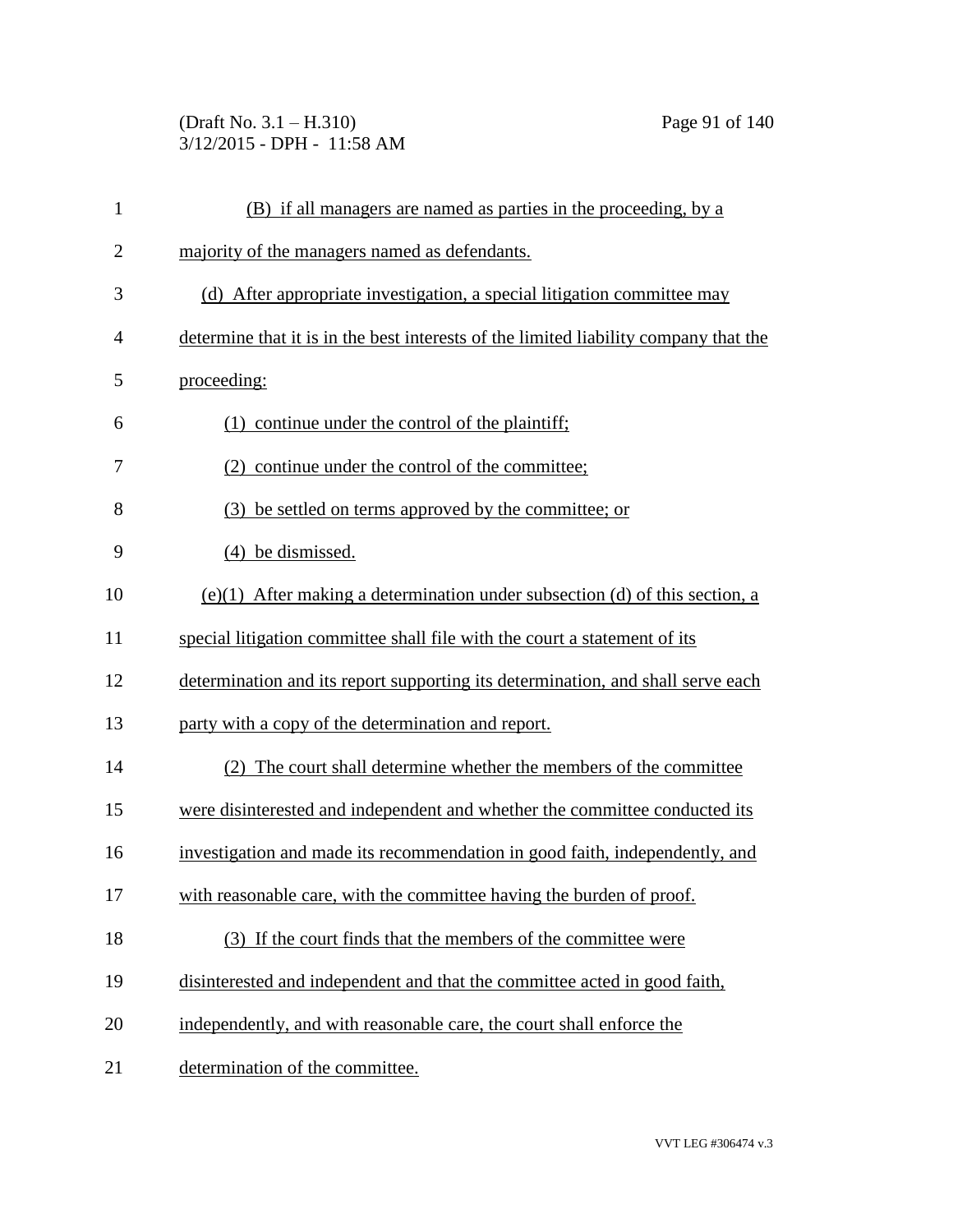(Draft No. 3.1 – H.310) Page 92 of 140 3/12/2015 - DPH - 11:58 AM

| $\mathbf{1}$   | (4) Otherwise, the court shall dissolve the stay of discovery entered           |
|----------------|---------------------------------------------------------------------------------|
| $\overline{2}$ | under subsection (a) of this section and allow the action to continue under the |
| 3              | control of the plaintiff.                                                       |
| 4              | §4136. PROCEEDS AND EXPENSES                                                    |
| 5              | (a) Except as otherwise provided in subsection (b) of this section:             |
| 6              | (1) any proceeds or other benefits of a derivative action, whether by           |
| 7              | judgment, compromise, or settlement, belong to the limited liability company    |
| 8              | and not to the plaintiff; and                                                   |
| 9              | (2) if the plaint if receives any proceeds, the plaint if shall remit them      |
| 10             | immediately to the company.                                                     |
| 11             | (b) If a derivative action is successful, in whole or in part, the court may    |
| 12             | award the plaintiff reasonable expenses, including reasonable attorney's fees   |
| 13             | and costs, from the recovery of the limited liability company.                  |
| 14             | (c) A derivative action on behalf of a limited liability company may not be     |
| 15             | voluntarily dismissed or settled without the approval of the court.             |
| 16             | Subchapter 10. Conversions, Mergers, and Domestications                         |
| 17             | § 4141. DEFINITIONS                                                             |
| 18             | In this subchapter:                                                             |
| 19             | (1) "Constituent limited liability company" means a constituent                 |
| 20             | organization that is a limited liability company.                               |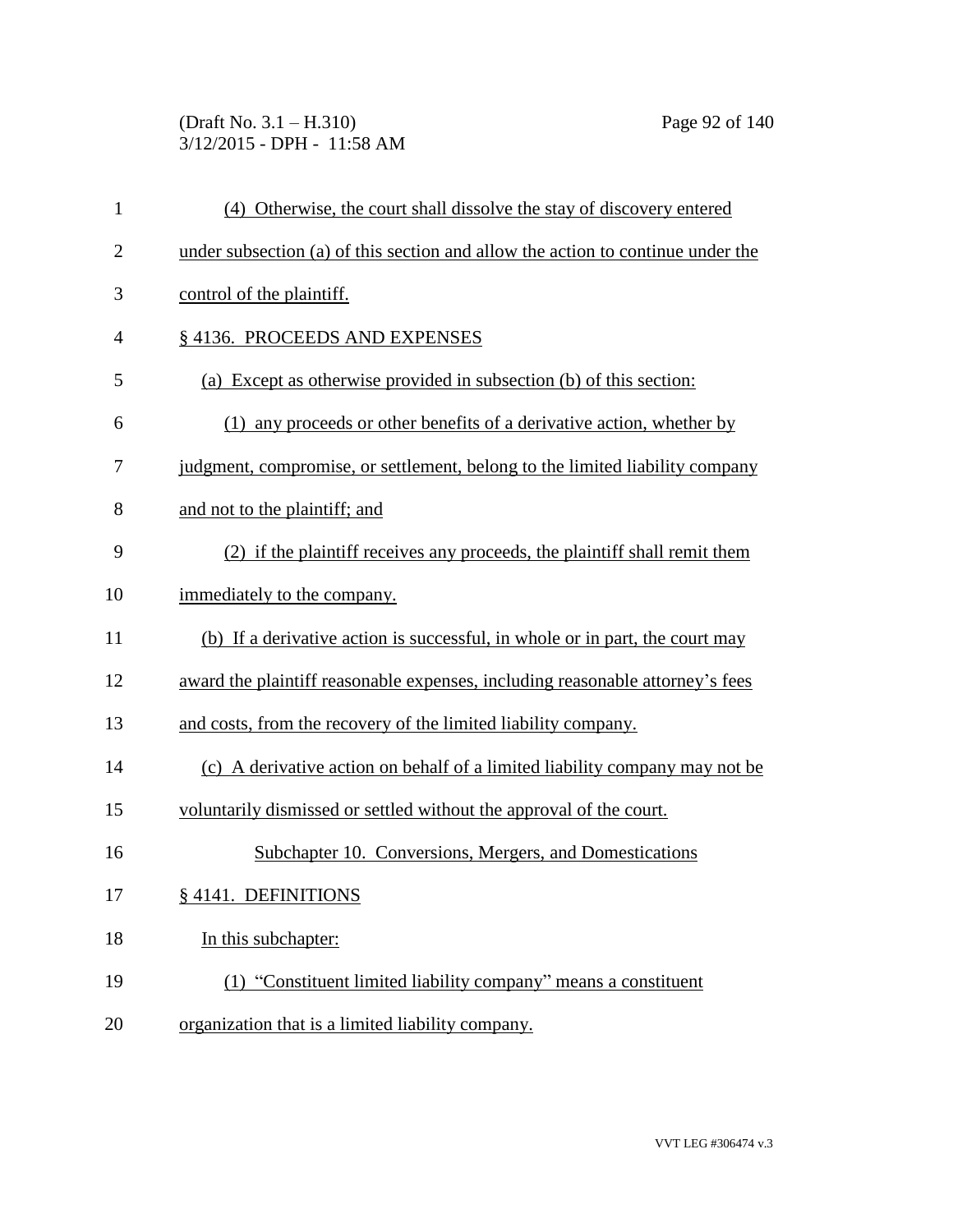# (Draft No. 3.1 – H.310) Page 93 of 140 3/12/2015 - DPH - 11:58 AM

| $\mathbf{1}$   | (2) "Constituent organization" means an organization that is party to a       |
|----------------|-------------------------------------------------------------------------------|
| $\overline{2}$ | merger.                                                                       |
| 3              | (3) "Conversion" means a transaction authorized sections by 4142              |
| 4              | through 4147 of this title.                                                   |
| 5              | (4) "Converted organization" means the converting organization as it          |
| 6              | continues in existence after a conversion.                                    |
| 7              | (5) "Converting organization" means the domestic organization that            |
| 8              | approves a plan of conversion pursuant to section 4144 of this title or the   |
| 9              | foreign organization that approves a conversion pursuant to the law of its    |
| 10             | jurisdiction of formation.                                                    |
| 11             | (6) "Domestic," with respect to an organization, means an organization        |
| 12             | governed as to its internal affairs by the law of this State.                 |
| 13             | (7) "Domesticated company" means the company that exists after a              |
| 14             | domesticating foreign limited liability company or limited liability company  |
| 15             | effects a domestication pursuant to sections 4152 through 4155 of this title. |
| 16             | (8) "Domesticating company" means the company that effects a                  |
| 17             | domestication pursuant to sections 4152 through 4155 of this title.           |
| 18             | (9) "General partner" means a partner in a partnership and a general          |
| 19             | partner in a limited partnership.                                             |
| 20             | (10) "Governing statute" means the statute that governs an                    |
| 21             | organization's internal affairs.                                              |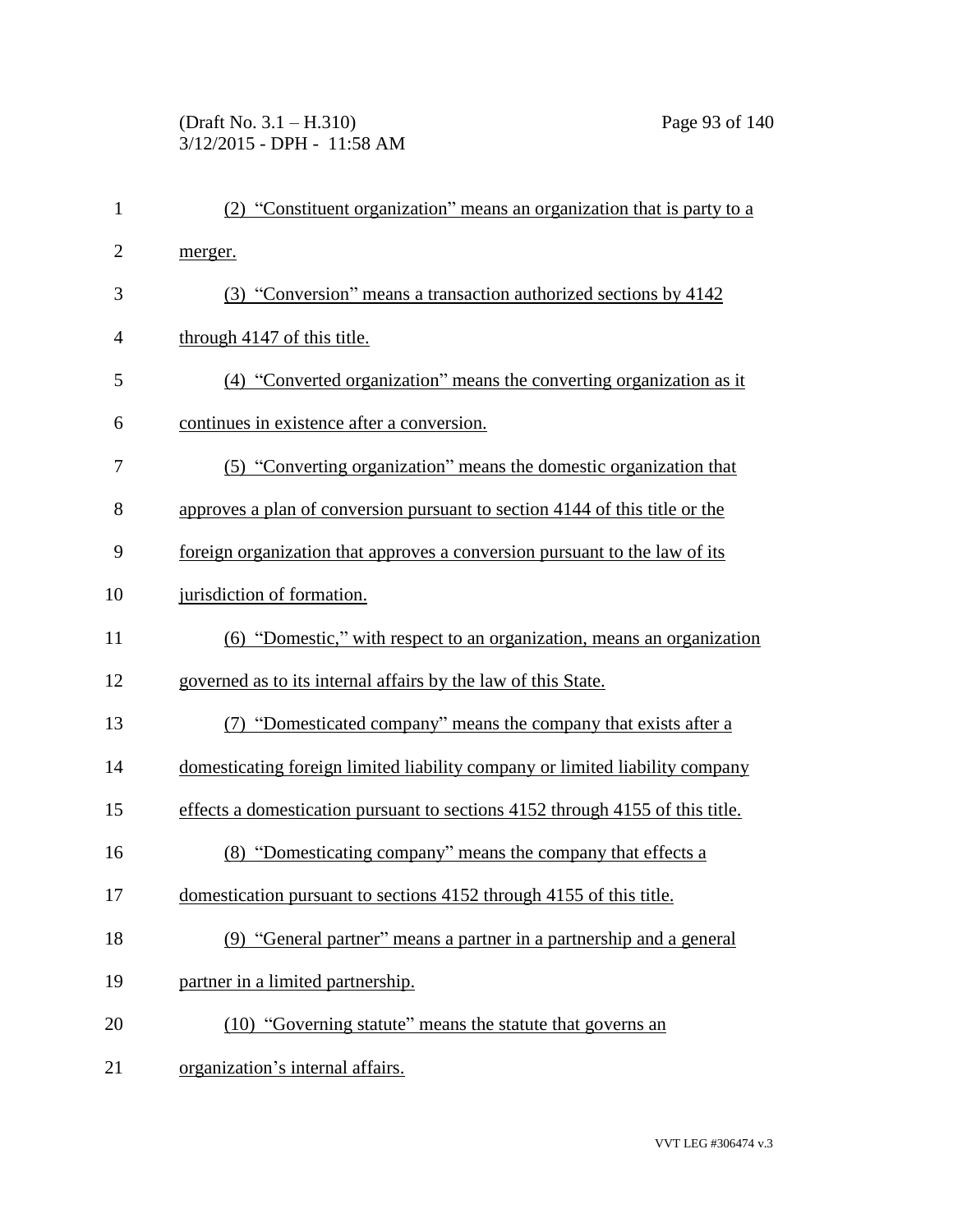(Draft No. 3.1 – H.310) Page 94 of 140 3/12/2015 - DPH - 11:58 AM

| $\mathbf{1}$   | (11) "Interest holder" means:                                             |
|----------------|---------------------------------------------------------------------------|
| $\overline{2}$ | (A) a shareholder of a business corporation;                              |
| 3              | (B) a member of a nonprofit corporation;                                  |
| 4              | (C) a general partner of a general partnership;                           |
| 5              | (D) a general partner of a limited partnership;                           |
| 6              | (E) a limited partner of a limited partnership;                           |
| 7              | (F) a member of a limited liability company;                              |
| 8              | (G) a shareholder of a general cooperative association;                   |
| 9              | (H) a member of a limited cooperative association or mutual benefit       |
| 10             | enterprise;                                                               |
| 11             | (I) a member of an unincorporated nonprofit association;                  |
| 12             | (J) a beneficiary or beneficial owner of a statutory trust, business      |
| 13             | trust, or common-law business trust; or                                   |
| 14             | (K) any other direct holder of an interest.                               |
| 15             | (12) "Limited partner" means a limited partner in a limited partnership.  |
| 16             | (13) "Limited partnership" means a limited partnership created under      |
| 17             | chapter 11 of this title, a predecessor law, or comparable law of another |
| 18             | jurisdiction.                                                             |
| 19             | $(14)$ "Organization":                                                    |
| 20             | (A) means any of the following, whether a domestic or foreign             |
| 21             | organization, and regardless of whether organized for profit:             |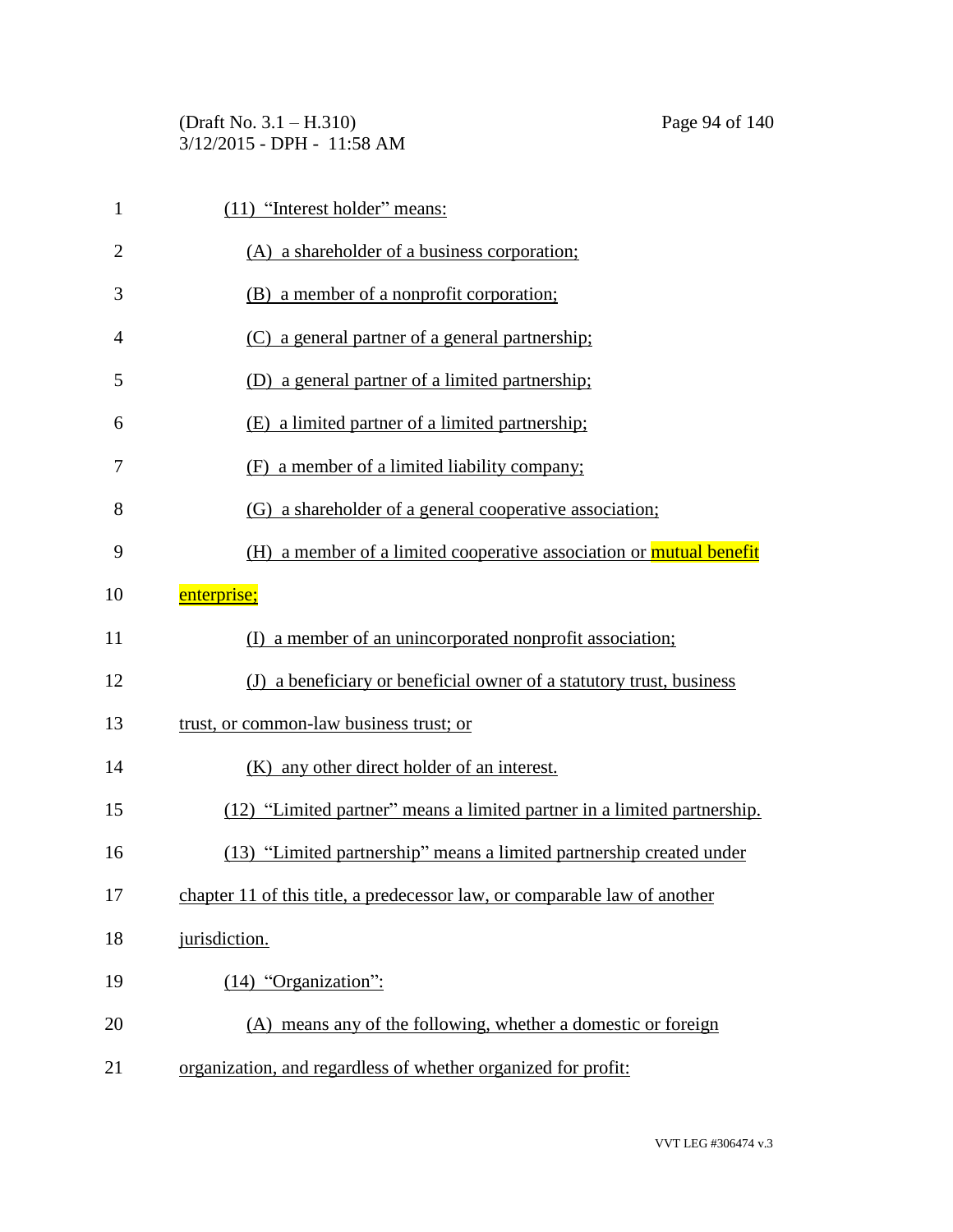(Draft No. 3.1 – H.310) Page 95 of 140 3/12/2015 - DPH - 11:58 AM

| 1              | (i) a business corporation;                                             |
|----------------|-------------------------------------------------------------------------|
| $\overline{2}$ | (ii) a nonprofit corporation;                                           |
| 3              | (iii) a general partnership, including a limited liability partnership; |
| 4              | (iv) a limited partnership, including a limited liability limited       |
| 5              | partnership;                                                            |
| 6              | (v) a limited liability company;                                        |
| 7              | (vi) a general cooperative association;                                 |
| 8              | (vii) a limited cooperative association or mutual benefit enterprise;   |
| 9              | (viii) an unincorporated nonprofit association;                         |
| 10             | (ix) a statutory trust, business trust, or common-law business          |
| 11             | trust; or                                                               |
| 12             | $(x)$ any other person that has:                                        |
| 13             | (I) a legal existence separate from any interest holder of that         |
| 14             | person; or                                                              |
| 15             | (II) the power to acquire an interest in real property in its own       |
| 16             | name; and                                                               |
| 17             | (B) does not include:                                                   |
| 18             | (i) an individual;                                                      |
| 19             | (ii) a trust with a predominantly donative purpose or a charitable      |
| 20             | trust;                                                                  |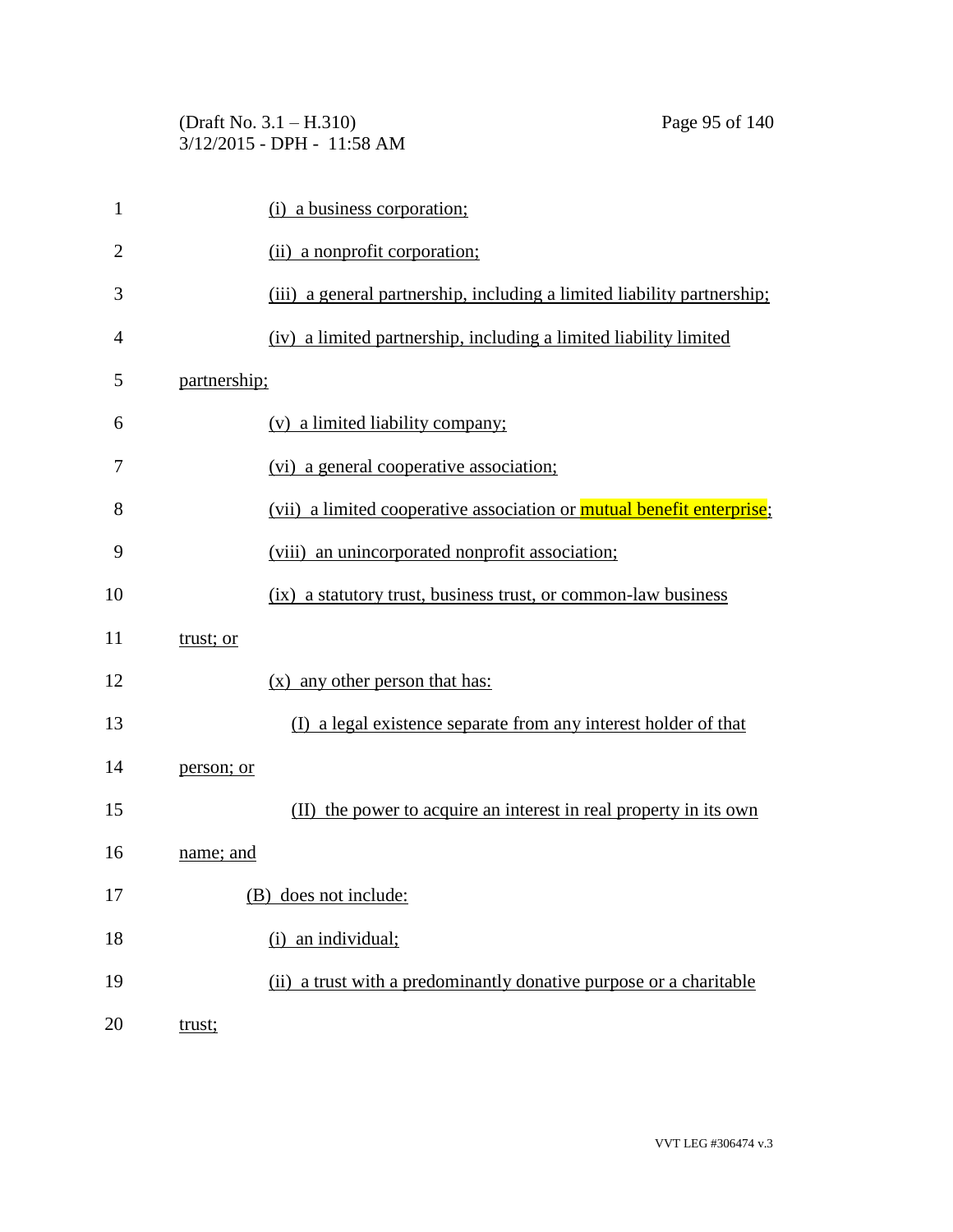# (Draft No. 3.1 – H.310) Page 96 of 140 3/12/2015 - DPH - 11:58 AM

| $\mathbf{1}$   | (iii) an association or relationship that is not an organization listed         |
|----------------|---------------------------------------------------------------------------------|
| $\overline{2}$ | in subdivision $(A)$ of this subdivision $(14)$ and is not a partnership under  |
| 3              | chapter 22 or 23 of this title, or a similar provision of the law of another    |
| 4              | jurisdiction;                                                                   |
| 5              | (iv) a decedent's estate; or                                                    |
| 6              | (v) a government or a governmental subdivision, agency, or                      |
| 7              | instrumentality.                                                                |
| 8              | (15) "Organizational documents" means, whether or not in a record,              |
| 9              | documents governing the internal affairs of an organization that are binding on |
| 10             | all its interest holders, including:                                            |
| 11             | (A) for a domestic or foreign general partnership, its partnership              |
| 12             | agreement;                                                                      |
| 13             | (B) for a limited partnership or foreign limited partnership, its               |
| 14             | certificate of limited partnership and partnership agreement;                   |
| 15             | (C) for a domestic or foreign limited liability company, its certificate        |
| 16             | or articles of organization and operating agreement, or comparable records as   |
| 17             | provided in its governing statute;                                              |
| 18             | (D) for a business trust, its agreement of trust and declaration of trust;      |
| 19             | (E) for a domestic or foreign corporation for profit, its certificate or        |
| 20             | articles of incorporation, bylaws, and other agreements among its shareholders  |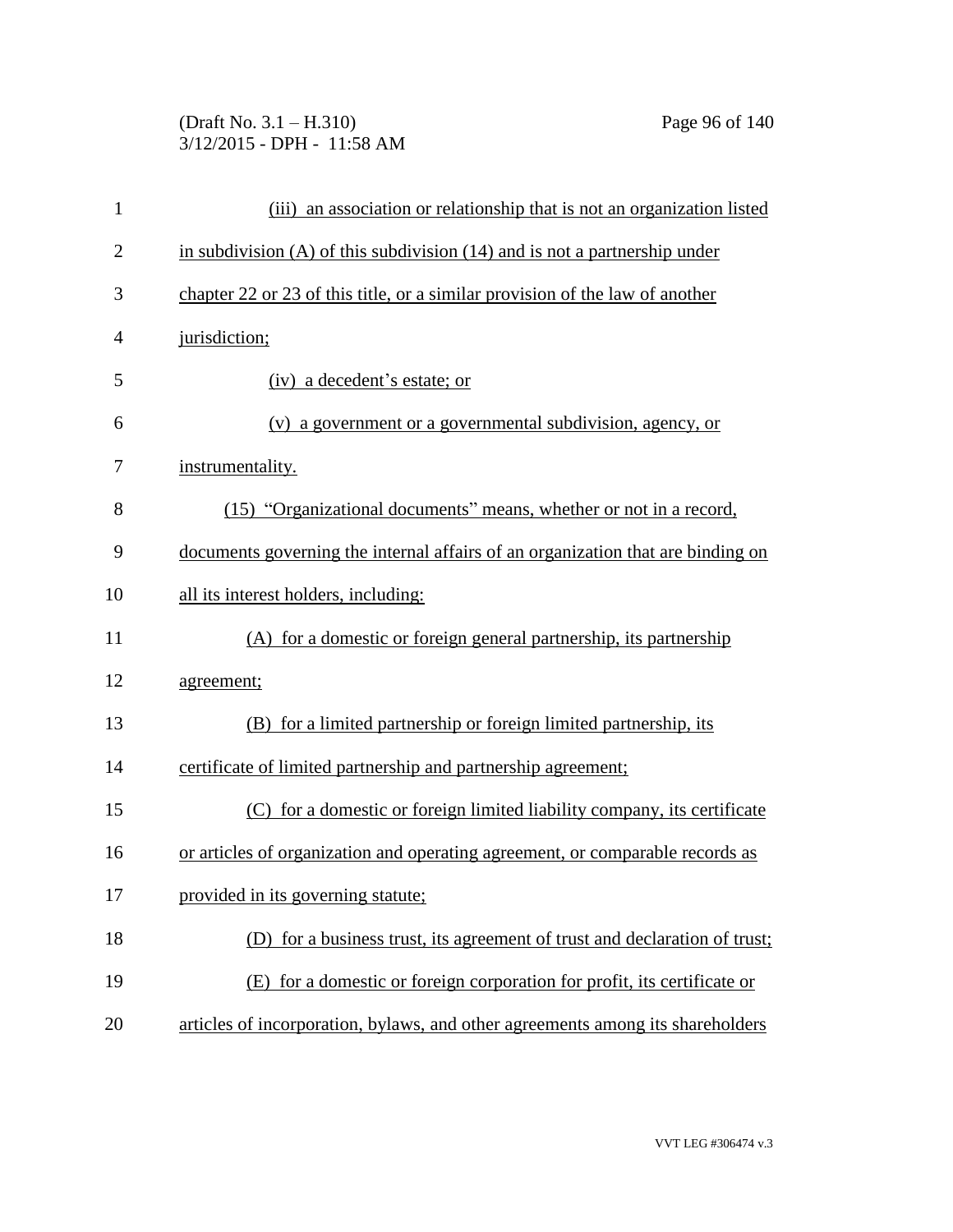(Draft No. 3.1 – H.310) Page 97 of 140 3/12/2015 - DPH - 11:58 AM

| $\mathbf{1}$ | which are authorized by its governing statute, or comparable records as         |
|--------------|---------------------------------------------------------------------------------|
| $\mathbf{2}$ | provided in its governing statute; and                                          |
| 3            | (F) for any other organization, the basic records that create the               |
| 4            | organization and determine its internal governance and the relations among the  |
| 5            | persons that own it, have an interest in it, or are members of it.              |
| 6            | (16) "Partner" includes a general partner and a limited partner.                |
| 7            | (17) "Partnership" means a general partnership under chapter 9 of this          |
| 8            | title, a predecessor law, or comparable law of another jurisdiction.            |
| 9            | (18) "Partnership agreement" means an agreement among the partners              |
| 10           | concerning the partnership or limited partnership.                              |
| 11           | (19) "Personal liability" means:                                                |
| 12           | (A) any liability for a debt, obligation, or other liability of an              |
| 13           | organization which is imposed on a person that co-owns, has an interest in, or  |
| 14           | is a member of the organization:                                                |
| 15           | (i) by the governing statute solely by reason of the person                     |
| 16           | co-owning, having an interest in, or being a member of the organization; or     |
| 17           | (ii) by the organization's organizational documents under a                     |
| 18           | provision of the governing statute authorizing those documents to make one or   |
| 19           | more specified persons liable for all or specified debts, obligations, or other |
| 20           | liabilities of the organization solely by reason of the person or persons       |
| 21           | co-owning, having an interest in, or being a member of the organization; or     |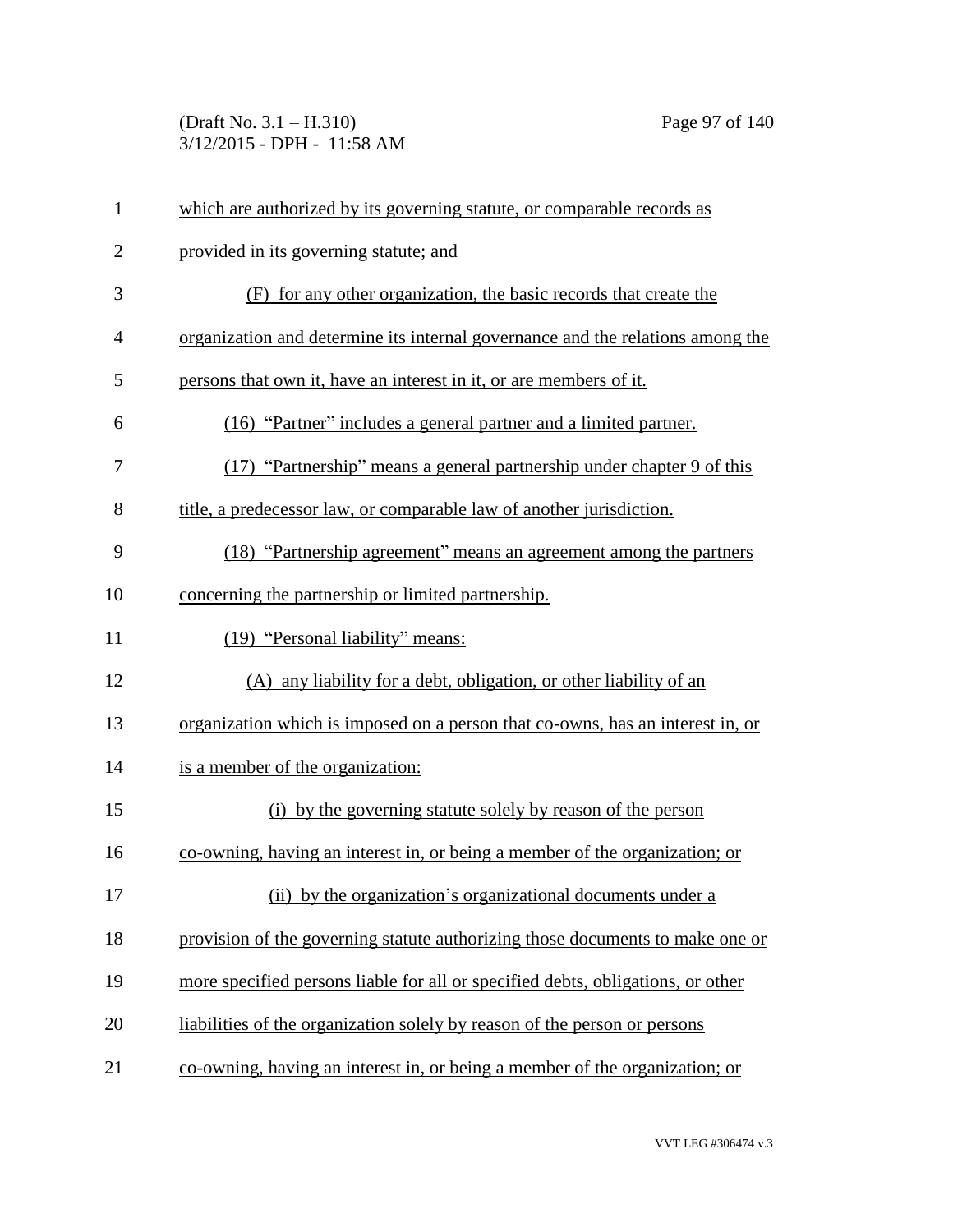(Draft No. 3.1 – H.310) Page 98 of 140 3/12/2015 - DPH - 11:58 AM

| $\mathbf{1}$   | (B) an obligation of an interest holder under the organizational             |
|----------------|------------------------------------------------------------------------------|
| $\overline{2}$ | documents of an organization to contribute to the organization.              |
| 3              | (20) "Private organizational documents" means organizational                 |
| 4              | documents or portions thereof that are not part of the organization's public |
| 5              | record, if any, and includes:                                                |
| 6              | (A) the bylaws of a business corporation;                                    |
| 7              | (B) the bylaws of a nonprofit corporation;                                   |
| 8              | (C) the partnership agreement of a general partnership;                      |
| 9              | (D) the partnership agreement of a limited partnership;                      |
| 10             | (E) the operating agreement of a limited liability company;                  |
| 11             | (F) the bylaws of a general cooperative association;                         |
| 12             | (G) the bylaws of a limited cooperative association or mutual benefit        |
| 13             | enterprise;                                                                  |
| 14             | (H) the governing principles of an unincorporated nonprofit                  |
| 15             | association; and                                                             |
| 16             | the trust instrument of a statutory trust or similar rules of a<br>(1)       |
| 17             | business trust or common-law business trust.                                 |
| 18             | (21) "Protected agreement" means:                                            |
| 19             | (A) a record evidencing indebtedness and any related agreement in            |
| 20             | effect on the effective date set forth in section 4171 of this title;        |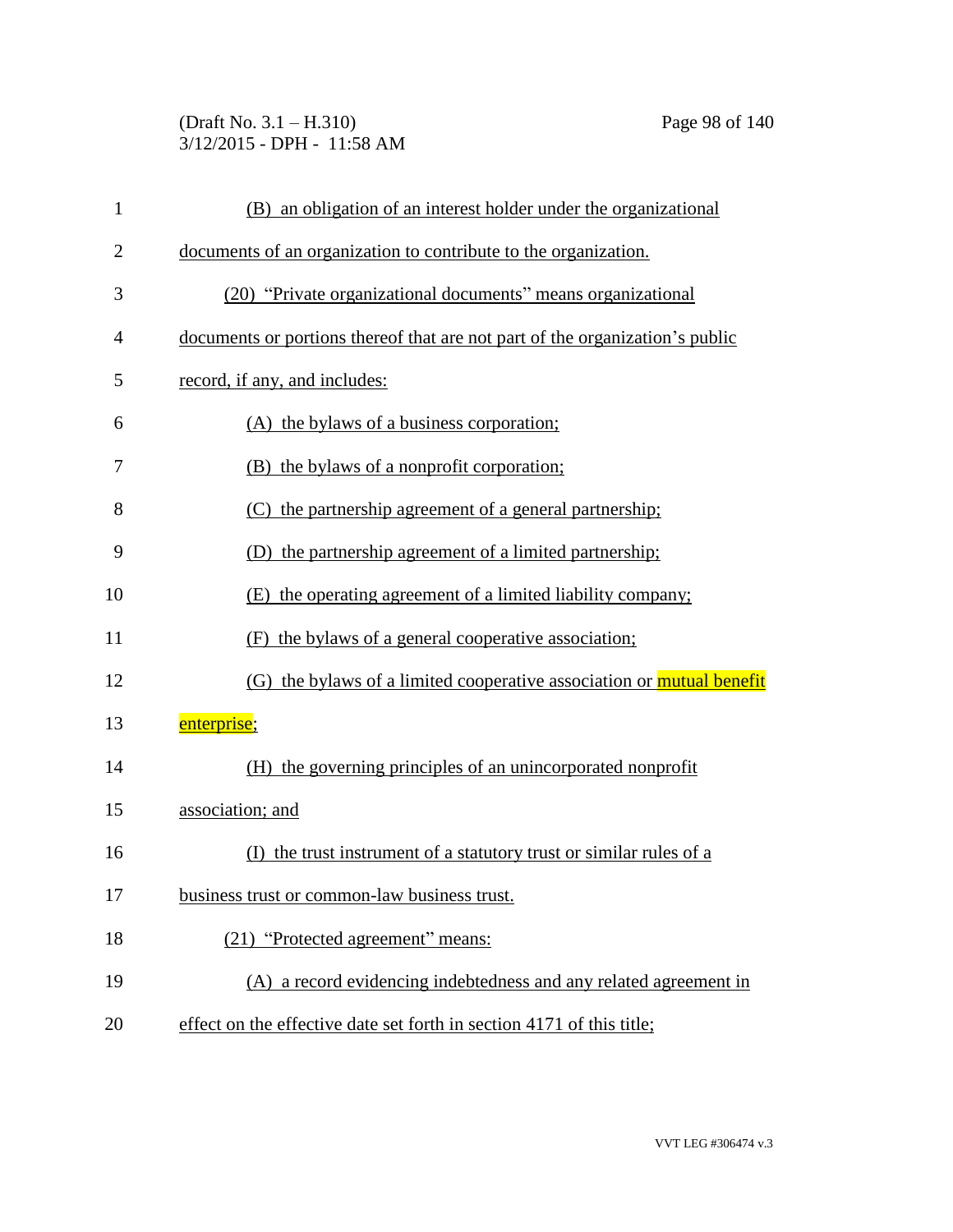(Draft No. 3.1 – H.310) Page 99 of 140 3/12/2015 - DPH - 11:58 AM

| $\mathbf{1}$   | (B) an agreement that is binding on an organization on the effective               |
|----------------|------------------------------------------------------------------------------------|
| $\overline{2}$ | date set forth in section 4171 of this title;                                      |
| 3              | (C) the organizational documents of an organization in effect on the               |
| 4              | effective date set forth in section 4171 of this title; or                         |
| 5              | an agreement that is binding on any of the governors or interest<br>(D)            |
| 6              | holders of an organization on the effective date set forth in section 4171 of this |
| 7              | title.                                                                             |
| 8              | (22) "Public organizational documents" means the record of                         |
| 9              | organizational documents required to be filed with the Secretary of State to       |
| 10             | form an organization, and any amendment to or restatement of that record, and      |
| 11             | includes:                                                                          |
| 12             | (A) the articles of incorporation of a business corporation;                       |
| 13             | (B) the articles of incorporation of a nonprofit corporation;                      |
| 14             | (C) the certificate of limited partnership of a limited partnership;               |
| 15             | (D) the certificate of organization of a limited liability company;                |
| 16             | (E) the articles of incorporation of a general cooperative association;            |
| 17             | (F) the articles of organization of a limited cooperative association or           |
| 18             | mutual benefit enterprise; and                                                     |
| 19             | (G) the certificate of trust of a statutory trust or similar record of a           |
| 20             | business trust.                                                                    |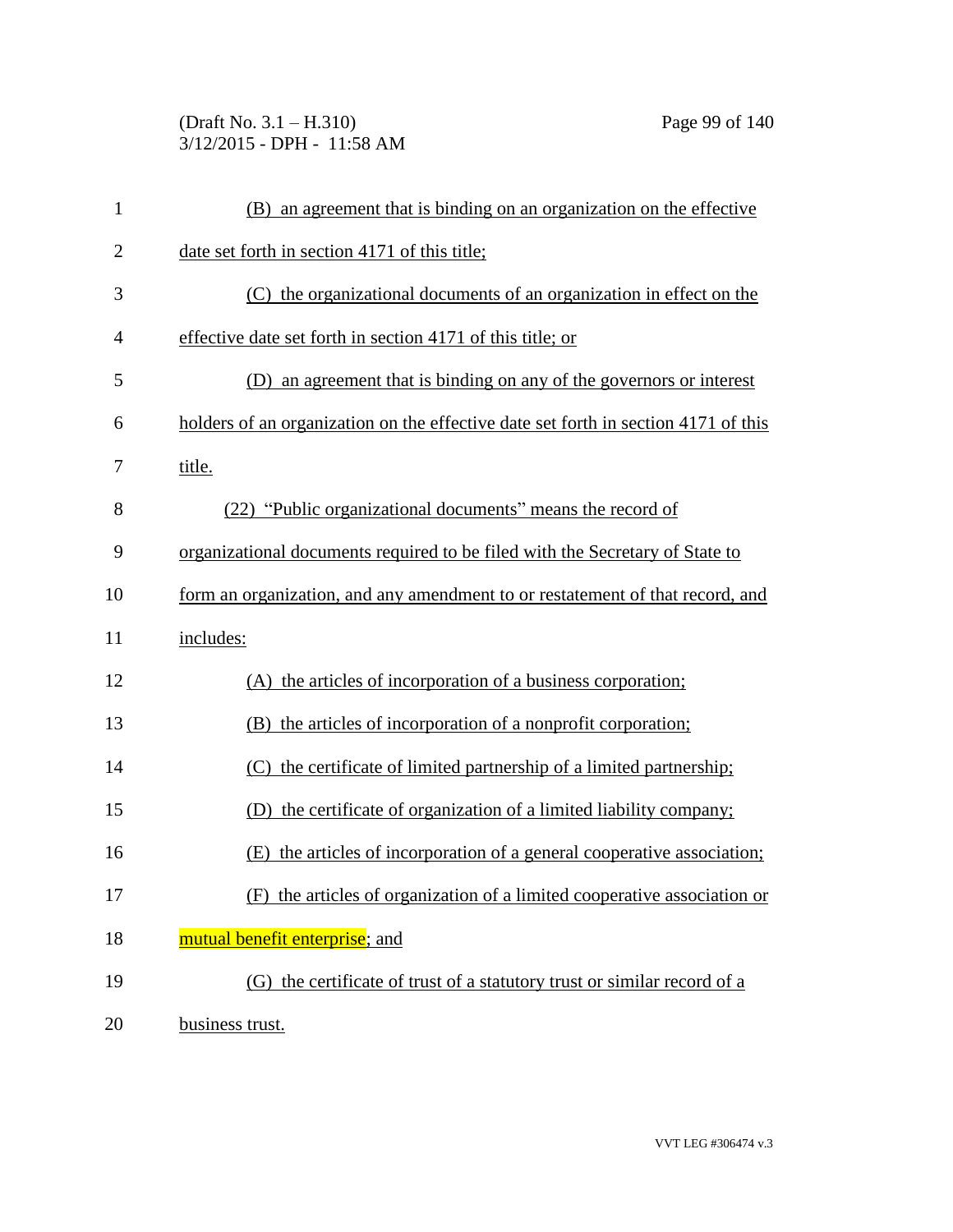(Draft No. 3.1 – H.310) Page 100 of 140 3/12/2015 - DPH - 11:58 AM

| $\mathbf{1}$   | (23) "Registered foreign organization" means a foreign organization that          |
|----------------|-----------------------------------------------------------------------------------|
| $\mathbf{2}$   | is registered to do business in this State pursuant to a record filed by the      |
| 3              | Secretary of State.                                                               |
| $\overline{4}$ | (24) "Surviving organization" means an organization into which one or             |
| 5              | more other organizations are merged whether the organization preexisted the       |
| 6              | merger or was created by the merger.                                              |
| 7              | § 4142. CONVERSION AUTHORIZED                                                     |
| 8              | (a) By complying with sections 4142 through 4146 of this title, a domestic        |
| 9              | limited liability company may become a domestic organization that is a            |
| 10             | different type of organization.                                                   |
| 11             | (b) By complying with sections 4142 through 4146 of this title, a domestic        |
| 12             | partnership or limited partnership may become a domestic limited liability        |
| 13             | company.                                                                          |
| 14             | (c) By complying with sections 4142 through 4146 of this title applicable         |
| 15             | to foreign organizations, a foreign organization that is not a foreign limited    |
| 16             | liability company may become a domestic limited liability company if the          |
| 17             | conversion is authorized by the law of the foreign organization's jurisdiction of |
| 18             | formation.                                                                        |
| 19             | (d) If a protected agreement contains a provision that applies to a merger of     |
| 20             | a domestic limited liability company but does not refer to a conversion, the      |
| 21             | provision applies to a conversion of the company as if the conversion were a      |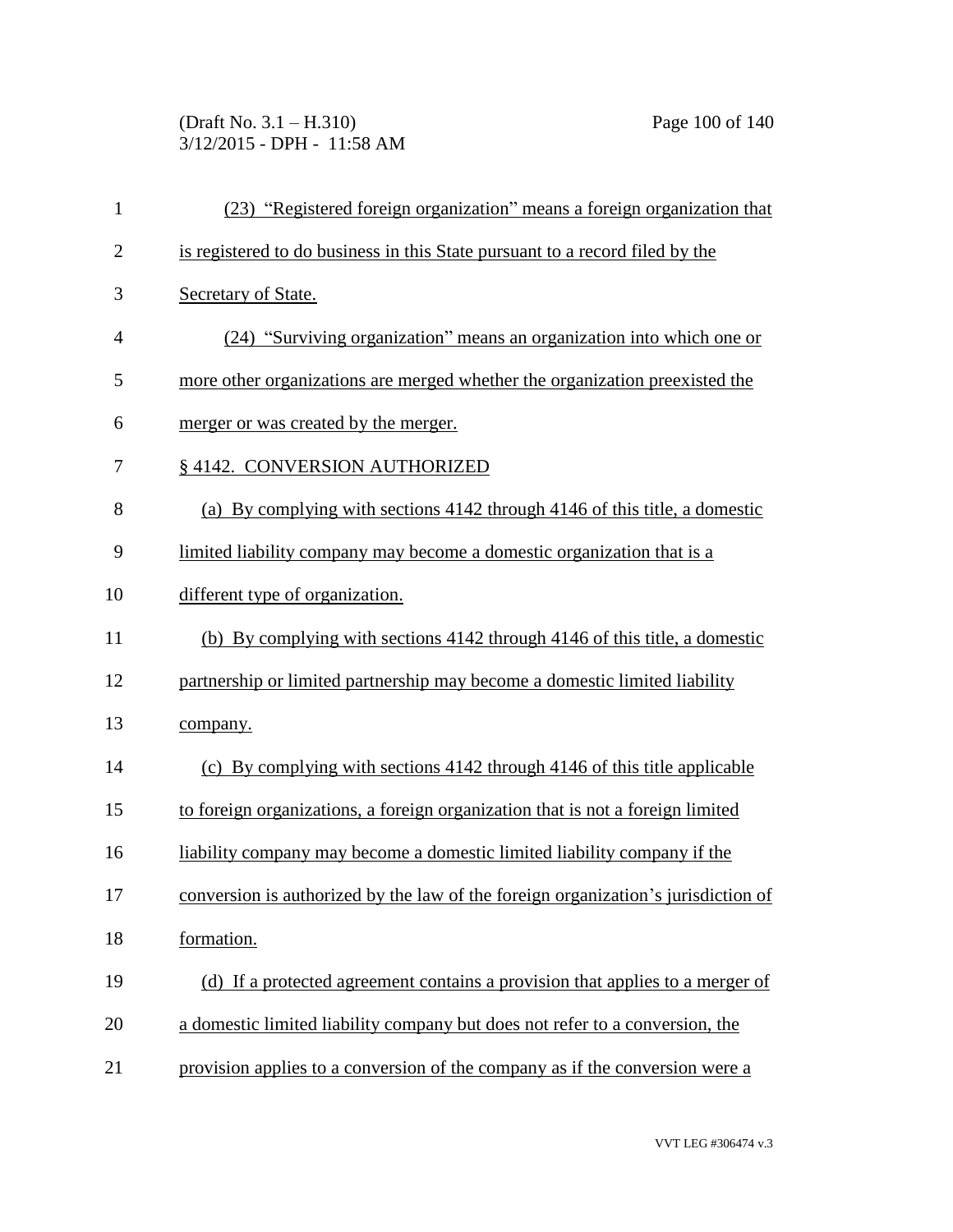(Draft No. 3.1 – H.310) Page 101 of 140 3/12/2015 - DPH - 11:58 AM

| $\mathbf{1}$   | merger until the provision is amended after the effective date set forth in       |
|----------------|-----------------------------------------------------------------------------------|
| $\overline{2}$ | section 4171 of this title.                                                       |
| 3              | § 4143. PLAN OF CONVERSION                                                        |
| $\overline{4}$ | (a) A domestic limited liability company may convert to a different type of       |
| 5              | organization under section 4142 of this title, by approving a plan of             |
| 6              | conversion. The plan shall be in a record and contain:                            |
| 7              | (1) the name of the converting limited liability company;                         |
| 8              | (2) the name, jurisdiction of formation, and type of organization of the          |
| 9              | converted organization;                                                           |
| 10             | (3) the manner of converting the interests in the converting limited              |
| 11             | liability company into interests, securities, obligations, money, other property, |
| 12             | rights to acquire interests or securities, or any combination of the foregoing;   |
| 13             | (4) the proposed public organizational documents of the converted                 |
| 14             | organization if it will be an organization with public organizational documents   |
| 15             | filed with the Secretary of State;                                                |
| 16             | (5) the full text of the private organizational documents of the converted        |
| 17             | organization which are proposed to be in a record;                                |
| 18             | (6) the other terms and conditions of the conversion; and                         |
| 19             | (7) any other provision required by the law of this State or the operating        |
| 20             | agreement of the converting limited liability company.                            |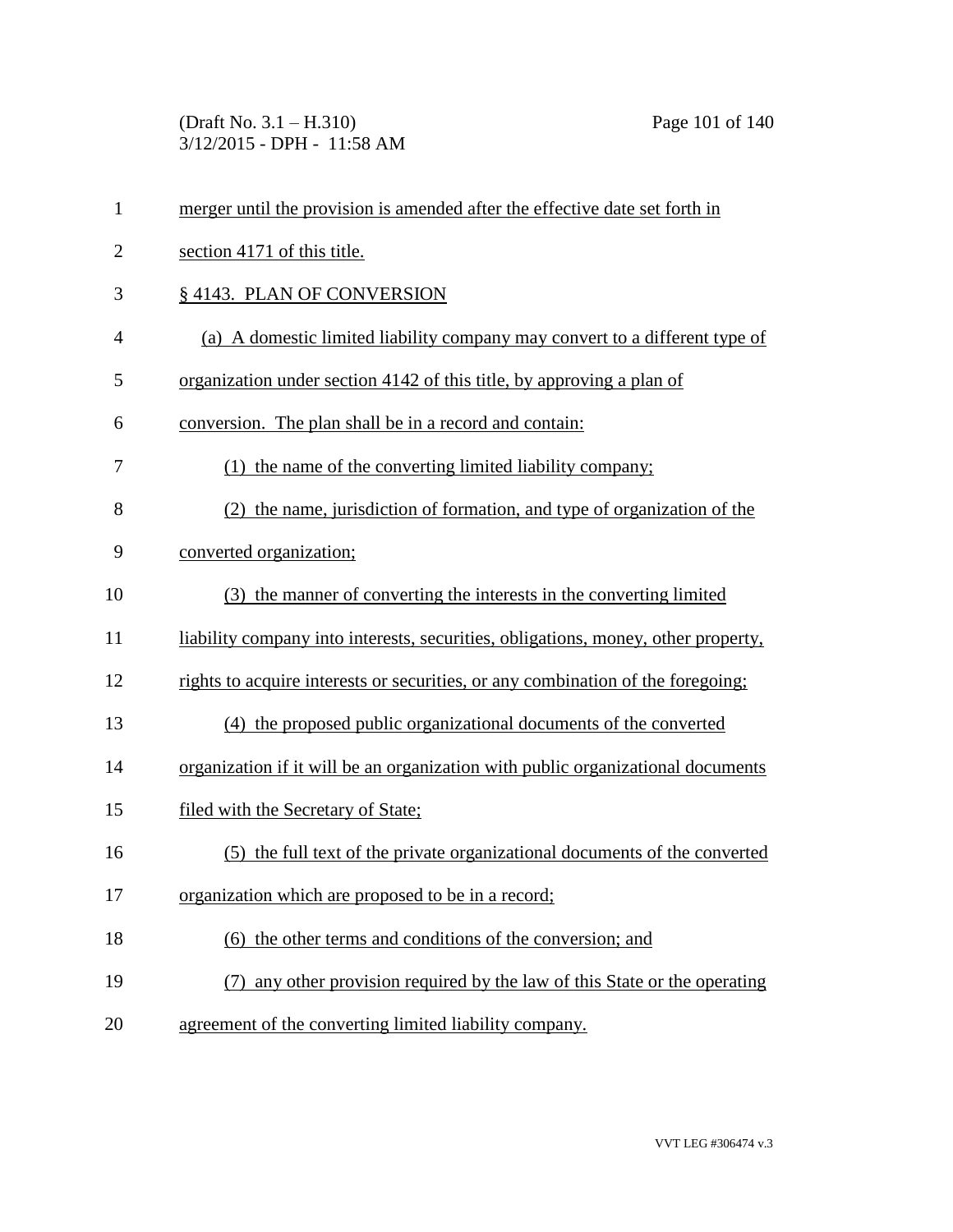(Draft No. 3.1 – H.310) Page 102 of 140 3/12/2015 - DPH - 11:58 AM

| $\mathbf{1}$   | (b) A domestic general partnership or a domestic limited partnership may            |
|----------------|-------------------------------------------------------------------------------------|
| $\overline{2}$ | convert into a domestic limited liability company by approving a plan of            |
| 3              | conversion setting forth the terms and conditions of the conversion of the          |
| $\overline{4}$ | interests of partners of a partnership or of a limited partnership, as the case     |
| 5              | may be, into interests in the converted limited liability company or the cash or    |
| 6              | other consideration to be paid or delivered as a result of the conversion of the    |
| 7              | interests of the partners, or a combination thereof.                                |
| 8              | (c) In addition to the requirements of subsection (a) of this section, a plan       |
| 9              | of conversion may contain any other provision not prohibited by law.                |
| 10             | §4144. APPROVAL OF CONVERSION                                                       |
| 11             | (a) For any conversion of a limited liability company into another type of          |
| 12             | organization, a plan of conversion is not effective unless it has been approved:    |
| 13             | (1) by a domestic converting limited liability company, in accordance               |
| 14             | with the organizational documents of the limited liability company, or, in the      |
| 15             | absence of a provision governing approval of conversions, by all the members        |
| 16             | of the limited liability company entitled to vote on or consent to any              |
| 17             | matter; and                                                                         |
| 18             | (2) in a record, by each member of a domestic converting limited                    |
| 19             | liability company which will have personal liability for debts, obligations, and    |
| 20             | other liabilities that are incurred after the conversion becomes effective, unless: |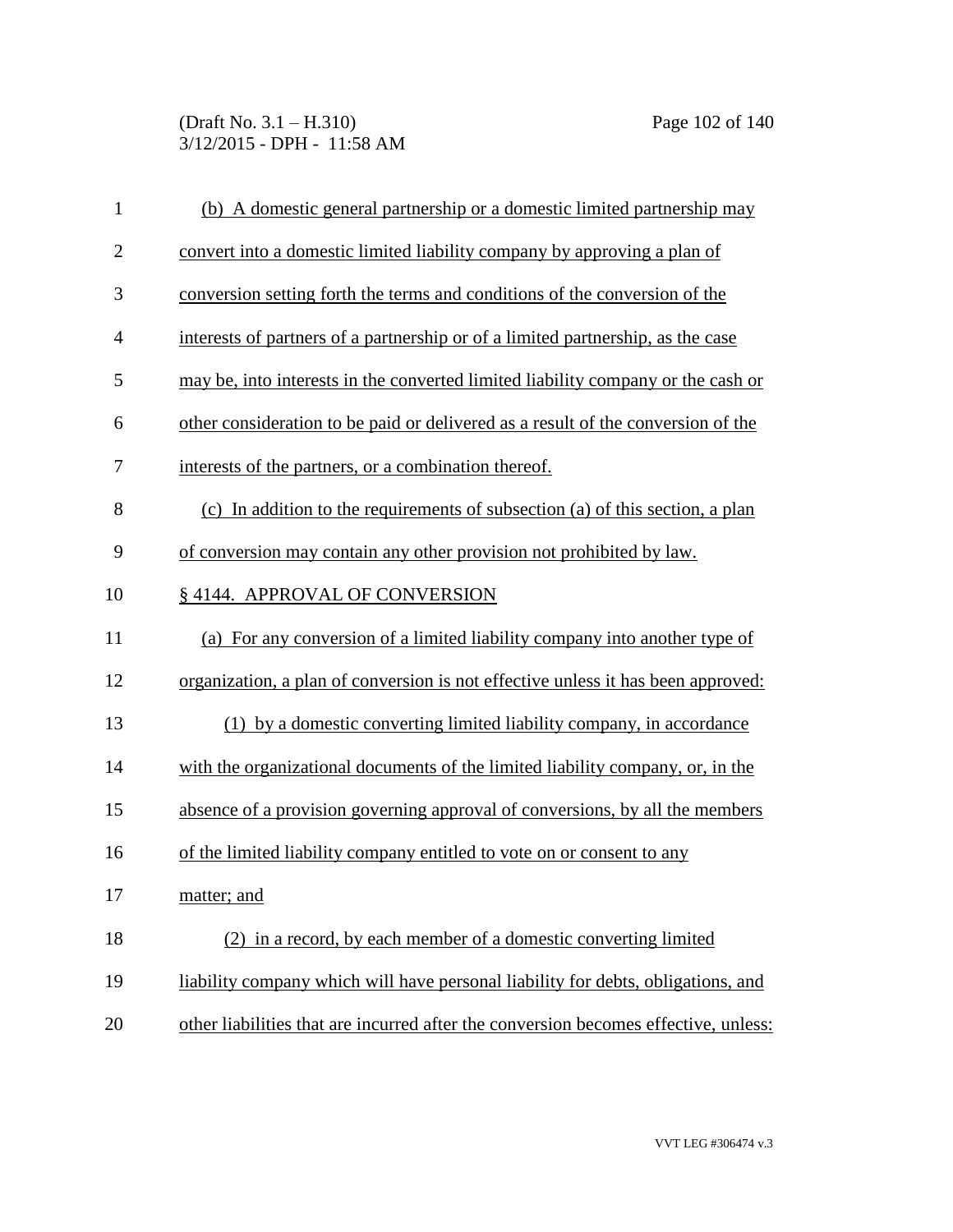(Draft No. 3.1 – H.310) Page 103 of 140 3/12/2015 - DPH - 11:58 AM

| $\mathbf{1}$   | (A) the operating agreement of the company provides in a record for              |
|----------------|----------------------------------------------------------------------------------|
| $\overline{2}$ | the approval of a conversion or a merger in which some or all of its members     |
| 3              | become subject to personal liability by the affirmative vote or consent of fewer |
| 4              | than all the members; and                                                        |
| 5              | (B) the member voted for or consented in a record to that provision              |
| 6              | of the operating agreement or became a member after the adoption of that         |
| 7              | provision.                                                                       |
| 8              | (b) For a conversion of a domestic general partnership or domestic limited       |
| 9              | partnership into a domestic limited liability company, the plan of conversion    |
| 10             | shall be approved by all of the partners or by a number or percentage of the     |
| 11             | partners required for the conversion in the partnership agreement.               |
| 12             | (c) A conversion involving a domestic converting organization is not             |
| 13             | effective unless it is approved by the domestic converting organization in       |
| 14             | accordance with its governing law and organizational documents.                  |
| 15             | (d) A conversion of a foreign converting organization is not effective           |
| 16             | unless it is approved by the foreign organization in accordance with the law of  |
| 17             | the foreign organization's jurisdiction of formation and its organizational      |
| 18             | documents.                                                                       |
| 19             | § 4145. AMENDMENT OR ABANDONMENT OF PLAN OF                                      |
| 20             | <b>CONVERSION</b>                                                                |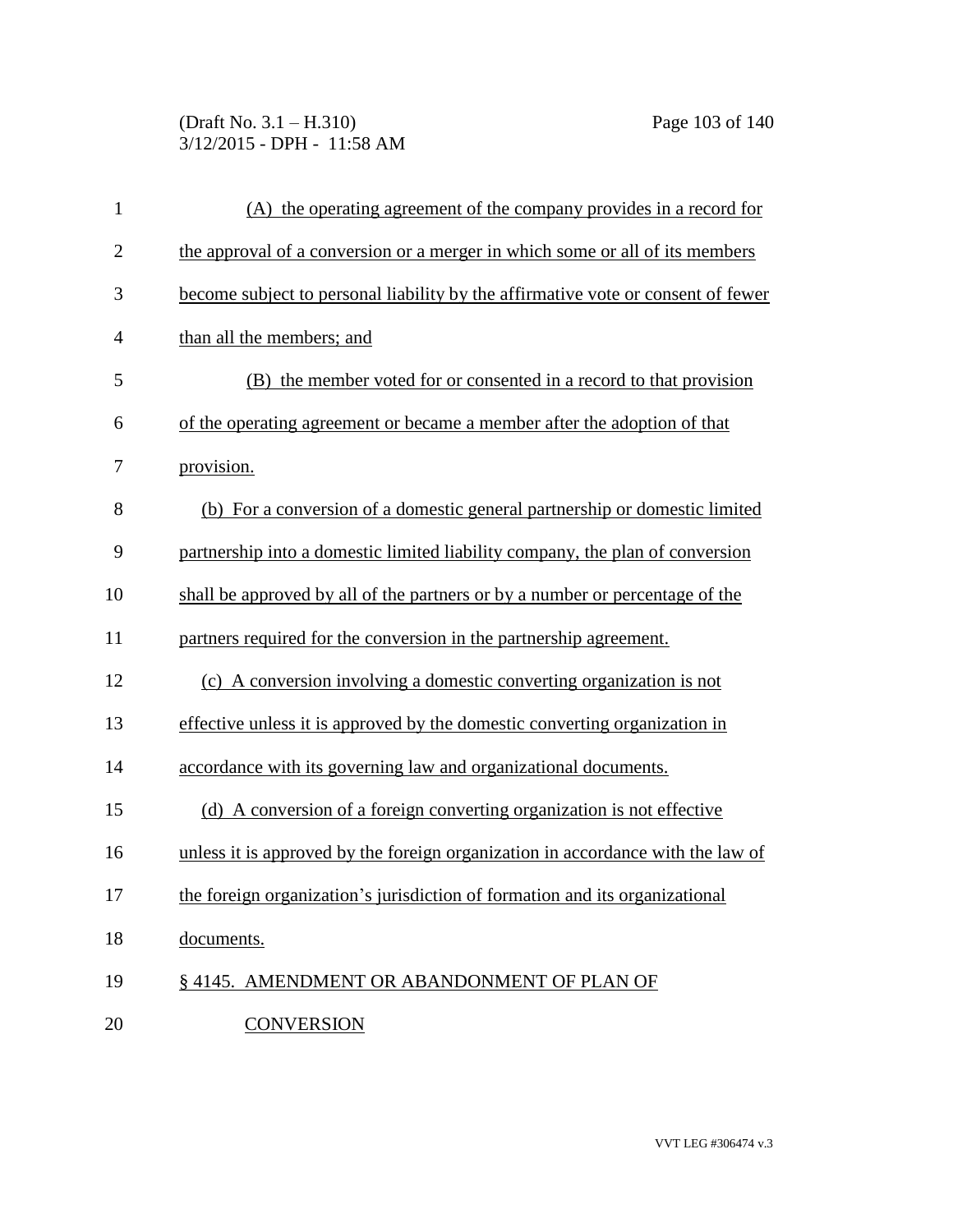(Draft No. 3.1 – H.310) Page 104 of 140 3/12/2015 - DPH - 11:58 AM

| $\mathbf{1}$   | (a) A plan of conversion of a domestic converting limited liability company      |
|----------------|----------------------------------------------------------------------------------|
| $\overline{2}$ | may be amended:                                                                  |
| 3              | (1) in the same manner as the plan was approved, if the plan does not            |
| 4              | provide for the manner in which it may be amended; or                            |
| 5              | (2) by its managers or members in the manner provided in the plan of             |
| 6              | conversion, but a member that was entitled to vote on or consent to approval of  |
| 7              | the conversion is entitled to vote on or consent to any amendment of the plan    |
| 8              | that will change:                                                                |
| 9              | (A) the amount or kind of interests, securities, obligations, money,             |
| 10             | other property, rights to acquire interests or securities, or any combination of |
| 11             | the foregoing, to be received by any of the members of the converting            |
| 12             | company under the plan;                                                          |
| 13             | (B) the public organizational documents, if any, or private                      |
| 14             | organizational documents of the converted organization which will be in effect   |
| 15             | immediately after the conversion becomes effective, except for changes that do   |
| 16             | not require approval of the interest holders of the converted organization under |
| 17             | its governing law or organizational documents; or                                |
| 18             | (C) any other terms or conditions of the plan, if the change would               |
| 19             | adversely affect the member in any material respect.                             |
| 20             | (b) A plan of conversion of a general or limited partnership may be              |
| 21             | amended:                                                                         |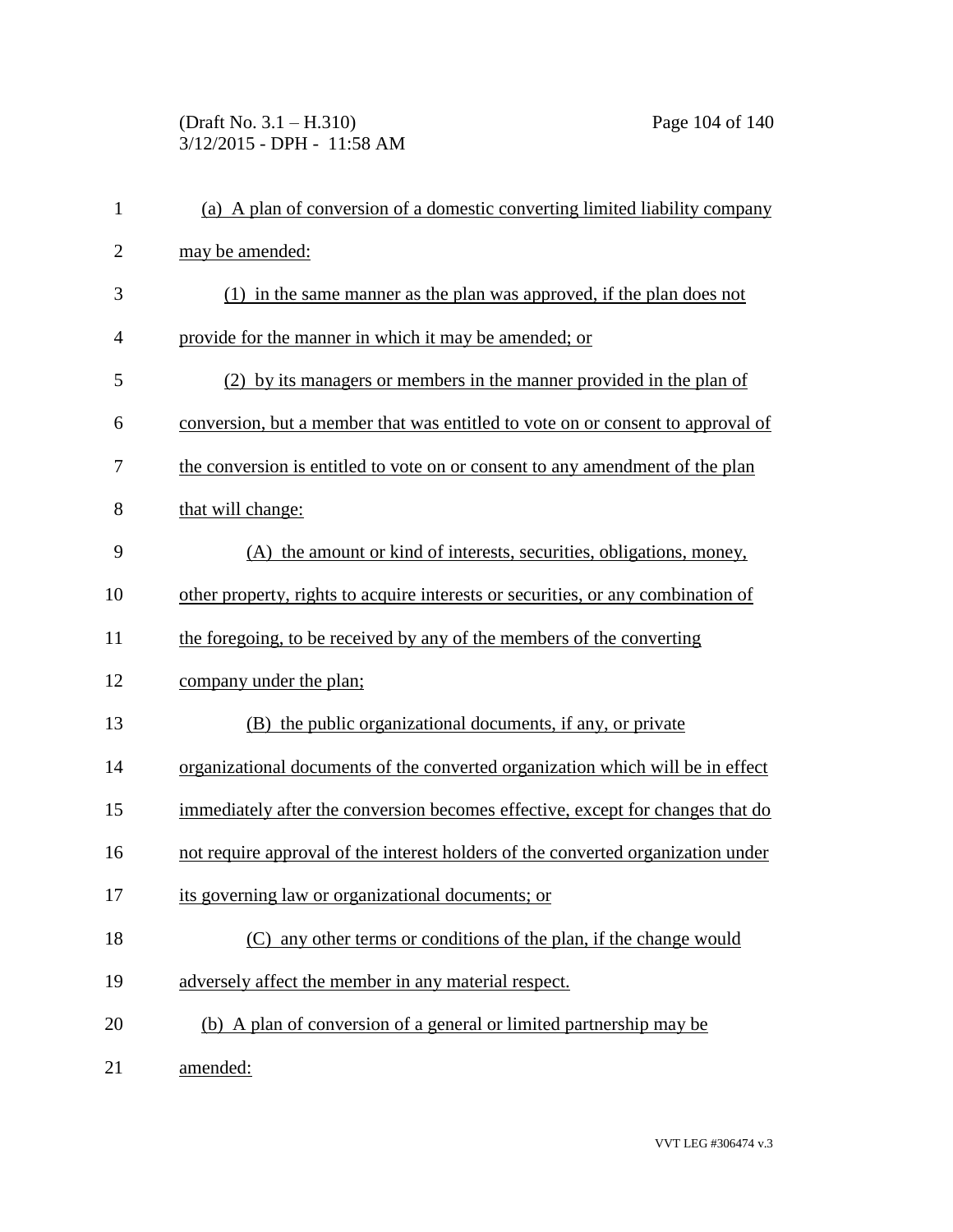(Draft No. 3.1 – H.310) Page 105 of 140 3/12/2015 - DPH - 11:58 AM

| $\mathbf{1}$   | (1) in the same manner as the plan was approved, if the plan does not              |
|----------------|------------------------------------------------------------------------------------|
| $\overline{2}$ | provide for the manner in which it may be amended; or                              |
| 3              | (2) by its general partner or general partners in the manner provided in           |
| $\overline{4}$ | the plan, but a partner that was entitled to vote on or consent to approval of the |
| 5              | conversion is entitled to vote on or consent to any amendment of the plan that     |
| 6              | will change:                                                                       |
| 7              | (A) the amount or kind of interests, securities, obligations, money,               |
| 8              | other property, rights to acquire interests or securities, or any combination of   |
| 9              | the foregoing, to be received by any of the partners of the converting company     |
| 10             | under the plan;                                                                    |
| 11             | (B) the public organizational documents, if any, or private                        |
| 12             | organizational documents of the converted organization which will be in effect     |
| 13             | immediately after the conversion becomes effective, except for changes that do     |
| 14             | not require approval of the interest holders of the converted organization under   |
| 15             | its governing statute or governing documents; or                                   |
| 16             | any other terms or conditions of the plan, if the change would                     |
| 17             | adversely affect the partner in any material respect.                              |
| 18             | $(c)(1)$ After a plan of conversion has been approved by a domestic                |
| 19             | converting limited liability company and before a statement of conversion          |
| 20             | becomes effective, the plan may be abandoned as provided in the plan.              |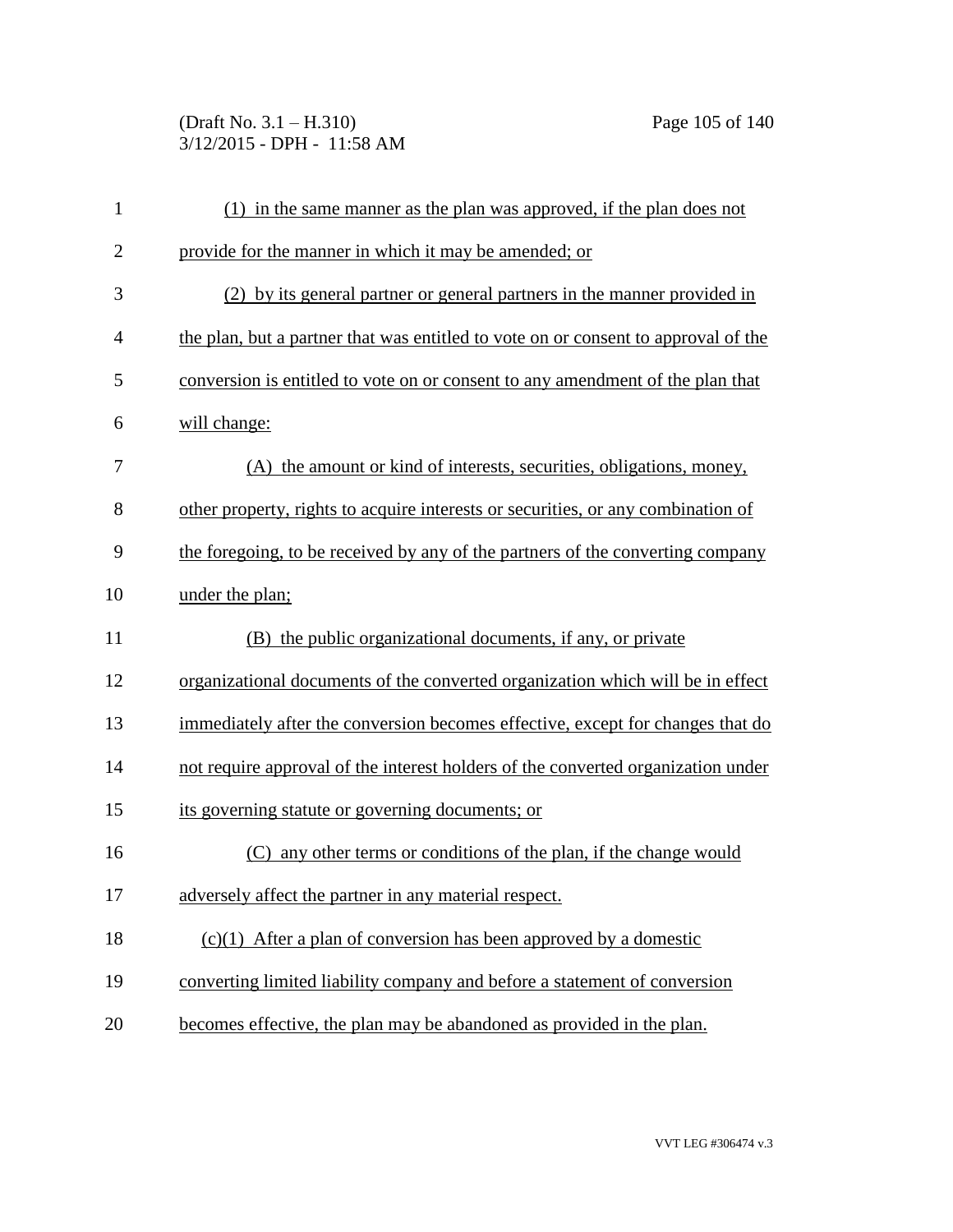(Draft No. 3.1 – H.310) Page 106 of 140 3/12/2015 - DPH - 11:58 AM

| $\mathbf{1}$   | (2) Unless prohibited by the plan, a domestic converting limited liability       |
|----------------|----------------------------------------------------------------------------------|
| $\overline{2}$ | company may abandon the plan in the same manner as the plan was approved.        |
| 3              | $(d)(1)$ If a plan of conversion is abandoned after a statement of conversion    |
| 4              | has been delivered to the Secretary of State for filing and before the statement |
| 5              | becomes effective, a statement of abandonment, signed by the converting          |
| 6              | organization, shall be delivered to the Secretary of State for filing before the |
| 7              | statement of conversion becomes effective.                                       |
| 8              | (2) The statement of abandonment takes effect on filing, and the                 |
| 9              | conversion is abandoned and does not become effective.                           |
| 10             | (3) The statement of abandonment must contain:                                   |
| 11             | (A) the name of the converting limited liability company;                        |
| 12             | (B) the date on which the statement of conversion was filed by the               |
| 13             | Secretary of State; and                                                          |
| 14             | (C) a statement that the conversion has been abandoned in                        |
| 15             | accordance with this section.                                                    |
| 16             | §4146. STATEMENT OF CONVERSION; EFFECTIVE DATE OF                                |
| 17             | <b>CONVERSION</b>                                                                |
| 18             | (a) A statement of conversion must be signed by the converting                   |
| 19             | organization and delivered to the Secretary of State for filing.                 |
| 20             | (b) A statement of conversion must contain:                                      |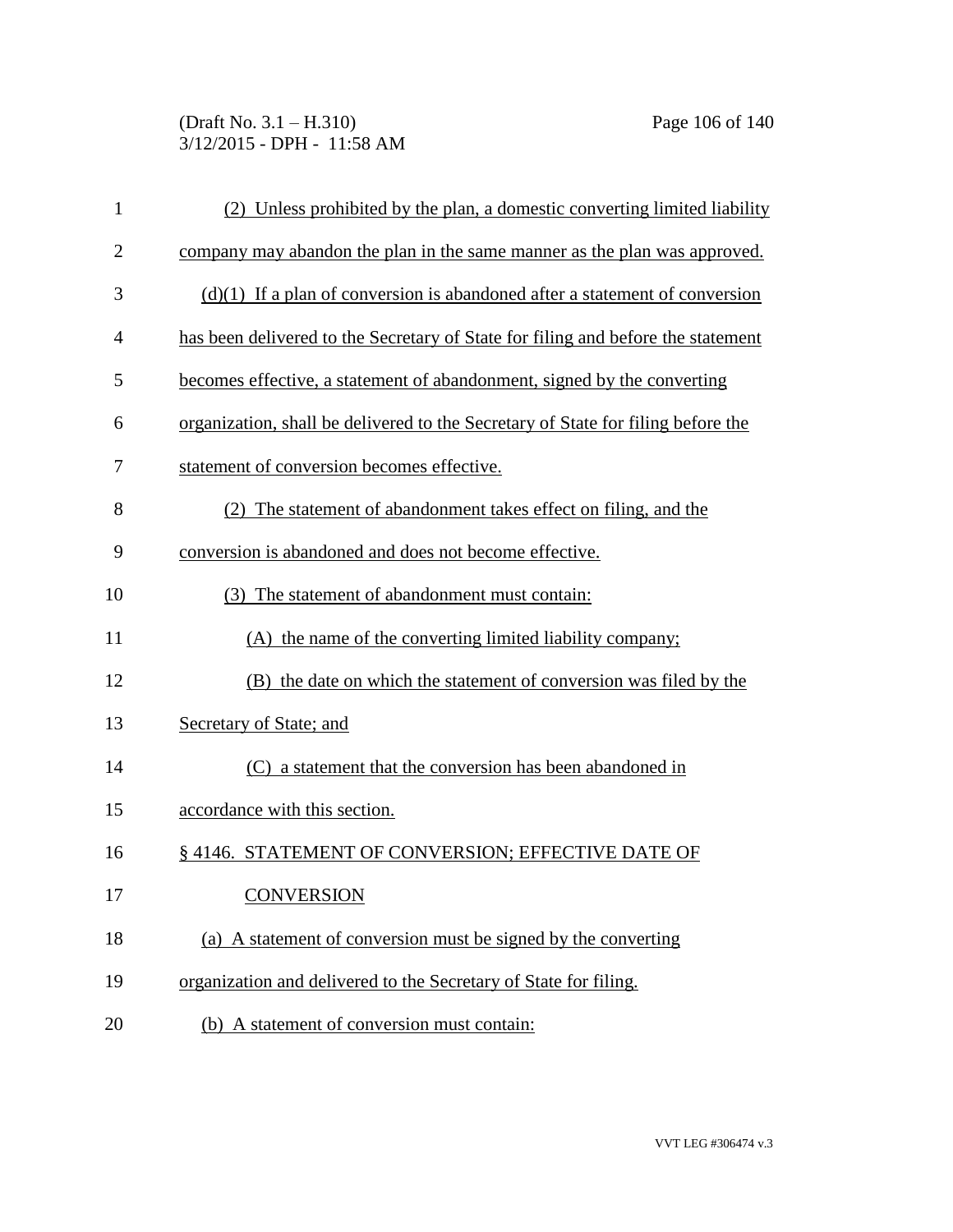# (Draft No. 3.1 – H.310) Page 107 of 140 3/12/2015 - DPH - 11:58 AM

| $\mathbf{1}$   | (1) the name, jurisdiction of formation, and type of organization of the       |
|----------------|--------------------------------------------------------------------------------|
| $\overline{c}$ | converting organization;                                                       |
| 3              | (2) the name, jurisdiction of formation, and type of organization of the       |
| 4              | converted organization;                                                        |
| 5              | (3) if the converting organization is a domestic limited liability             |
| 6              | company, a statement that the plan of conversion was approved in accordance    |
| 7              | with this subchapter, or, if the converting organization is a foreign          |
| 8              | organization, a statement that the conversion was approved by the foreign      |
| 9              | organization in accordance with the law of its jurisdiction of formation;      |
| 10             | (4) if the converted organization is a domestic organization, its public       |
| 11             | organizational documents, as an attachment; and                                |
| 12             | (5) if the converted organization is a foreign limited liability partnership,  |
| 13             | its certificate of authority to do business in the State, as an attachment.    |
| 14             | (c) In addition to the requirements of subsection (b) of this section, a       |
| 15             | statement of conversion may contain any other provision not prohibited         |
| 16             | by law.                                                                        |
| 17             | (d) If the converted organization is a domestic organization, its public       |
| 18             | organizational documents, if any, shall satisfy the requirements of the law of |
| 19             | this State, except that the public organizational documents do not need to be  |
| 20             | signed.                                                                        |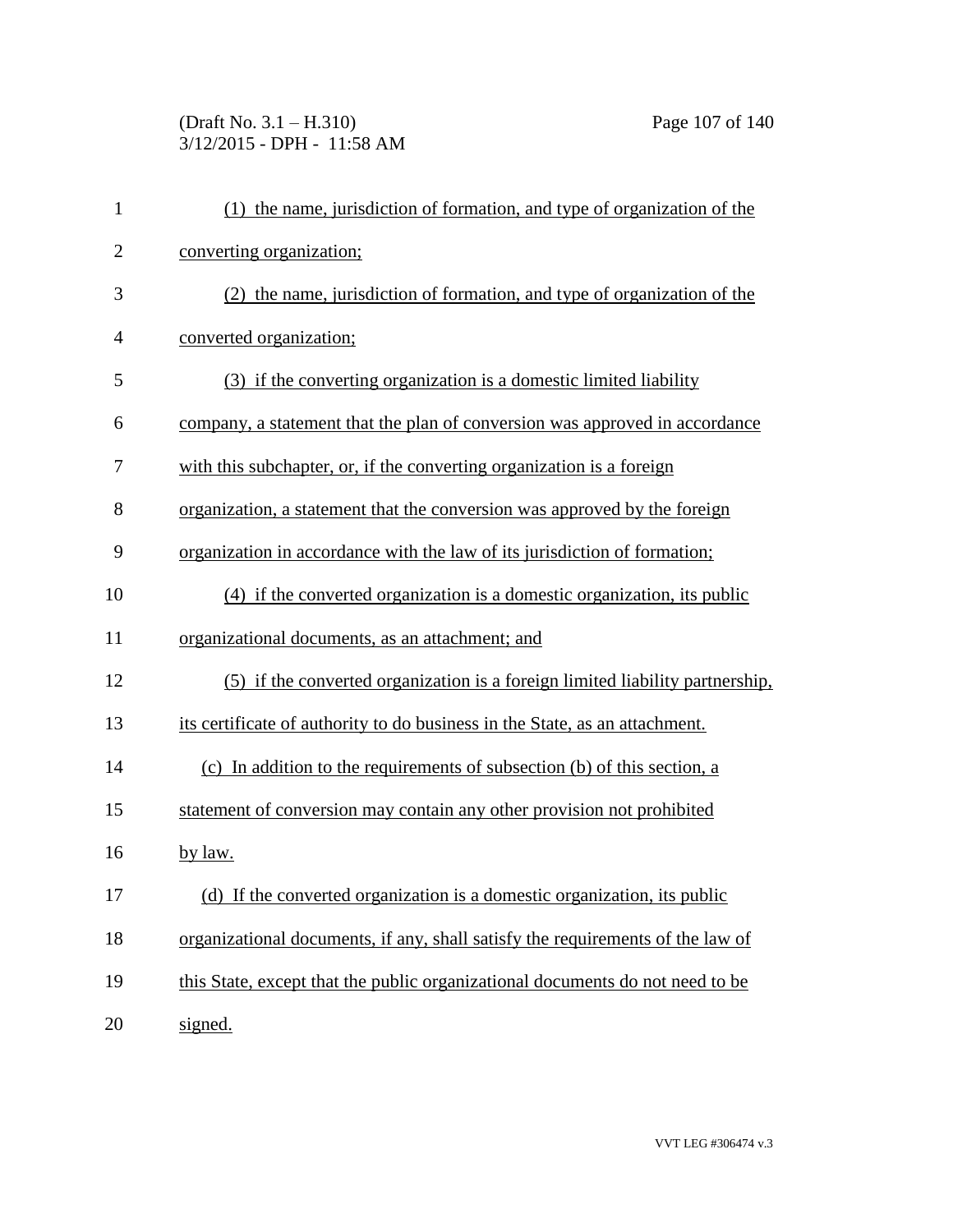(Draft No. 3.1 – H.310) Page 108 of 140 3/12/2015 - DPH - 11:58 AM

| $\mathbf{1}$   | $(e)(1)$ A plan of conversion that is signed by a domestic converting limited   |
|----------------|---------------------------------------------------------------------------------|
| $\overline{2}$ | liability company and meets all the requirements of subsection (b) of this      |
| 3              | section may be delivered to the Secretary of State for filing instead of a      |
| 4              | statement of conversion and on filing has the same effect.                      |
| 5              | (2) If a plan of conversion is filed as provided in this subsection,            |
| 6              | references in this subchapter to a statement of conversion refer to the plan of |
| 7              | conversion filed under this subsection.                                         |
| 8              | $(f)(1)$ If the converted organization is a domestic limited liability company, |
| 9              | the conversion becomes effective when the statement of conversion is            |
| 10             | effective.                                                                      |
| 11             | (2) In all other cases, the conversion becomes effective on the later of:       |
| 12             | (A) the date and time provided by the governing statute of the                  |
| 13             | converted organization; or                                                      |
| 14             | (B) when the statement is effective.                                            |
| 15             | § 4147. EFFECT OF CONVERSION                                                    |
| 16             | (a) When a conversion becomes effective:                                        |
| 17             | (1) the converted organization is:                                              |
| 18             | (A) organized under and subject to the governing statute of the                 |
| 19             | converted organization; and                                                     |
| 20             | (B) the same organization without interruption as the converting                |
| 21             | organization;                                                                   |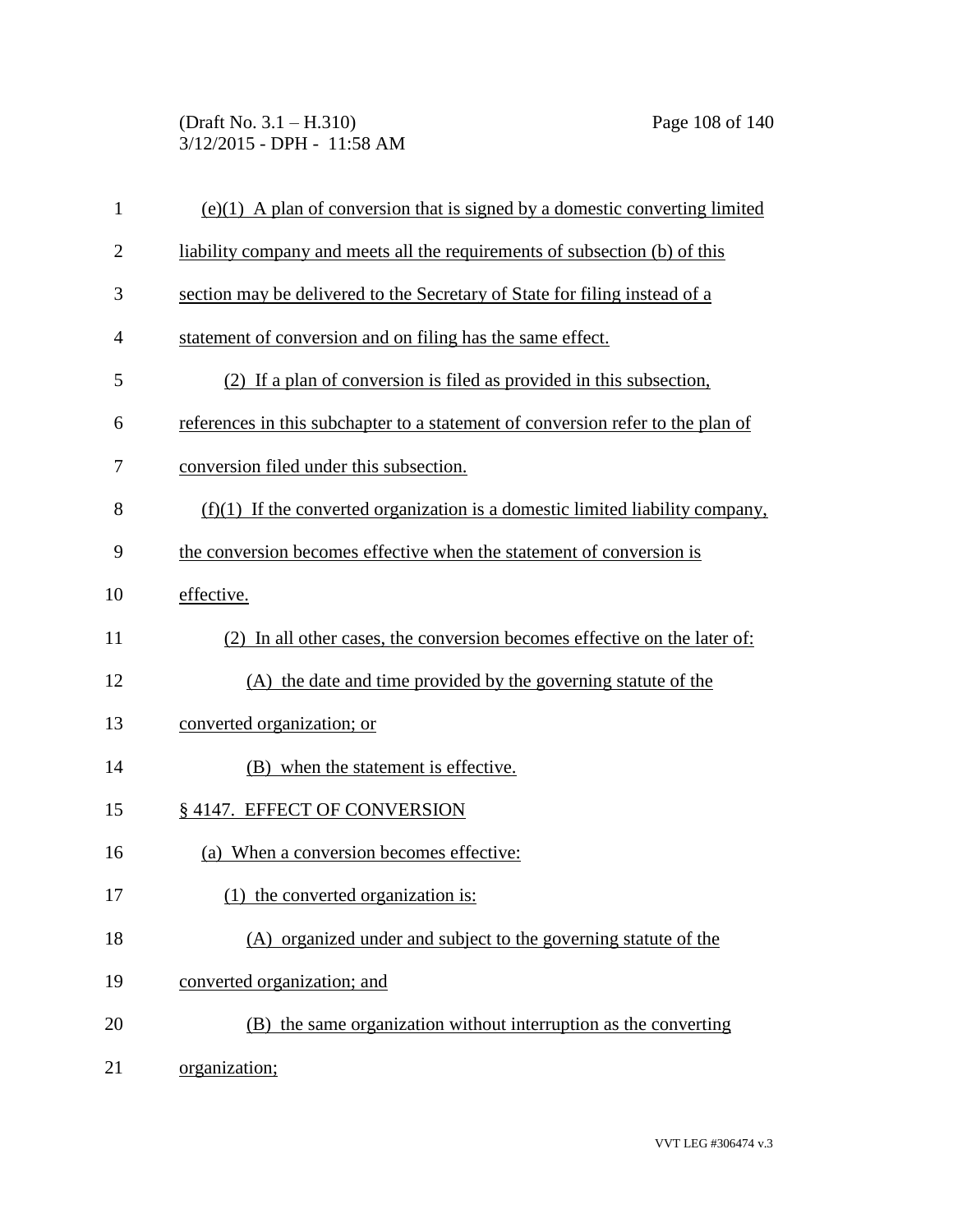(Draft No. 3.1 – H.310) Page 109 of 140 3/12/2015 - DPH - 11:58 AM

| $\mathbf{1}$   | (2) all property of the converting organization continues to be vested in         |
|----------------|-----------------------------------------------------------------------------------|
| $\overline{2}$ | the converted organization without transfer, reversion, or impairment;            |
| 3              | (3) all debts, obligations, and other liabilities of the converting               |
| 4              | organization continue as debts, obligations, and other liabilities of the         |
| 5              | converted organization;                                                           |
| 6              | (4) except as otherwise provided by law or the plan of conversion, all            |
| 7              | the rights, privileges, immunities, powers, and purposes of the converting        |
| 8              | organization remain in the converted organization;                                |
| 9              | (5) the name of the converted organization may be substituted for the             |
| 10             | name of the converting organization in any pending action or proceeding;          |
| 11             | (6) the certificate of organization of the converted organization becomes         |
| 12             | effective;                                                                        |
| 13             | (7) the provisions of the operating agreement of the converted                    |
| 14             | organization which are to be in a record, if any, approved as part of the plan of |
| 15             | conversion become effective; and                                                  |
| 16             | (8) the interests in the converting organization are converted, and the           |
| 17             | interest holders of the converting organization are entitled only to the rights   |
| 18             | provided to them under the plan of conversion.                                    |
| 19             | (b) Except as otherwise provided in the operating agreement of a domestic         |
| 20             | converting limited liability company, the conversion does not give rise to any    |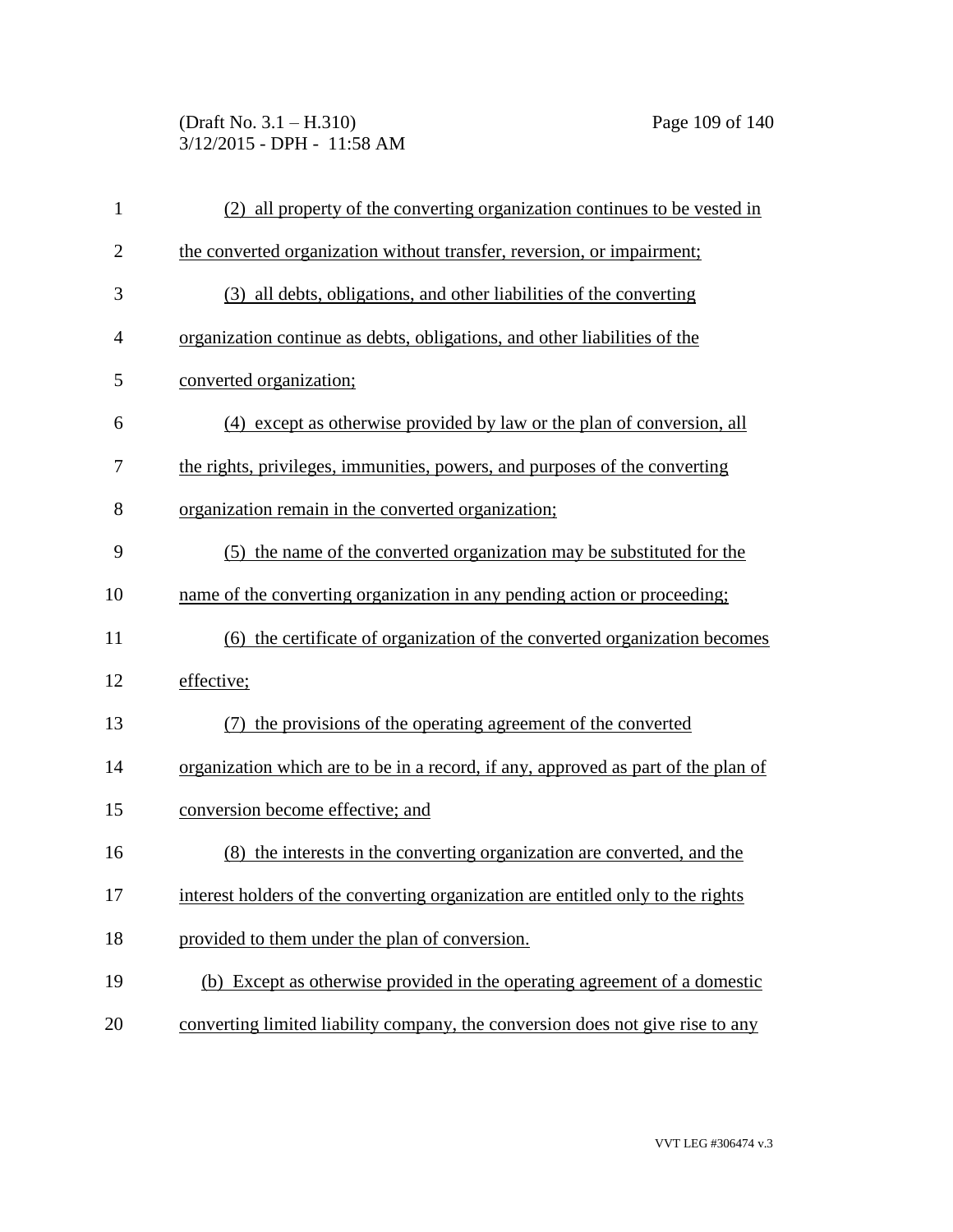(Draft No. 3.1 – H.310) Page 110 of 140 3/12/2015 - DPH - 11:58 AM

| $\mathbf{1}$   | rights that a member, manager, or third party would have upon a dissolution,      |
|----------------|-----------------------------------------------------------------------------------|
| $\overline{2}$ | liquidation, or winding up of the converting organization.                        |
| 3              | (c) When a conversion becomes effective, a person that did not have               |
| $\overline{4}$ | personal liability with respect to the converting organization and becomes        |
| 5              | subject to personal liability with respect to a domestic organization as a result |
| 6              | of the conversion has personal liability only to the extent provided by the       |
| 7              | governing statute of the organization and only for those debts, obligations, and  |
| 8              | other liabilities that are incurred after the conversion becomes effective.       |
| 9              | (d) When a conversion becomes effective, the personal liability of a person       |
| 10             | that ceases to hold an interest in a domestic converting limited liability        |
| 11             | company with respect to which the person had personal liability is subject to     |
| 12             | the following rules:                                                              |
| 13             | (1) the conversion does not discharge any personal liability under this           |
| 14             | title to the extent the personal liability was incurred before the conversion     |
| 15             | became effective;                                                                 |
| 16             | (2) the person does not have personal liability under this title for any          |
| 17             | debt, obligation, or other liability that arises after the conversion becomes     |
| 18             | effective;                                                                        |
| 19             | (3) this title continues to apply to the release, collection, or discharge of     |
| 20             | any personal liability preserved under subdivision (1) of this subsection as if   |
| 21             | the conversion had not occurred; and                                              |

VVT LEG #306474 v.3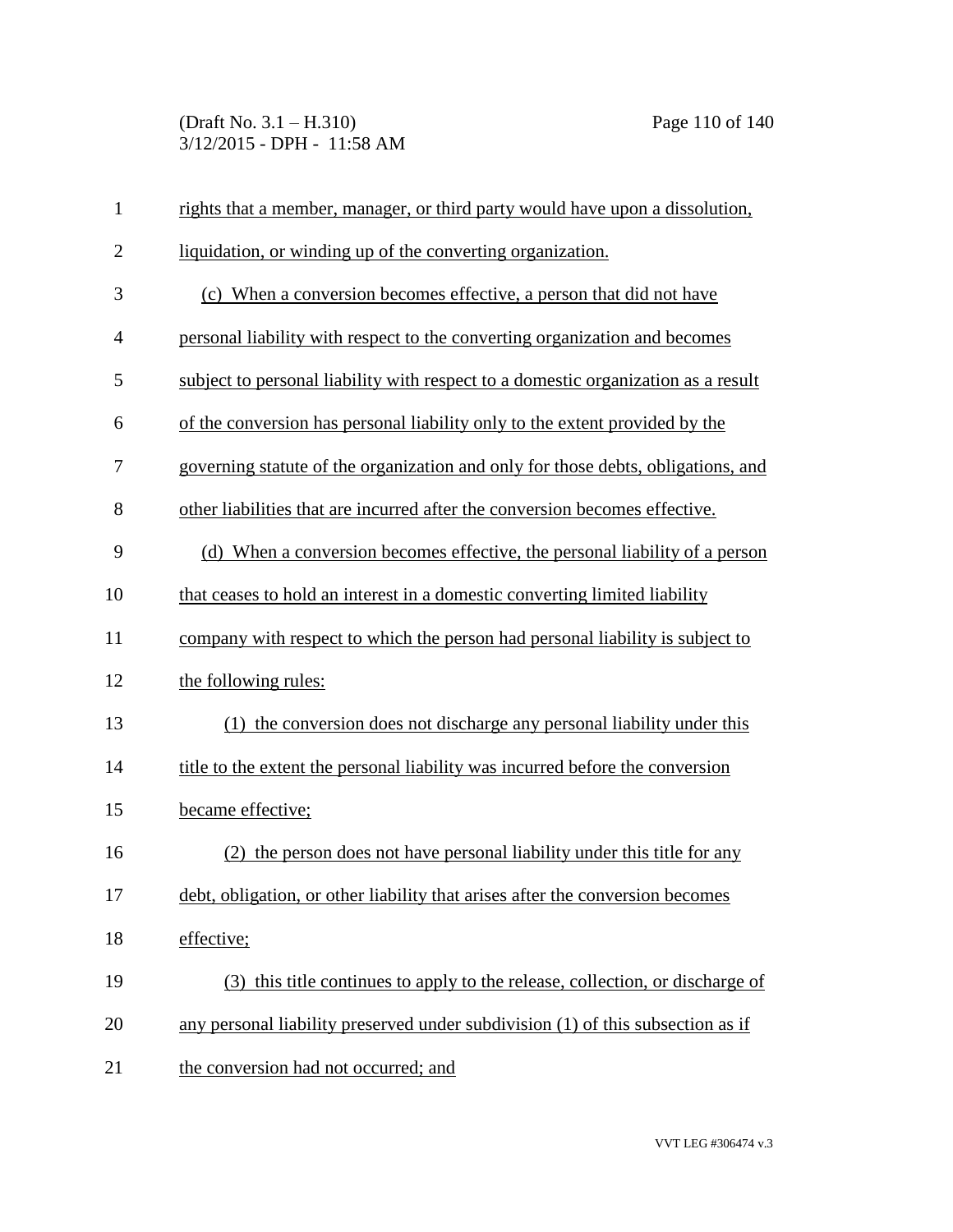(Draft No. 3.1 – H.310) Page 111 of 140 3/12/2015 - DPH - 11:58 AM

| 1              | (4) the person has whatever rights of contribution from any other person           |
|----------------|------------------------------------------------------------------------------------|
| $\overline{2}$ | as are provided by this title, law other than this title, or the organizational    |
| 3              | documents of the converting organization with respect to any personal liability    |
| 4              | preserved under subdivision (1) of this subsection as if the conversion had not    |
| 5              | occurred.                                                                          |
| 6              | (e) When a conversion becomes effective, a foreign organization that is the        |
| 7              | converted organization may be served with process in this State for the            |
| 8              | collection and enforcement of any of its debts, obligations, and other liabilities |
| 9              | as provided in section 4010 of this title.                                         |
| 10             | (f) If the converting organization is a registered foreign organization, its       |
| 11             | registration to do business in this State is canceled when the conversion          |
| 12             | becomes effective.                                                                 |
| 13             | (g) A conversion does not require the organization to wind up its affairs          |
| 14             | and does not constitute or cause the dissolution of the organization.              |
| 15             | §4148. MERGER OF ENTITIES                                                          |
| 16             | (a) A limited liability company may merge with one or more other                   |
| 17             | constituent organizations pursuant to this section, sections 4149 through 4151     |
| 18             | of this title, and a plan of merger, if:                                           |
| 19             | (1) the governing statute of each of the other organizations authorizes            |
| 20             | the merger;                                                                        |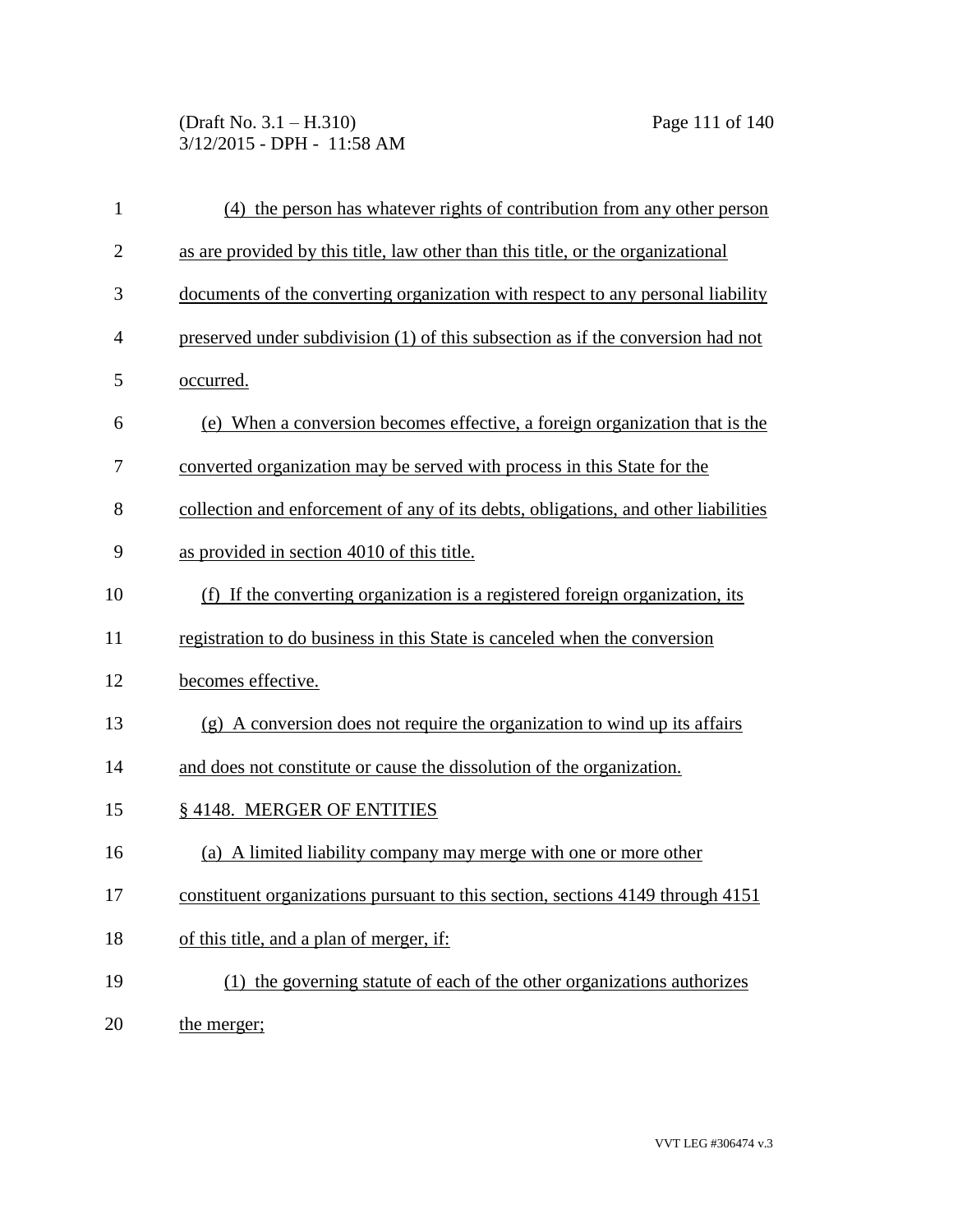(Draft No. 3.1 – H.310) Page 112 of 140 3/12/2015 - DPH - 11:58 AM

| $\mathbf{1}$   | (2) the merger is not prohibited by the law of a jurisdiction that enacted     |
|----------------|--------------------------------------------------------------------------------|
| $\overline{2}$ | any of the governing statutes; and                                             |
| 3              | (3) each of the other organizations complies with its governing statute in     |
| $\overline{4}$ | effecting the merger.                                                          |
| 5              | (b) A plan of merger must be in a record and must include:                     |
| 6              | (1) the name and form of each constituent organization;                        |
| 7              | (2) the name and form of the surviving organization and, if the surviving      |
| 8              | organization is to be created by the merger, a statement to that effect;       |
| 9              | (3) the terms and conditions of the merger, including the manner and           |
| 10             | basis for converting the interests in each constituent organization into any   |
| 11             | combination of money, interests in the surviving organization, and other       |
| 12             | consideration;                                                                 |
| 13             | (4) if the surviving organization is to be created by the merger, the          |
| 14             | surviving organization's organizational documents that are proposed to be in a |
| 15             | record; and                                                                    |
| 16             | (5) if the surviving organization is not to be created by the merger, any      |
| 17             | amendments to be made by the merger to the surviving organization's            |
| 18             | organizational documents that are, or are proposed to be, in a record.         |
| 19             | § 4149. ACTION ON PLAN OF MERGER BY CONSTITUENT LIMITED                        |
| 20             | <b>LIABILITY COMPANY</b>                                                       |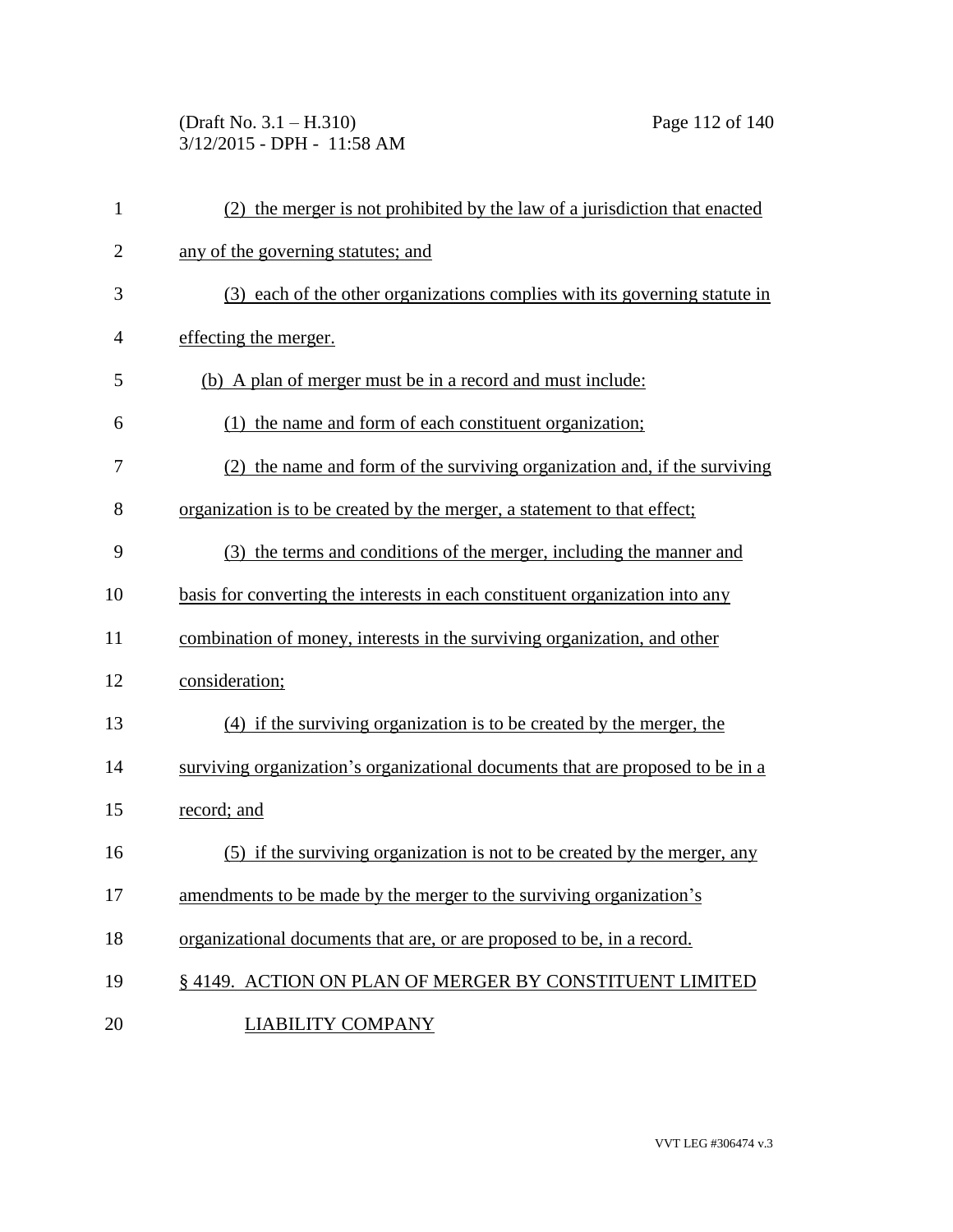(Draft No. 3.1 – H.310) Page 113 of 140 3/12/2015 - DPH - 11:58 AM

| $\mathbf{1}$   | (a) Subject to section 4156 of this title, a plan of merger shall be approved        |
|----------------|--------------------------------------------------------------------------------------|
| $\overline{2}$ | in accordance with the organizational documents of the constituent limited           |
| 3              | liability company, or, in the absence of a provision governing approval of           |
| 4              | conversions, by all the members of the limited liability company entitled to         |
| 5              | vote on or consent to any matter.                                                    |
| 6              | (b) Subject to section 4156 of this title and any contractual rights, after a        |
| 7              | merger is approved, and at any time before the articles of merger are delivered      |
| 8              | to the Secretary of State for filing under section 4146 of this title, a constituent |
| 9              | limited liability company may amend the plan or abandon the merger:                  |
| 10             | as provided in the plan; or                                                          |
| 11             | (2) except as otherwise prohibited in the plan, with the same consent as             |
| 12             | was required to approve the plan.                                                    |
| 13             | § 4150. FILINGS REQUIRED FOR MERGER; EFFECTIVE DATE                                  |
| 14             | (a) After each constituent organization has approved a merger, articles of           |
| 15             | merger shall be signed on behalf of:                                                 |
| 16             | each constituent limited liability company, as provided in subsection<br>(1)         |
| 17             | $\frac{4025(a)}{a}$ of this title; and                                               |
| 18             | (2) each other constituent organization, as provided in its governing                |
| 19             | statute.                                                                             |
| 20             | (b) Articles of merger under this section shall include:                             |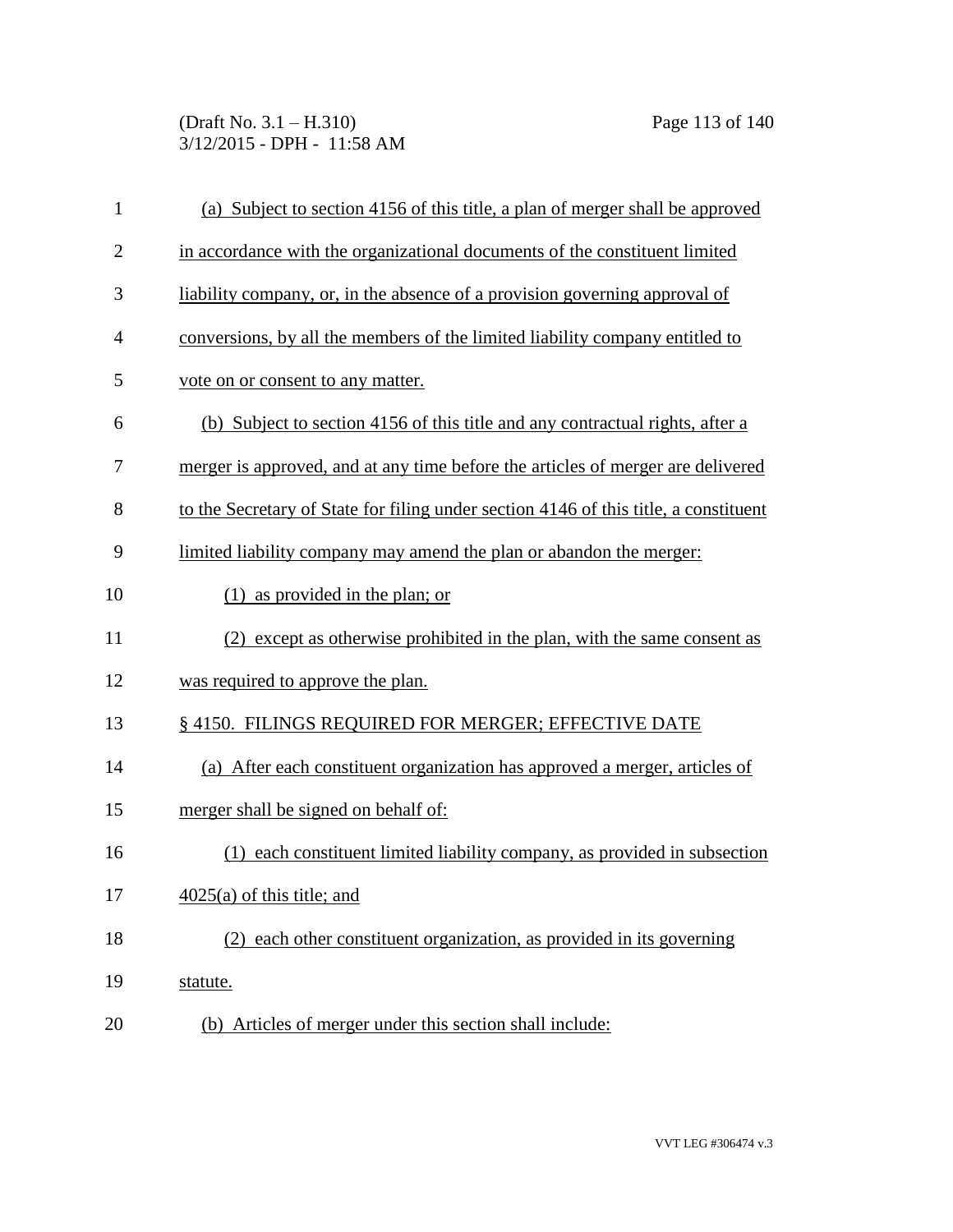(Draft No. 3.1 – H.310) Page 114 of 140 3/12/2015 - DPH - 11:58 AM

| $\mathbf{1}$   | (1) the name and form of each constituent organization and the                    |
|----------------|-----------------------------------------------------------------------------------|
| $\overline{2}$ | jurisdiction of its governing statute;                                            |
| 3              | (2) the name and form of the surviving organization, the jurisdiction of          |
| 4              | its governing statute, and, if the surviving organization is created by the       |
| 5              | merger, a statement to that effect;                                               |
| 6              | (3) the date the merger is effective under the governing statute of the           |
| 7              | surviving organization;                                                           |
| 8              | (4) if the surviving organization is to be created by the merger:                 |
| 9              | (A) if it will be a limited liability company, the company's certificate          |
| 10             | of organization; or                                                               |
| 11             | (B) if it will be an organization other than a limited liability                  |
| 12             | company, the organizational document that creates the organization that is in a   |
| 13             | public record;                                                                    |
| 14             | (5) if the surviving organization preexists the merger, any amendments            |
| 15             | provided for in the plan of merger for the organizational document that created   |
| 16             | the organization that are in a public record;                                     |
| 17             | (6) a statement as to each constituent organization that the merger was           |
| 18             | approved as required by the organization's governing statute;                     |
| 19             | (7) if the surviving organization is a foreign organization not authorized        |
| 20             | to transact business in this State, the street and mailing addresses of an office |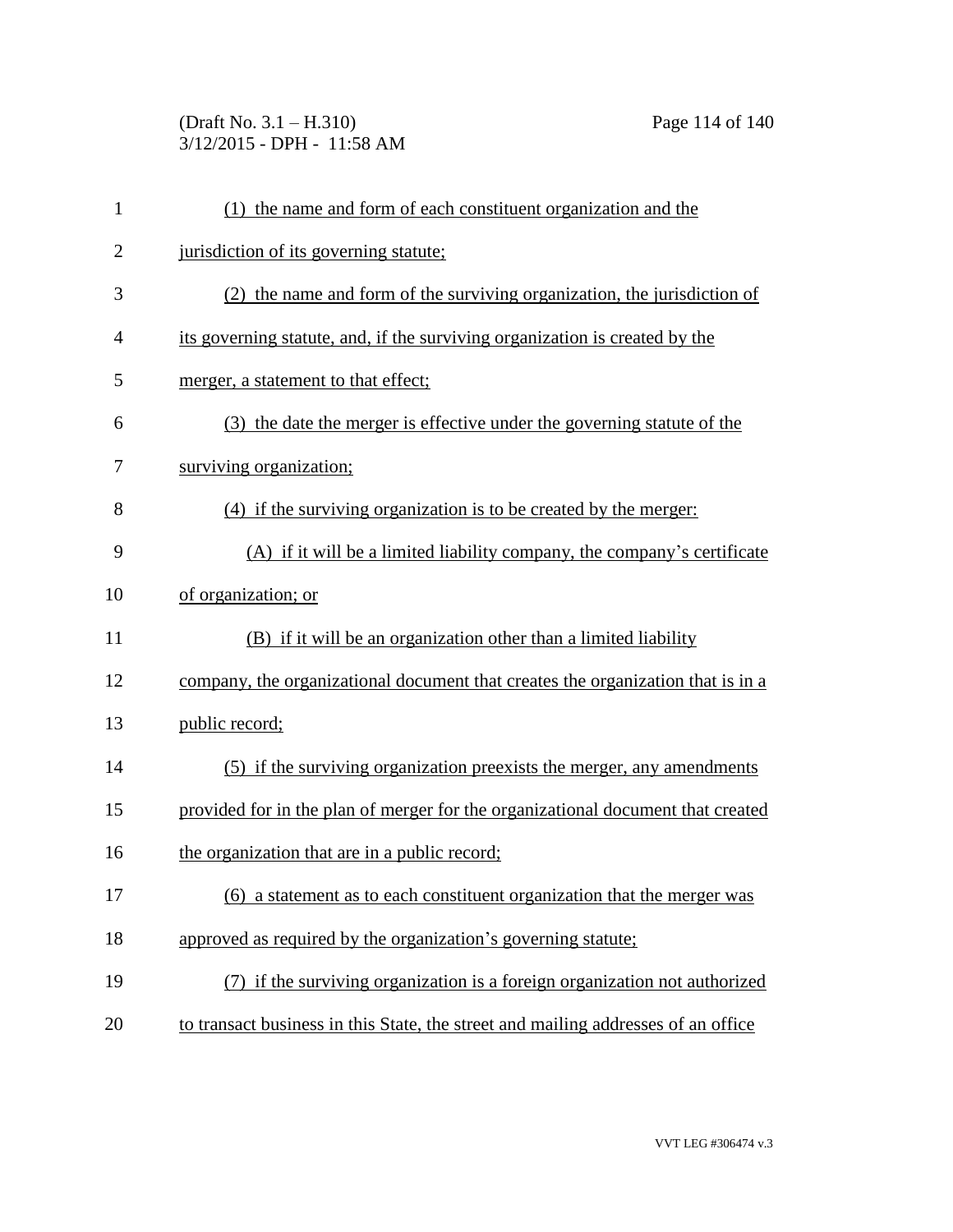(Draft No. 3.1 – H.310) Page 115 of 140 3/12/2015 - DPH - 11:58 AM

| $\mathbf{1}$   | that the Secretary of State may use for the purposes of subsection 4145(b) of |
|----------------|-------------------------------------------------------------------------------|
| $\overline{2}$ | this title; and                                                               |
| 3              | (8) any additional information required by the governing statute of any       |
| 4              | constituent organization.                                                     |
| 5              | (c) Each constituent limited liability company shall deliver the articles of  |
| 6              | merger for filing in the Office of the Secretary of State.                    |
| 7              | (d) A merger becomes effective under this subchapter:                         |
| 8              | (1) if the surviving organization is a limited liability company, upon the    |
| 9              | later of:                                                                     |
| 10             | $(A)$ compliance with subsection $(c)$ of this section; or                    |
| 11             | (B) subject to section 4026 of this title, as specified in the articles of    |
| 12             | merger; or                                                                    |
| 13             | (2) if the surviving organization is not a limited liability company, as      |
| 14             | provided by the governing statute of the surviving organization.              |
| 15             | § 4151. EFFECT OF MERGER                                                      |
| 16             | (a) When a merger becomes effective:                                          |
| 17             | (1) the surviving organization continues or comes into existence;             |
| 18             | (2) each constituent organization that merges into the surviving              |
| 19             | organization ceases to exist as a separate entity;                            |
| 20             | (3) all property owned by each constituent organization that ceases to        |
| 21             | exist vests in the surviving organization;                                    |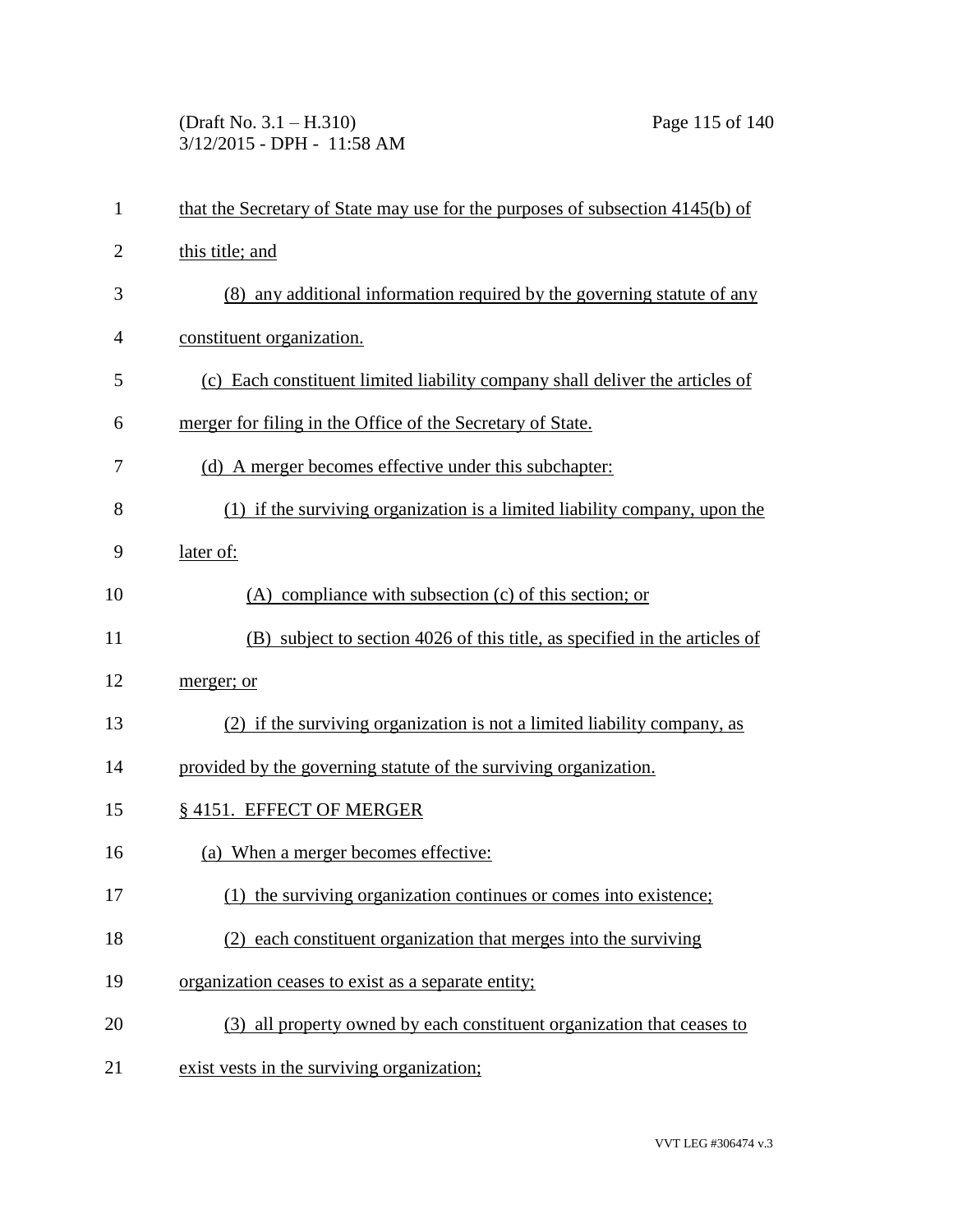(Draft No. 3.1 – H.310) Page 116 of 140 3/12/2015 - DPH - 11:58 AM

| $\mathbf{1}$   | (4) all debts, obligations, or other liabilities of each constituent            |
|----------------|---------------------------------------------------------------------------------|
| $\overline{2}$ | organization that ceases to exist continue as debts, obligations, or other      |
| 3              | liabilities of the surviving organization;                                      |
| $\overline{4}$ | (5) an action or proceeding pending by or against any constituent               |
| 5              | organization that ceases to exist may be continued as if the merger had not     |
| 6              | occurred;                                                                       |
| 7              | (6) except as prohibited by other law, all of the rights, privileges,           |
| 8              | immunities, powers, and purposes of each constituent organization that ceases   |
| 9              | to exist vest in the surviving organization;                                    |
| 10             | (7) except as otherwise provided in the plan of merger, the terms and           |
| 11             | conditions of the plan of merger take effect; and                               |
| 12             | (8) except as otherwise agreed, if a constituent limited liability company      |
| 13             | ceases to exist, the merger does not dissolve the limited liability company for |
| 14             | the purposes of subchapter 7 of this chapter;                                   |
| 15             | (9) if the surviving organization is created by the merger:                     |
| 16             | (A) if it is a limited liability company, the certificate of organization       |
| 17             | becomes effective; or                                                           |
| 18             | (B) if it is an organization other than a limited liability company, the        |
| 19             | organizational document that creates the organization becomes effective; and    |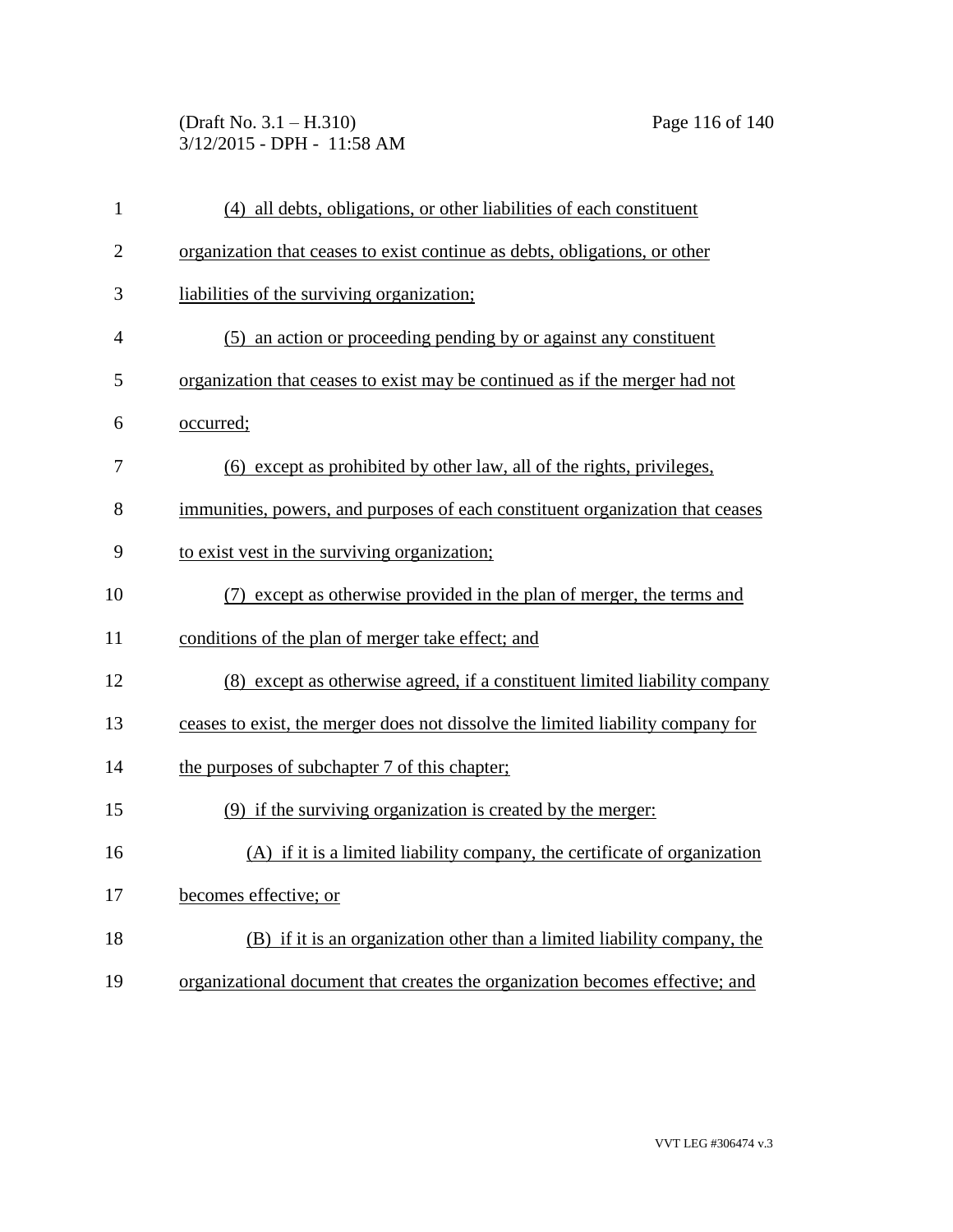(Draft No. 3.1 – H.310) Page 117 of 140 3/12/2015 - DPH - 11:58 AM

| $\mathbf{1}$   | (10) if the surviving organization preexisted the merger, any                       |
|----------------|-------------------------------------------------------------------------------------|
| $\overline{2}$ | amendments provided for in the articles of merger for the organizational            |
| 3              | document that created the organization become effective.                            |
| $\overline{4}$ | $(b)(1)$ A surviving organization that is a foreign organization consents to        |
| 5              | the jurisdiction of the courts of this State to enforce any debt, obligation, or    |
| 6              | other liability owed by a constituent organization, if before the merger the        |
| 7              | constituent organization was subject to suit in this State on the debt, obligation, |
| 8              | or other liability.                                                                 |
| 9              | (2) A surviving organization that is a foreign organization and not                 |
| 10             | authorized to transact business in this State appoints the Secretary of State as    |
| 11             | its agent for service of process for the purposes of enforcing a debt, obligation,  |
| 12             | or other liability under this subsection.                                           |
| 13             | (3) Service on the Secretary of State under this subsection must be made            |
| 14             | in the same manner and has the same consequences as in subsections $116(c)$         |
| 15             | and (d) of this title.                                                              |
| 16             | § 4152. DOMESTICATION                                                               |
| 17             | (a) A foreign limited liability company may become a limited liability              |
| 18             | company pursuant to this section, sections 4153 through 4155 of this title, and     |
| 19             | a plan of domestication, if:                                                        |
| 20             | (1) the foreign limited liability company's governing statute authorizes            |
| 21             | the domestication;                                                                  |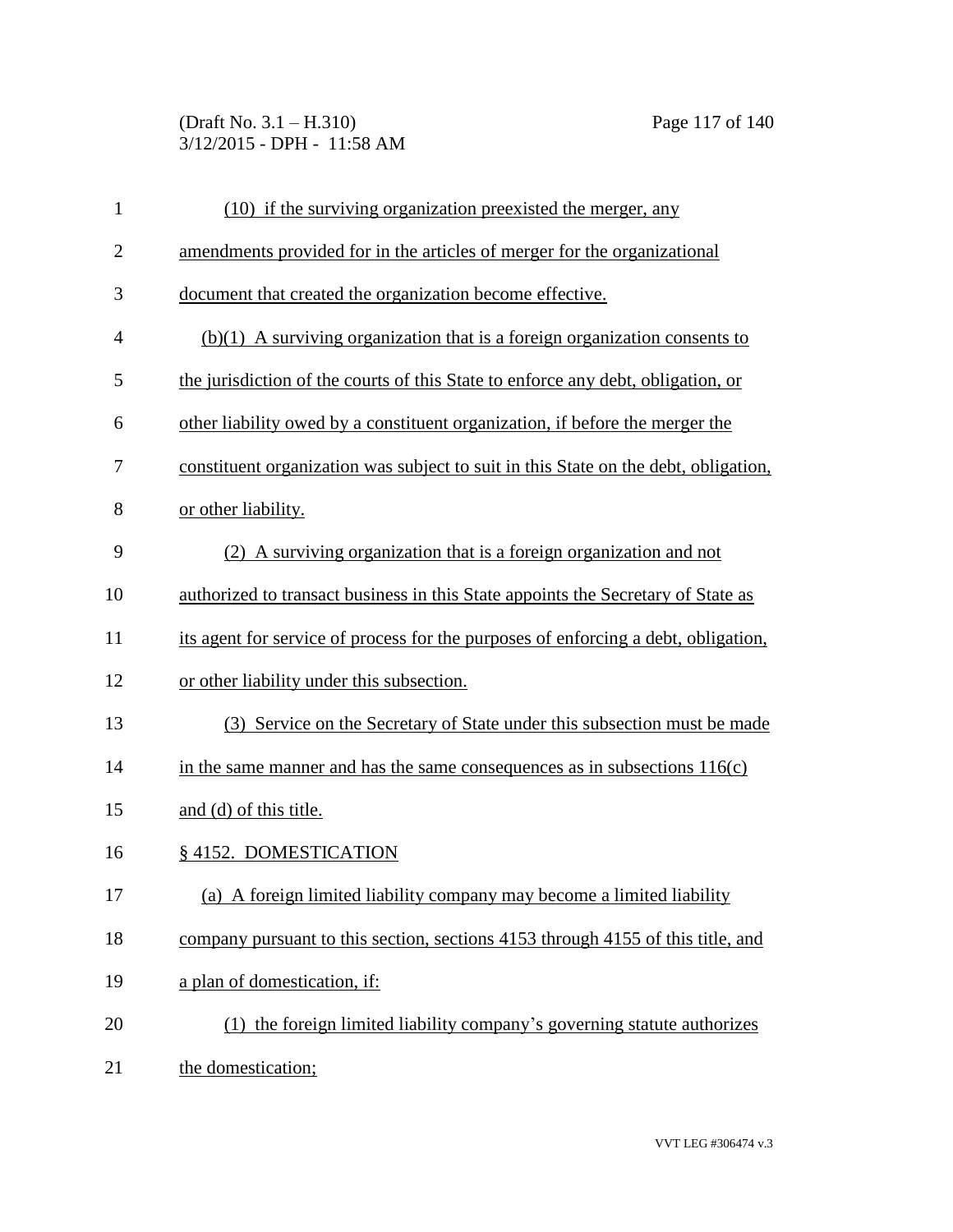(Draft No. 3.1 – H.310) Page 118 of 140 3/12/2015 - DPH - 11:58 AM

| 1              | (2) the domestication is not prohibited by the law of the jurisdiction that     |
|----------------|---------------------------------------------------------------------------------|
| $\overline{2}$ | enacted the governing statute; and                                              |
| 3              | (3) the foreign limited liability company complies with its governing           |
| 4              | statute in effecting the domestication.                                         |
| 5              | (b) A limited liability company may become a foreign limited liability          |
| 6              | company pursuant to this section, sections 4153 through 4155 of this title, and |
| 7              | a plan of domestication, if:                                                    |
| 8              | (1) the foreign limited liability company's governing statute authorizes        |
| 9              | the domestication;                                                              |
| 10             | (2) the domestication is not prohibited by the law of the jurisdiction that     |
| 11             | enacted the governing statute; and                                              |
| 12             | (3) the foreign limited liability company complies with its governing           |
| 13             | statute in effecting the domestication.                                         |
| 14             | (c) A plan of domestication must be in a record and must include:               |
| 15             | (1) the name of the domesticating company before domestication and              |
| 16             | the jurisdiction of its governing statute;                                      |
| 17             | the name of the domesticated company after domestication and the                |
| 18             | jurisdiction of its governing statute;                                          |
| 19             | (3) the terms and conditions of the domestication, including the manner         |
| 20             | and basis for converting interests in the domesticating company into any        |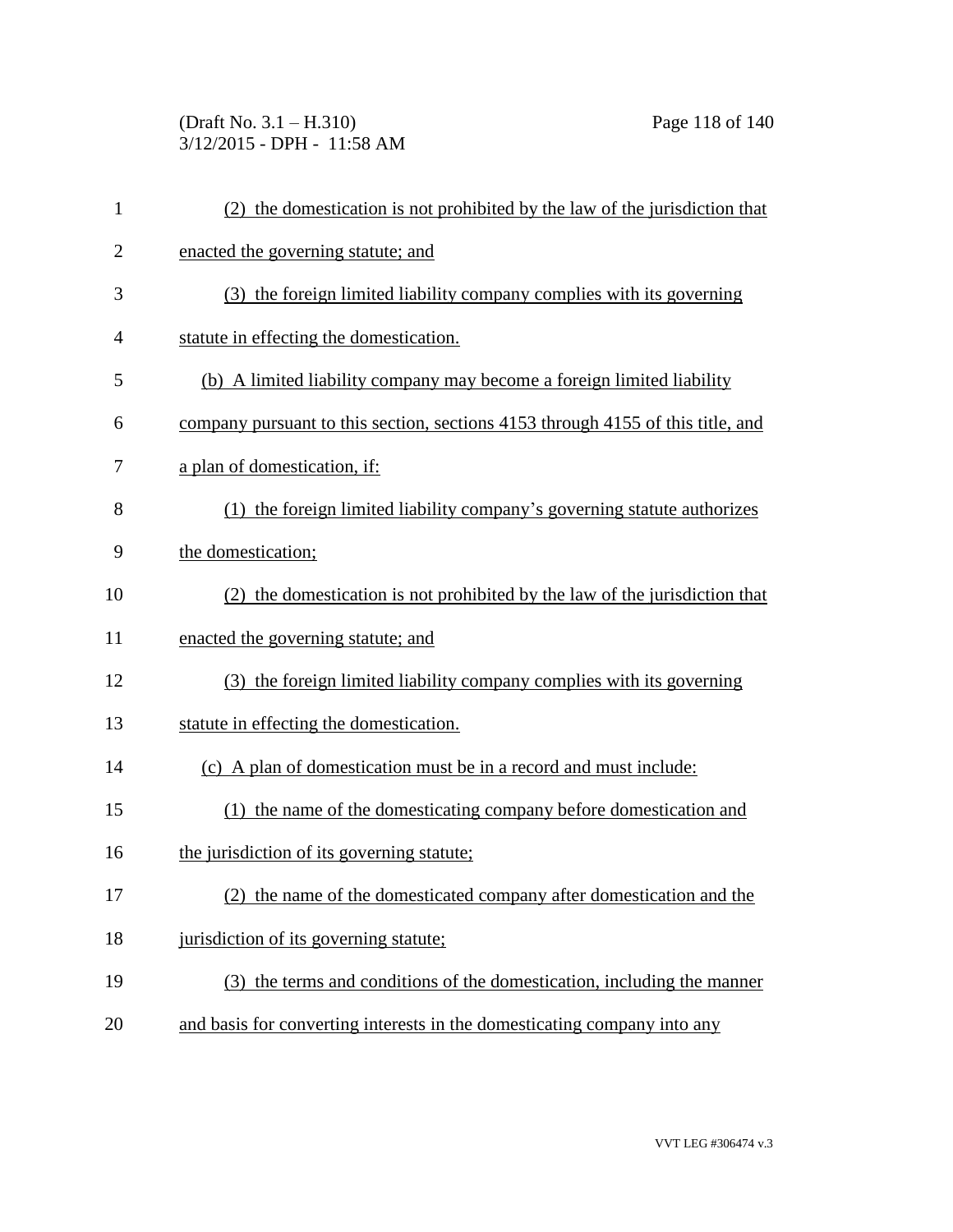(Draft No. 3.1 – H.310) Page 119 of 140 3/12/2015 - DPH - 11:58 AM

| $\mathbf{1}$   | combination of money, interests in the domesticated company, and other               |
|----------------|--------------------------------------------------------------------------------------|
| $\overline{2}$ | consideration; and                                                                   |
| 3              | (4) the organizational documents of the domesticated company that are,               |
| $\overline{4}$ | or are proposed to be, in a record.                                                  |
| 5              | §4153. ACTION ON PLAN OF DOMESTICATION BY                                            |
| 6              | DOMESTICATING LIMITED LIABILITY COMPANY                                              |
| 7              | (a) A plan of domestication must be consented to:                                    |
| 8              | (1) by all the members, subject to section 4156 of this title, if the                |
| 9              | domesticating company is a limited liability company; and                            |
| 10             | (2) as provided in the domesticating company's governing statute, if the             |
| 11             | company is a foreign limited liability company.                                      |
| 12             | (b) Subject to any contractual rights, after a domestication is approved, and        |
| 13             | at any time before articles of domestication are delivered to the Secretary of       |
| 14             | State for filing under section 4154 of this title, a domesticating limited liability |
| 15             | company may amend the plan or abandon the domestication:                             |
| 16             | $(1)$ as provided in the plan; or                                                    |
| 17             | (2) except as otherwise prohibited in the plan, by the same consent as               |
| 18             | was required to approve the plan.                                                    |
| 19             | §4154. FILINGS REQUIRED FOR DOMESTICATION; EFFECTIVE                                 |
| 20             | <b>DATE</b>                                                                          |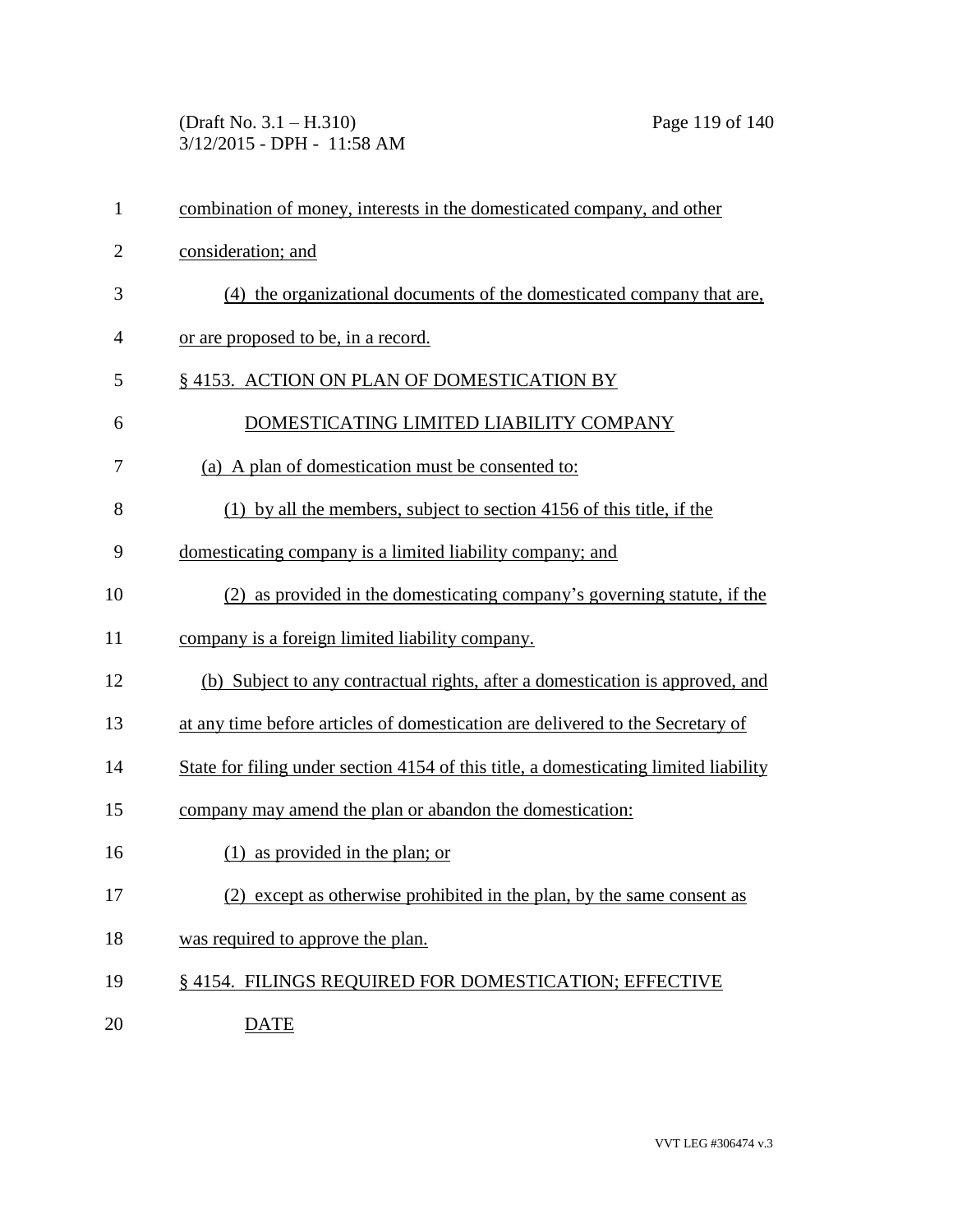(Draft No. 3.1 – H.310) Page 120 of 140 3/12/2015 - DPH - 11:58 AM

| $\mathbf{1}$   | (a) After a plan of domestication is approved, a domesticating company              |
|----------------|-------------------------------------------------------------------------------------|
| $\overline{2}$ | shall deliver to the Secretary of State for filing articles of domestication, which |
| 3              | shall include:                                                                      |
| $\overline{4}$ | (1) a statement, as the case may be, that the company has been                      |
| 5              | domesticated from or into another jurisdiction;                                     |
| 6              | (2) the name of the domesticating company and the jurisdiction of its               |
| 7              | governing statute;                                                                  |
| 8              | (3) the name of the domesticated company and the jurisdiction of its                |
| 9              | governing statute;                                                                  |
| 10             | (4) the date the domestication is effective under the governing statute of          |
| 11             | the domesticated company;                                                           |
| 12             | (5) if the domesticating company was a limited liability company, a                 |
| 13             | statement that the domestication was approved as required by this title;            |
| 14             | (6) if the domesticating company was a foreign limited liability                    |
| 15             | company, a statement that the domestication was approved as required by the         |
| 16             | governing statute of the other jurisdiction; and                                    |
| 17             | (7) if the domesticated company was a foreign limited liability company             |
| 18             | not authorized to transact business in this State, the street and mailing           |
| 19             | addresses of an office that the Secretary of State may use for the purposes of      |
| 20             | subsection 4155(b) of this title.                                                   |
| 21             | (b) A domestication becomes effective:                                              |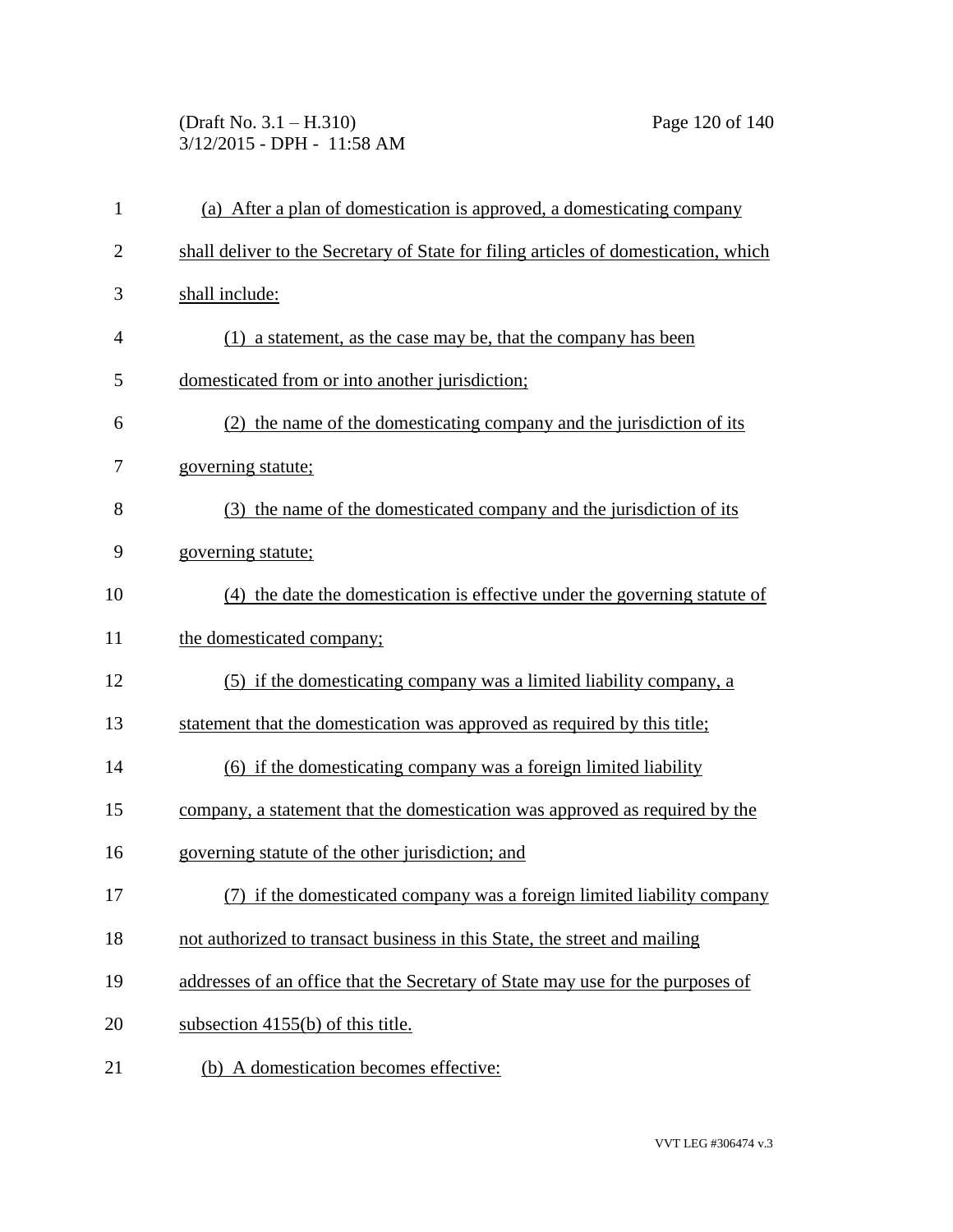(Draft No. 3.1 – H.310) Page 121 of 140 3/12/2015 - DPH - 11:58 AM

| $\mathbf{1}$   | (1) when the certificate of organization takes effect, if the domesticated       |
|----------------|----------------------------------------------------------------------------------|
| $\overline{2}$ | company is a limited liability company; and                                      |
| 3              | (2) according to the governing statute of the domesticated company, if           |
| 4              | the domesticated organization is a foreign limited liability company.            |
| 5              | §4155. EFFECT OF DOMESTICATION                                                   |
| 6              | (a) When a domestication takes effect:                                           |
| 7              | (1) the domesticated company is for all purposes the company that                |
| 8              | existed before the domestication;                                                |
| 9              | (2) all property owned by the domesticating company remains vested in            |
| 10             | the domesticated company;                                                        |
| 11             | (3) all debts, obligations, or other liabilities of the domesticating            |
| 12             | company continue as debts, obligations, or other liabilities of the domesticated |
| 13             | company;                                                                         |
| 14             | (4) an action or proceeding pending by or against a domesticating                |
| 15             | company may be continued as if the domestication had not occurred;               |
| 16             | (5) except as prohibited by other law, all of the rights, privileges,            |
| 17             | immunities, powers, and purposes of the domesticating company remain vested      |
| 18             | in the domesticated company;                                                     |
| 19             | (6) except as otherwise provided in the plan of domestication, the terms         |
| 20             | and conditions of the plan of domestication take effect; and                     |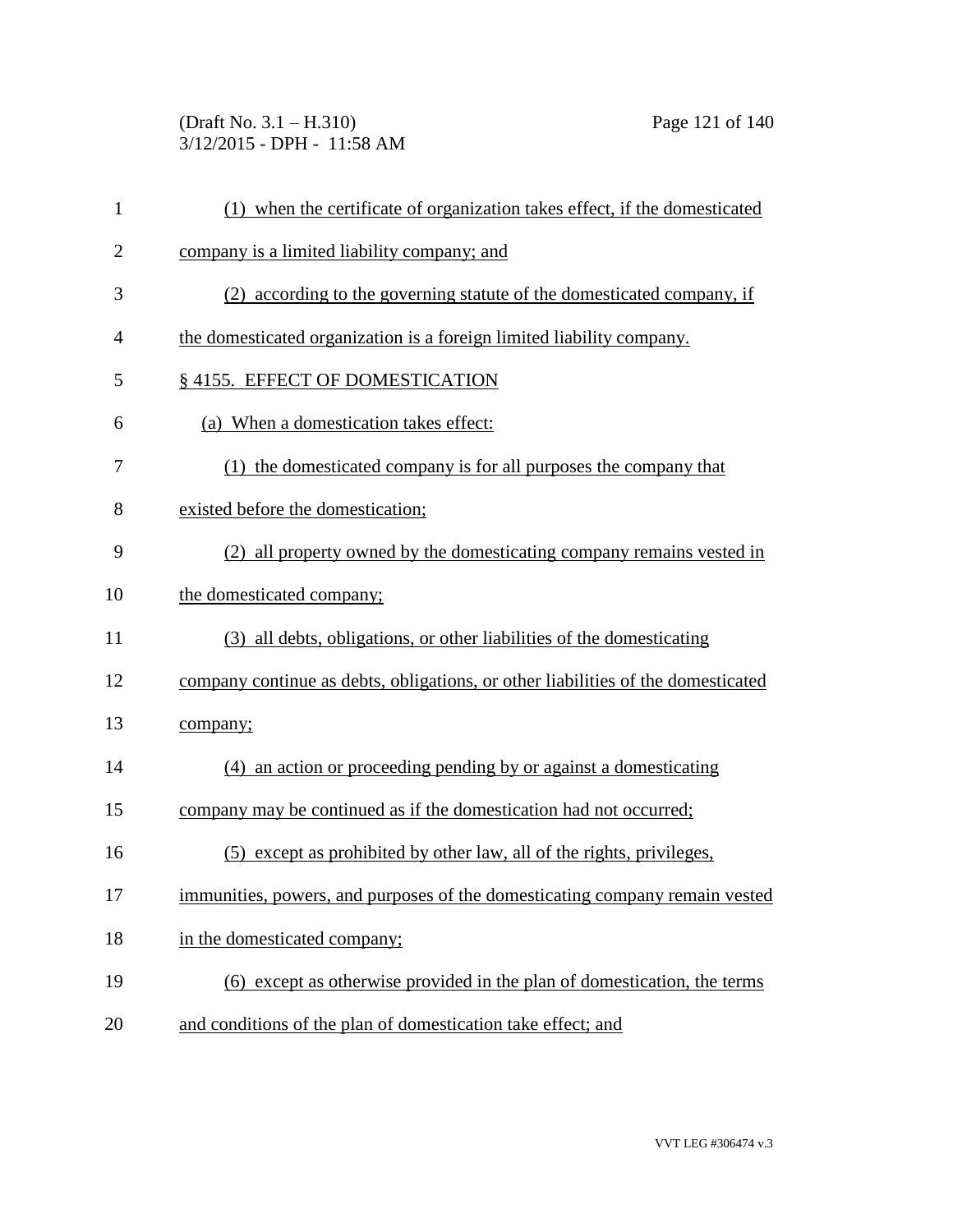# (Draft No. 3.1 – H.310) Page 122 of 140 3/12/2015 - DPH - 11:58 AM

| $\mathbf{1}$   | except as otherwise agreed, the domestication does not dissolve a                   |
|----------------|-------------------------------------------------------------------------------------|
| $\overline{2}$ | domesticating limited liability company for the purposes of subchapter 7 of         |
| 3              | this chapter.                                                                       |
| $\overline{4}$ | $(b)(1)$ A domesticated company that is a foreign limited liability company         |
| 5              | consents to the jurisdiction of the courts of this State to enforce any debt,       |
| 6              | obligation, or other liability owed by the domesticating company, if, before the    |
| 7              | domestication, the domesticating company was subject to suit in this State on       |
| 8              | the debt, obligation, or other liability.                                           |
| 9              | (2) A domesticated company that is a foreign limited liability company              |
| 10             | and not authorized to transact business in this State appoints the Secretary of     |
| 11             | State as its agent for service of process for purposes of enforcing a debt,         |
| 12             | obligation, or other liability under this subsection.                               |
| 13             | (3) Service on the Secretary of State under this subsection must be made            |
| 14             | in the same manner and has the same consequences as in section 4010 of this         |
| 15             | title.                                                                              |
| 16             | (c) If a limited liability company has adopted and approved a plan of               |
| 17             | domestication under section 4152 of this title providing for the company to be      |
| 18             | domesticated in a foreign jurisdiction, a statement surrendering the company's      |
| 19             | certificate of organization must be delivered to the Secretary of State for filing, |
| 20             | setting forth:                                                                      |
| 21             | $(1)$ the name of the company;                                                      |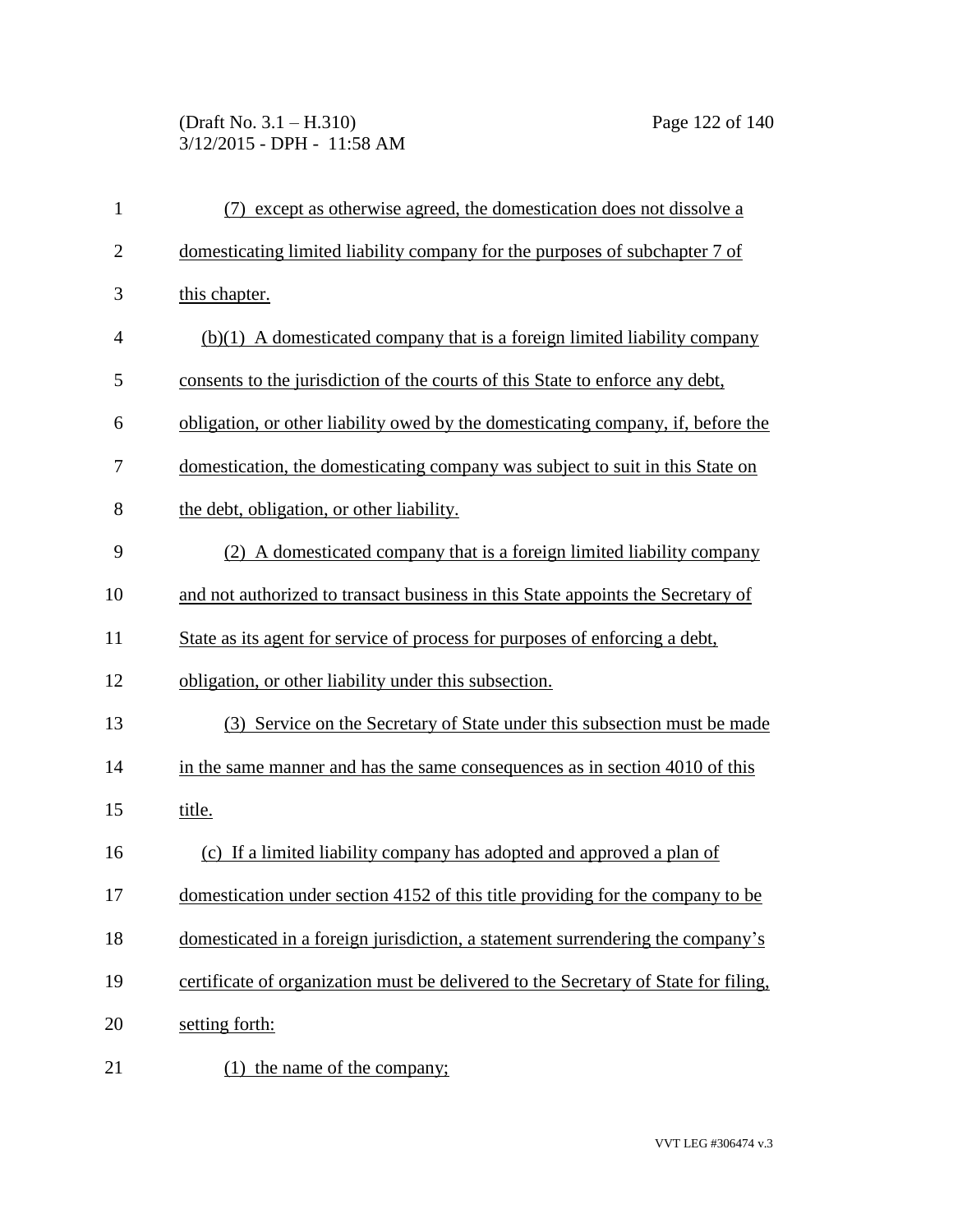(Draft No. 3.1 – H.310) Page 123 of 140 3/12/2015 - DPH - 11:58 AM

| $\mathbf{1}$   | (2) a statement that the certificate of organization is being surrendered in    |
|----------------|---------------------------------------------------------------------------------|
| $\overline{2}$ | connection with the domestication of the company in a foreign jurisdiction;     |
| 3              | (3) a statement the domestication was approved as required by this              |
| $\overline{4}$ | title; and                                                                      |
| 5              | (4) the jurisdiction of formation of the domesticated foreign limited           |
| 6              | liability company.                                                              |
| 7              | § 4156. RESTRICTIONS ON APPROVAL OF MERGERS,                                    |
| 8              | CONVERSIONS, AND DOMESTICATIONS                                                 |
| 9              | (a) If a member of a constituent, converting, or domesticating limited          |
| 10             | liability company will have personal liability with respect to a surviving,     |
| 11             | converted, or domesticated organization, approval or amendment of a plan of     |
| 12             | merger, conversion, or domestication are ineffective without the consent of the |
| 13             | member, unless:                                                                 |
| 14             | (1) the company's operating agreement provides for approval of a                |
| 15             | merger, conversion, or domestication with the consent of fewer than all the     |
| 16             | members; and                                                                    |
| 17             | the member has consented to the provision of the operating                      |
| 18             | agreement.                                                                      |
| 19             | (b) A member does not give the consent required by subsection (a) of this       |
| 20             | section merely by consenting to a provision of the operating agreement that     |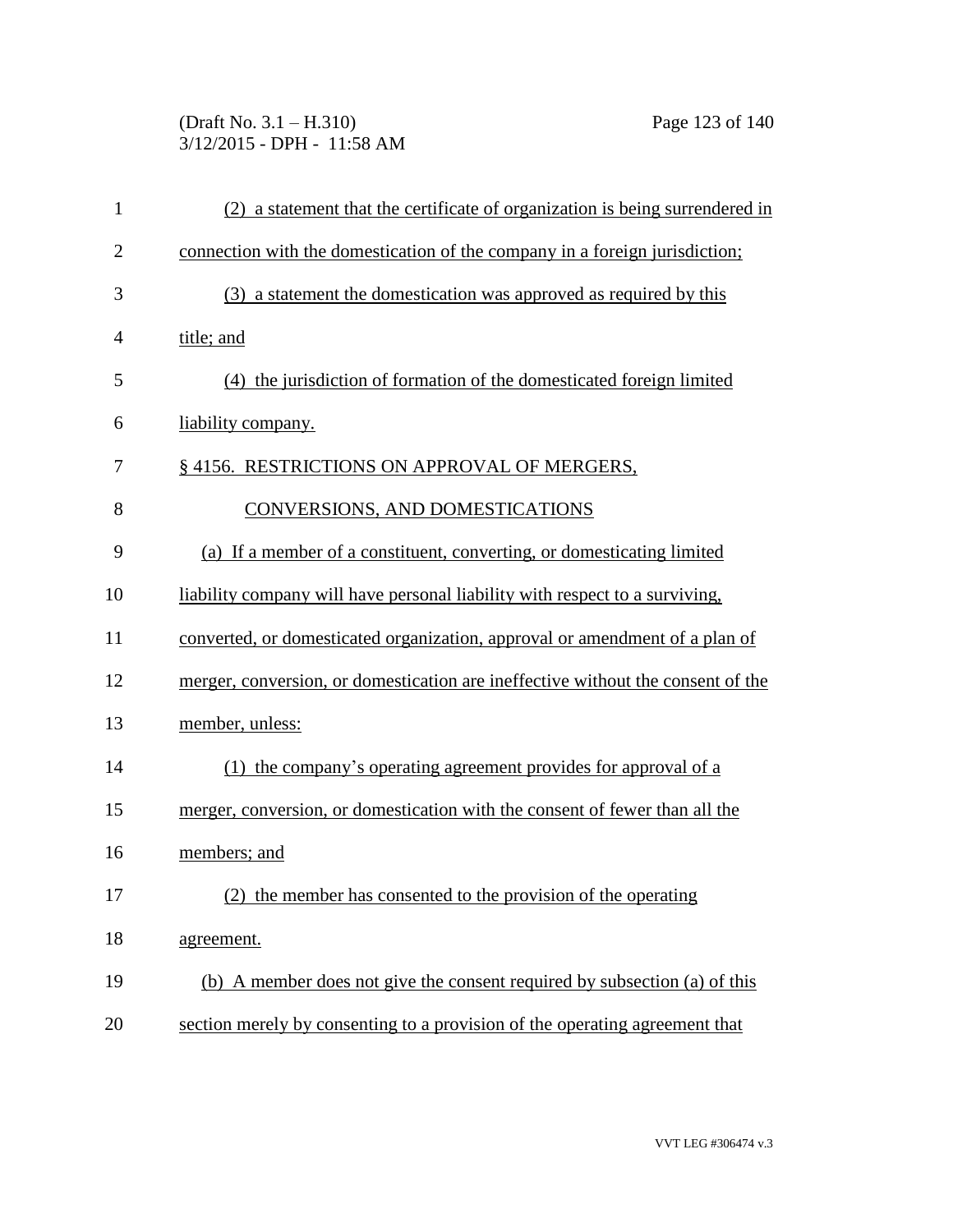(Draft No. 3.1 – H.310) Page 124 of 140 3/12/2015 - DPH - 11:58 AM

| $\mathbf{1}$   | permits the operating agreement to be amended with the consent of fewer than    |
|----------------|---------------------------------------------------------------------------------|
| $\overline{2}$ | all the members.                                                                |
| 3              | §4157. SUBCHAPTER NOT EXCLUSIVE                                                 |
| 4              | This subchapter does not preclude an organization from being converted.         |
| 5              | merged, or domesticated under law other than this title.                        |
| 6              | Subchapter 11. Low-Profit Limited Liability Companies                           |
| 7              | §4161. ELECTION                                                                 |
| 8              | A limited liability company organized pursuant to this title may elect to be a  |
| 9              | low-profit limited liability company if and for so long at it satisfies the     |
| 10             | requirements of section 4162 of this title.                                     |
| 11             | § 4162. REQUIREMENTS                                                            |
| 12             | A limited liability company shall be organized for a business purpose that      |
| 13             | satisfies, and shall at all times be operated to satisfy, each of the following |
| 14             | requirements:                                                                   |
| 15             | $(1)$ The company:                                                              |
| 16             | (A) significantly furthers the accomplishment of one or more                    |
| 17             | charitable or educational purposes within the meaning of 26 U.S.C.              |
| 18             | $\S 170(c)(2)(B)$ ; and                                                         |
| 19             | (B) would not have been formed but for the company's relationship               |
| 20             | to the accomplishment of charitable or educational purposes.                    |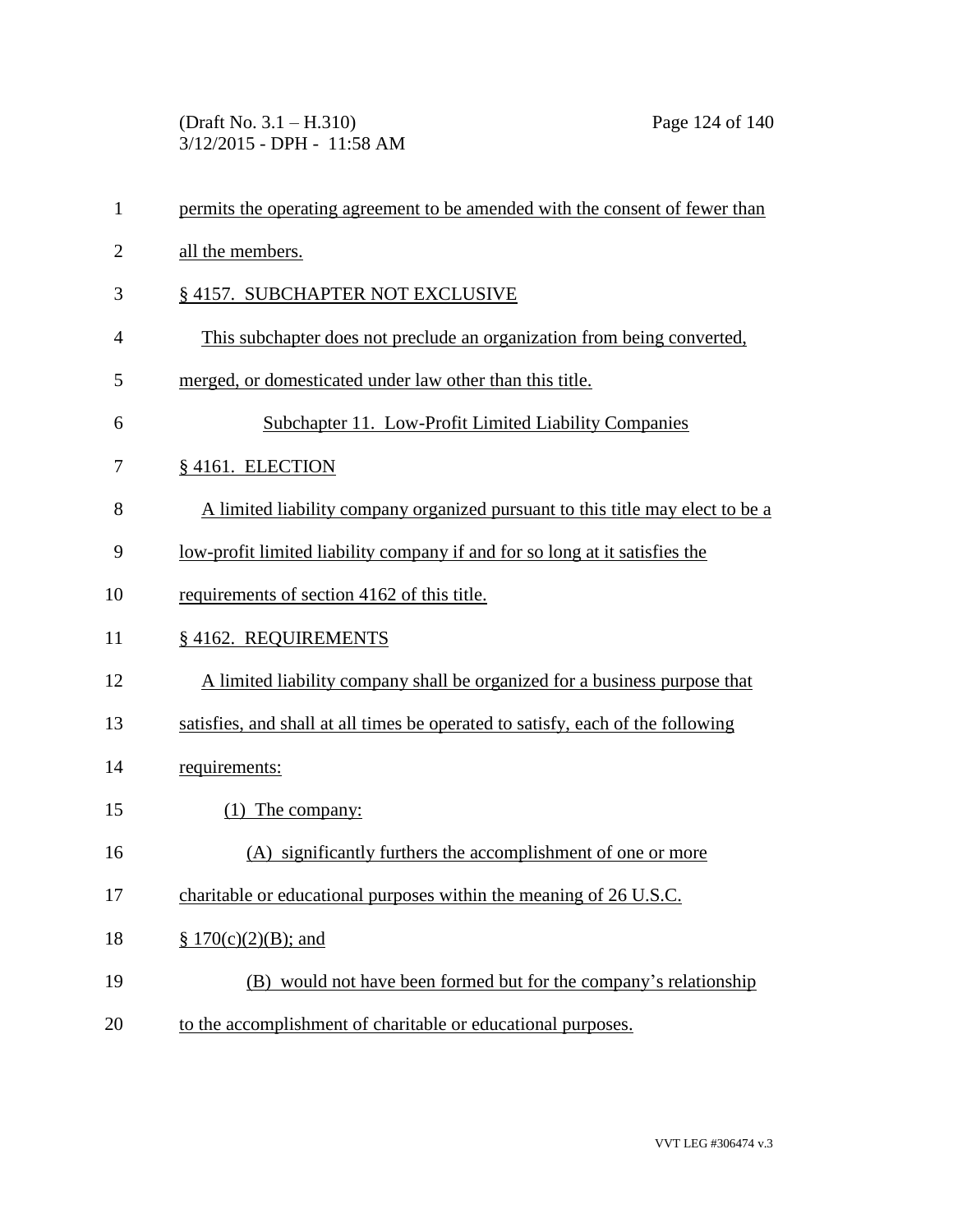(Draft No. 3.1 – H.310) Page 125 of 140 3/12/2015 - DPH - 11:58 AM

| $\mathbf{1}$   | (2) No significant purpose of the company is the production of income                |
|----------------|--------------------------------------------------------------------------------------|
| $\overline{2}$ | or the appreciation of property; provided, however, that the fact that a person      |
| 3              | produces significant income or capital appreciation shall not, in the absence of     |
| $\overline{4}$ | other factors, be conclusive evidence of a significant purpose involving the         |
| 5              | production of income or the appreciation of property.                                |
| 6              | (3) No purpose of the company is to accomplish one or more political or              |
| 7              | legislative purposes within the meaning of 26 U.S.C. $\S 170(c)(2)(D)$ .             |
| 8              | § 4163. FAILURE TO MEET REQUIREMENTS                                                 |
| 9              | (a) A limited liability company that elects to be an L3C and subsequently            |
| 10             | fails to satisfy any one of the requirements set forth in section 4162 of this title |
| 11             | shall immediately cease to be a low-profit limited liability company, but by         |
| 12             | continuing to meet all the other requirements of this chapter, continues to exist    |
| 13             | as a limited liability company.                                                      |
| 14             | (b) In the event an L3C fails to satisfy the requirements of section 4162 of         |
| 15             | this title, the company shall change its name to conform with subsection             |
| 16             | $4005(a)$ of this title.                                                             |
| 17             | Sec. 3. 11 V.S.A. § 1621 is amended to read:                                         |
| 18             | § 1621. REGISTRATION OF BUSINESS NAME BY PERSONS,                                    |
| 19             | PARTNERSHIPS, AND ASSOCIATIONS                                                       |
| 20             | (a) A person doing business in this State under any name other than his or           |
| 21             | her own, and every copartnership or association of individuals, except               |
|                |                                                                                      |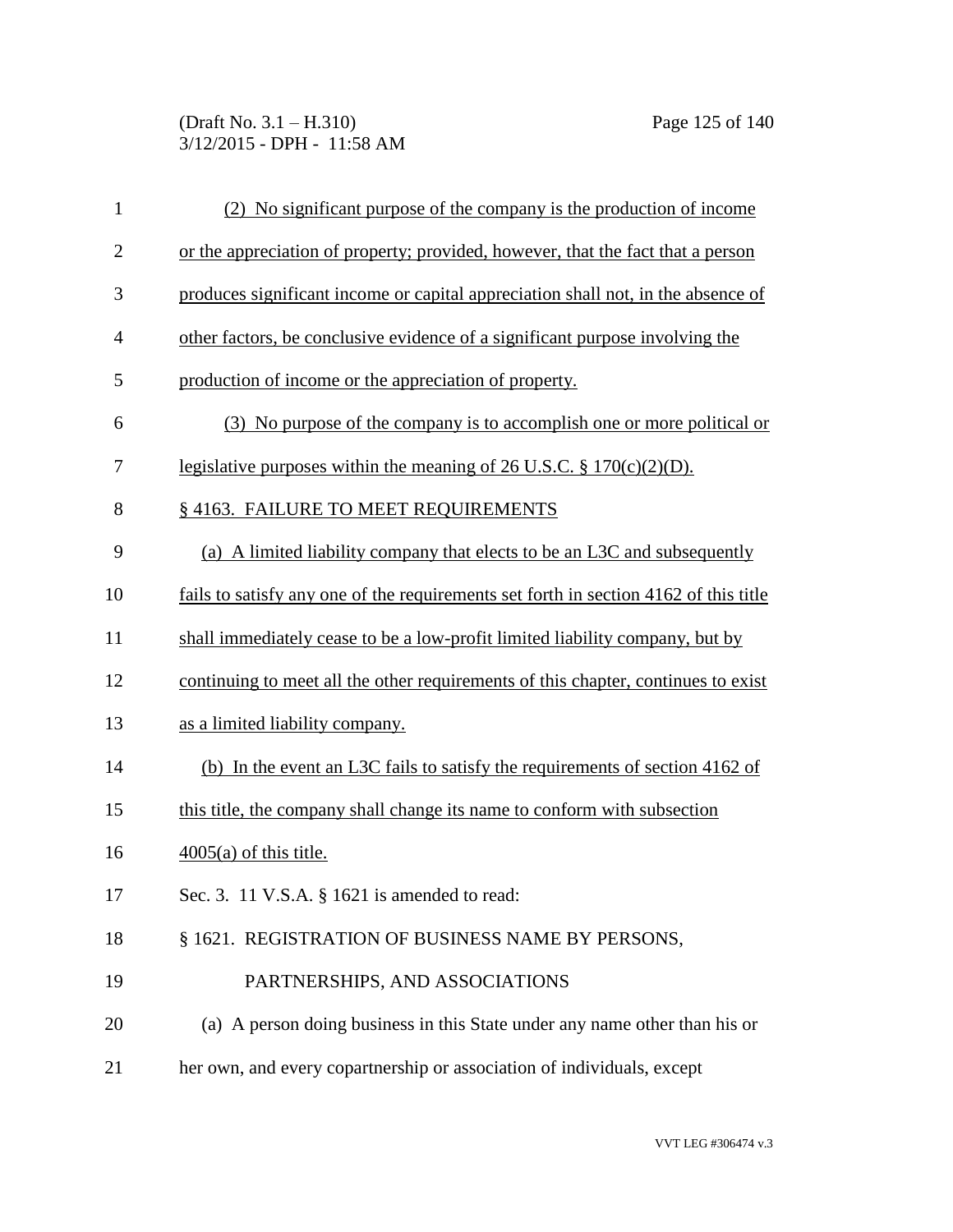## (Draft No. 3.1 – H.310) Page 126 of 140 3/12/2015 - DPH - 11:58 AM

| $\mathbf{1}$   | corporations and limited liability companies, doing business in this State,       |
|----------------|-----------------------------------------------------------------------------------|
| $\overline{2}$ | resident or nonresident, shall cause to be recorded with the Secretary of State a |
| 3              | return setting forth the name under which such business is carried on, the name   |
| $\overline{4}$ | of the town wherein such place of business is located, a brief description of the |
| 5              | kind of business to be transacted under such name, and the individual names       |
| 6              | and residences of all persons, general partners, or members so doing business     |
| $\overline{7}$ | thereunder.                                                                       |
| 8              | (b) Such returns shall be subscribed and sworn to by one or more of the           |
| 9              | persons so doing business, and shall be filed with the Secretary of State within  |
| 10             | ten days after commencement of business.                                          |
| 11             | (c) The Secretary of State shall decline to register any business name that is    |
| 12             | the same as, deceptively similar to, or likely to be confused with or mistaken    |
| 13             | for unless the name is distinguishable in the records of the Secretary of State   |
| 14             | from any other business name of any name registered or reserved under this        |
| 15             | chapter, or the name of any other entity, whether domestic or foreign, that is    |
| 16             | reserved, registered, or granted by or with the Secretary of State, or any name   |
| 17             | that would lead a reasonable person to conclude that the business is a type of    |
| 18             | entity that it is not.                                                            |
|                |                                                                                   |

\*\*\*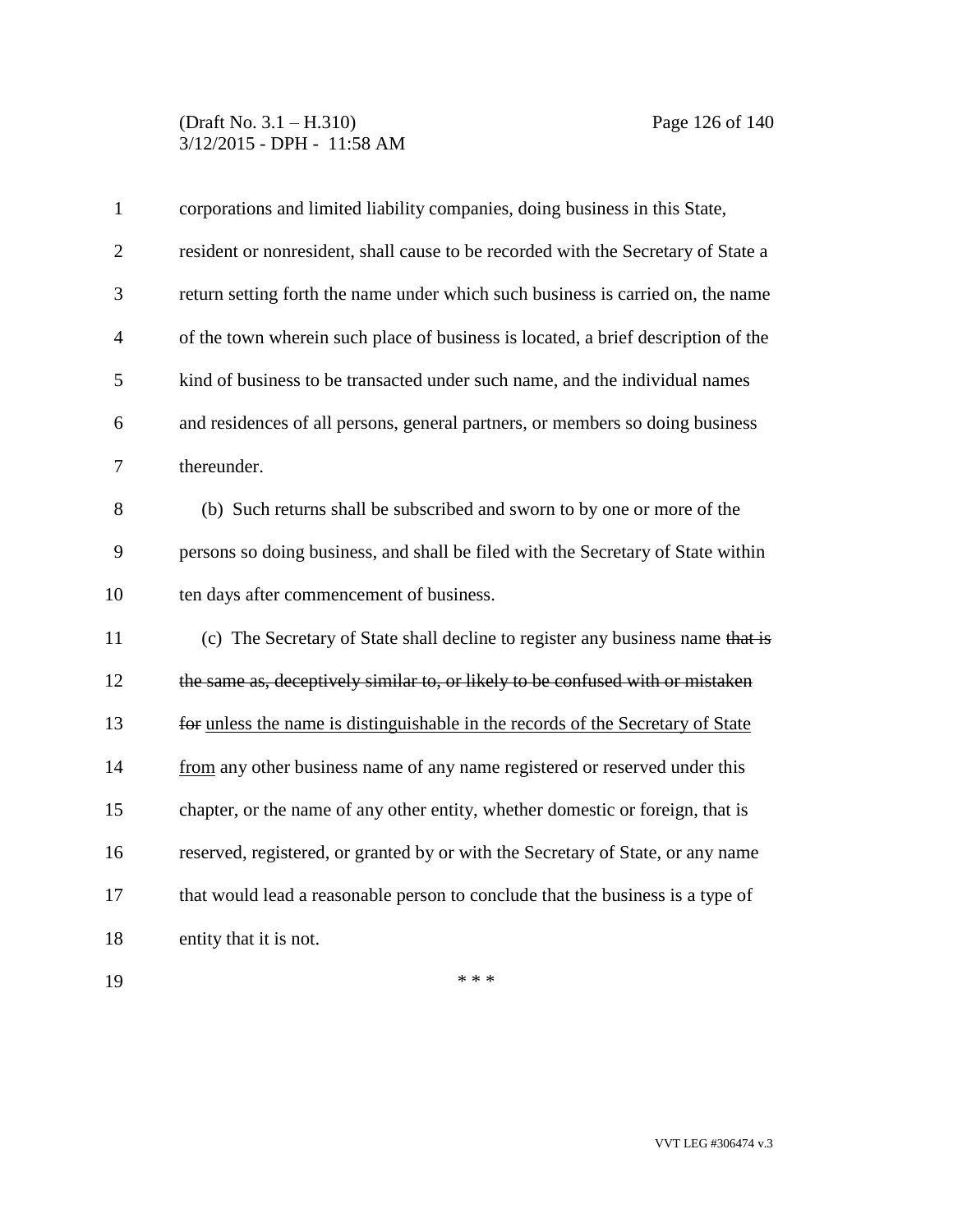(Draft No. 3.1 – H.310) Page 127 of 140 3/12/2015 - DPH - 11:58 AM

1 Sec. 4. 11 V.S.A. § 1623 is amended to read: § 1623. REGISTRATION BY CORPORATIONS AND LIMITED 3 LIABILITY COMPANIES (a) A corporation or limited liability company doing business in this State under any name other than that of the corporation or limited liability company shall be subject to all the provisions of this chapter; and shall file returns sworn to by some officer or member of such corporation or by some member or manager of such limited liability company, setting forth the name other than the corporate or limited liability company name under which such business is carried on, the name of the town wherein such business is to be carried on, a brief description of the kind of business transacted under such name, and the corporate or the limited liability company name and location of the principal office of such corporation or limited liability company. (b) The Secretary of State shall decline to register any business name that is the same as, deceptively similar to, or likely to be confused with or mistaken for unless the name is distinguishable in the records of the Secretary of State 17 from any other business name of any name registered or reserved under this chapter or the name of any other entity, whether domestic or foreign, that is reserved, registered, or granted by or with the Secretary of State, or any name that would lead a reasonable person to conclude that the business is a type of entity that it is not.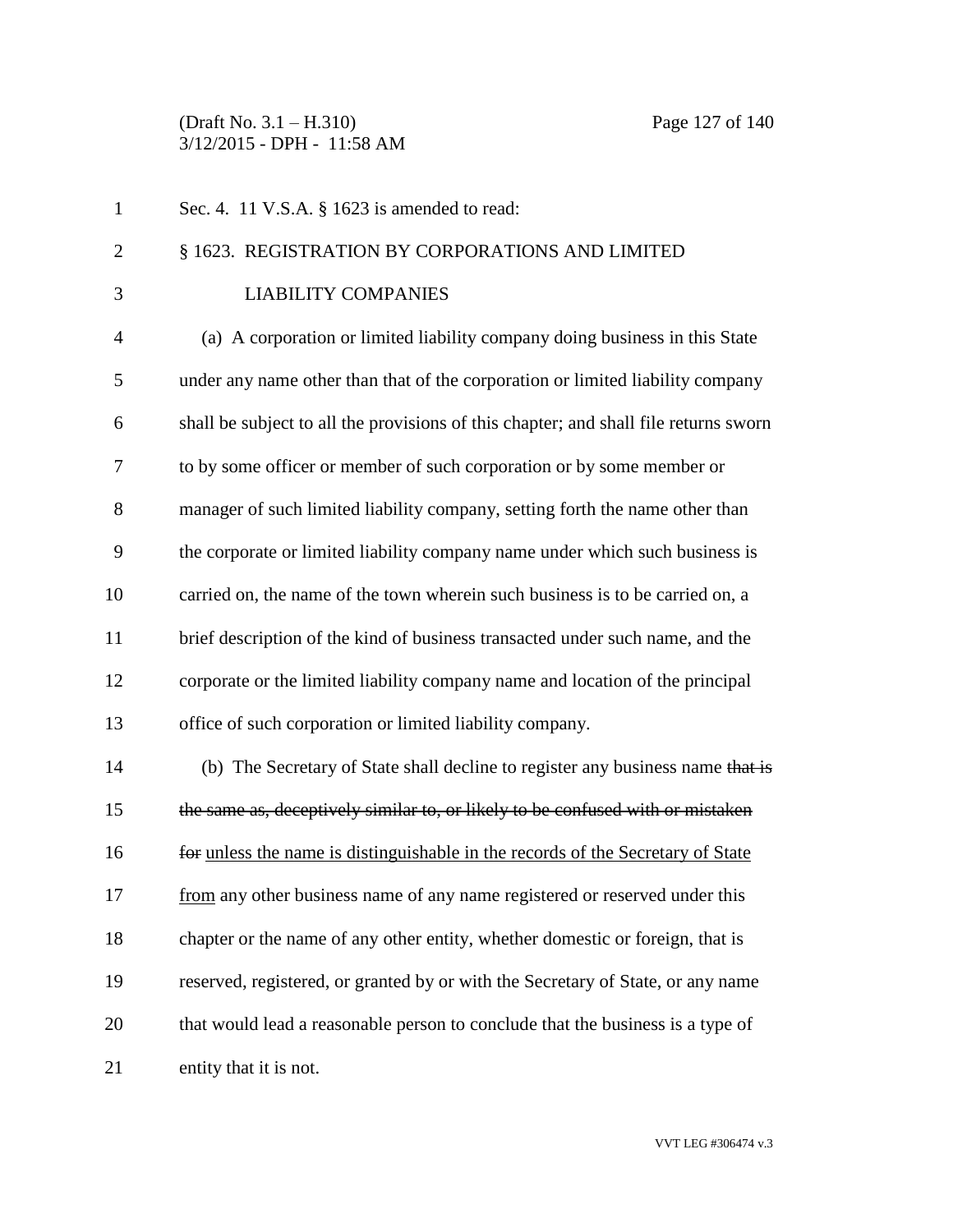(Draft No. 3.1 – H.310) Page 128 of 140 3/12/2015 - DPH - 11:58 AM

| $\mathbf{1}$   | Sec. 5. 11 V.S.A. § 3292 is amended to read:                                       |
|----------------|------------------------------------------------------------------------------------|
| $\overline{2}$ | § 3292. NAME                                                                       |
| 3              | (a) The name of a limited liability partnership must end with "Registered          |
| $\overline{4}$ | Limited Liability Partnership," "Limited Liability Partnership," "R.L.L.P.,"       |
| 5              | "L.L.P.," "RLLP," or "LLP."                                                        |
| 6              | (b) Except as authorized by subsections (c) and (d) of this section, a limited     |
| 7              | liability partnership's name, based upon the records of the secretary of state,    |
| 8              | shall be distinguishable in the records of the Secretary of State from, and not    |
| 9              | the same as, deceptively similar to, or likely to be confused with or mistaken     |
| 10             | for any name granted, registered, or reserved under this chapter, or the name of   |
| 11             | any other entity, whether domestic or foreign, that is granted, reserved or        |
| 12             | registered by or with the secretary of state Secretary of State.                   |
| 13             | (c) A limited liability partnership may apply to the secretary of state            |
| 14             | Secretary of State for authorization to use a name that is not distinguishable in  |
| 15             | the records of the Secretary of State from or is the same as, deceptively similar  |
| 16             | to, or likely to be confused with or mistaken for one or more of the names         |
| 17             | described in subsection (b) of this section, as determined from review of the      |
| 18             | records of the secretary of state. The secretary of state Secretary of State shall |
| 19             | authorize use of the name applied for if:                                          |
| 20             | (1) the other entity consents to the use in writing and submits an                 |
| 21             | undertaking in a form satisfactory to the secretary of state Secretary of State to |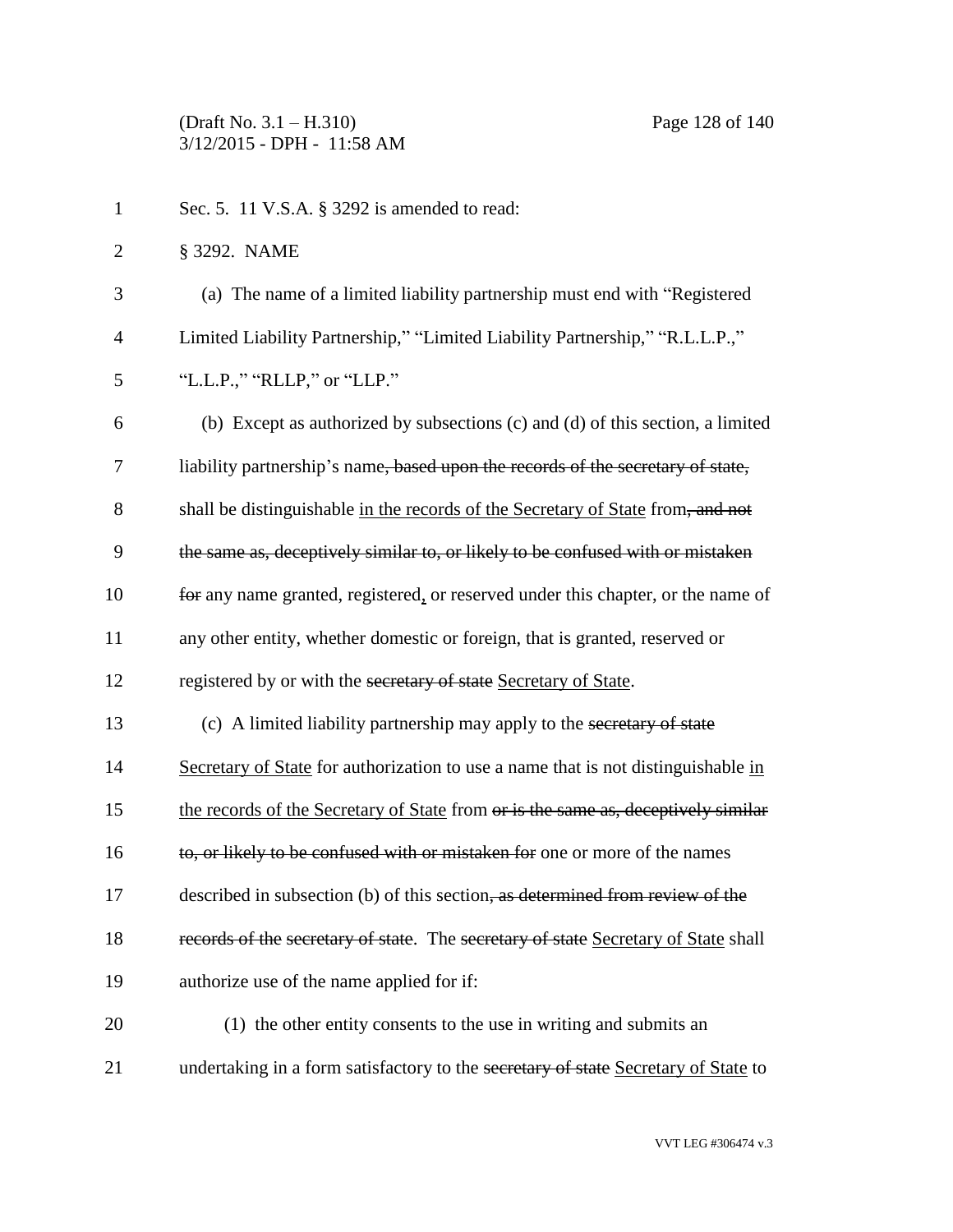# (Draft No. 3.1 – H.310) Page 129 of 140 3/12/2015 - DPH - 11:58 AM

| $\mathbf{1}$   | change its name to a name that is distinguishable in the records from, and not      |
|----------------|-------------------------------------------------------------------------------------|
| $\overline{2}$ | the same as, deceptively similar to, or likely to be confused with or mistaken      |
| 3              | for the name of the applying company; or                                            |
| $\overline{4}$ | (2) the applicant delivers to the secretary of state Secretary of State a           |
| 5              | certified copy of the final judgment of a court of competent jurisdiction           |
| 6              | establishing the applicant's right to use the name applied for in this state State. |
| 7              | (d) A limited liability partnership may use the name (including, including          |
| 8              | the trade name) name, of another domestic or foreign limited liability              |
| 9              | partnership that is used in this state State if the other partnership is organized  |
| 10             | or authorized to transact business in this state State and the proposed user        |
| 11             | partnership:                                                                        |
| 12             | (1) has merged with the other partnership;                                          |
| 13             | (2) has been formed by reorganization of the other partnership; or                  |
| 14             | (3) has acquired all or substantially all of the assets, including the name,        |
| 15             | of the other partnership.                                                           |
| 16             | (e) Notwithstanding any other provision of law, a limited liability                 |
| 17             | partnership or foreign limited liability partnership that renders professional      |
| 18             | service may use as its name all or some of the names of individual present or       |
| 19             | former partners of the partnership or a predecessor partnership, as permitted by    |
| 20             | the applicable rules of ethics and by the applicable statutory or regulatory        |
| 21             | provisions governing the rendering of such professional service.                    |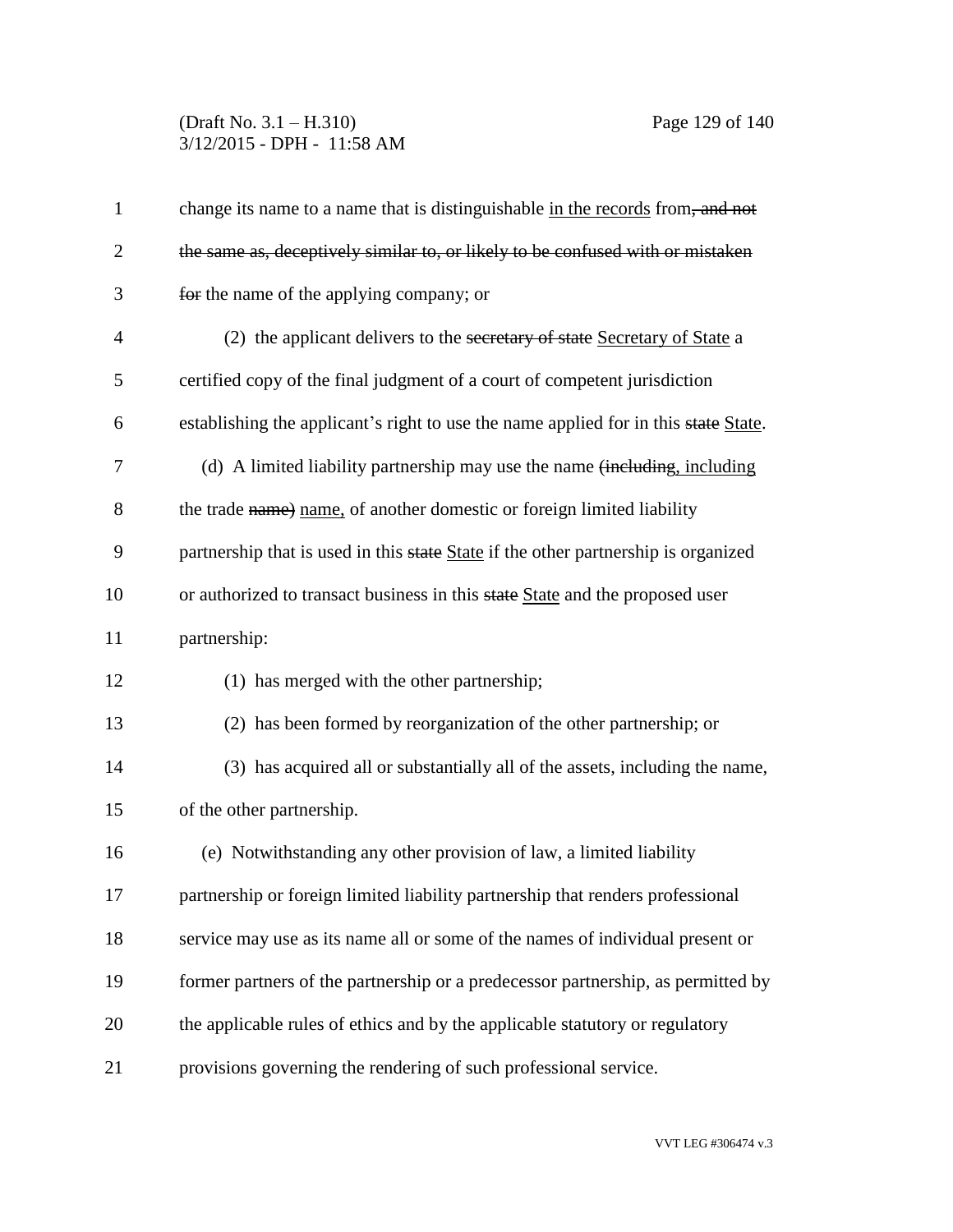| $\mathbf{1}$   | Sec. 6. 11 V.S.A. § 3402 is amended to read:                                       |
|----------------|------------------------------------------------------------------------------------|
| $\overline{2}$ | § 3402. NAME                                                                       |
| 3              | (a) The name of each limited partnership as set forth in its certificate of        |
| $\overline{4}$ | limited partnership:                                                               |
| 5              | (1) shall contain the words "Limited Partnership," or the letters "L.P.";          |
| 6              | (2) may not contain the name of a limited partner unless it is also the            |
| 7              | name of a general partner or the corporate name of a corporate general partner,    |
| 8              | or the business of the limited partnership had been carried on under that name     |
| 9              | before the admission of that limited partner;                                      |
| 10             | (3) may not be the same as, or deceptively similar to, shall be                    |
| 11             | distinguishable in the records of the Secretary of State from the name of any      |
| 12             | corporation, limited liability company, limited liability partnership, or limited  |
| 13             | partnership organized under the laws of this state State or licensed or registered |
| 14             | as a foreign corporation, limited liability company, limited liability partnership |
| 15             | or limited partnership in this state State; and                                    |
| 16             | (4) may not contain the following words: "corporation," "incorporated,"            |
| 17             | "limited" by itself, "limited liability company," "limited company," or the        |
| 18             | abbreviations "corp.," "Inc.," or "Ltd."                                           |
| 19             | (b) A person intending to operate a postsecondary school, as defined in            |
| 20             | 16 V.S.A. §§ 176 and 176a, shall apply for a certificate of approval from the      |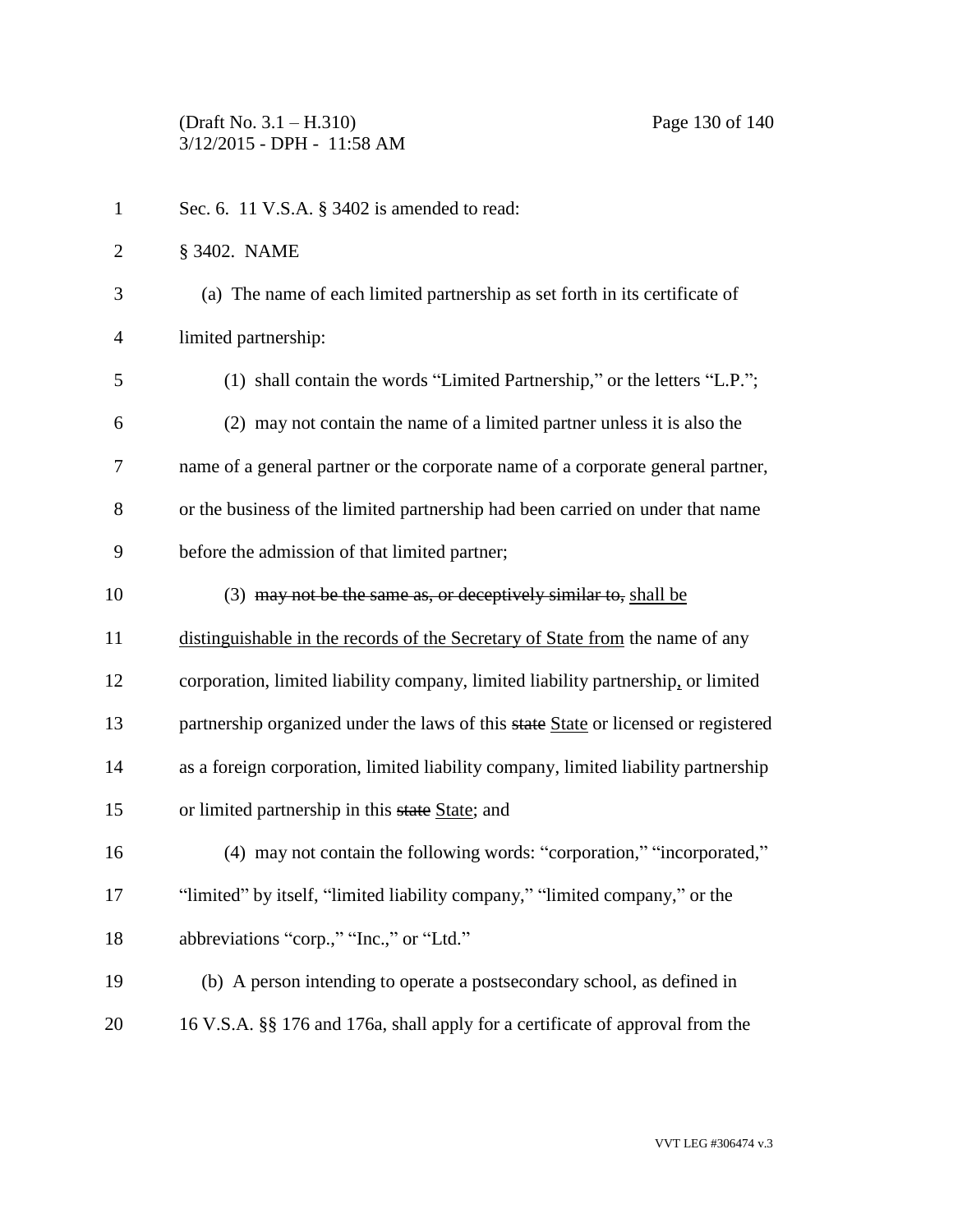(Draft No. 3.1 – H.310) Page 131 of 140 3/12/2015 - DPH - 11:58 AM

| $\mathbf{1}$   | state board of education State Board of Education prior to registering a name      |
|----------------|------------------------------------------------------------------------------------|
| $\overline{2}$ | under this chapter.                                                                |
| 3              | Sec. 7. 11 V.S.A. § 3484 is amended to read:                                       |
| $\overline{4}$ | § 3484. NAME                                                                       |
| 5              | A foreign limited partnership may register with the secretary of state             |
| 6              | Secretary of State under any name, whether or not it is the name under which it    |
| 7              | is registered in its state of organization, and it:                                |
| 8              | (1) shall contain the words "Limited Partnership," or the letters "L.P.";          |
| 9              | (2) may not contain the name of a limited partner unless it is also the            |
| 10             | name of a general partner or the corporate name of a corporate general partner,    |
| 11             | or the business of the limited partnership had been carried on under the name      |
| 12             | before the admission of that limited partner;                                      |
| 13             | (3) may not be the same as, or deceptively similar to, shall be                    |
| 14             | distinguishable in the records of the Secretary of State from the name of any      |
| 15             | corporation, limited liability company, limited liability partnership, or limited  |
| 16             | partnership organized under the laws of the state State or licensed or registered  |
| 17             | as a foreign corporation, limited liability company, limited liability partnership |
| 18             | or limited partnership in this state State; and                                    |
| 19             | (4) may not contain the following words: "corporation," "incorporated,"            |
| 20             | "limited by itself," "limited liability company," "limited company," or the        |
| 21             | abbreviations "corp.," "inc.," or "ltd."                                           |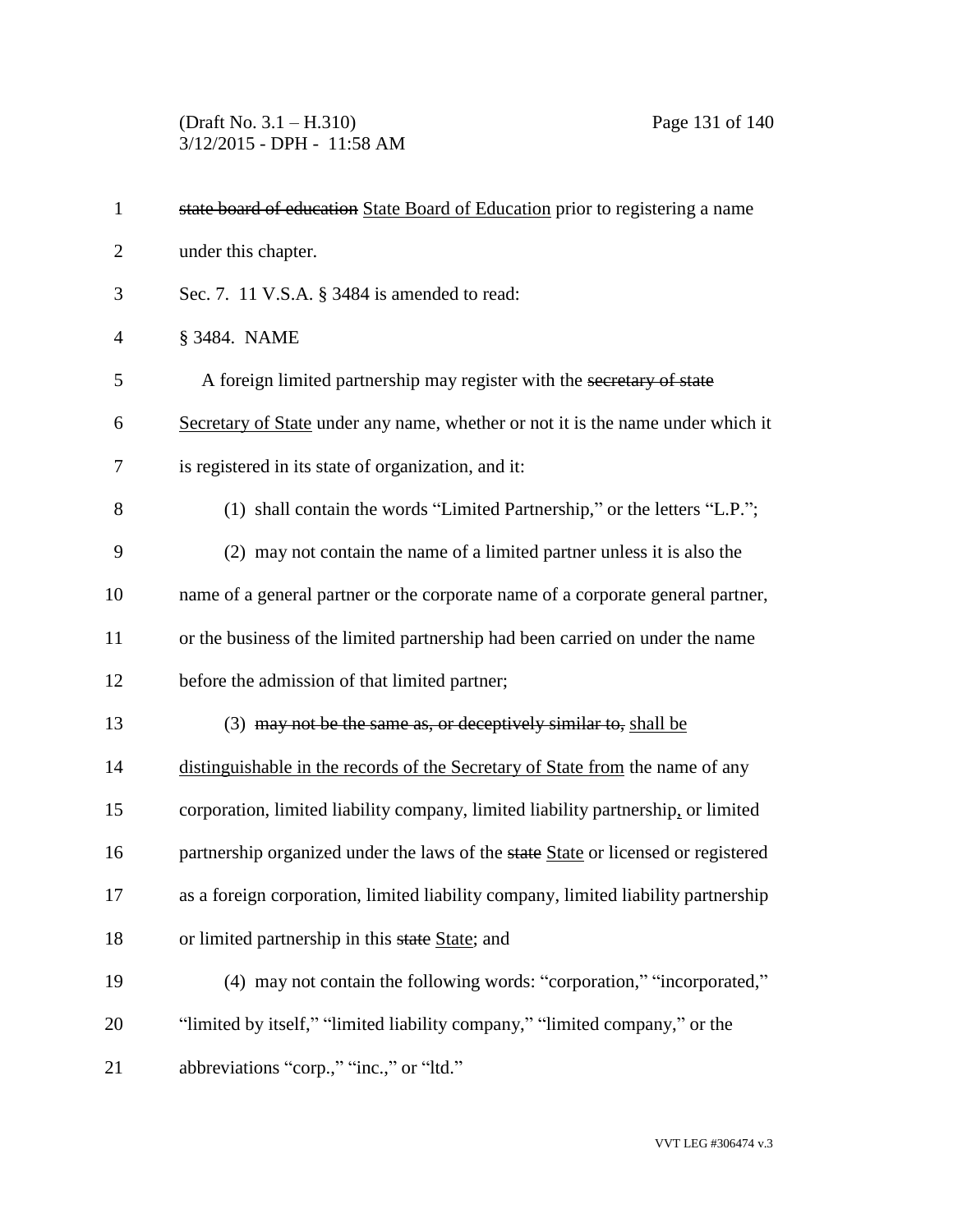(Draft No. 3.1 – H.310) Page 132 of 140 3/12/2015 - DPH - 11:58 AM

| $\mathbf{1}$   | Sec. 8. 11A V.S.A. § 4.01 is amended to read:                                      |
|----------------|------------------------------------------------------------------------------------|
| 2              | § 4.01. CORPORATE NAME                                                             |
| 3              | (a) A corporate name:                                                              |
| $\overline{4}$ | (1) must shall contain the word "corporation," "incorporated,"                     |
| 5              | "company," or "limited," or the abbreviation "corp.," "inc.," "co.," or "ltd.," or |
| 6              | words or abbreviations of like import in another language;                         |
| $\tau$         | (2) may not contain language stating or implying that the corporation is           |
| 8              | organized for a purpose other than that permitted by section 3.01 of this title    |
| 9              | and its articles of incorporation;                                                 |
| 10             | (3) shall not have the word "cooperative" or any abbreviation thereof as           |
| 11             | part of its name unless the corporation is a worker cooperative corporation        |
| 12             | organized under 11 V.S.A. chapter 8 of Title 11 or the articles of incorporation   |
| 13             | contain all of the provisions required of a corporation organized as a             |
| 14             | cooperative association; and                                                       |
| 15             | (4) shall not include any word not otherwise authorized by law.                    |
| 16             | (b) Except as authorized by subsections (c) and (d) of this section, a             |
| 17             | corporate name, based upon the records of the secretary of state, shall be         |
| 18             | distinguishable in the records of the Secretary of State from, and not the same    |
| 19             | as, deceptively similar to, or likely to be confused with or mistaken for any      |
| 20             | name granted, registered, or reserved under this chapter, or the name of any       |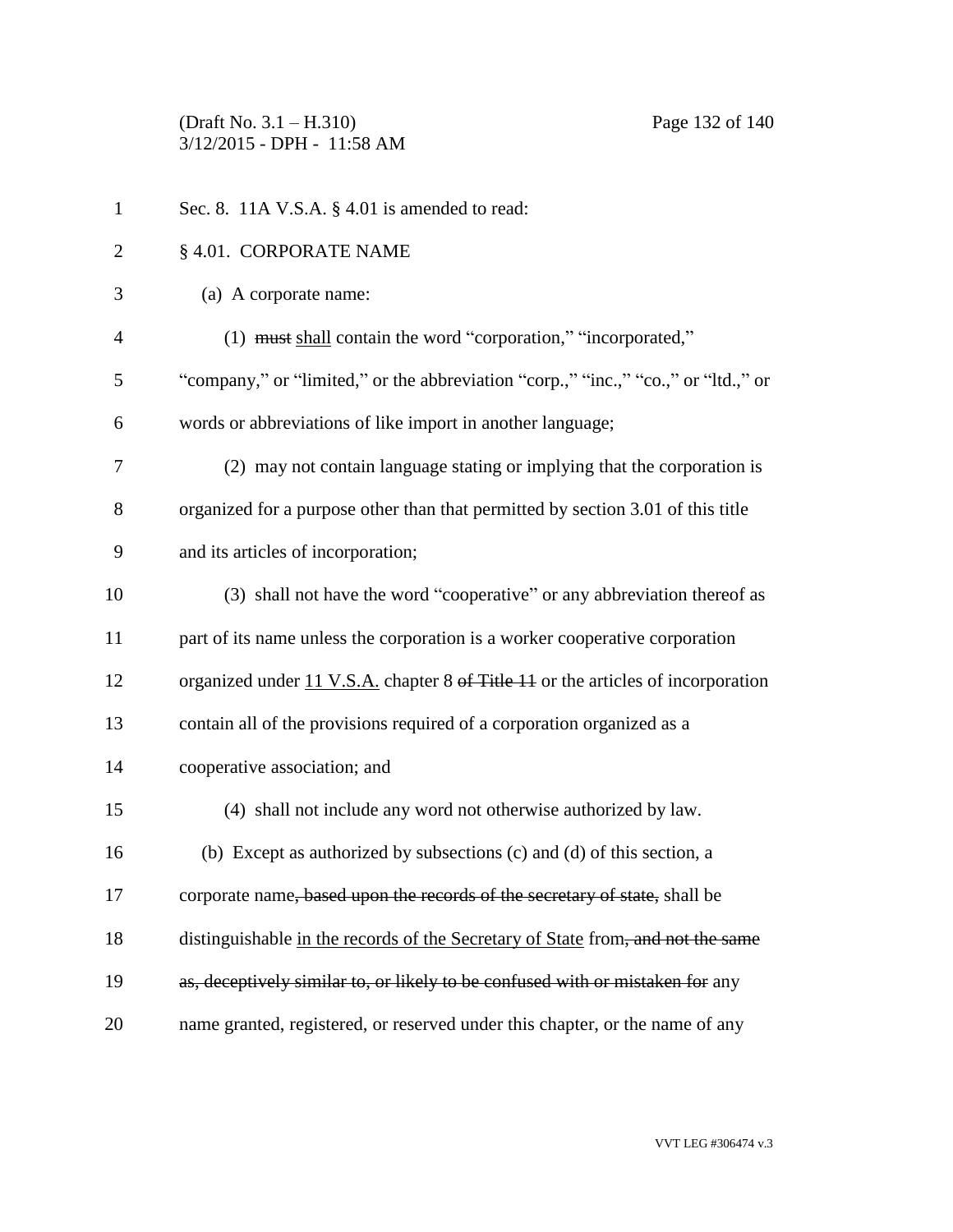# (Draft No. 3.1 – H.310) Page 133 of 140 3/12/2015 - DPH - 11:58 AM

| $\mathbf{1}$   | other entity, whether domestic or foreign, that is reserved, registered, or         |
|----------------|-------------------------------------------------------------------------------------|
| $\overline{2}$ | granted by or with the secretary of state Secretary of State.                       |
| 3              | (c) A corporation may apply to the secretary of state Secretary of State for        |
| $\overline{4}$ | authorization to use a name that is not distinguishable in the records from, or is  |
| 5              | the same as, deceptively similar to, or likely to be confused with or mistaken      |
| 6              | for one or more of the names described in subsection (b) of this section, as        |
| 7              | determined from review of the records of the secretary of state. The secretary      |
| 8              | of state Secretary of State shall authorize use of the name applied for if:         |
| 9              | (1) the other corporation or business consents to the use in writing and            |
| 10             | submits an undertaking in form satisfactory to the secretary of state Secretary     |
| 11             | of State to change its name to a name that is distinguishable in the records        |
| 12             | from, and not the same as, deceptively similar to, or likely to be confused with    |
| 13             | or mistaken for the name of the applying corporation; or                            |
| 14             | (2) the applicant delivers to the secretary of state Secretary of State a           |
| 15             | certified copy of the final judgment of a court of competent jurisdiction           |
| 16             | establishing the applicant's right to use the name applied for in this state State. |
| 17             | (d) A corporation may use the name (including, including the fictitious             |
| 18             | name) name, of another domestic or foreign corporation that is used in this         |
| 19             | state State if the other corporation is incorporated or authorized to transact      |
| 20             | business in this state State and the proposed user corporation:                     |
| 21             | (1) has merged with the other corporation;                                          |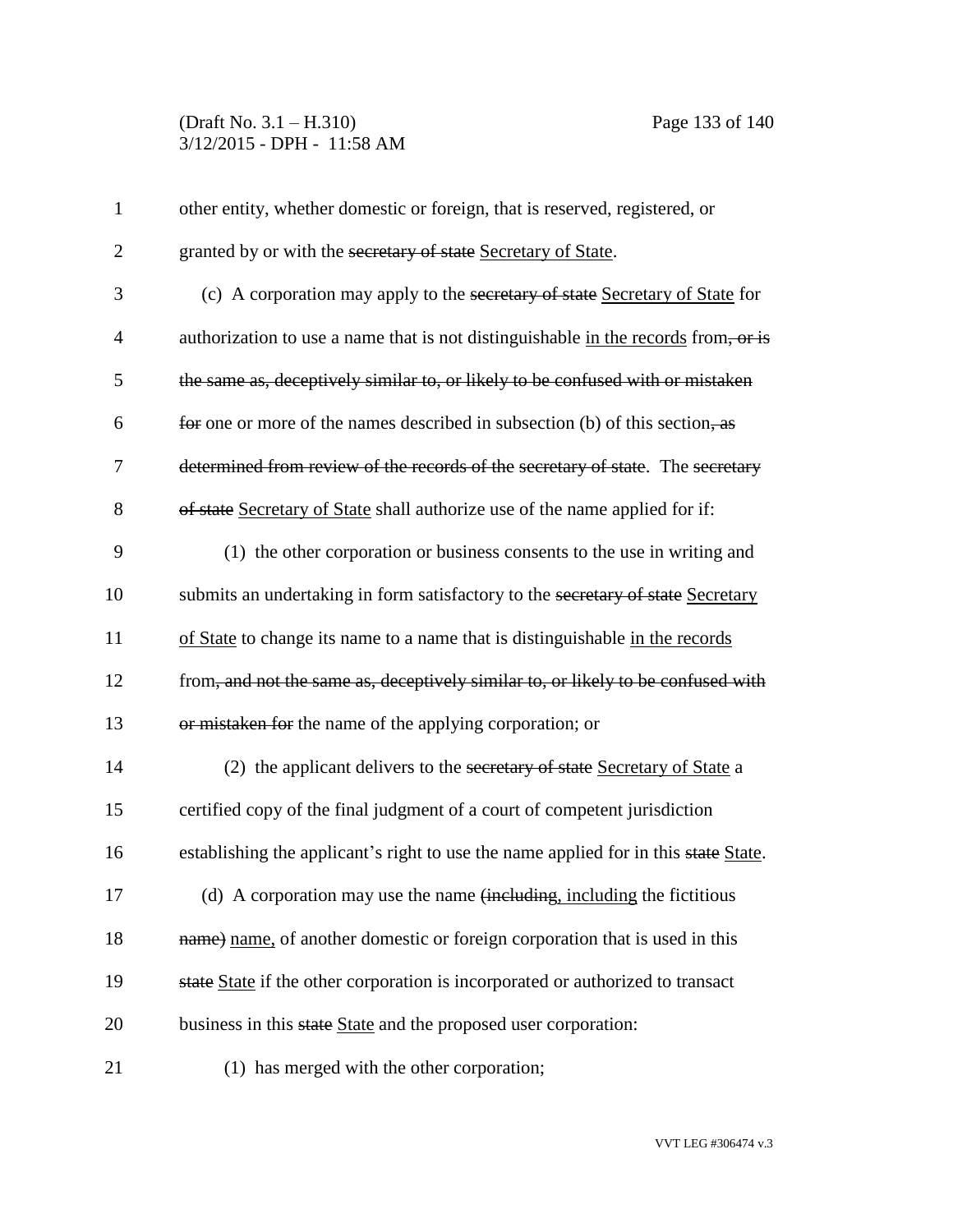## (Draft No. 3.1 – H.310) Page 134 of 140 3/12/2015 - DPH - 11:58 AM

| $\mathbf{1}$   | (2) has been formed by reorganization of the other corporation; or                                            |
|----------------|---------------------------------------------------------------------------------------------------------------|
| $\overline{2}$ | (3) has acquired all or substantially all of the assets, including the                                        |
| 3              | corporate name, of the other corporation.                                                                     |
| 4              | Sec. 9. $11A$ V.S.A. § 4.03 is amended to read:                                                               |
| 5              | § 4.03. REGISTERED NAME                                                                                       |
| 6              | (a) A foreign corporation may register its corporate name, or its corporate                                   |
| 7              | name with any addition required by section 15.06 of this title, if the name is                                |
| 8              | distinguishable in the records of the Secretary of State from, and not the same                               |
| 9              | as, deceptively similar to, or likely to be confused with or mistaken for the                                 |
| 10             | corporate or business names that are not available under section $4.01(b)(3)$ of                              |
| 11             | this title.                                                                                                   |
| 12             | (b) A foreign corporation registers its corporate name, or its corporate                                      |
| 13             | name with any addition required by section 15.06 of this title, by delivering to                              |
| 14             | the secretary of state Secretary of State for filing an application:                                          |
| 15             | (1) setting forth its corporate name, or its corporate name with any                                          |
| 16             | addition required by section 15.06 of this title, the state or country and date of                            |
| 17             | its incorporation, and a brief description of the nature of the business in which                             |
| 18             | it is engaged; and                                                                                            |
| 19             | (2) accompanied by a certificate of good standing $\left( \text{or } \text{or} \text{ a document of} \right)$ |
| 20             | similar import) import from the state or country of incorporation.                                            |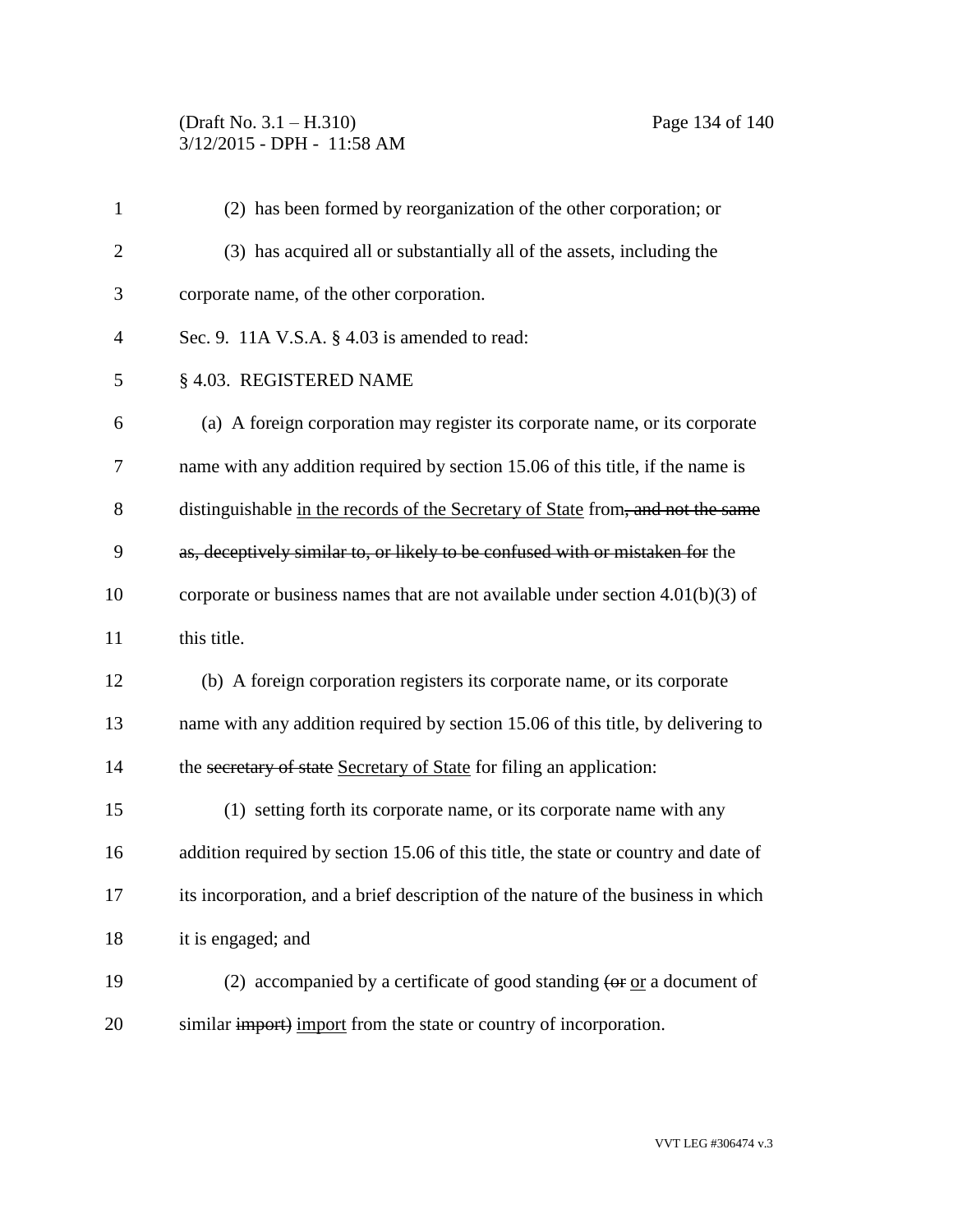| $\mathbf{1}$   | (c) The name is registered for the applicant's exclusive use upon the             |
|----------------|-----------------------------------------------------------------------------------|
| $\overline{2}$ | effective date of the application.                                                |
| 3              | (d) A foreign corporation whose registration is effective may renew it for        |
| $\overline{4}$ | successive years by delivering to the secretary of state Secretary of State for   |
| 5              | filing a renewal application, which complies with the requirements of             |
| 6              | subsection (b) of this section, between October 1 and December 41 of the          |
| 7              | preceding year. The renewal application when filed renews the registration for    |
| 8              | the following calendar year.                                                      |
| 9              | (e) A foreign corporation whose registration is effective may thereafter          |
| 10             | qualify as a foreign corporation under the registered name or consent in writing  |
| 11             | to the use of that name by a corporation thereafter incorporated under this title |
| 12             | or by another foreign corporation thereafter authorized to transact business in   |
| 13             | this state State. The registration terminates when the domestic corporation is    |
| 14             | incorporated or the foreign corporation qualifies or consents to the              |
| 15             | qualification of another foreign corporation under the registered name.           |
| 16             | Sec. 10. 11A V.S.A. § 15.06 is amended to read:                                   |
| 17             | § 15.06. CORPORATE NAME OF FOREIGN CORPORATION                                    |
| 18             | (a) If the corporate name of a foreign corporation does not satisfy the           |
| 19             | requirements of section 4.01 of this title, the foreign corporation to obtain or  |
| 20             | maintain a certificate of authority to transact business in this state State:     |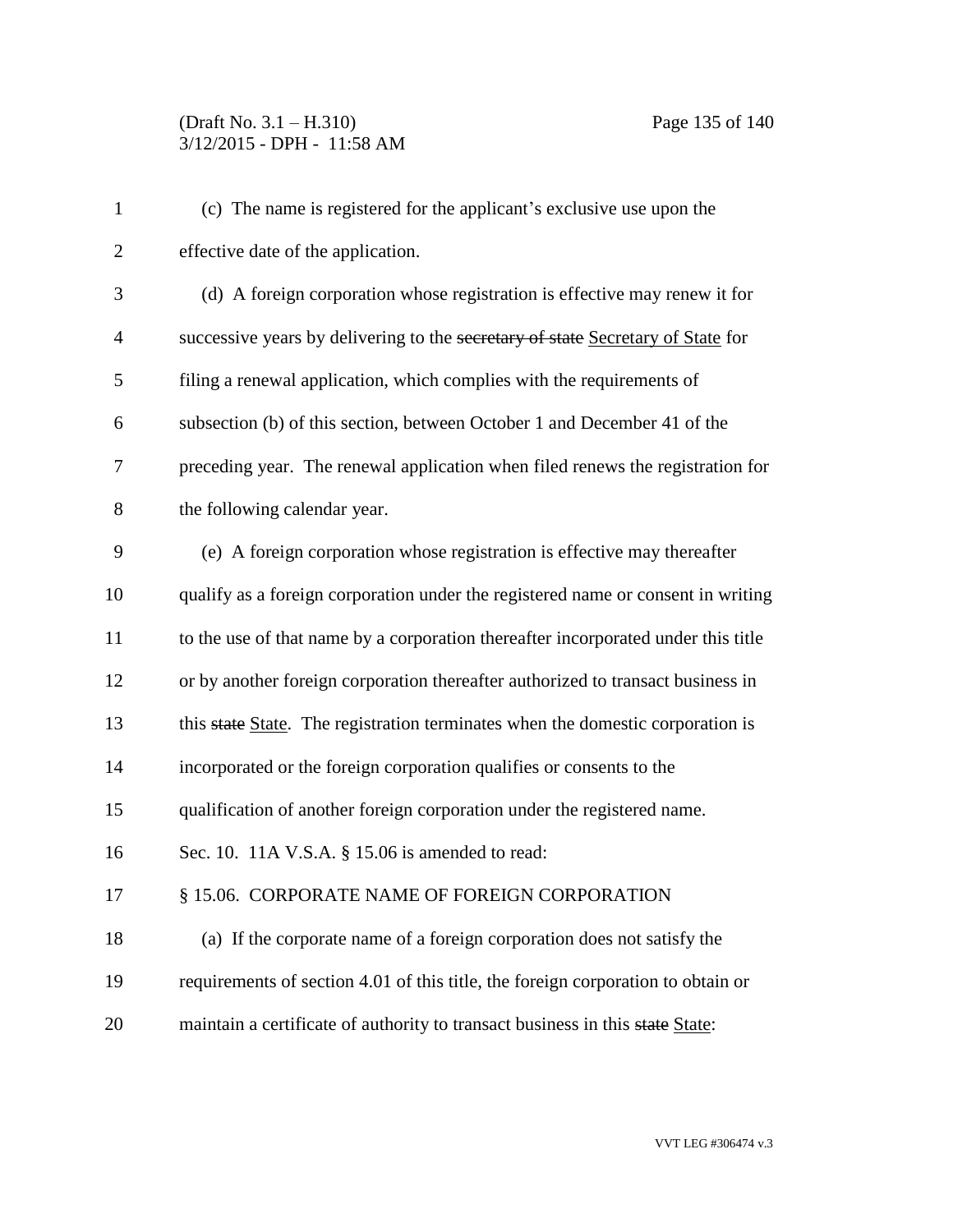# (Draft No. 3.1 – H.310) Page 136 of 140 3/12/2015 - DPH - 11:58 AM

| $\mathbf{1}$   | (1) may add the word "corporation," "incorporated," "company," or                    |
|----------------|--------------------------------------------------------------------------------------|
| $\overline{2}$ | "limited," or the abbreviation "corp.," "inc.," "co.," or "ltd.," to its corporate   |
| 3              | name for use in this state State; or                                                 |
| $\overline{4}$ | (2) may use an available trade name to transact business in this state               |
| 5              | State if its corporate name is unavailable and it delivers to the secretary of state |
| 6              | Secretary of State for filing a copy of the resolution of its board of directors,    |
| 7              | certified by its secretary, adopting the trade name.                                 |
| 8              | (b) Except as authorized by subsections (c) and (d) of this section, the             |
| 9              | corporate name (including, including a trade name) name, of a foreign                |
| 10             | corporation must shall be distinguishable in the records of the Secretary of         |
| 11             | State from, and not the same as, deceptively similar to, or likely to be confused    |
| 12             | with or mistaken for any name granted, registered, or reserved under this            |
| 13             | chapter, or the name of any other entity, whether domestic or foreign, that is       |
| 14             | reserved, registered, or granted by or with the secretary of state Secretary of      |
| 15             | State.                                                                               |
| 16             | (c) A foreign corporation may apply to the secretary of state Secretary of           |
| 17             | State for authorization to use in this state State the name of another corporation   |
| 18             | incorporated or authorized to transact business in this state State that is not      |
| 19             | distinguishable in the records from, or is the same as, deceptively similar to, or   |
| 20             | likely to be confused with or mistaken for one or more of the names described        |
| 21             | in subsection (b) of this section, as determined from review of the records of       |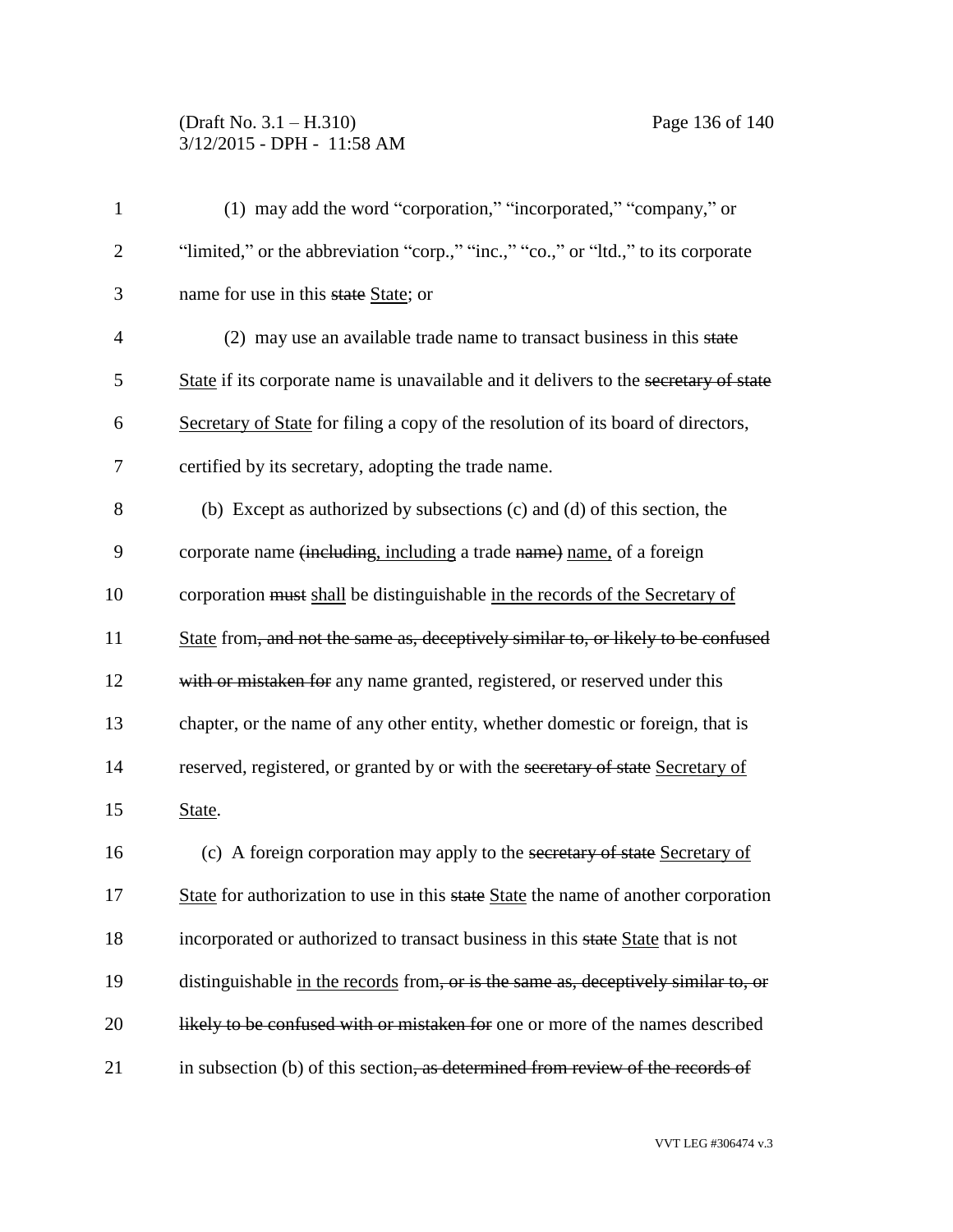# (Draft No. 3.1 – H.310) Page 137 of 140 3/12/2015 - DPH - 11:58 AM

| $\mathbf{1}$   | the secretary of state, by submitting to the secretary of state Secretary of State |
|----------------|------------------------------------------------------------------------------------|
| $\overline{2}$ | a satisfactory written form indicating the other corporation's consent and         |
| 3              | change of name.                                                                    |
| $\overline{4}$ | (d) A foreign corporation may use in this state State the name (including,         |
| 5              | including the trade name) name, of another domestic or foreign corporation         |
| 6              | that is used in this state State if the other corporation is incorporated or       |
| 7              | authorized to transact business in this state State and the foreign corporation:   |
| 8              | (1) has merged with the other corporation;                                         |
| 9              | (2) has been formed by reorganization of the other corporation; or                 |
| 10             | (3) has acquired all or substantially all of the assets, including the             |
| 11             | corporate name, of the other corporation.                                          |
| 12             | (e) If a foreign corporation authorized to transact business in this state State   |
| 13             | changes its corporate name to one that does not satisfy the requirements of        |
| 14             | section 4.01 of this title, it may not transact business in this state State under |
| 15             | the changed name until it adopts a name satisfying the requirements of section     |
| 16             | 4.01 and obtains an amended certificate of authority under section 15.04 of this   |
| 17             | title.                                                                             |
| 18             | Sec. 11. 11B V.S.A. § 4.01 is amended to read:                                     |
| 19             | § 4.01. CORPORATE NAME                                                             |
| 20             | (a) A corporate name:                                                              |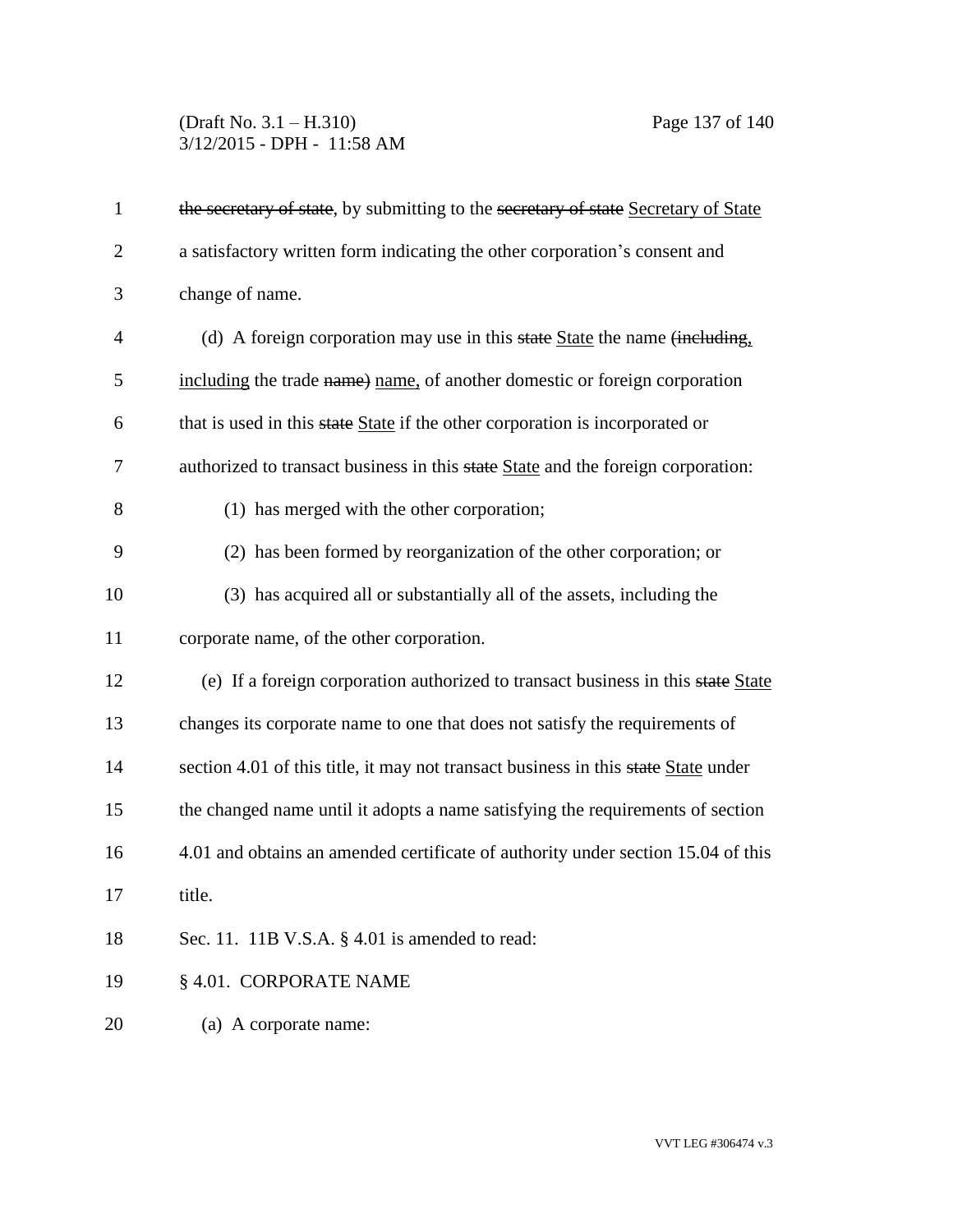# (Draft No. 3.1 – H.310) Page 138 of 140 3/12/2015 - DPH - 11:58 AM

| $\mathbf{1}$   | (1) must shall contain the word "corporation," "incorporated,"                     |
|----------------|------------------------------------------------------------------------------------|
| $\overline{2}$ | "company," or "limited," or the abbreviation "corp.," "inc.," "co.," or "ltd.," or |
| 3              | words or abbreviations of like import in another language;                         |
| $\overline{4}$ | (2) may not contain language stating or implying that the corporation is           |
| 5              | organized for a purpose other than that permitted by section 3.01 of this title    |
| 6              | and its articles of incorporation;                                                 |
| 7              | (3) shall not have the word "cooperative" or any abbreviation thereof as           |
| 8              | part of its name; and                                                              |
| 9              | (4) shall not include any word not otherwise authorized by law.                    |
| 10             | (b) Except as authorized by subsections (c) and (d) of this section, a             |
| 11             | corporate name, based upon the records of the secretary of state, shall be         |
| 12             | distinguishable in the records of the Secretary of State from, and not the same    |
| 13             | as, deceptively similar to, or likely to be confused with or mistaken for any      |
| 14             | name granted, registered, or reserved under this chapter, or the name of any       |
| 15             | other entity, whether domestic or foreign, that is reserved, registered, or        |
| 16             | granted by or with the secretary of state Secretary of State.                      |
| 17             | (c) A corporation may apply to the secretary of state Secretary of State for       |
| 18             | authorization to use a name that is not distinguishable in the records from, or is |
| 19             | the same as, deceptively similar to, or likely to be confused with or mistaken     |
| 20             | for one or more of the names described in subsection (b) of this section, as       |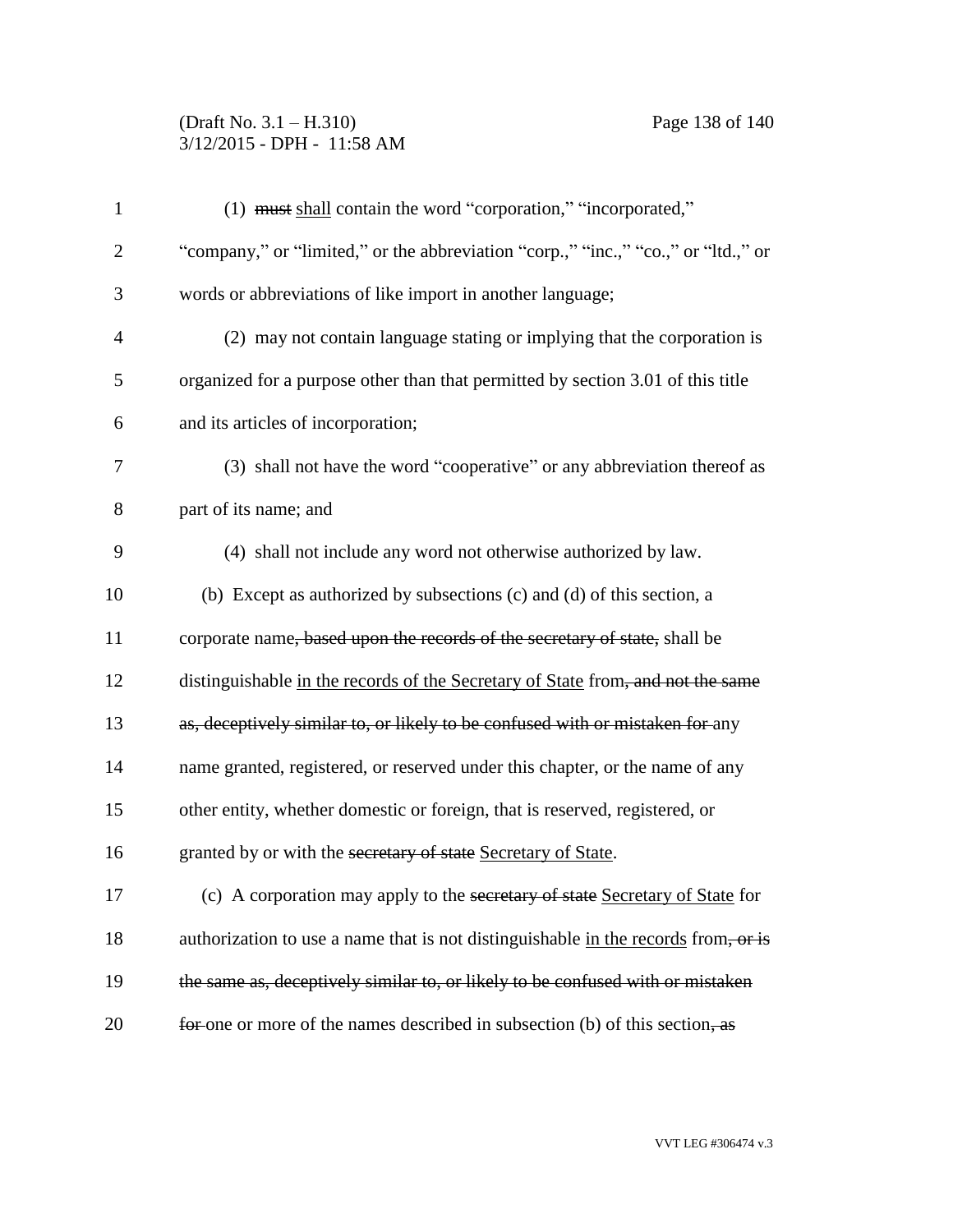(Draft No. 3.1 – H.310) Page 139 of 140 3/12/2015 - DPH - 11:58 AM

| $\mathbf{1}$   | determined from review of the records of the secretary of state. The secretary      |
|----------------|-------------------------------------------------------------------------------------|
| $\overline{2}$ | of state Secretary of State shall authorize use of the name applied for if:         |
| 3              | (1) the other corporation or business consents to the use in writing and            |
| $\overline{4}$ | submits an undertaking in form satisfactory to the secretary of state Secretary     |
| 5              | of State to change its name to a name that is distinguishable in the records        |
| 6              | from, and not the same as, deceptively similar to, or likely to be confused with    |
| 7              | or mistaken for the name of the applying corporation; or                            |
| 8              | (2) the applicant delivers to the secretary of state Secretary of State a           |
| 9              | certified copy of the final judgment of a court of competent jurisdiction           |
| 10             | establishing the applicant's right to use the name applied for in this state State. |
| 11             | (d) A corporation may use the name (including, including the fictitious             |
| 12             | name) name, of another domestic or foreign corporation that is used in this         |
| 13             | state State if the other corporation is incorporated or authorized to transact      |
| 14             | business in this state State and the proposed user corporation:                     |
| 15             | (1) has merged with the other corporation;                                          |
| 16             | (2) has been formed by reorganization of the other corporation; or                  |
| 17             | (3) has acquired all or substantially all of the assets, including the              |
| 18             | corporate name, of the other corporation.                                           |
| 19             | Sec. 12. EFFECTIVE DATE; APPLICATION                                                |
| 20             | (a) This section and Secs. 3–11 shall take effect on July 1, 2015.                  |
| 21             | (b) Sec. 1 shall take effect on July 1, 2016.                                       |